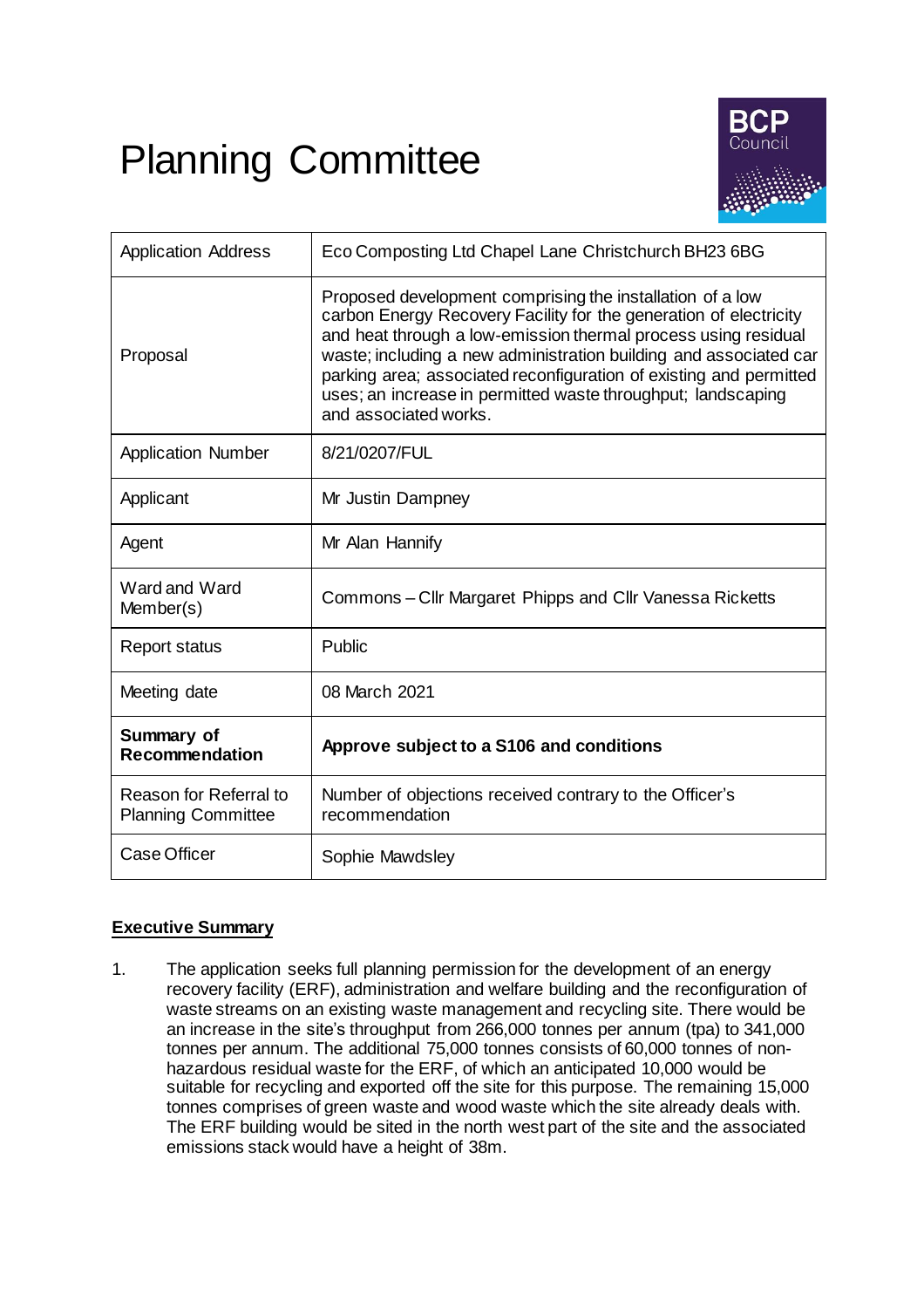- 2. The site is positioned within the South East Dorset Green Belt and lies in an area of countryside between the Aviation Business Park, adjacent to Bournemouth Airport to the south east and the urban settlement of West Parley to the west. An Environmental Impact Assessment has been undertaken and an Environmental Statement is submitted with the application.
- 3. Taken as a whole, the proposed development is considered to constitute inappropriate development in the Green Belt which is, by definition, harmful and therefore should only be approved in very special circumstances. It is considered that very special circumstances do exist that outweigh the potential harm to the purposes of the Green Belt, by reason of inappropriateness and all other identified harms, justifying a grant of planning permission. The factors considered to establish whether there are very special circumstances had particular regard to the absence of alternative suitable sites in the local area, the capacity requirements in the Plan area for managing residual waste, the movement of the management of residual waste up the waste hierarchy from disposal to recovery, the reduction in waste miles from transporting residual waste outside of the Plan area and the resulting production of an anticipated 3.4MW of electricity and 11.5 MW of heat.
- 4. The Local Waste Plan (2019) establishes that there is an identified shortfall in the capacity for non-hazardous residual waste of 232,000 tpa by the end of the Plan period of 2033. Residual waste is currently dealt with at a mechanical biological treatment plant at Canford Magna and also exported for treatment or disposal in landfill outside of the Plan area. The application site is an identified and allocated site for intensification to manage residual waste within the Local Plan, details of which can be viewed in Inset 7 of the Waste Plan.
- 5. The proposed facility is considered to have a net positive climate impact with the reduction of 376 tonnes of carbon dioxide equivalent emissions being released resulting from the production of electricity from non-fossils fuels and a reduction in waste sent to landfill. The combustion process within the ERF would produce 3.4 megawatts electrical (MWe) and provide 11.5MWth of heat for use on the site as well as exportation to the electrical grid and providing opportunities to distribute heat to neighbouring occupiers.
- 6. The proposed development has been carefully considered in light of the potential impacts on air quality from the ERF and additional traffic activity. It must be understood that there is a separate environmental permit regime which requires the applicant to apply to the Environment Agency for a Permit to operate the facility and it must be demonstrated how the risks to the environment and human health will be minimised. Detailed dispersion modelling of emissions from the stack has been undertaken and it has been assumed that the proposed ERF operates at maximum operating capacity for the whole year and releases emissions at the proposed emission limits all the time. The proposed ERF incorporates abatement technology to lower emissions of oxides of nitrogen, sulphur dioxide, hydrogen chloride and ammonia. The Environmental Impact Assessment provides evidence that the effect of process emissions on human health is predicted to be 'not significant' and the methodology and results have been verified by Air Quality Consultants on behalf of the Council.
- 7. Given the proposed scale of the facility and the associated emission stack, it has been concluded that there will be an adverse impact on the landscape character and visual context of the landscape. The proposed landscape mitigation is not sufficient to screen all of the development and the stack and on occasion, the emissions plume, will be visible on the skyline above the existing tree belts. The Landscape and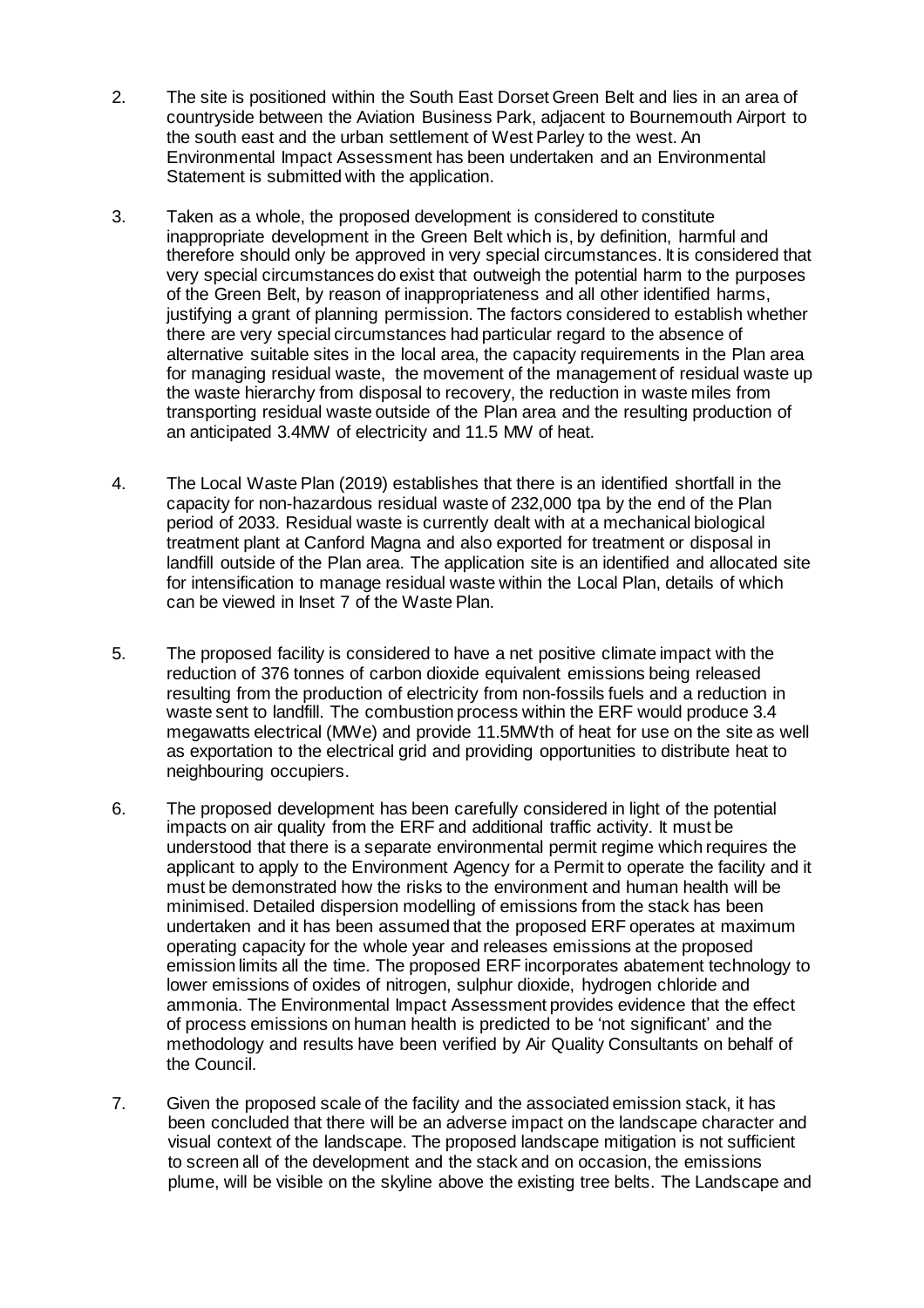Visual Impact Assessment which forms part of the Environmental Statement concludes there would be a Moderate Adverse effect to the landscape character within 2km to the north and east of the site reducing to a Slight Adverse effect to the south and west within 2km of the site. In terms of visual amenity, the LVIA concludes the ERF building and stack would have a Moderate Adverse effect within 1km of the site and from Chapel Lane and Bridleway E62/29 there would be a Major-Moderate Adverse effect. However, beyond that there would be a Slight-Moderate Adverse effect within 2km of the site. The landscape assessment undertaken by Dorset Council and Laird Bailey Consultants on behalf of BCP both conclude there would be harm to the landscape character and visual amenities close to the site and the presence of the emissions stack which is visible from the surrounding area is clearly a negative of the scheme. However, this needs to be carefully balanced against the requirement for additional residual waste management facilities in the Plan area and its movement up the waste hierarchy, the reduction in waste miles and the provision of a low carbon energy source.

- 8. The site is surrounded by European designated habitats, specifically Dorset Heaths Special Area of Conservation (SAC), Special Protection Area (SPA) and Ramsar. Hurn Common and Parley Common are also designated as Sites of Special Scientific Interest (SSSI). The Applicant is applying for stack emission limits for oxides of nitrogen, sulphur dioxide, hydrogen chloride, and ammonia which are lower than the maximum limits allowed by current legislation in order to protect the ecological habitats around the site. The modelling and assessment have predicted that nitrogen deposition will not exceed 1% of the relevant Critical Load at Hurn Common SSSI, which is part of the nearest European designated site located to the east of the application site. An appropriate Assessment of the proposed development has been undertaken by BCP Council as the Competent Authority and it is deemed that the proposal with mitigation in place will not have an adverse effect on the integrity of the designated habitat sites.
- 9. The increased traffic associated with the development, in particular the increased number of HGV movements for the importation of residual waste on the local highway network is not considered to result in a severe impact on the network or result in highway safety concerns. The proposal results in an additional 107 movements per day (53 arrivals and 54 departures) with 38 of these (107) being classified as HGV trips. However, the movement of waste is already on the highway network, so the flows to the application site represent diverted trips. The cumulative impact of this development along side the other major projects within the area, specifically the expansion of the Aviation Business Park is considered to be acceptable and the impacts from the Business Park are considered to be greater than the traffic movements associated with the proposal.
- 10. There are heritage assets within the vicinity of the site and the setting and significance of these has been assessed. Two bowl barrows, funerary monuments are located to the north west of the site at Gibbet Firs and an additional bowl barrow is sited to the north east on East Parley Common. The setting of these Scheduled Monuments has already changed given the presence of the solar farms around them. Although the emissions stack will be visible above the intervening trees and vegetation, it is not considered to result in harm to the significance of these bowl barrows or result in any disturbance to the archaeological remains within them. The stack would also be visible from a distance from some of the listed buildings to the north east and south of the site. The Council has a statutory duty to have special regard to the desirability of preserving the buildings or its setting as set out in section 66 of the Planning (Listed Buildings and Conservation Areas) Act 1990. Whilst it has been established that less than substantial harm is caused from the visibility of the stack, it is considered this is outweighed by the wider public benefits of the scheme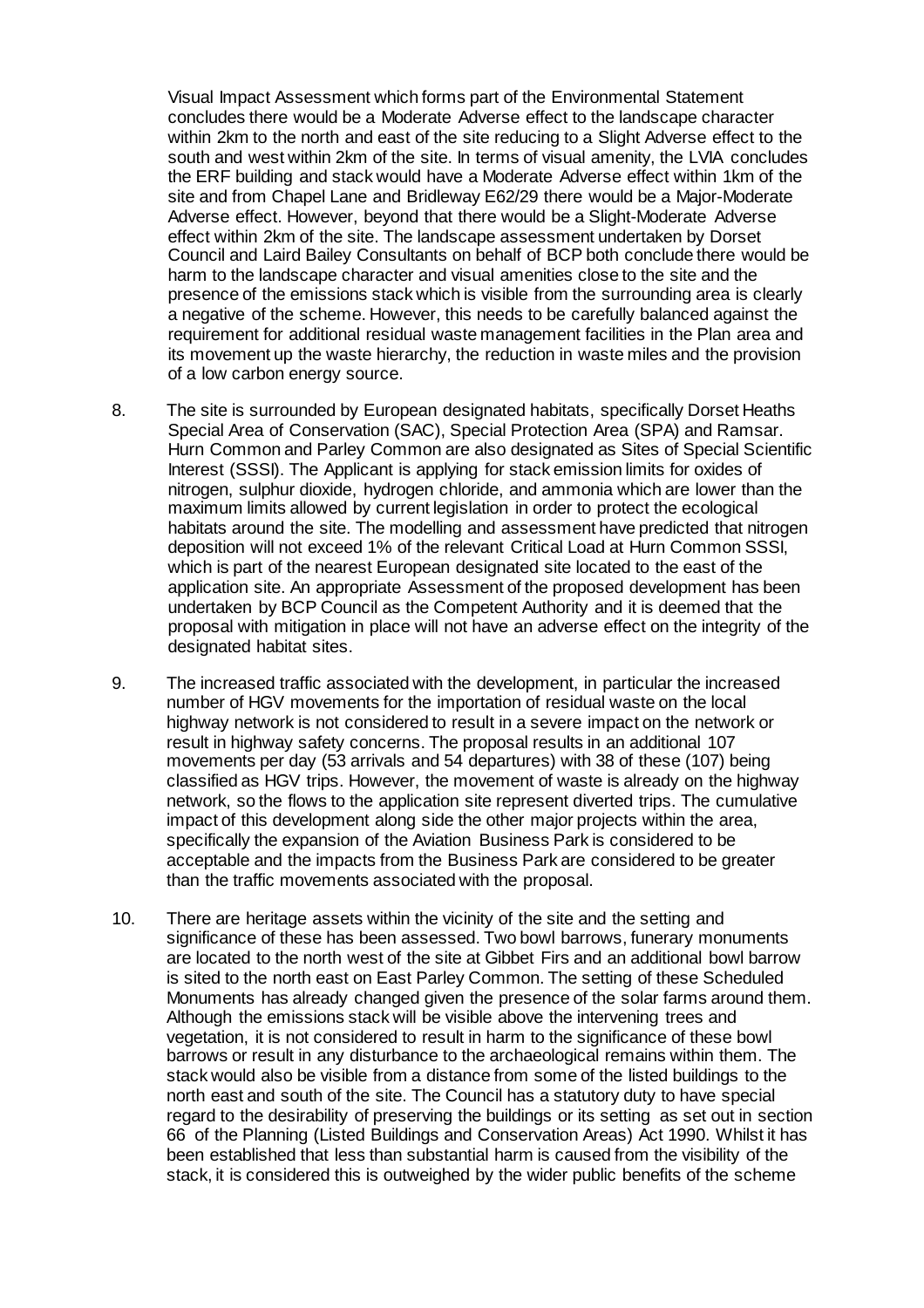of providing low carbon energy and moving the management of waste up the waste hierarchy along with reducing waste miles. The two Conservation Areas within the vicinity are not considered to be harmed by the proposal due to the intervening land uses and built form and the amount of tree and landscaping around the site and beyond.

- 11. The site is not within a flood zone; however, given the nature of the site which consists predominantly of hard surfacing and built form, surface water management is extremely important to prevent flood risk on and off the site and prevent pollution of the surrounding natural environment. The construction, operating and decommissioning phase have the potential to cause pollution to ground and surface water. The drainage strategy includes the use of surface water treatment ponds and the northern drainage ditch. There are also a variety of mitigation measures to prevent pollution from the various sources on the site and given most of the polluting activities are enclosed it is considered that there is minimal risk of contamination.
- 12. The incineration process will result in two separate ash streams; Incinerator bottom ash (IBA) and Air pollution residue (APCr). IBA is non-hazardous waste which can be recycled. However, APC is classified as hazardous and requires specialist landfill disposal or treatment a suitable waste management facility. APC residue will be removed from the site in enclosed tankers, thereby minimising any risk of spillage and dust emissions.
- 13. The Environmental Impact Assessment Regulations are clear that the cumulative effects of the proposal and other existing and/or planned projects on the environment must be considered. The expansion of the Aviation Business Park, the extension of Hurn Quarry and the mixed-use development at Parley Cross in combination with the proposed development have been considered throughout the Environmental Statement. It is considered that there are economic and social benefits when considered together and cumulatively they do not give rise to significant adverse effects on the environment.
- 14. Overall, despite the proposals amounting to inappropriate development in the Green Belt and all the other identified harms on the landscape and heritage assets, it is considered that there are very special circumstances to justify its provision in the Green belt. Overall, having regard to all the benefits, the balance weighs in favour of approving this application. Whilst there are some conflicts with specific policies in the Waste Plan and Christchurch and East Dorset Local Plan, the scheme is considered to be in accordance with the Development Plan read as a whole and provides a sustainable form of development in accordance with paragraph 11 of the NPPF.

## **Description of Proposal**

- 15. The proposed development comprises the installation of a low carbon Energy Recovery Facility for the generation of electricity and heat through a low-emission thermal process using residual waste including an associated stack, a new administration building and associated car parking area; associated reconfiguration of existing and permitted uses; an increase in permitted waste throughput; landscaping and associated works.
- 16. In detail, the proposal is for;
	- An Energy Recovery Facility (ERF) for the generation of heat and electricity through a thermal process using up to 60,000 tonnes of non-hazardous residual waste per annum. From the initial 60,000 tonnes, approximately 10,000 tonnes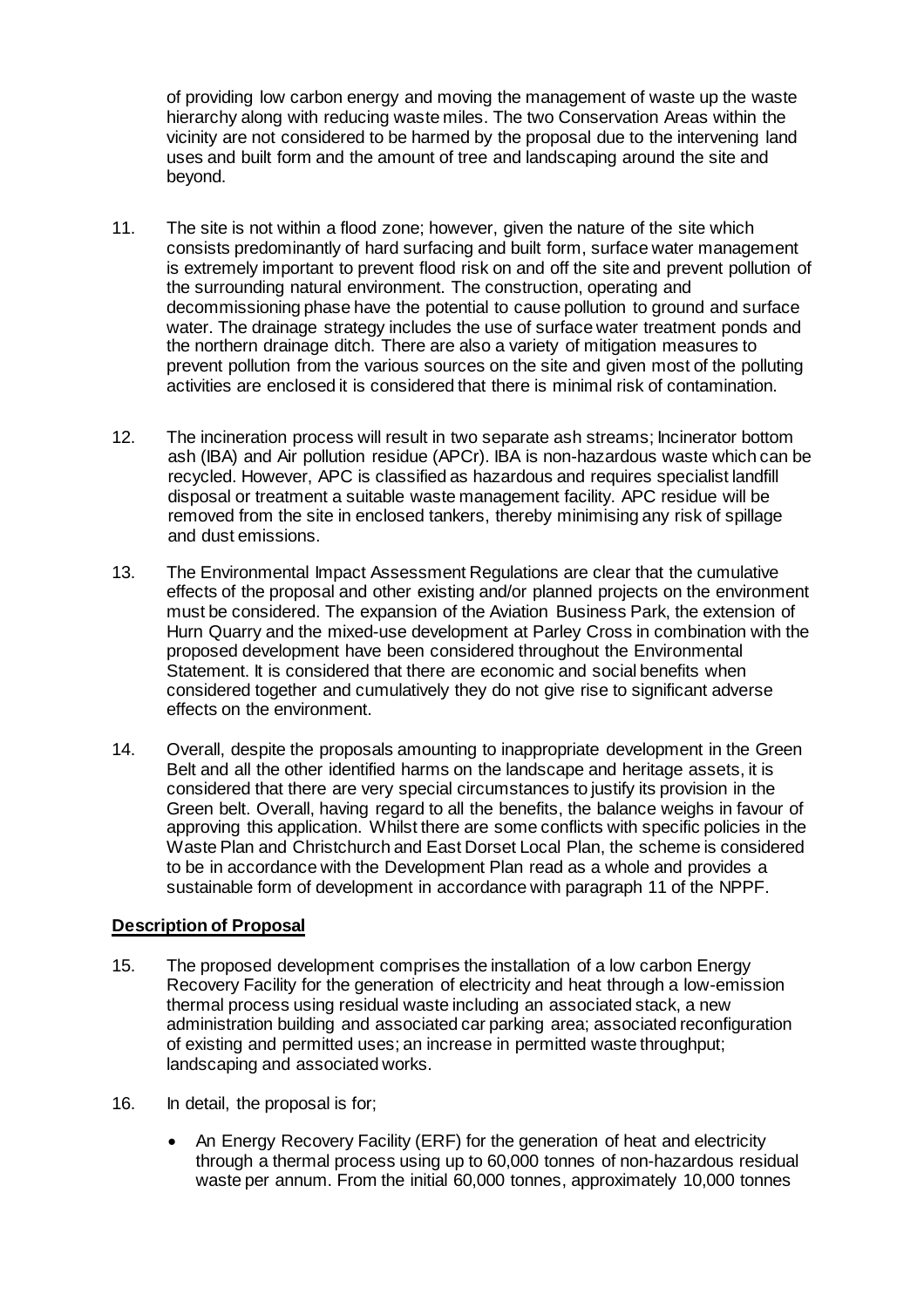will be suitable for recycling. The remaining 50,000 tonnes of residual waste would be subject to the combustion process. The ERF would consist of a waste reception and processing hall; boiler and turbine hall; flue gas treatment; exhaust stack; and ash skip collection.

- Construction of a new administration building with offices, welfare facilities and a visitor centre. This will replace the existing offices on site which are to be demolished along with the existing green waste reception building.
- Re-positioning of the green waste composting to east of the site providing space for the new administration building and additional space for wood processing.
- Reduction in the scale of the consented Anaerobic Digestion Facility and its repositioning to the east of the ERF.
- Overall increase of the site's throughput from the consented 266,000 tonnes per annum to 341,000 tonnes per annum. This increase 75,000 tonnes consists of 60,000 tonnes of non-hazardous waste for the ERF and 15,000 tonnes of additional green waste and wood waste which will go through the existing green waste composting and wood processing on-Site
- Construction of a new access to Chapel Lane to serve the administration and welfare building and car park. It would be around 50 metres to the south of the existing main access and gain access to the 'southbound' side of Chapel Lane.

## **Energy Recovery Facility**

- 17. The proposed ERF building will have an overall length of 163.8m and a width of 46.6m. The eaves would measure 13.5m and the total ridge height would be 16m. The total internal floorspace would comprise of 6,842.16 sqm. In addition to this, a 38m high emissions stack would be positioned within the boiler and turbine room at the eastern end of the building. The stack would have an outer diameter of 1.37m and its top would be fitted with 4 aircraft warning lights.
- 18. The main elements of the ERF would consist of; waste reception and processing hall; boiler and turbine hall; control room; exhaust stack; ash skip collection; and workshop. To the southern side of the building, there will be a pump house, fire tank, air-cooled condensers and blast coolers. The Air-cooled condensers have a height of 16.3m. Alongside the northern side of the building, there is a dedicated weighbridge and associated gatehouse for traffic associated with the ERF.
- 19. The ERF building has a shallow pitched roof and gable end form. The lower section of the building is clad in a metal trapezoidal wall cladding in a brown colour (Van Dye brown) with the upper section in the same cladding but in a grey shade (Hamlet). Metal trapezoidal profile roof cladding would be utilised along with panels of vertical western red cedar timber cladding. The emissions stack would consist of Polyester Powder Coating metal stack casing in a grey colour (oyster).
- 20. It is anticipated that the ERF will have a generating capacity of 11.5 megawatts thermal (MWth) and 3.4 megawatts electrical (MWe). The electricity generated would be used within the site and the remainder would be directed to the local distribution network via the existing electrical substation located opposite the site on the western side of Chapel Lane using the existing cabling in place. The resultant heat would be used on site and also exported off site. The applicant is currently in discussions with the owners of the Aviation Business Park and Airport and BCP Council about potential heat networks and end users for the heat.
- 21. The ERF would only use non-hazardous residual waste. Residual waste is defined as; "*Non-hazardous residual waste arises from kerbside collections, household*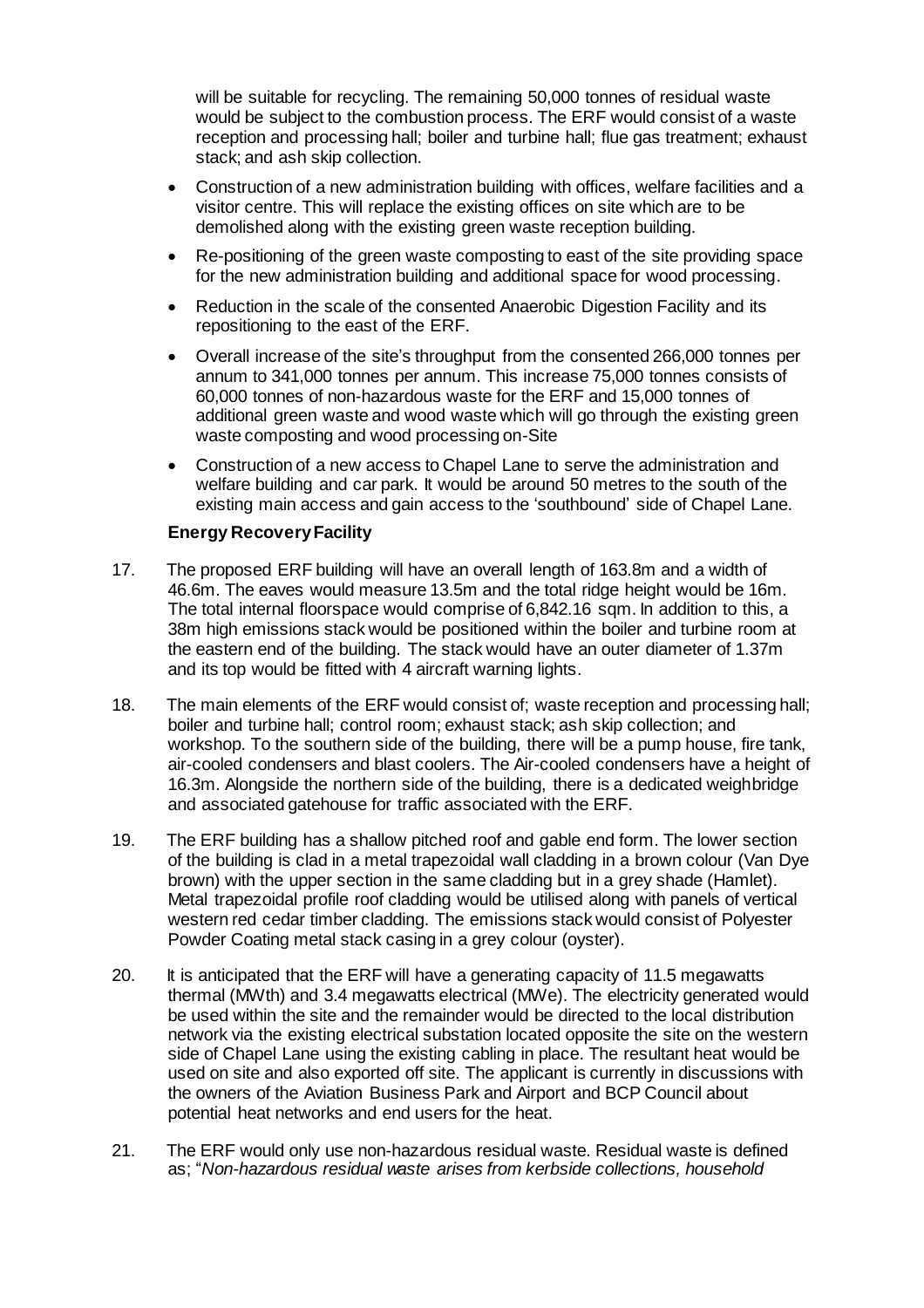*recycling centres and the commercial and industrial waste stream. It comprises 'black-bag' waste containing all waste that is left after materials for recycling and composting have been removed by the householder or producer"* as set out in the Local Waste Plan.

## **Administration building**

- 22. The existing office buildings and car parking area would be removed and replaced with a new administration building southeast of the site entrance. The building would be mainly two storeys and the parapet level would measure 9.3m from ground level. The additional third storey element within the centre of the building gives an additional height to 12.2m. The overall external floor space would be 1.476 sqm with 641sqm office space; 316 sqm for the visitor centre and the remainder for the welfare facilities and amenity space at roof level.
- 23. The materials are similar to those on the ERF building, but the use of the western red cedar cladding is more prevalent. Staff and visitor parking would be sited to the west of the new building comprising 71 spaces, including 7 disabled spaces. Cycle parking is situated at the southern end of the building. Parking and drop off areas for coaches and minibuses is provided at the northern end of the car park.

## **Green waste composting, anaerobic digestor and bio-energyfacility**

- 24. The green waste composting windrows will be relocated further east onto the site to make room for the new ERF building and enable increased capacity. The anaerobic digestor was granted permission under 8/14/0515 and although the permission was implemented, this facility was never constructed. This proposal involves a reduction in the scale of the permitted anaerobic digestor from 6 digestor tanks and 2 storage tanks to 3 digestor tanks and 2 storage tanks. They would be positioned to the east of the ERF of the building.
- 25. The development of the bio-energy facility was implemented following permissions in 2011 and 2014; however the facility itself was not constructed. The development involved the processing of 30,000 tonnes of waste and wood per annum and included a stack of 22m. It is proposed to relinquish this permission as the applicant considers the ERF represents a more environmentally efficient technology and provides a more streamlined process across the site. The relinquishment will be secured through the s106.

Environmental Impact Assessment

- 26. A Scoping Opinion was submitted to the Local Planning Authority August 2020 to determine the contents of the Environmental Impact Assessment (EIA) for the proposed development. The requirement for an EIA arises from the development being of a type listed in Schedule 2 of the Town and Country Planning (Environmental Impact Assessment) (England and Wales) Regulations 2017 (the EIA Regulations) and deemed likely to have significant effects on the environment.
- 27. The development exceeds the threshold of Part 11 (b) of Schedule 2 of the Regulations (waste disposal installations) and also exceeds the threshold set out in Part 3(a) (generation of energy). The EIA Regulations provide that a planning authority shall not grant planning permission in respect of EIA development unless they have first taken into consideration environmental information that must be presented and made publicly available in an ES.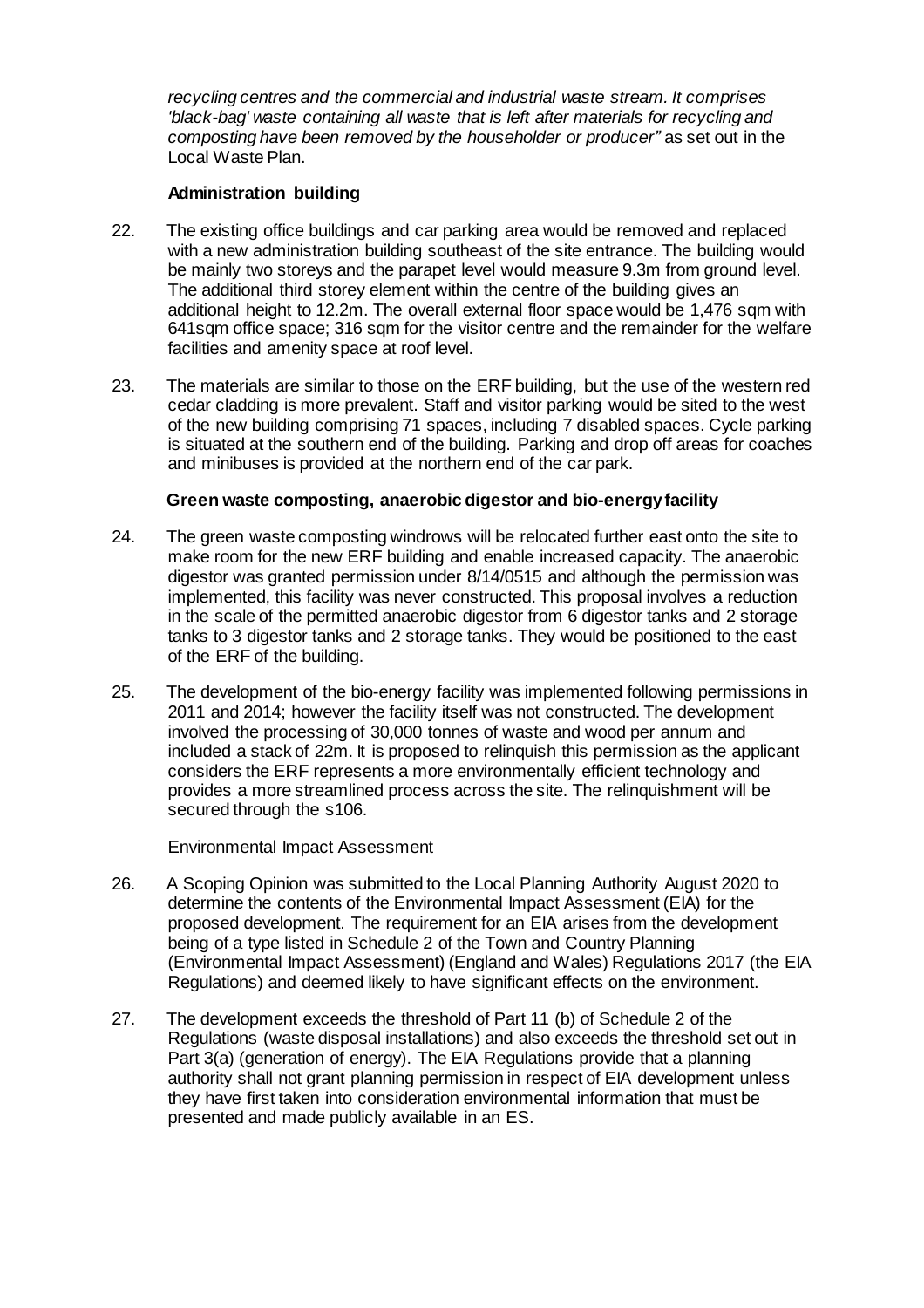## **Description of Site and Surroundings**

- 28. The application site is currently occupied by an existing waste and recovery facility and includes the following waste streams and processes;
	- Green waste composting
	- In-vessel composting
	- Soils and aggregates processing and recycling
	- Waste wood processing and recycling
	- Combustion and recycling of waste wood
	- Road sweepings waste recycling
	- Drying plant for processing of non-ABPR liquid waste
- 29. There are extant planning permissions for the following;
	- Bio-energy facility for waste wood
	- Anaerobic digestor for food waste
	- Solid recovered fuels facility
- 30. The site includes a number of buildings (drying sheds for wood and biomass, biomass CHP facility, green waste reception building, open stock piles and a variety of plant machinery). There is a single storey building in use as offices and a small car parking area along with a weighbridge arrangement for waste vehicles as they enter and exit the site. There are also waste storage lagoons in the south west corner of the site along with surface water treatments ponds at the south eastern corner.
- 31. The site lies along Chapel Lane to the north of the Airport and associated business park. Chapel Lane has a number of residential properties at its southern end and other commercial enterprises along its stretch. The surrounding area which lies between the main urban envelopes of Christchurch, Bournemouth, West Parley and Ferndown has a mixture of uses close to the airport and employment area including the Bournemouth Sports Club, Sewage treatment works, Portfield School and two solar farms. There are a handful of residential properties along Chapel Lane, the closest being Whitemere House which is positioned to the north west of the site. 3 other properties are sited to the south and there are dwellings on Barrack Road to the west of the site with Parley Common in between.
- 32. The lies within the South East Dorset Green Belt. The BCP and Dorset Council Strategic Green Belt Assessment 2020 identifies the site in BA10 (area to the north of the Airport and Aviation Business Park) and states: *"The parcel is not close enough to the large built-up area to be associated with it. Therefore, development would not be perceived as sprawl of the large built-up area. Overall, the area makes a strong contribution to safeguarding the countryside from encroachment"* .
- 33. The existing facility is well screened by the existing 5 metre bund around the northern and eastern boundaries and the mature vegetation. The site is not visible from the B3073 given the intervening vegetation and land uses. The land to the north and east of the application site is dominated by a solar farm.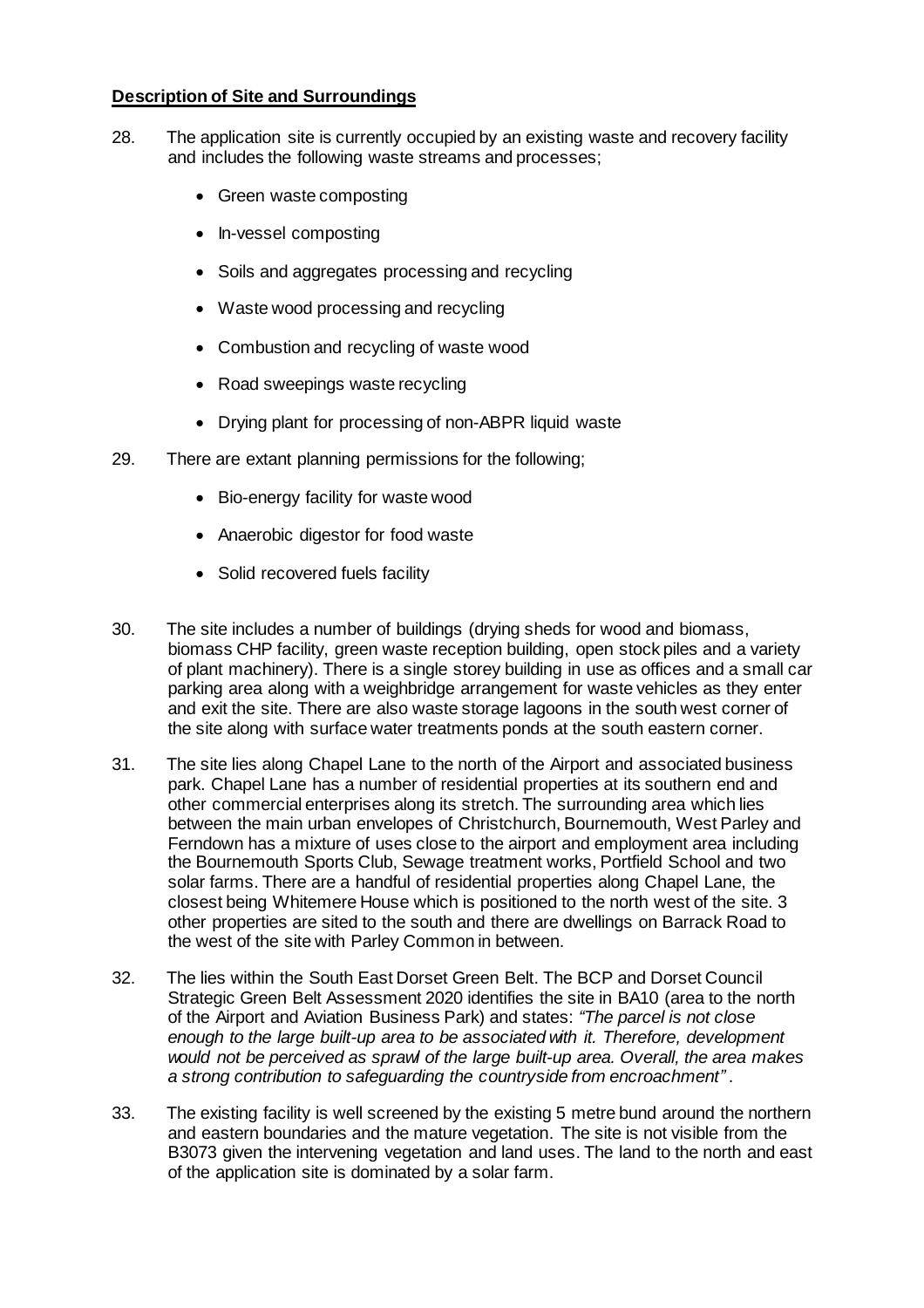- 34. Vehicular access is from Chapel Lane which links to Enterprise Way providing western access to the Aviation Business Park and to Chapel Gate roundabout which provides access around the perimeter of the airport towards Hurn and to the west to the urban settlements of West Parley and Ferndown. The site access has a splitter island installed to prevent conflicting movements and the site itself features a loop one-way system. Only the first 130-150 metres of Chapel Lane is publicly adopted with the remainder in the applicant's ownership. A public bridleway runs along the remainder of the Chapel Lane (Route E62/4). A further bridleway (Route E62/29) runs in parallel to the lane along its western side. Chapel Lane and Bridleway E62/4 continue beyond the Site as an agricultural track, passing the Palmersford Sewage Treatment Works and linking to Trickett's Cross approximately 2km to the north.
- 35. The application site itself is not covered by any wildlife or nature conservation designations. However, there are European designated sites within the vicinity of the application site. The Dorset Heathlands is a Special Protection Ares (SPA) and lies directly adjacent to the east site boundary and also beyond the western and southern boundaries of the site. The Dorset Heaths are also designated as a Special Area of Conservation (SAC) and Ramsar site. The Avon Valley is a SPA and Ramsar although this is located 2km to the east of the site. The River Avon SAC is located 3km to the east. In addition to these international recognised sites of ecological importance, Hurn Common and Parley Common which lie around the site are designated as Sites of Special Scientific Interest (SSSI) which are of national importance.
- 36. There are a number of Scheduled Monuments within the vicinity of the application site. Two bowl barrows are located to the north west of the site at Gibbet Firs and an additional bowl barrow to the north east on East Parley Common. Barnabas Lodge, the former Church of St Barnabas on Chapel Lane, to the south of the site is a Grade II listed building and Fir Grove Farmhouse is a Grade II listed property positioned about 1km to the north east of the site. Parley Court Barn, Tudor Cottage and Parley Manor are Grade II listed buildings approximately 1.6km south of the site accessed off Parley Road and form a group. There is a further grade II listed building to the south east of the site, beyond the garden centres on Christchurch Road, Woodtown farmhouse. To the south-south west off Parley Lane, Merritown House and Merritown barn, 2 grade II listed building are positioned. The closest Conservation Area is within West Parley, 2.5k to the west of the site on Church Lane adjacent to the river Stour and Hurn Conservation Area is located approximately 3km to the east.

## **Relevant Planning History**

37. There is a long and complex planning history for the site. The following are the main and most relevant applications for the site.

| 8/93/0155 | Use of land for conversion of green<br>waste into compost together with<br>construction of raised bund,<br>composting bunkers and ancillary<br>structures | Granted 19/07/1993   |
|-----------|-----------------------------------------------------------------------------------------------------------------------------------------------------------|----------------------|
| 8/95/0188 | Construction of composting plant                                                                                                                          | Granted January 1996 |
| 8/96/0546 | Installation of inert waste recycling<br>centre                                                                                                           | Granted 21/02/97     |
| 8/98/0435 | 7 portacabins for office space,<br>storeroom, workshop, messroom and<br>wash facilities in association with                                               | Granted 6/10/98      |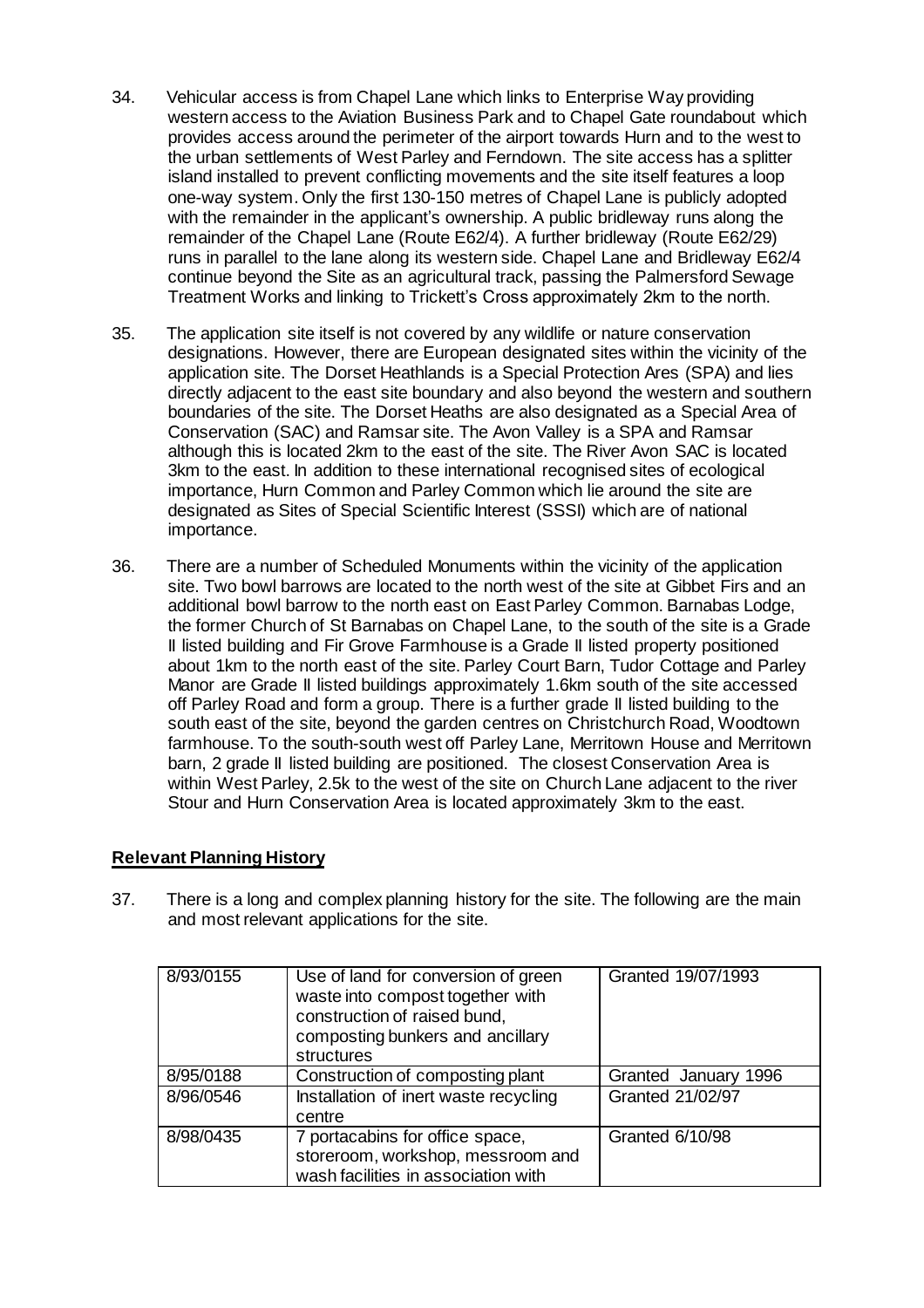| 8/01/0351   | approved composting plant.<br>Extension and rationalisation of<br>existing composting facility and soils<br>recycling including landscaping access<br>offices and educational centre and part<br>restoration to heathland and willow<br>woodland                                                                                                       | Granted 18/11/2003 |
|-------------|--------------------------------------------------------------------------------------------------------------------------------------------------------------------------------------------------------------------------------------------------------------------------------------------------------------------------------------------------------|--------------------|
| 8/02/0429   | Relocation of existing bridleway onto<br>new dedicated route in association<br>with planning application for extension<br>of composting operations.                                                                                                                                                                                                    | Granted 18/11/2003 |
| 8/2006/0656 | Storing and bagging of imported<br>materials together with those<br>emanating from the activities of Eco<br>Composting Ltd                                                                                                                                                                                                                             | Granted 05/12/2006 |
| 8/2006/0633 | Revision to existing landscaping,<br>concrete pad, reception barn and<br>clamps and layout of soils recycling<br>plant within existing permission<br>8/2001/0351                                                                                                                                                                                       | Grated 08/10/2009  |
| 8/11/0268   | Development of a renewable and low<br>carbon Bio Energy Facility (BEF) for<br>the generation of electricity through a<br>low emission, thermal process using<br>wood from existing waste wood<br>recycling operations, including new<br>plant, buildings and landscaping.<br>(Resubmission)                                                            | Granted 26/07/2011 |
| 8/11/0258   | A part retrospective application for the<br>storage, transfer, recovery and<br>recycling of non hazardous and inert<br>waste, to include treated wood waste,<br>a vehicle sheeting gantry and<br>associated development. The<br>construction of two new buildings; an<br>office extension with associated<br>parking and replacement<br>workshop/store | Granted 15/02/2012 |
| 8/12/0354   | Proposed development of an<br>Anaerobic Digestion (AD) Facility for<br>the generation of renewable biogas<br>through the processing of mixed maize<br>and food waste, with new landscaping,<br>amendment to existing In-Vessel<br>Composting unit and soils area, and<br>associated matters                                                            | Granted 25/09/2013 |
| 8/13/0404   | Modification of Conditions 2 and 16 of<br>Decision Notice 8/11/0268] for the<br>development of a renewable and low                                                                                                                                                                                                                                     | Granted 13/02/2014 |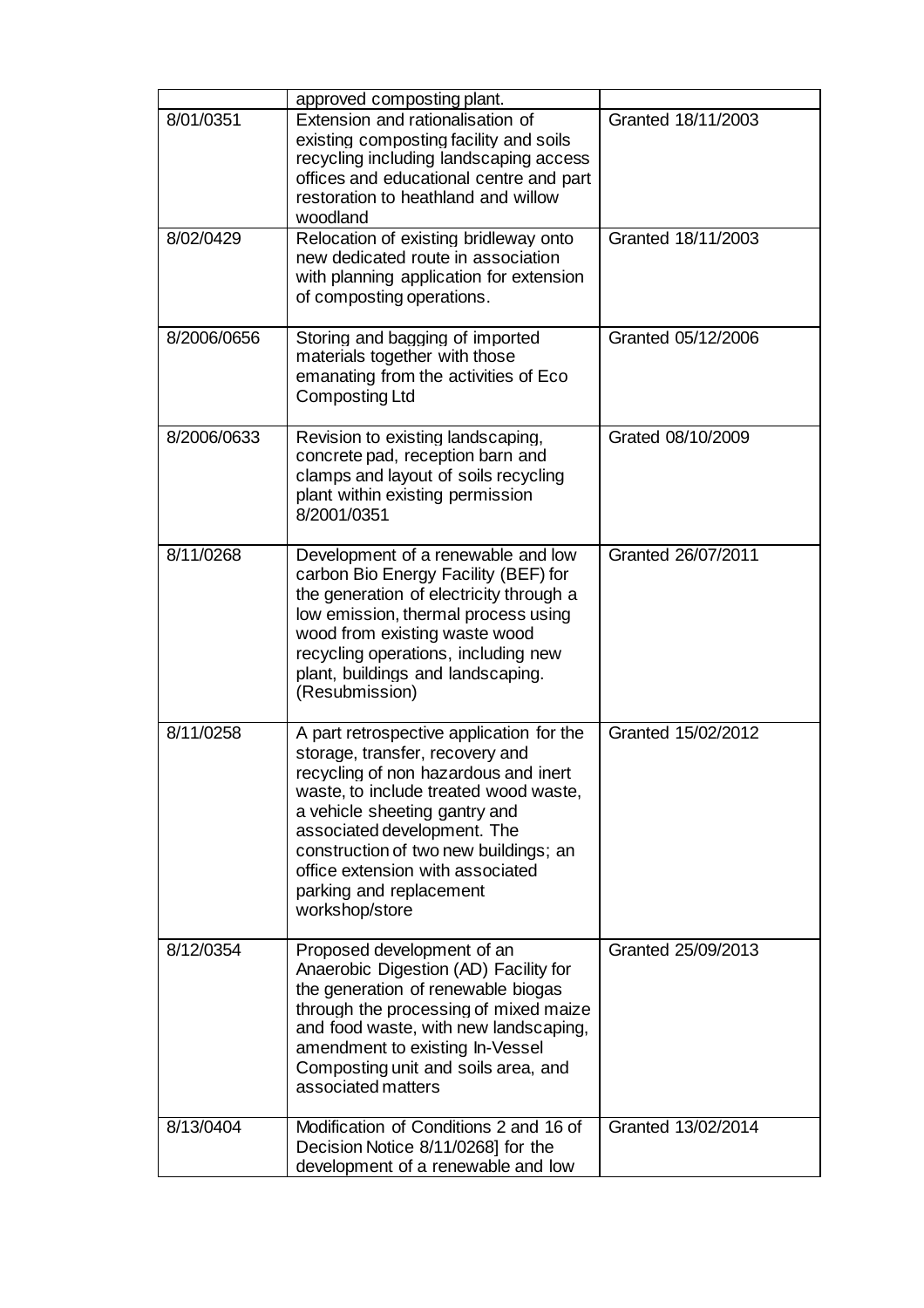|           | carbon Bio Energy Facility (BEF) for<br>the generation of electricity through a<br>low emission, thermal process using<br>wood from existing waste wood<br>recycling operations, including new<br>plant, buildings and landscaping:<br>amendments to the design of the<br>buildings and plant and an increase in<br>the permitted throughput from 25,000<br>to 30,000 tonnes per annum. |                                       |
|-----------|-----------------------------------------------------------------------------------------------------------------------------------------------------------------------------------------------------------------------------------------------------------------------------------------------------------------------------------------------------------------------------------------|---------------------------------------|
| 8/14/0515 | Proposed reconfiguration of existing<br>and consented development;<br>introduction of new plant and<br>processes; increase in permitted<br>throughput; partial widening of access<br>road; provision of a permissive path;<br>new landscaping and associated<br>matters                                                                                                                 | Granted 11/08/2016<br>subject to s106 |
| 8/16/2910 | Variation of Conditions 2<br>(Development to Be In Accordance<br>With Approved Plans) and 3<br>(Operation in Accordance With<br>Application Documents) of 8/14/0515<br>(Variations to the precise location and<br>design of the Biomass CHP Plant.                                                                                                                                      | Granted 11/04/2017                    |
| 8/20/0998 | Proposed storage building associated<br>with the operation of the Biomass<br>Burner on the existing waste recycling<br>and recovery site.                                                                                                                                                                                                                                               | Granted 26/01/21                      |

# **Constraints**

- 38. In considering whether to grant planning permission or permission in principle for development which affects a listed building special regard shall be had to the desirability of preserving the building or its setting or any features of special architectural or historic interest - section 66 - Planning (Listed Buildings and Conservation Areas) Act 1990.
	- Flood Zone 2 current
	- FZ3b 30cc 2093
	- FZ3a 30cc 2093
	- FZ3a 40cc 2133
	- FZ3b 40cc 2133
	- Flood Zone 3a (2019)
	- Flood Zone 3b (2019)
	- SSSI Impact Risk Zone
	- Land Fill Sites
	- Green Belt
	- Heathland 400m Consultation Area 0.00m
	- Rights of Way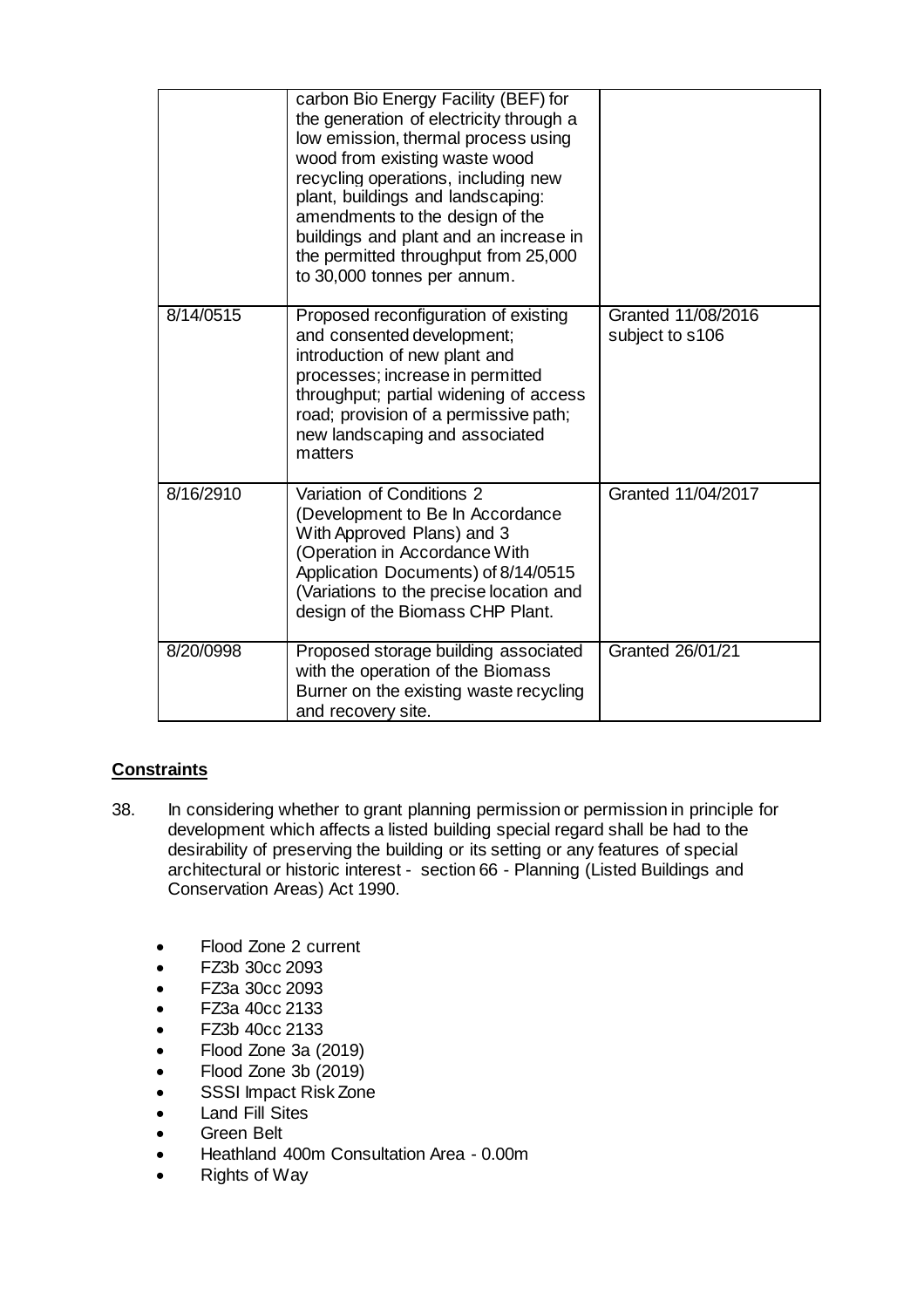- Airport Safeguarding
- Dorset Minerals Consultation Area
- Contaminated Land Refuse Disposal
- Contaminated Land High Risk

## **Public Sector Equalities Duty**

- 39. In accordance with section 149 Equality Act 2010, in considering this proposal due regard has been had to the need to
	- eliminate discrimination, harassment, victimisation and any other conduct that is prohibited by or under this Act;
	- advance equality of opportunity between persons who share a relevant protected characteristic and persons who do not share it;
	- foster good relations between persons who share a relevant protected characteristic and persons who do not share it.

## **Other relevant duties**

- 40. In accordance with section 40 Natural Environment and Rural Communities Act 2006, in considering this application, regard has been had, so far as is consistent with the proper exercise of this function, to the purpose of conserving biodiversity. For the purposes of this application, in accordance with section 17 Crime and Disorder Act 1998, due regard has been had to, including the need to do all that can reasonably be done to prevent, (a) crime and disorder in its area (including antisocial and other behaviour adversely affecting the local environment); (b) the misuse of drugs, alcohol and other substances in its area; and (c) re-offending in its area.
- 41. For the purposes of this application to the extent it is relevant, in accordance with regulation 18 Waste (England and Wales) Regulations 2011 regard has been had to the following provisions of the Waste Framework Directive (2008/98/EU) (as amended), (a) Article 13; (b) the first paragraph of Article 16(1) and (c) article 16(2) and (3).
- 42. Article 13 Protection of human health and the environment

*Member States shall take the necessary measures to ensure that waste management is carried out without endangering human health, without harming the environment and, in particular: (a) without risk to water, air, soil, plants or animals; (b) without causing a nuisance through noise or odours; and (c) without adversely affecting the countryside or places of special interest.*

43. Article 16 Principles of self-sufficiency and proximity

1. *Member States shall take appropriate measures, in cooperation with other Member States where this is necessary or advisable, to establish an integrated and adequate network of waste disposal installations and of installations for the recovery of mixed municipal waste collected from private households, including where such collection also covers such waste from other producers, taking into account best available techniques.*

2. *The network shall be designed to enable the Community as a whole to become self-sufficient in waste disposal as well as in the recovery of waste referred to in paragraph 1, and to enable Member States to move towards that aim individually,*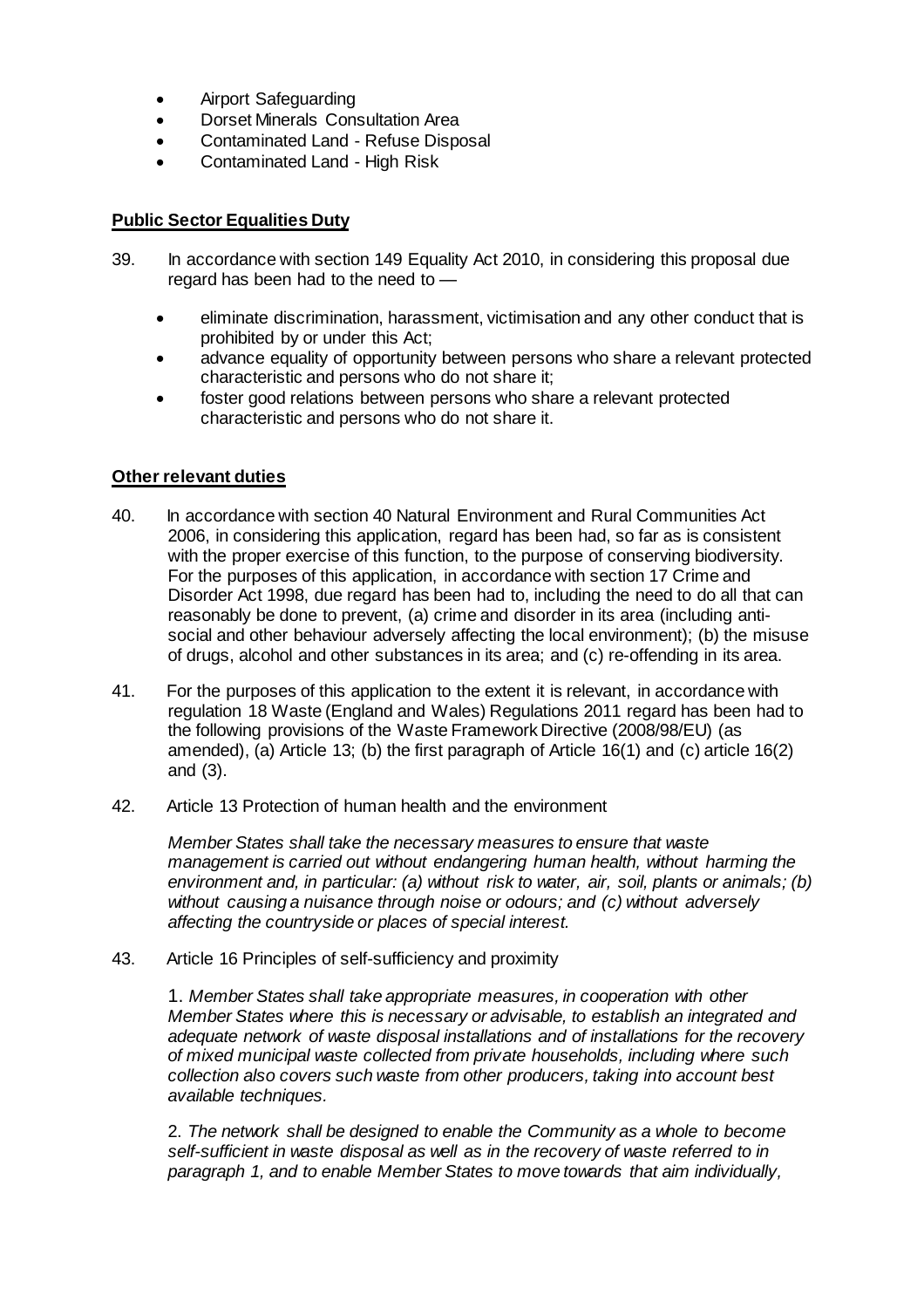*taking into account geographical circumstances or the need for specialised installations for certain types of waste.*

*3. The network shall enable waste to be disposed of or waste referred to in paragraph 1 to be recovered in one of the nearest appropriate installations, by means of the most appropriate methods and technologies, in order to ensure a high level of protection for the environment and public health.*

*4. The principles of proximity and self-sufficiency shall not mean that each Member State has to possess the full range of final recovery facilities within that Member State.*

## **Consultations**

#### 44. **Hurn Parish Council – Object to the proposal**

- "The plant will burn plastics which would otherwise be recyclable, thus working against waste reduction principles and providing an outlet to dispose of recyclates in a carbon unfriendly manner. This will not encourage recycling, as once the plant is built, it will have to be fed with anything which is available to keep it running including recyclable items". Reference made to UKWIN (United Kingdom Without Incineration).
- "Councillors are concerned about the emissions from the "low" stack. Due to constraints of having Bournemouth Airport as a neighbour, the height of the chimney can be not more that 38.4m, therefore the applicant has been forced to ensure the stack is lower than that, and the plans include a chimney stack of only 38m in height. Plastics will be burnt, and the higher the levels of plastics that are burnt, potentially the higher the emissions will be. Incineration is a highly carbon intense method of generating electricity. Evidence suggests that incineration is not a sustainable solution, and production of energy from waste is not a renewable energy source. In addition, the chimney stack, although low by necessity because of the Airport, is of sufficient height to likely be visible from Bournemouth, Christchurch, Ferndown and the outskirts of Wimborne. This is still a very high structure in the green belt and on the horizon, which is visually detrimental to the local area.
- Councillors raised concerns that as the plant has a lifespan of 25 years, technology and regulation will change in this time. They are very concerned that the plant will be locked into current technology which will soon become outdated and it may not have to meet the latest regulatory standards as time goes forward. There is no guarantee that filters will prevent release of toxic air pollutants. In addition, residual ash produced will be deemed toxic waste, and will require specialist disposal. There is no mention if the plant itself will be toxic at the end of its life and require specialist disposal as well. These are serious concerns which are not addressed.
- The proposal is in the green belt and the NPPF states that construction of new buildings within the green belt is inappropriate unless there are exceptional circumstances. It is not considered that any need for this facility has been demonstrated as the UK already has overcapacity of incinerator plants, and they are now being proved to be ineffective in reducing carbon emissions (see above). Demonstration of need is a material planning consideration.
- The operation of the facility will result in adverse effects on the heathland SSSI protected areas at Hurn Common, Parley Common, St Leonards and St. Ives Heaths and Town Common. Some of these ecologically sensitive areas are in line of the prevailing winds, but all will be subject to increased emissions pollution. There are no such emissions emitted on to those areas at the moment.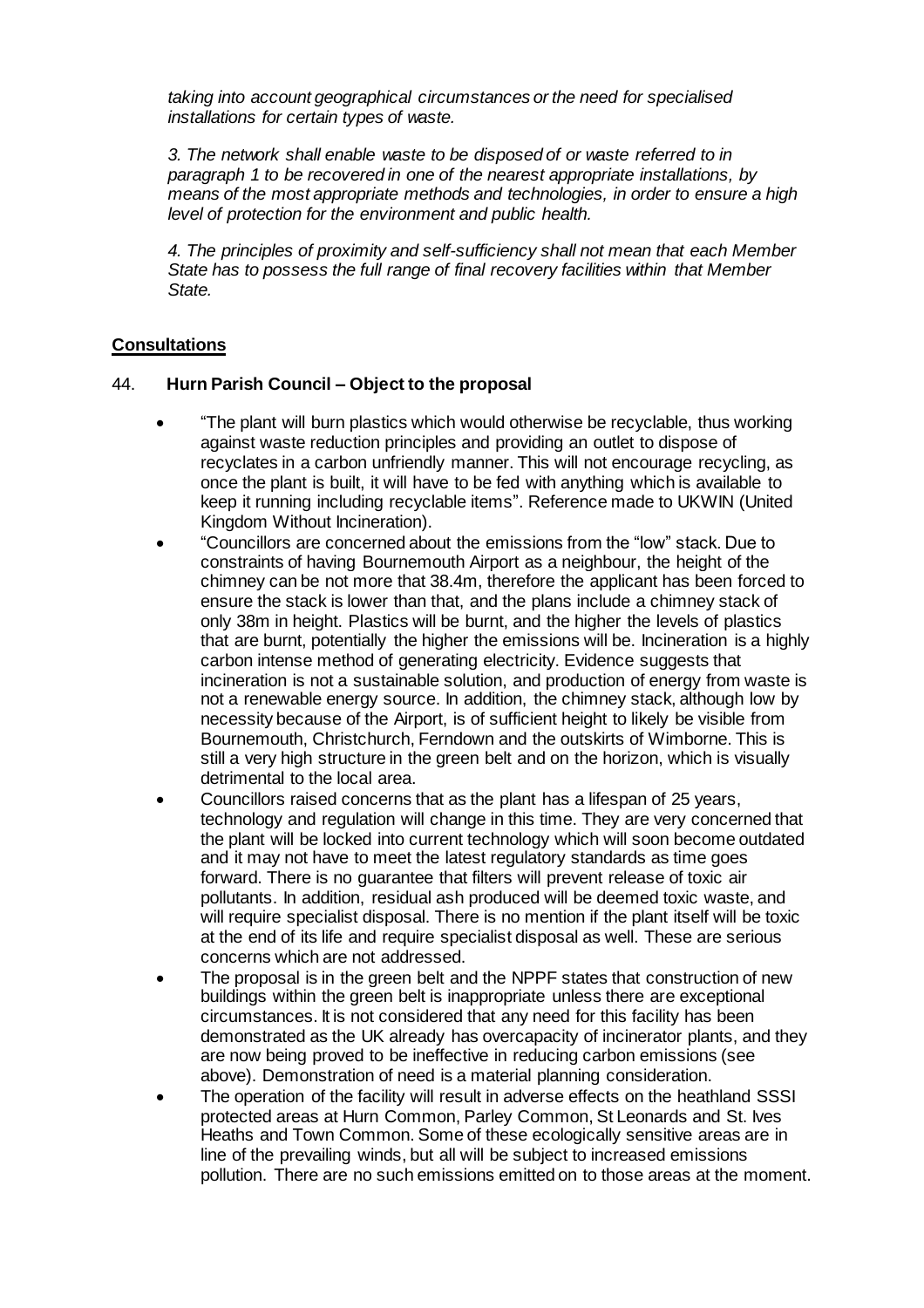- In addition to electricity the plant will produce thermal energy. Documents state "the proposed ERF will generate combined heat and power with an anticipated generating capacity of 11.5 megawatts thermal (MWth) and 3.4 megawatts electrical (MWe)". The plant will therefore produce much more thermal capacity than electrical. It is not made clear where the thermal capacity will be used, it is only suggested where it might be. There is no infrastructure in place to divert any thermal capacity to any other location and there is no evidence that it will even be required anywhere. There is no demonstration of need for the output which is a material planning consideration.
- The large increase in HGV movements will have an adverse effect on local residents. Refuse lorries also frequently shed litter onto roads. Waste will be imported from surrounding areas in order to feed the incinerator and the operation will require an additional 38 heavy vehicle movements per day. These will be diesel vehicles of a highly polluting nature which will put further pressure on congested the local highway network and impact on noise and local air quality".

Following re-consultation the following comments have been received;

- "Eco Composting Ltd purport to have addressed a number of the issues the Parish Council raised previously. Councillors still have concerns about the impact the proposals will have on Hurn. In particular the extra HGV traffic through Hurn. This will increase the conflict of vehicles with cyclist and pedestrians at Chapel Gate.
- Councillors are also aware that the Government is considering a moratorium on new residual waste plants as there is considered to already be sufficient capacity in the country, therefore this plant is not needed".

## 45. **West Parley Parish Council –** Strongly object to the proposal

- "The extra traffic that will be generated by the proposal to increase the permitted waste throughput, will impact adversely, on Northbourne, Longham and West Parley.
- The potential increase also shows disregard of the fact the Bournemouth Airport and the Industrial Estate are not operating at anywhere near maximum capacity. Whilst it has been suggested traffic to the Eco site could enter via the A338 and leave via West Parley or vice versa, we are yet to be convinced an operable monitoring scheme can be implemented. There will also be the extra traffic generated from the Eastern and Western housing and nursing home developments permitted by the Planning inspectorate on examination of the current a Local Plan. On the eastern site there is also planned a large store, along with numerous office and retail units.
- The application talks about the provision of low carbon energy through the incineration of 'residual waste' expanding on the permitted waste throughput. The current volume of 'permitted waste' under existing consents has not been fully utilised. What is not clear is whether medical waste is also allowed to be incinerated.
- West Parley is a semi-rural village and there are a large amount of horse owners/riders and ride the circular route from Barrack Rd then up Chapel Lane to Parley Common who already have to run the gauntlet of traffic there. Whilst there is one bridleway that takes riders off Chapel Lane it is very narrow and not well maintained as it is overgrown in places, so not an easy or safe route for riders or other users such as cyclists etc. This aspect appeared to be overlooked until raised at ECO's presentation to the Parish Council several months ago. We note, there is a proposal off the back of the Transforming City Fund to improve this bridleway but it has not as far as we are aware been given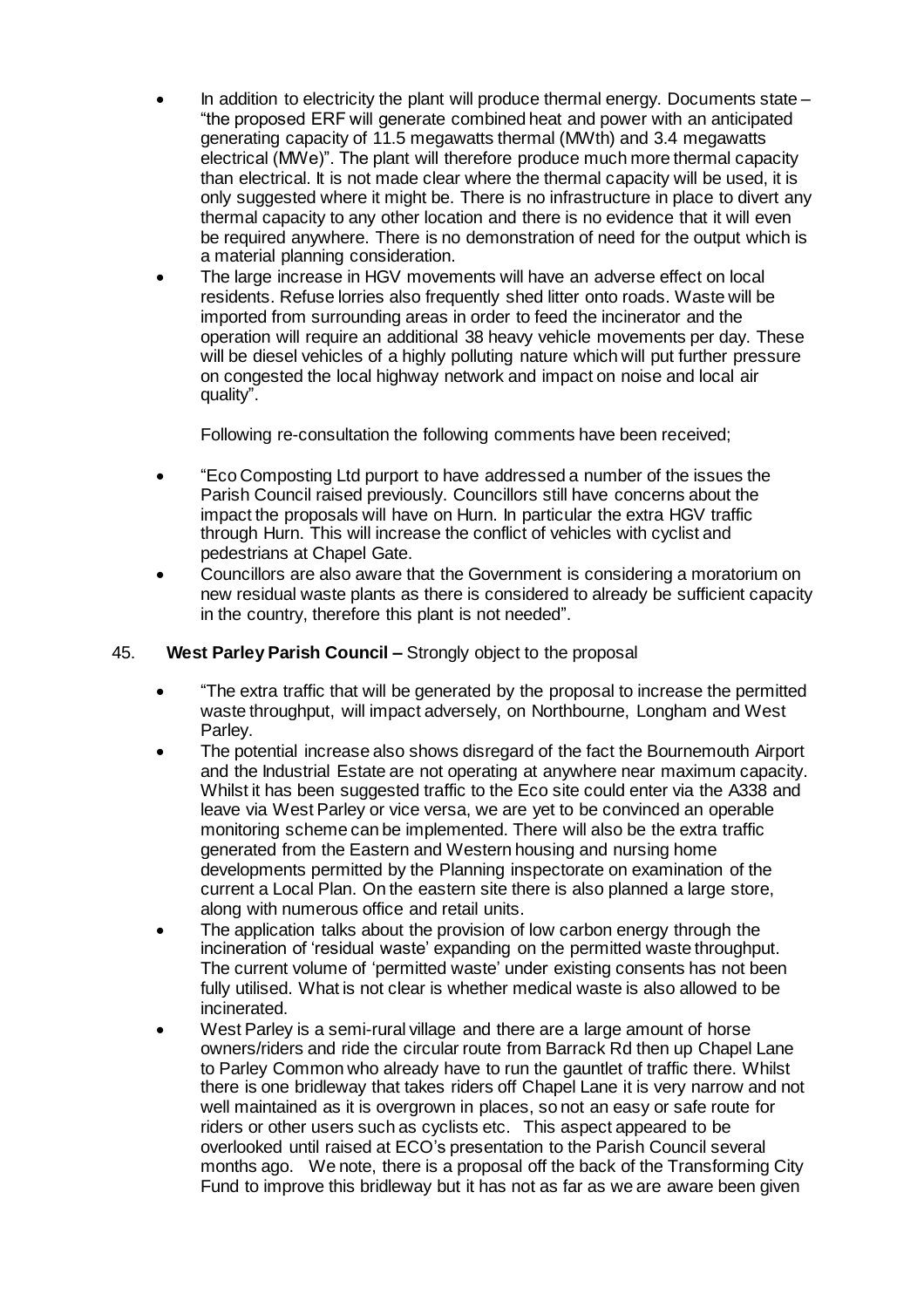the go ahead as there has to be discussions with landowners to be made. This must be a condition of any application.

- The site is not only within the heart of local greenbelt, it is in close proximity to protected Dorset Heathland and a Site of Special Scientific Interest (SSSI). The protection of these habitats should be paramount and will obviously be adversely affected when considering the predominance of wind direction for the plume.
- The height of the chimney has been restricted due to the proximity to the airport, however this has a direct correlation to the fall of the pollution particles from the chimney, which means the pollution would fall closer to the site than if a taller chimney was installed. Given the population of the local area, this can have a negative impact on the health of those residing in the 'drop zone'.
- Both Dorset and BCP Councils use the existing facility and are the likely major candidates to use the expanded facility. The current operation is undoubtedly well managed and tidy. The suggested educational centre sounds great. There are great local pressures to plan for the future disposal of 'waste' and local landfill sites are operating near capacity. People need to weigh these considerations when making a determination. It therefore seems perverse that the decision on the application will be made by a party with a heavy vested financial interest in the outcome. One of the other consultees (Dorset Council) again has the same financial vested interest. Individuals would have to recuse themselves from any determination if a Council Member, hearing the application. It is akin to the Council being judge and jury for the application".

## 46. **Ferndown Town Council – Strongly object**

- "The facility which is to be expanded is situated close to the southern boundary of the largest inland town in East Dorset and is therefore a major threat to the health of Ferndown's 26,000 residents by reducing the air quality. To the south is the large conurbation of Bournemouth, Christchurch and Poole housing 465,000 residents and considerably more holiday makers and day trippers in season who would to a lesser extent be affected. It could also impede the resort maintaining its good air quality figures. Closer to the incinerator are the airport industrial estates and airport personnel. All will be affected, dependent on variable wind direction.
- The extraction chimney due to its proximity to an airport is insufficient in height to guarantee good local air quality as the reduced height will not allow for adequate disposal of fumes and chemicals. Conversely full height would be dangerous to aircraft but better for air quality.
- There are numerous and widespread Sites of Special Scientific Interest (SSSI) in close proximity to the site particularly to the west, east and north. The prevailing winds will ensure that virgin land will steadily become polluted from the gases and particulates from the chimney to its detriment and also to that of the numerous species of wildlife currently enjoying these areas. The risks to them would be legion.
- Having an industrial waste burning facility in the midst of greenbelt land and so close to multiple SSSIs goes against the very nature of these two institutions of safeguarding. It can be only harmful to local ecology.
- The application does not encourage recycling as all plastic waste, whether recyclable or not, would constitute a fossil fuel and can be incinerated. This will inevitably lead to a reduction in recycling in the catchment area as other items are also incinerated.
- It is clear that the waste materials sourced locally will be insufficient to sustain operations. Therefore, waste from further afield [other authorities] will be required. Vehicle movements are also likely to be exasperated by other vehicles removing the waste ash for disposal from the furnaces. Therefore, traffic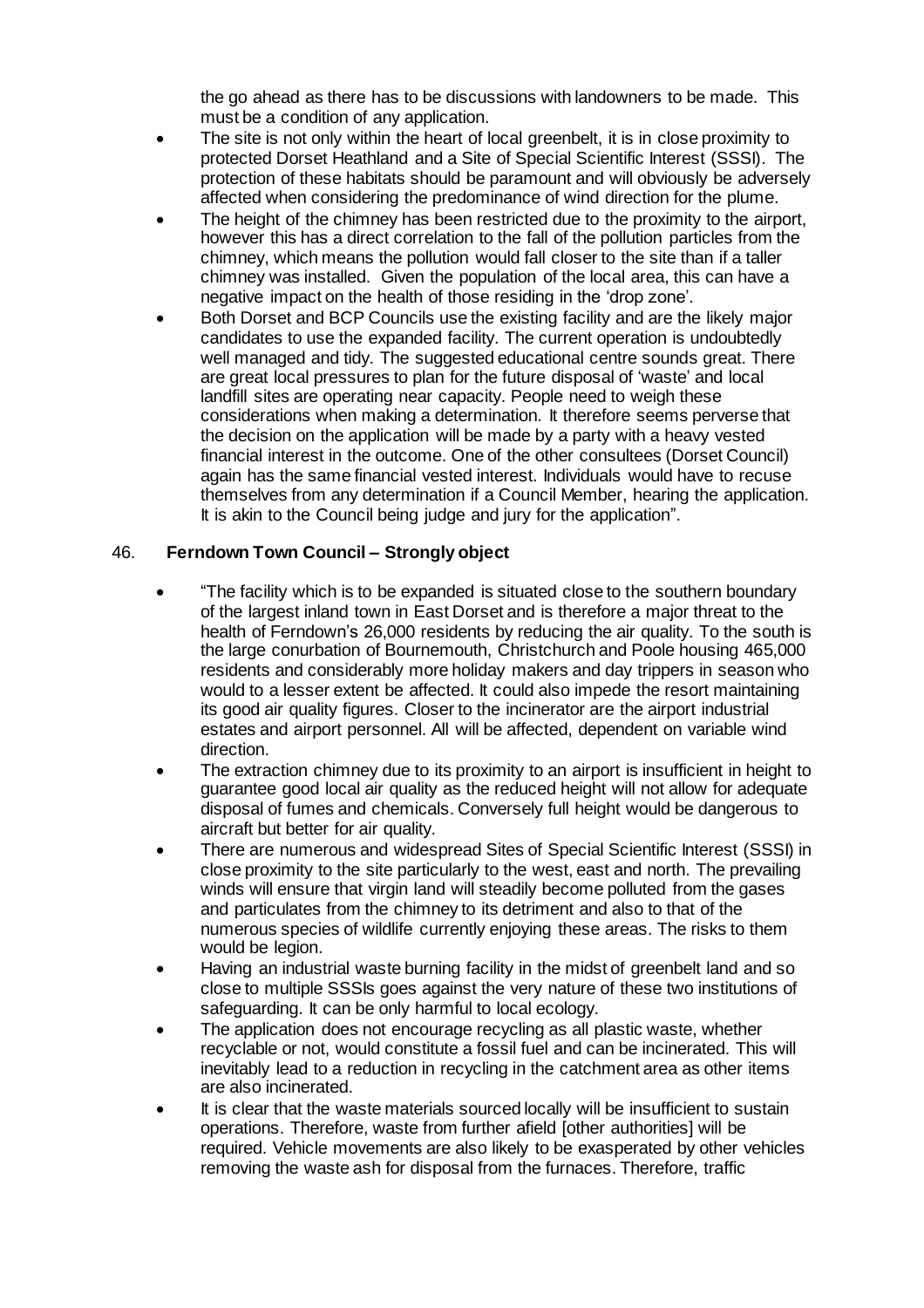movement from the Wessex Way to the east, Ham Lane to the west and through Ferndown town centre from the North will all be increased to service the facility. As well as causing additional congestion and noise there will be extra pollution from the HGVs. Additionally, in Longham the roadside nature of many properties means that vehicle-emanating vibration would be an increasing issue.

- No mention has been found in the documents of how many very heavy vehicle movements a day the removal of the toxic waste ash from the site will require. There is also a safety concern involving such a movement in residential areas such as Longham and Ferndown, and ultimately the safe disposal of such hazardous waste materials.
- It is clear that as well as producing electricity the plant will produce a larger quantity of heat. There appears no mention of how this will be dissipated or used. Maybe this will be lost to the air to worsen global warming. There is perhaps a lost opportunity to pipe this to heat local homes or industrial units as in the manner of Battersea Power Station situated on the south bank of the River Thames that decades ago supplied free heat to blocks of flats across the Thames on the north bank.
- A multi-million drive to install cycle lanes on all Ferndown's major roads will reduce the road capacity for all vehicles. Thus, Ferndown's already problematic traffic can only worsen with all the HGVs needed to maintain supplies for the incinerator and remove waste materials potentially at peak times adding to the frequent gridlock of the area.
- BCP has a stated aim of making its council area carbon-neutral by 2030. Clearly this cannot happen with such an operation being carried out within its own unitary area. We trust that the fact that BCP awarded Eco Sustainable Solutions LTD the contract of waste disposal only last year will not influence this planning decision".

# 47. **Natural England – No Objection**

- "The application does not involve any direct land take or activities in the designated sites, Hurn Common SSSI, Parley Common SSSI, the Dorset Heathlands SPA and Ramsar and Dorset Heaths SAC which lie in close proximity to the site.
- The authority will need a planning condition to require a lighting strategy to ensure that onsite lighting does not result in displacement of specially protected bat species or foraging/in flight nightiars using the designated sites to the east and west of the application site. This strategy will require technical and ecological advice which is best provided by the applicant's ecological advisor. Natural England advise that the strategy will need to be prepared prior to the commencement of construction and that it should be signed off in writing by the ecological advisor. The sHRA provides a good basis for setting out the lighting specifications.

## **Air Quality**

- It is clear that in the absence of mitigation measures such as increased height of the exhaust stack (restricted by the airport proximity), air pollution removal measures etc the proposal would have an adverse effect on the adjacent designated sites both alone and in-combination. Other proposals at the site which modify previously approved activities will have positive impacts on air quality. The key pollutants are enhanced levels of NOx, NO2 (Nitrogen deposition) and acid deposition.
- Since the application was submitted the applicant has submitted further information including soil survey results and a review of the sensitive plant species currently present compared to historical survey reports. Careful analysis has enabled Natural England to agree with the applicants advisors that the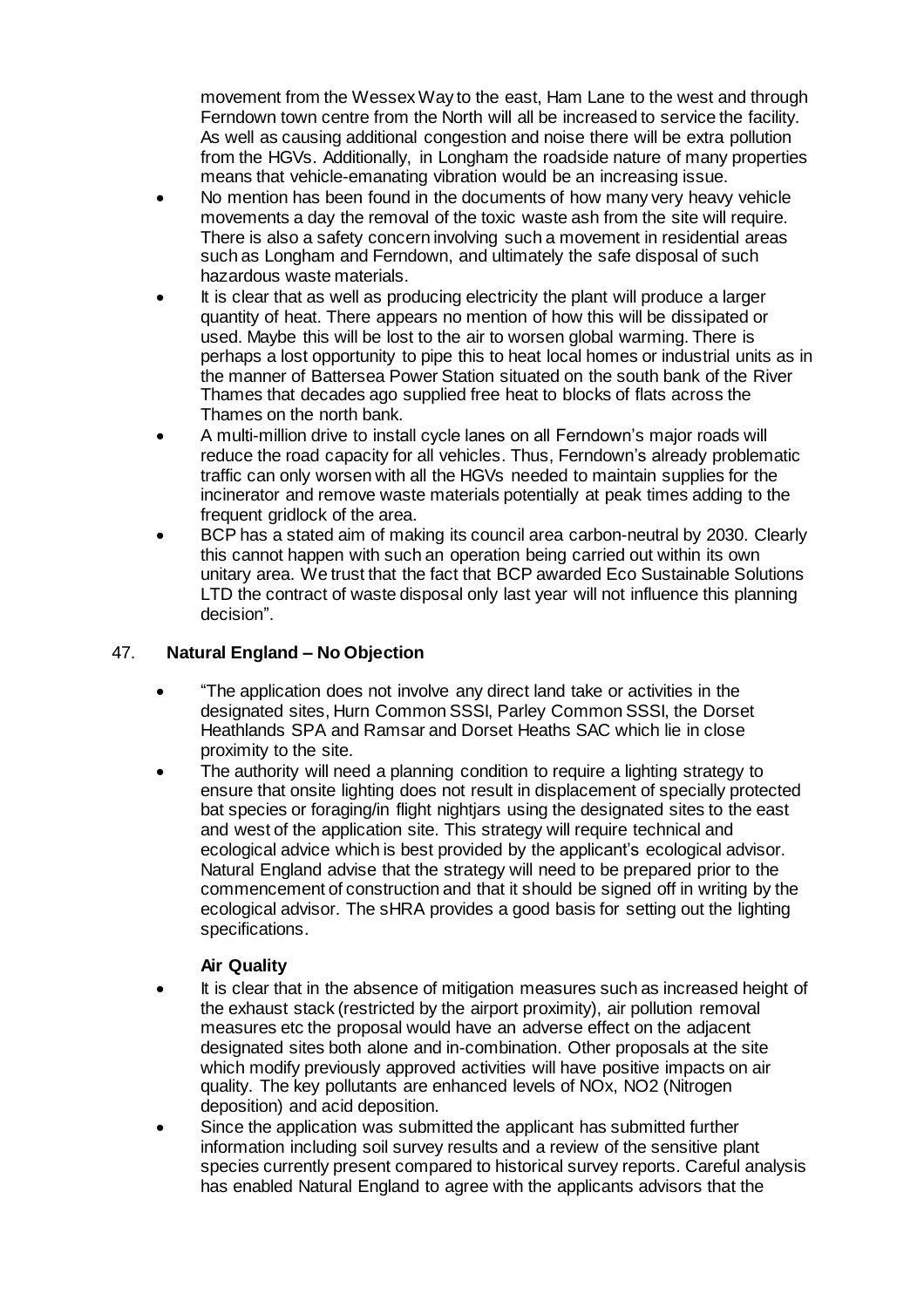evidence available confirms that the site has not been significantly impacted by acid deposition and retains the capacity to buffer modelled small additional contributions

- The views of the applicant set out in the sHRA are agreed and that the conclusion of no Likely Significant Effect may reasonably be concluded by the authority in respect of the three combustion pollutants: NOx, nitrogen deposition and acid deposition.
- The sHRA dated 28 July 2021 has been the subject of a number of comments by Natural England which have been incorporated by the applicant. It forms a sound basis for the authority to carry out its own Appropriate Assessment.
- The applicant makes a number of recommendations concerning other mitigation measures in the EIA which should be secured through suitable planning conditions. Natural England has no objection to the authority granting a permission if the proposed measures set out above and in the EIA are suitable secured".

## 48. **Environment Agency**

 No objection subject to conditions on a Remediation Strategy and a Verification Report for contamination being imposed along with a Construction Environmental Management Plan (CEMP) and Piling.

## 49. **Dorset Police Crime Prevention Design Advisor -** None received

## 50. **Bournemouth Airport Safeguarding**

- "This proposal and Bournemouth Airports objection due to potential Aerodrome Safeguarding impacts has been reassessed as the developer has supplied additional information and the requested assessments which have now been studied. It has been shown that all the highlighted areas from our original objection, Instrument Flight Procedures, Radar Technical Safeguarding, Heat and Emissions and Bird control have all satisfied Safeguarding criteria and the Airports objection can now be removed.
- In relation to proposals being advanced at Aviation Business Park BCP has raised an issue regarding the safe crossing of Chapel Lane, and they have required a crossing to be implemented here. Meanwhile the Eco Sustainable Solutions application will take access from Chapel Lane, and the increased traffic from that scheme will have a direct impact on the safety at this crossing point. If the Aviation Business Park proposals will increase the pedestrian and cycle movements on this crossing, and the Eco Sustainable Solutions proposals will also increase the vehicular (and HGV) traffic here, then if BCP insist on this improvement both applications should be liable for securing it. To resolve this, and if BCP regard it as an essential feature, a planning condition should be attached to both permissions (i.e. for Aviation Business Park and Eco Sustainable Solutions) requiring the crossing to be implemented, which would effectively fall away for the other once one party makes the improvement first.
- The further information supplied regarding Ecology has been found to be acceptable".
- 51. **Public Health Dorset -** None received
- 52. **Historic England –** Do not wish to make any comments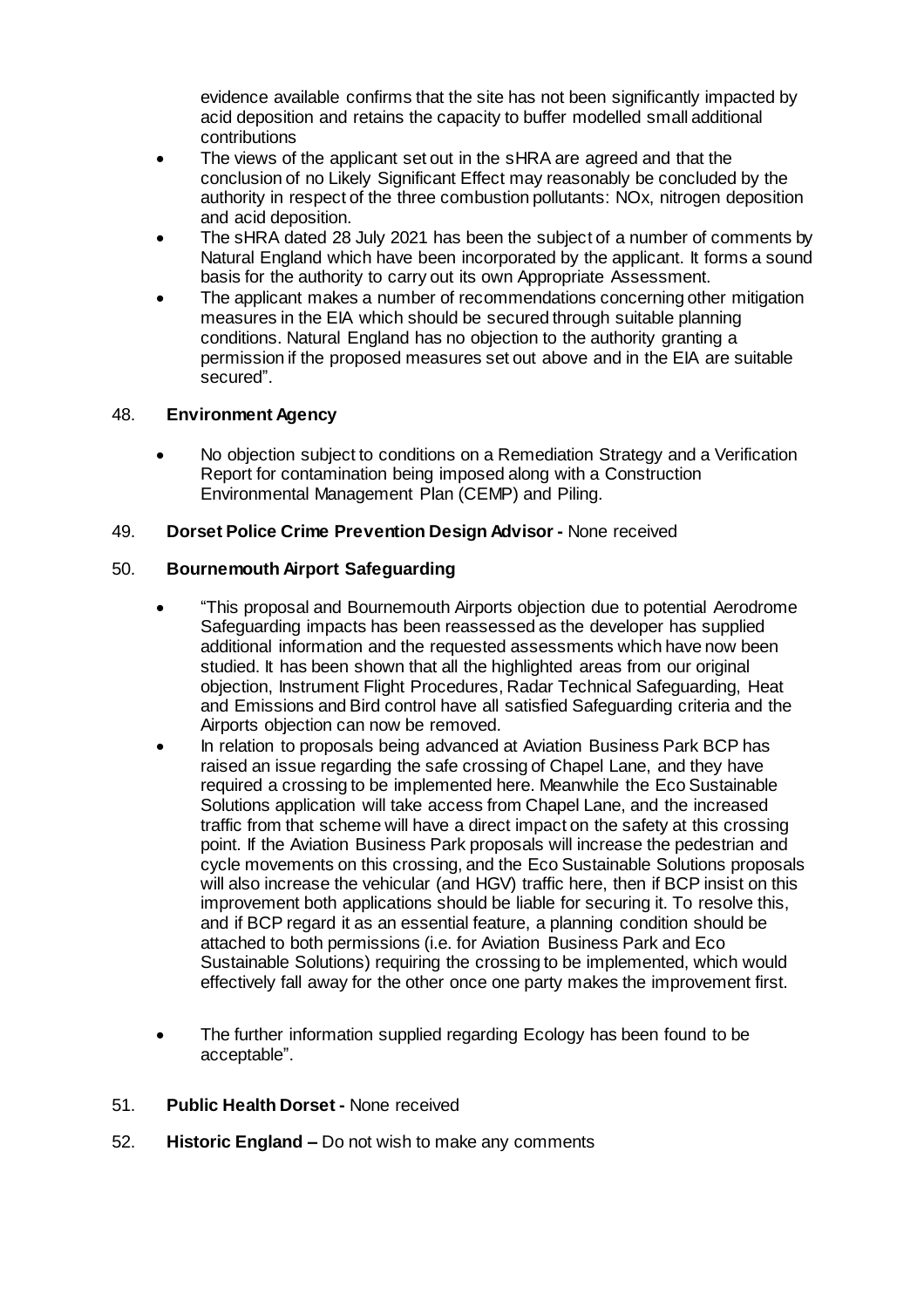- 53. **Dorset Council** (full response available on line and see main body of report for further comments)
	- "The Bournemouth, Christchurch, Poole and Dorset Waste Plan identifies a clear need for non-hazardous waste management capacity. The application provides for 60,000tpa of residual waste management capacity, making a contribution towards this need. The proposal is on a site allocated in the Waste Plan and generally in principle therefore can be considered acceptable.
	- In terms of addressing ecological issues and minimising potential impacts to an acceptable level, having reviewed the further information submitted Dorset Council have no objections, subject to the following recommendations:
	- BCP Council undertake an Appropriate Assessment of the updated plans, which include measures to avoid/mitigate the otherwise adverse effects on European Site integrity.
	- Long-term support management and monitoring is undertaken, as suggested in the sHRA but with the modifications recommended by the Dorset Council NET.
	- Other mitigation measures, as suggested by the applicant and subject to the details/amendments recommended by Dorset Council's NET, are secured by suitable planning condition(s).
	- It is noted that the 5 m high timber fence proposed as part of the sensitive lighting strategy is undesirable from a landscape perspective. BCP Council should consider the ecological justification for the fence, and if determined as a necessary element of the sensitive lighting strategy appropriate (native species) soft landscaping could be considered to break-up the visual impact.

No outright objection to the proposal but following landscape recommendations are made;

- Additional photomontage carried out in Sept 2021 shows vegetation in full leaf. It is acknowledged that this Viewpoint area may be difficult to access – so the 'views' may not be experienced as frequently as other publicly accessible areas. Dorset Council would be satisfied with the predicted impact of 'Moderate Adverse' arising from the presence of the Stack above the tree line. The impact will, undoubtedly, be more pronounced during the trees' dormant period.
- Despite the undertaking of a technical supporting document (Fichter Consulting Engineers Ltd) which advised on the 'worse-case scenario' of a vertical plume against a clear sky, it is disappointing that the two additional photomontages conveyed the Plume within a clouded sky where the potential visual effects of the emissions would be reduced.
- The proposal, as existing, would fail to provide satisfactory visual screening/visual enhancements owing to a lack of available 'space' within the proposed Site Layout. The apparent reliance on substantial engineering embankments and 5m high fencing would clearly conflict with the aims and objectives of the Green Belt designation.
- It is also advised that the architectural treatment of the proposed ERF fails to respond to its contextual setting. Whilst the use of timber is to be commended on the elevations, the strong geometric form and horizontal 'banding' of materials serve to 'emphasise' the massing of the Building, and does little to 'settle' it into the receptor landscape. The Building will clearly legible as a large-scale industrial unit, with horizontal axis accentuated by contrasting colours and texture".

## 54. **BCP Trees & Landscaping**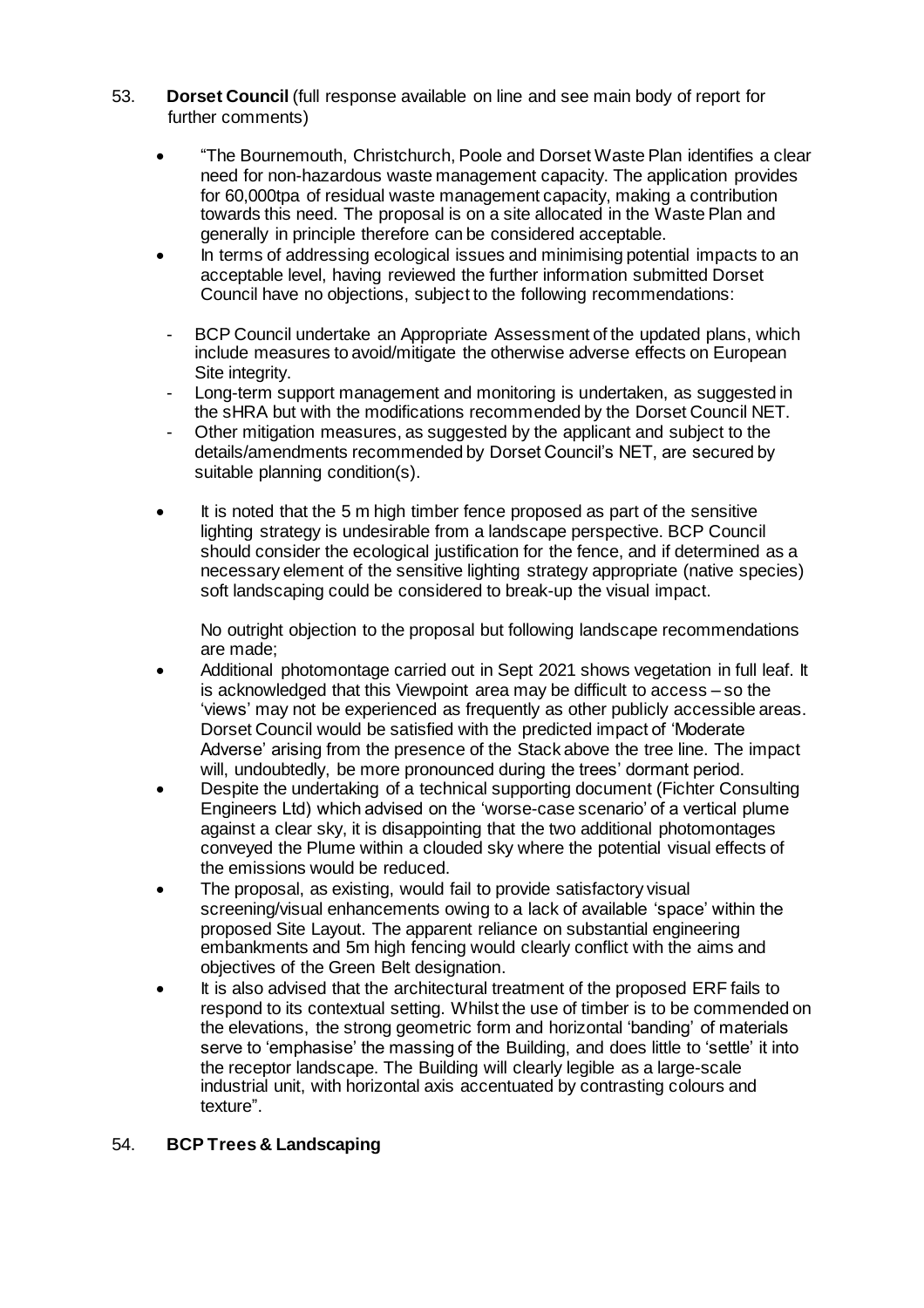- "Due to the current site use, vegetation is restricted to the edges of the site. The access to the site is from Chapel lane, along which a thick belt of mainly deciduous vegetation, comprising of trees and shrubs, screens the site. There are limited views of the development site and the wider landscape from the majority of Chapel Lane or Barrack Road due to the height & density of this vegetation.
- There are prominent areas of trees when viewed from the eastern, southern and western areas of the development site, comprising of a mixed quality tree groups. These act as reasonable screening, and it is considered that the site is fairly well concealed by the surrounding tree cover. Much of the land surrounding the site is identified as Sites of Special Scientific Interest (SSSI), Special Protection Areas (SPA), Special Areas of Conservation (SAC) and Ramsar, as well as being covered by Green Belt.
- Whilst it is considered that the existing vegetation on and off site will help screen the proposed buildings, the visibility of the stack in the wider landscape can not be mitigated through planting. The visual impact of the Chimney on the wider landscape is beyond the area of expertise of the BCP Tree and Landscape Team. Based on this, we are unable to provide expert advice on this aspect.
- The current proposal, as per previous approvals, is supported by landscape strategies that intended to retain all existing boundary vegetation, supplemented by additional planting. The proposed landscaping scheme, planting of mixed native trees and shrubs and infill planting, is acceptable, and with selected species that are appropriate for the location. There is a lack of detail on the car park area in terms of proposed landscaping, which has the capacity for the planting of additional trees and shrubs.
- Recommendations: No objection to the proposal in its current form however, the submitted information does not include precise details on the proposed landscaping for the car park area".
- 55. **BCP Highways** (full comments can be viewed on line and also see body of report)
	- "Whilst the impact of the development on the overall highway network is limited the impact when considered against the immediate Chapel Lane is a significant increase in movements both all traffic and HGV. To reduce potential harm to other users' improvements to Chapel Lane are necessary to safely accommodate the additional trips.
	- No objections subject to conditions and s106 to secure the dedication of land for the widening and resurfacing of Bridleway E62/29".

# 56. **BCP Lead Flood Authority**

- "While infiltration would normally be the preferred option the fact that much of the site has been excavated and replaced with inert fill of unknown quality "as the potential for leachable contaminants to be present cannot be discounted and therefore a potential impact of moderate magnitude to groundwater and surface water could be feasible prior to any mitigation." makes the situation more complex.
- The application form states that surface water will be disposed of to a Sustainable drainage system and they are within 20m of a watercourse. There does not appear to be any current "Main River" or Surface Water flooding issues on the site (as per the FRA) and indeed from other applications in this general area I understand the main river modelling has been recently updated in this area (not shown on current mapping) which has shown that generally the flooding is not as extensive as original modelled although both these outputs do not include allowances for Climate change. The site is already extensively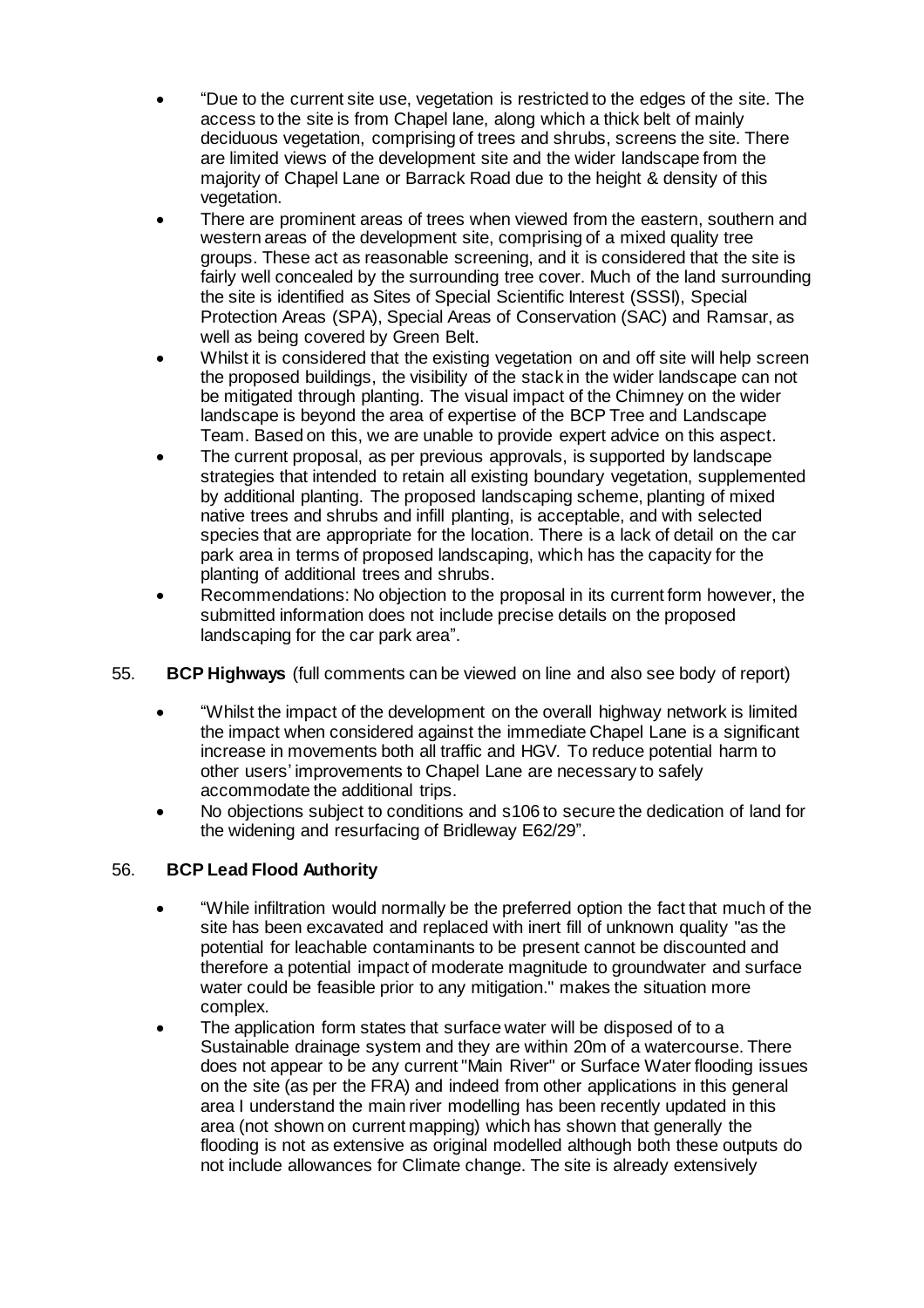developed so depending on how it is drained there may already be significant brown field run-off.

- The Environmental Statement Non-Technical Summary says:- 11.4 The detailed drainage strategy which will be a planning condition and will ensure that the proposed SuDS are designed with a future climate change allowance in accordance with policy requirements; and later 12.7 The proposed drainage strategy will involve surface water runoff from all hardstanding surfaces around the Site conveyed using pipes through a combination of treatment techniques to ensure that discharges to the Moors River are within consented limits. These may include oil interceptors, aeration, filtration or surface water treatment ponds.
- The principles seem acceptable BUT we in the FCERM team are not able to comment on the suitability or otherwise of the proposed treatment of surface water discharges prior to discharge. Presumably that would be the EAs role?
- In conclusion there is no "Flooding" objection to the proposals but I would recommend conditioning any approval (as suggested) to provide a detailed drainage strategy based on any permitted discharges agreed with the EA once full details are available. AND Further that it is provided before any construction commences on site.

## 57. **BCP Environmental Health –** No objection subject to conditions.

**Noise – "**The provisions relating to noise and vibration in the environmental statement follow standard best practice, in consideration of the proposed works and the sensitivity of the site's surroundings. With regard to operational noise, based on the information provided in the Noise and Vibration Chapter, we agree that the construction/ decommissioning and operation of the proposed development is not likely to adversely impact on the amenity of local residents".

**Air Quality** – "The relevant sections of the applicants Environmental Statement for Air Quality have been peer reviewed by specialist consultants appointed by the council. (Full details attached).

The air quality chapter has shown that it is unlikely that there would be any significant effects as a result of construction phase traffic associated air quality impacts from the Proposed Development on surrounding habitats. The Construction phase assessment of dust emissions has been completed in line with best practice guidance and mitigation recommended which is generally in line with best practice IAQM methodology.

The assessment of traffic has been completed in accordance with methodology recommended in TG(16) and verified to local monitoring. The effect of traffic emissions in isolation are not considered to be significant. Emissions from the proposed ERF, have determined that there is potential, in a worst-case modelled scenario for there to be exceedances of the long-term limits for human health of Ammonia and Chromium from the development. It is recommended that emissions limits be in place for Arsenic and Chromium and controlled by condition in line with the modelled emissions representative of the currently permitted facility. Should the facility be built, it will be operated under a strict permit issued by the Environment Agency. The Environment Agency will set Permit conditions / emission limits for several parameters including Ammonia and Chromium.

The short-term impact of sulphur dioxide emissions have been presented as >10% in the summary report table but additional commentary is provided detailing the use of a lower ELV for the purposes of protecting habitats. It is accepted that this would reduce the emissions to a level considered 'negligible' but may be enforced through planning condition".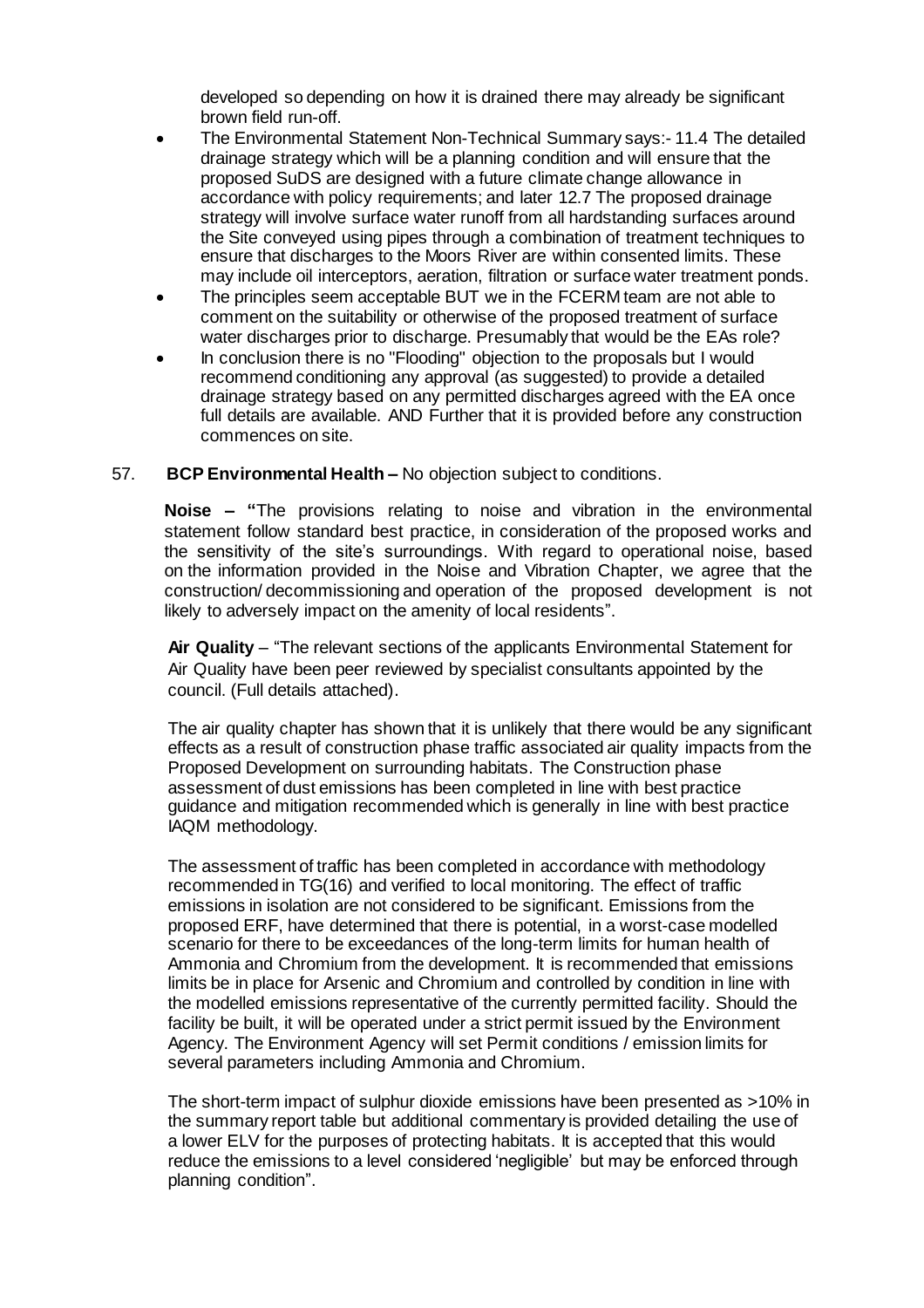**Contaminated land –** No objection, recommend contamination conditions

**Light nuisance – "**The lighting information submitted for the proposed development does not consider the potential effect of the development with regards to the change from the baseline environment. This review has been limited to a review of the proposed lighting strategy and whether sufficient lighting is provided for the purpose of lighting task areas and compared against environmental limits at surrounding potentially light sensitive receptors. The lighting strategy shows that the risk of lighting off site to sensitive ecological receptors is low and has been further minimised by dimming lighting levels to the northern, and part of the western access road. Lighting levels will be reduced by 50% in these areas to provide lighting for pedestrians only outside of vehicle delivery hours. This conclusion is accepted.

Lighting has been designed in accordance with British Standard BS EN 12464-2 'Lighting for Outdoor Workplaces'. No information is given for upward light spill, though it is noted that several of the lighting products used specify 'no upward tilt'. The maximum permissible upward light ratio of luminaires in Environmental Zone E2 is 2.5% and this should not be exceeded at the proposed development. While the information submitted with regards to lighting is not in the form of an assessment of the potential effect of lighting, it is considered that it is sufficient to be able to assess whether there are any likely significant effects. It is considered that, with the lighting scheme provided, the effect of lighting is not significant. It should be noted that the lighting layout submitted is indicative at this stage and is subject to final site layout and detailed design".

# 58. **BCP Planning Policy (**see online for full comments)

- "As the applicants planning statement acknowledges (paras 7.22 and 7.31 and table 5) the proposals do result in a net increase in built development. I consider therefore that the buildings and structures would have a greater impact in the openness of the Green Belt than the existing/permitted development. Notwithstanding the existing and permitted development; the proposed development would therefore constitute "inappropriate development". Therefore, to be supported against Green Belt policies "very special circumstances" would need to be demonstrated.
- The response from Dorset Council emphasises that the allocation of the site in the Waste Plan followed an assessment of need for facilities to manage nonhazardous residual waste; and a full review of alternative sites. I suggest therefore that in principle this proposal could amount to very special circumstances provided the proposals adequately deliver the requirements of the waste strategy as set out in the Waste Local Plan. However, this is a judgment for the case officer in the light of detailed advice from the Dorset Council Waste Team.
- However, given its Green Belt location, opportunities should be taken to minimise the impact on the openness of the Green Belt, by way of ensuring facilities on the site are essential and proportionate to the operational uses allocated in the waste local plan; and to ensuring that the size and layout of the buildings and structures maximise openness in so far as possible. The proposed administrative building/visitor centre is over and above development allocated in the Waste Local Plan. To be supported it would need to be demonstrated that this facility justified very special circumstances or that there are overriding benefits and/or other material considerations to justify departing from Green Belt policy".

## 59. **BCP Conservation/Heritage**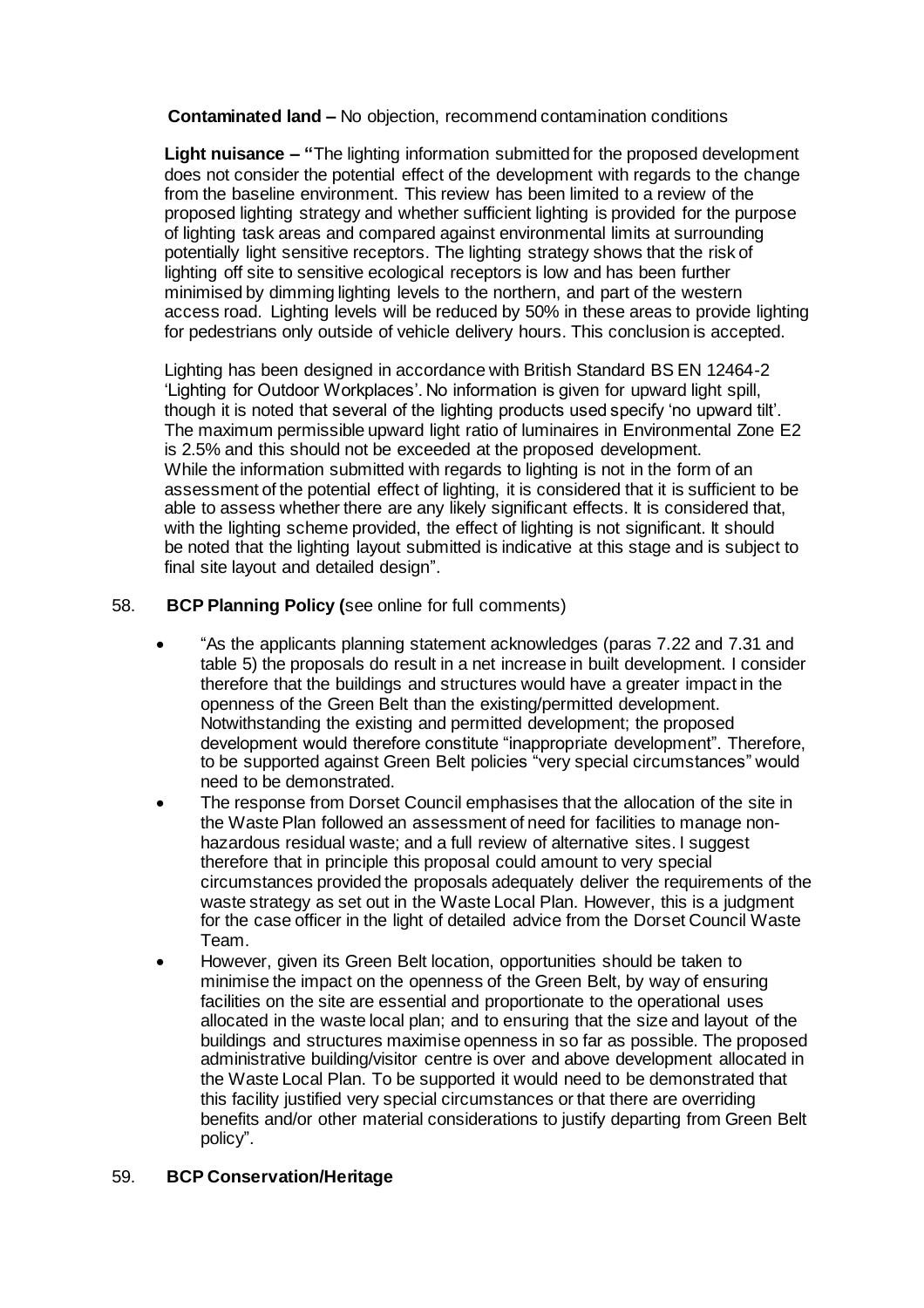- "As the submitted heritage statement notes: 'the site is located on relatively flat, low-lying land and the height of the exhaust stack for the ERF plant (38m) is likely to become a feature that will be visible across the wider landscape, particularly to the north and west.' In assessing the impact of the proposal on the setting of listed buildings it is unhelpful that section 14 (Visual & Landscape Assessment) of the Environmental Statement (ES) fails to acknowledge the presence of Fir Grove Farmhouse in fig 1 (landscape designations). Whilst CGIs are given of the plant from the north and south, it would have been helpful to have included CGIs of the views towards the proposed stack from the nearest listed buildings.
- The former Church of St Barnabas is well treed to the northern boundary and any impact on its setting will be more related to wider effects such as any increase in vehicle movements rather than a visual impact. From the information available, despite some intervening tree cover the proposed chimney stack will be visible from the Farmhouse at Fir Grove Farm, and to a lesser degree from the listed buildings slightly further afield. Due to the distance from the application site, the conclusion of the Heritage Statement is broadly agreed with in that the impact upon the setting of the buildings is low, overall a slight adverse impact at the lower end of less than substantial harm.
- Whilst the harm to heritage is low, it nonetheless represents a degree of harm and the case officer needs to be satisfied that the proposal would bring about public benefit to seek to outweigh the adverse impact to the significance of nearby designated heritage assets".
- 60. **BCP Rights of Way -** None received
- 61. **BCP Waste and Recycling –** No objection
- 62. **BCP Biodiversity– "**No objection. Support comments by Natural England. The application with mitigation measures secured by s106 and conditions implemented in full will not result in an adverse effect on the integrity of the European sites.

**Bats -** Although several species of bat have been recorded in the area, the survey of site showed that trees and building had negligible potential to support roosting bats, but there is scope for area to be used by foraging bats. Bats can be adversely affected by inappropriate man-made lighting schemes. In this case the information supplied on lighting specifications for site as given in External Lighting Strategy will minimise impact and is appropriate.

**Birds -** *T*he application site does no support notable or rare birds, associated with European sites and the proposed enhancements of tree, scrub and reedbed planting will provide more habitat for the more common species of birds in area.

**Reptiles and amphibians** - Majority of site is unsuitable for reptiles, with just peripheral areas of scrub and semi-improved grass that might support common species of reptile. Most of this habitat will be retained, that which will be lost is from creation of attenuation ponds that are already consented and conditioned with surveys and any required subsequent mitigation Similarly, the site is not suitable for common species of amphibians, let alone great crested newt. While there are 5 ponds on site, these are concrete attenuation ponds which have poor suitability for great crested newts. Beyond site there are two other ponds, neither are impacted by this development, one has poor suitability and a lake with below average suitability for great crested newts. However, it has been agreed that on a precautionary basis that this lake will be subject to eDNA survey, this will help to inform if any measures are required within Construction Environment Management Plan for this species.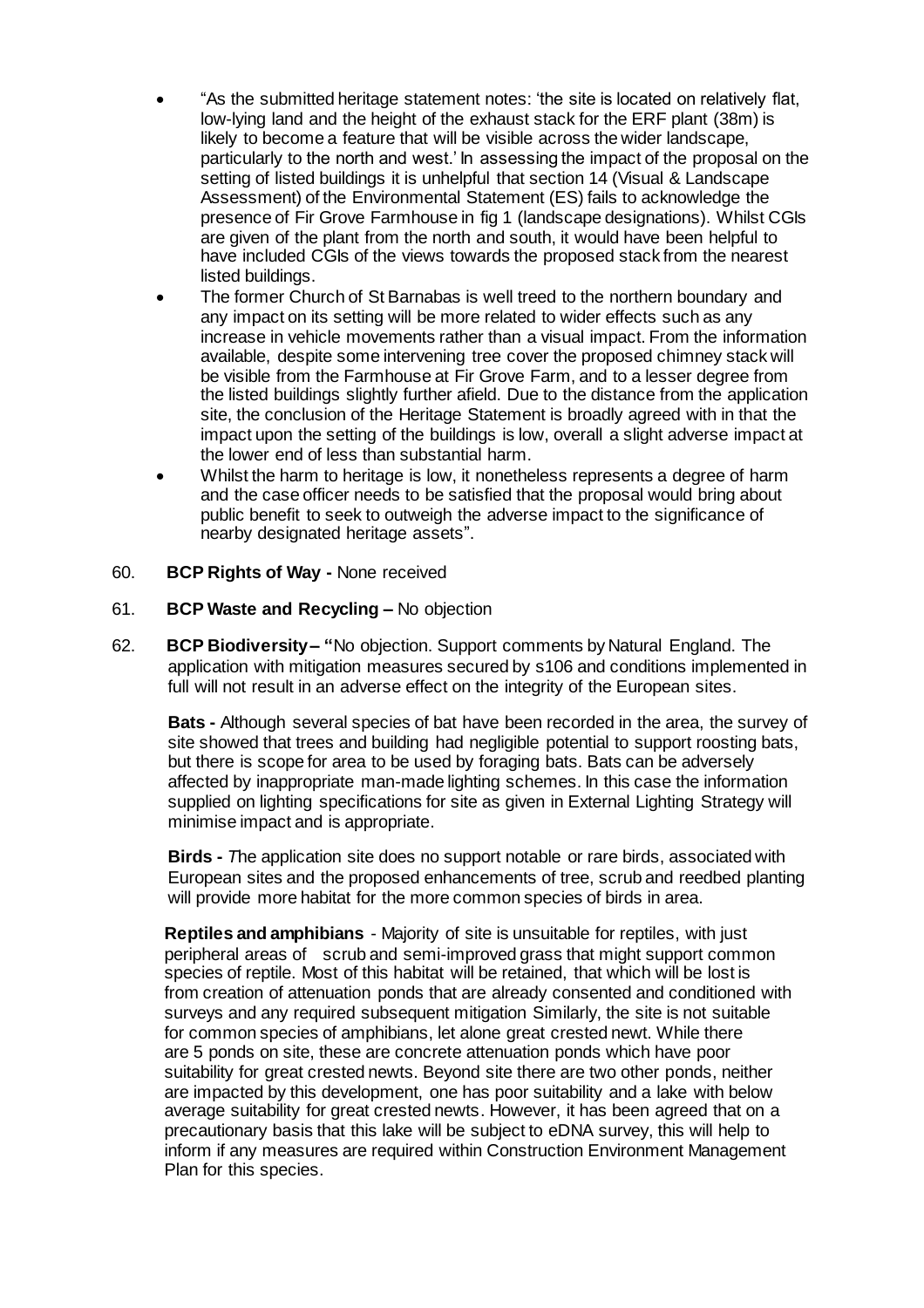**Enhancement** - The proposed enhancements of tree, scrub and reedbed planting will provide more source of food for foraging bats, so is welcome. he habitat creation and enhancement measures, of green roof, tree and scrub boundary planting, planting of reedbed habitats and landscaping as given in Site Masterplan will provide net gains for biodiversity. Additionally, the applicant has expressed willingness to provide offsite payment to improve condition of Dorset Heathlands SPA and Ramsar and Dorset Heaths SAC, by contributing to funding of purchase land at St Catherine's Hill, part of Town Common SSSI, a constituent site of the European sites. This is additional enhancement and if not delivered for extraneous reasons, this development still compliant with NPPF and ME1.

## **Representations**

- 63. There have been a total of 727 representations received for the proposal and 1 petition objecting to the scheme. Two rounds of consultation have been undertaken. The first on 12/05/2021 and the second following the submission of further information on 30/09/2021.
- 64. 719 objections have been received. Please note that given the number received and the level of detail within them, the comments have been summarised and the general themes of concern from all the representations have been collated. Please visit the website for full details of all the representations. Some of the representations come from BCP Council area but a high percentage come from within Dorset Council administrative area, in particular West Parley and Ferndown. All representations have been given consideration in preparing this report. However, given the detail in some of the representations, Members may wish to peruse the comments that have been submitted.

## **Pollution**

- Increased traffic and specifically HGV movements resulting in additional exhaust pollution.
- Pollution from the emissions stack. Reference to asthma and death of a child
- Excessive CO2 production
- Residual ash is highly toxic
- Plume Plotter impact from plume from incinerator
- Odour pollution
- Cumulative impact with airport

## Health

- Increased risk of asthma and potential birth defects linked to noxious chemicals discharged by ERF
- Incinerators emit dioxins, Ni and ultrafine particulate matter
- Scientific reports on negative health effects of incinerators
- Elderly population put at significant risk

## **Environment**

- Increase in greenhouse gases
- Harmful impact on wildlife and their habitats
- Negative impact on local green spaces
- Visibility of 38m high stack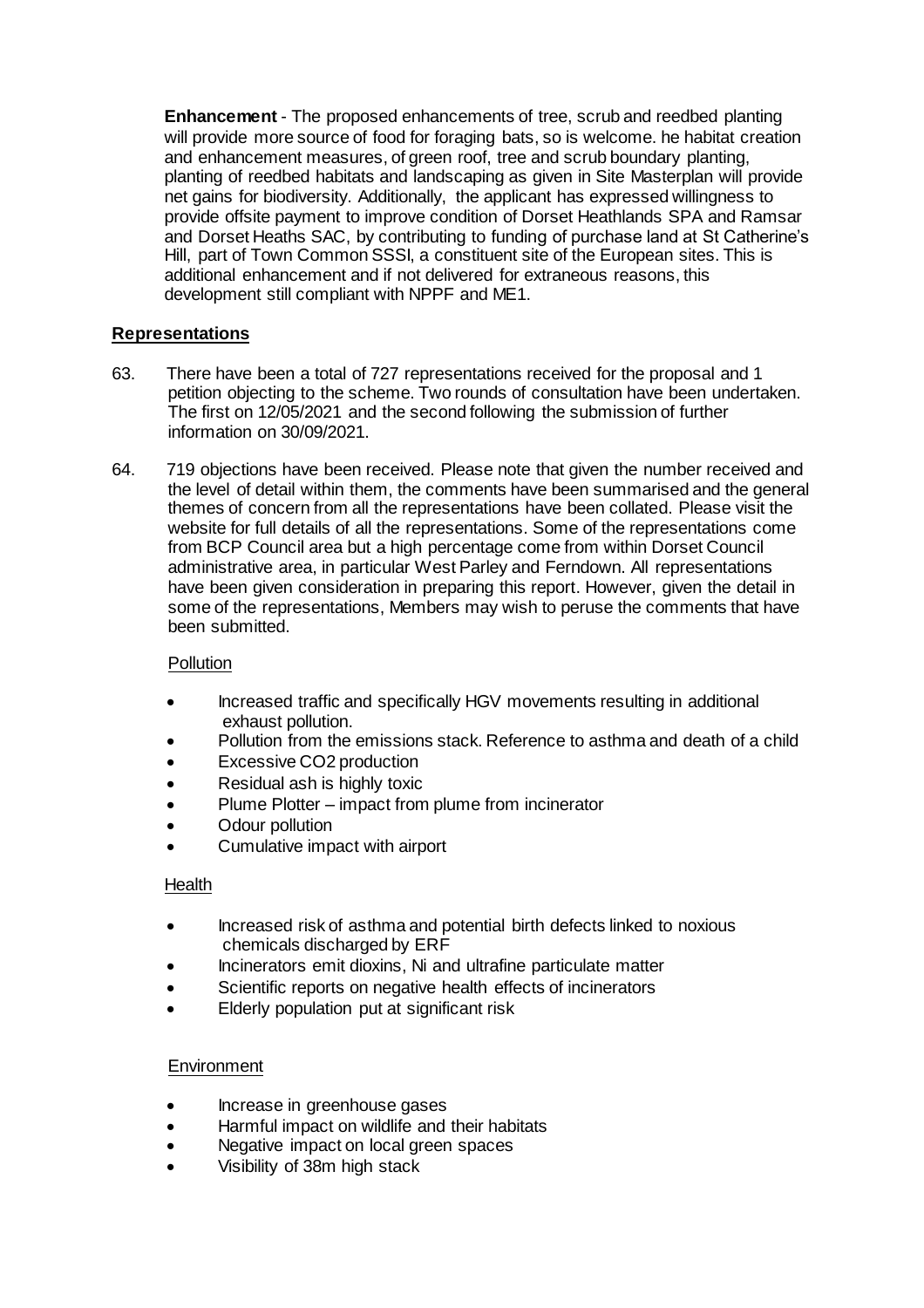## **Traffic**

- Increased traffic from heavy lorries
- Importation of waste from other counties
- Congestion in residential area
- Local highway networks already congested
- Level of traffic in area is unsustainable

## Climate change

- There should be greener and more sustainable solutions to waste management rather than burning plastics (fossil fuels)
- Desire to see re-use and recycling of materials rather than incineration
- Significantly increase emissions compared to fossil fuels
- More carbon intensive than landfill
- Scheme contrary to BCPs Climate and Ecological Emergency Declaration and Action Plan
- Scheme contrary to waste reduction principles
- UK currently has overcapacity for incineration
- Barrier against circular sustainable economy
- Application is a green-wash
- Already over capacity of Incineration Plants in the UK
- Development would lock in GHG emissions for 25+ years

## **Schools**

- Negative impact on health of children (more susceptible to pollution) that attend local schools and nurseries.
- Parkfield School adjacent to the airport
- Health and welfare of pupils at Portfield School which provides care and education of autistic children and young people with additional challenges. Extensive use of outside facilities to provide outdoor education.

## Wildlife and biodiversity

- Wildlife thriving in woodland and open spaces may be affected by pollutants and additional road traffic
- Flaura and fauna affected
- Nitrogen pollution from incinerator disrupt soil chemistry and damage heathland at Parley Common SSSI and Hurn Common SSSI

## **Airport**

- Particulates from the chimney may be ingested by plane engines at Hurn Airport – contrary to Civil Aviation Regulations.
- Cumulative impact from pollution from Hurn Airport and proposed site increase pollution in local area
- Increase likelihood of aircraft accidents due to smoke stack

## Green Belt

- Unacceptable use within the Green Belt
- Desire to protect natural beauty areas, habitats and enjoy outdoor activities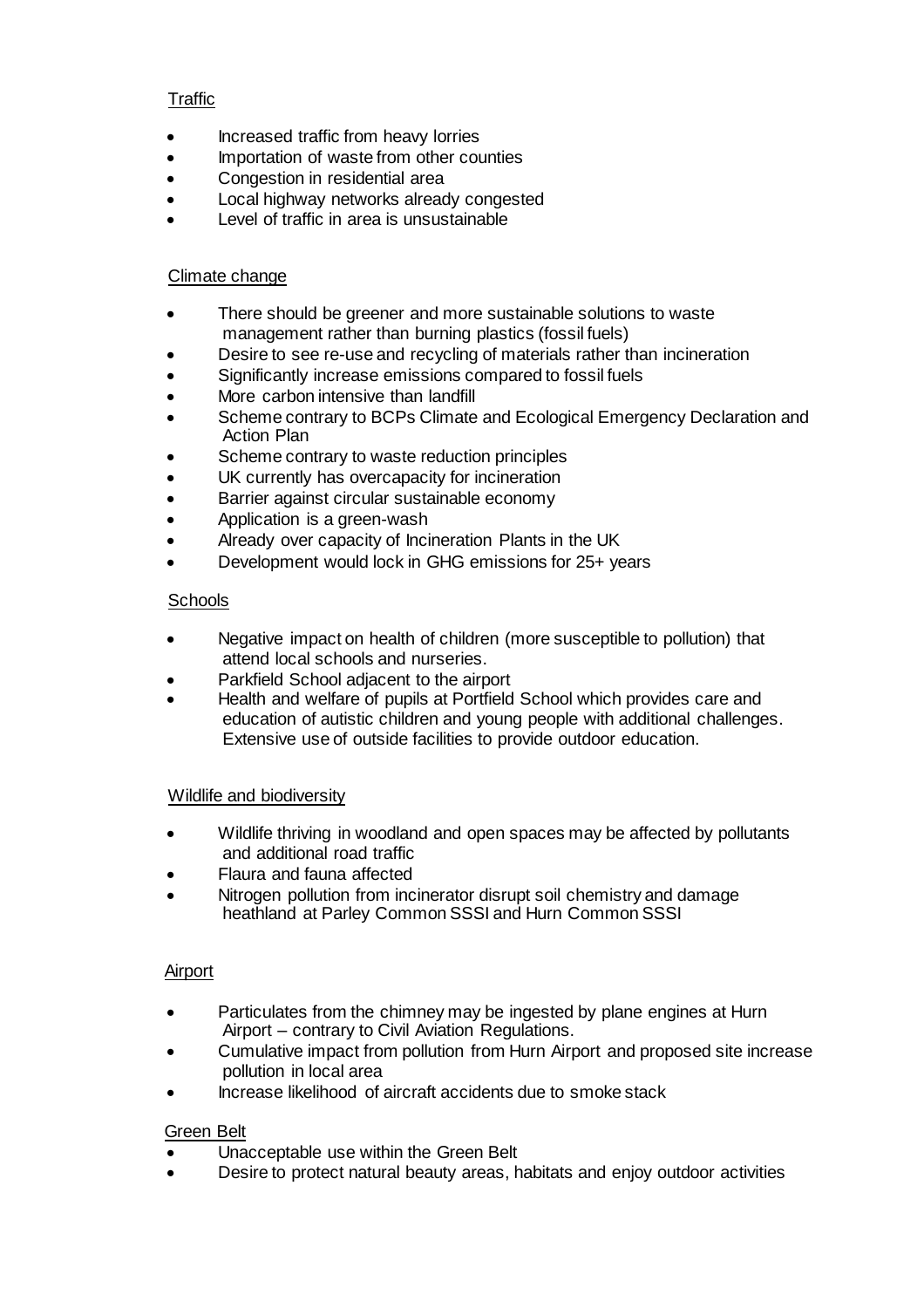- 65. The petition with 12 signatures is for the following reasons;
	- Impact on tourism and resulting impact on local economy
	- Local air pollution
	- Traffic congestion
	- Incineration is exacerbating climate change
	- Not a renewable energy resource
- 66. The 4 'comments' are on the following grounds:
	- Require assurances the emissions will not represent a risk to health
	- Energy from waste not a low carbon or renewable energy source
	- Impact on people walking, cycling from increased vehicle emissions
	- What odour there is and distance it could travel
- 67. The 4 letters of support are on the following grounds:
	- Cannot continue to burying rubbish which creates methane, pollutes groundwater and creates odours. Incinerators are the way forward.
	- Reduces impacts on environment on behalf of our children and the future

## **Key Issues**

- 68. The key issues involved with this proposal are:
	- Principle of development
	- Green Belt
	- Climate Change and sustainable construction
	- Economy and education
	- Airport Safeguarding
	- Amenity and quality of life
	- Air quality and pollution
	- Design, form, scale and Landscape
	- **Transport**
	- Ecology
	- Heritage
	- Hydrology and Hydrogeology
	- Contaminated land
	- Cumulative and in-combination effects
- 69. These issues will be considered along with other matters relevant to this proposal below.

## **Policy Context**

70. Development Plan:

## **Bournemouth, Christchurch, Poole and Dorset Waste Plan 2019 - 2033**

- Policy 1 Sustainable waste management
- Policy 3 Sites allocated for waste management development
- Policy 6 Recovery facilities
- Policy 8 Inert waste recovery and disposal

Policy 12 – Transport and Access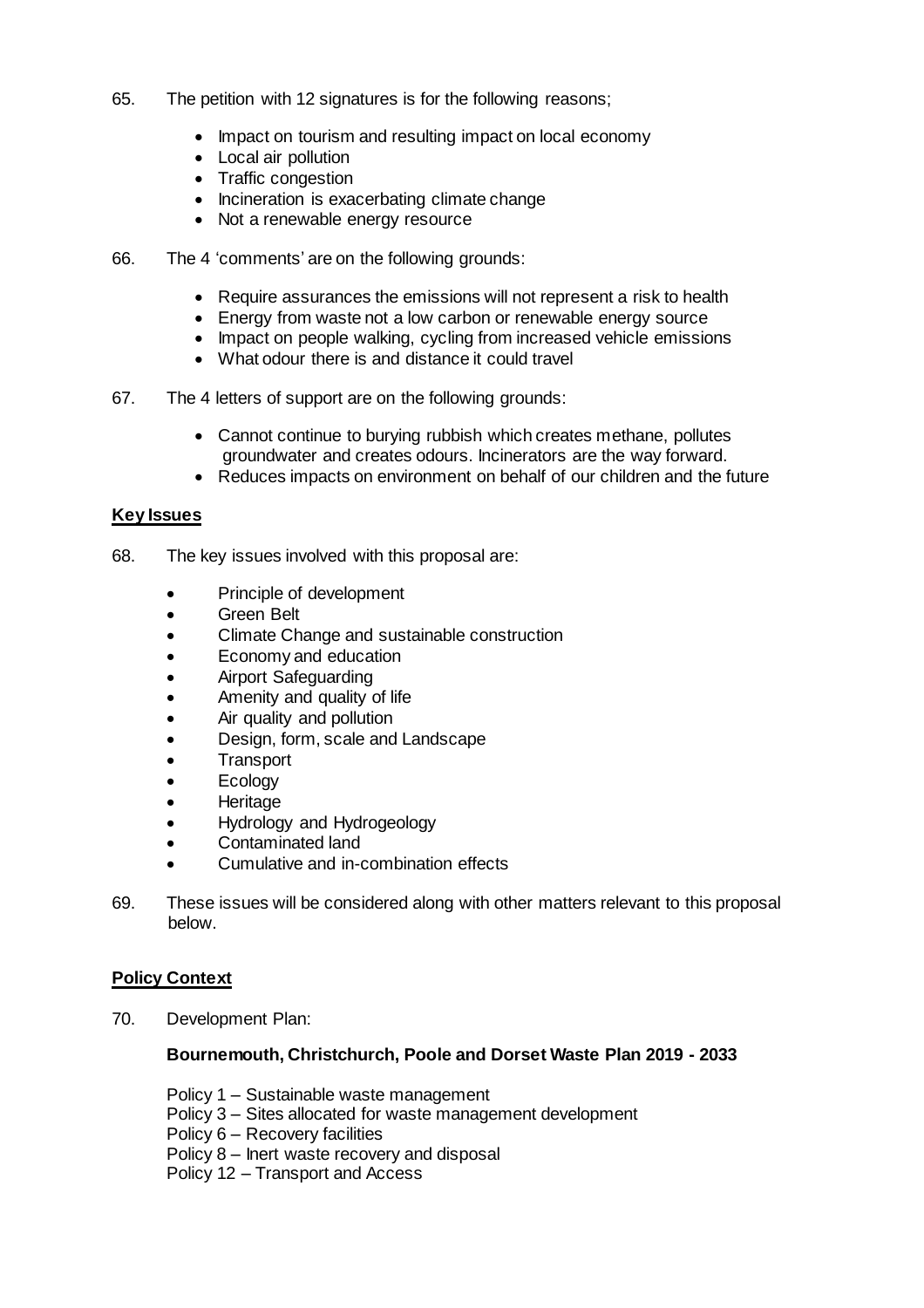Policy 13 – Amenity and quality of life

- Policy 14 Landscape and design quality
- Policy 15 Sustainable construction and operation of facilities
- Policy 17 Flood risk
- Policy 18 Biodiversity and geological interest
- Policy 19 Historic environment
- Policy 20 Airfield Safeguarding areas
- Policy 21 South East Dorset Green Belt
- Policy 22 Waste from new developments
- Policy 23 Restoration, aftercare and afteruse
- Policy 24 Safeguarding waste facilities

Appendix 3 – Inset 7 – Eco Sustainable Solutions, Parley

#### **Christchurch and East Dorset Local Plan 2010**

Policy KS1 Sustainable development Policy KS3 Green Belt Policy KS11 Transport and Development Policy KS12 Parking Provision Policy HE1 Valuing and Conserving our Historic Environment Policy HE2 Design of New Development Policy HE3 Landscape Quality Policy ME1 Safeguarding Biodiversity and Geodiversity Policy ME2 Protection of the Dorset Heathlands Policy ME6 Flood Management, Mitigation and Defence Policy ME7 Protection of Groundwater

Saved policies of the Christchurch Borough Local Plan

ENV1 Waste facilities in new development ENV3 Pollution and existing development ENV5 Drainage and new development ENV21 Landscaping in new development BE15 Setting of listed buildings EI7 Airport safety zones T14 Cycle routes

#### **Supplementary Planning Documents, Guidance and other Material Evidence**

BCP Parking Standards SPD 2021

Dorset Heathlands Interim Air Quality Strategy 2020-2025

Character Assessment

## **National Planning Policy Framework ("NPPF"/"Framework")**

Section 2 – Achieving Sustainable Development

Paragraph 11 –

"Plans and decisions should apply a presumption in favour of sustainable development.

#### ….. For **decision-taking** this means:

(c) approving development proposals that accord with an up-to-date development plan without delay; or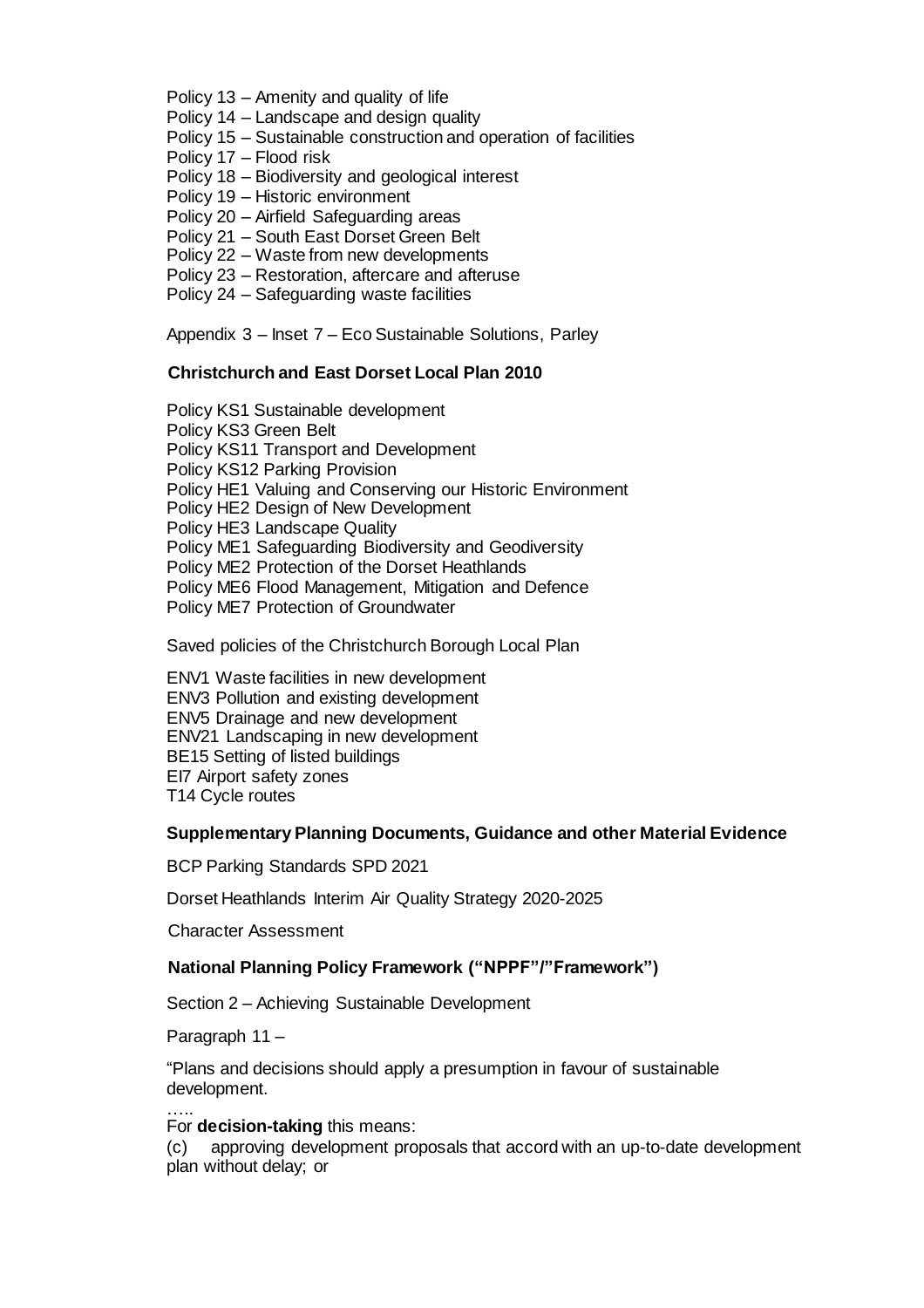(d) where there are no relevant development plan policies, or the policies which are most important for determining the application are out-of-date, granting permission unless:

(i) the application of policies in this Framework that protect areas or assets of particular importance provides a clear reason for refusing the development proposed; or

(ii) any adverse impacts of doing so would significantly and demonstrably outweigh the benefits, when assessed against the policies of this Framework taken as a whole."

Section 6 – Building a strong, competitive economy

Section 9 – Promoting sustainable transport

Section 12 – Achieving well-designed places

Section 13 – Protecting Green Belt land

Section 14 – Meeting the challenge of climate change, flooding and coastal change

Section 15 – Conserving and enhancing the natural environment

Section 16 – Conserving and enhancing the historic environment

#### 71. **National Planning Policy for Waste 2014**

When determining wate planning applications, waste planning authorities should**:**

 only expect applicants to demonstrate the quantitative or market need for new or enhanced waste management facilities where proposals are not consistent with an upto-date Local Plan. In such cases, waste planning authorities should consider the extent to which the capacity of existing operational facilities would satisfy any identified need;

 recognise that proposals for waste management facilities such as incinerators that cut across up-to-date Local Plans reflecting the vision and aspiration of local communities can give rise to justifiable frustration, and expect applicants to demonstrate that waste disposal facilities not in line with the Local Plan, will not undermine the objectives of the Local Plan through prejudicing movement up the waste hierarchy;

 consider the likely impact on the local environment and on amenity against the criteria set out in Appendix B and the locational implications of any advice on health from the relevant health bodies. Waste planning authorities should avoid carrying out their own detailed assessment of epidemiological and other health studies;

 consider the likely impact on the local environment and on amenity against the criteria set out in Appendix B and the locational implications of any advice on health from the relevant health bodies. Waste planning authorities should avoid carrying out their own detailed assessment of epidemiological and other health studies

 ensure that waste management facilities in themselves are well-designed, so that they contribute positively to the character and quality of the area in which they are located;

 concern themselves with implementing the planning strategy in the Local Plan and not with the control of processes which are a matter for the pollution control authorities. Waste planning authorities should work on the assumption that the relevant pollution control regime will be properly applied and enforced;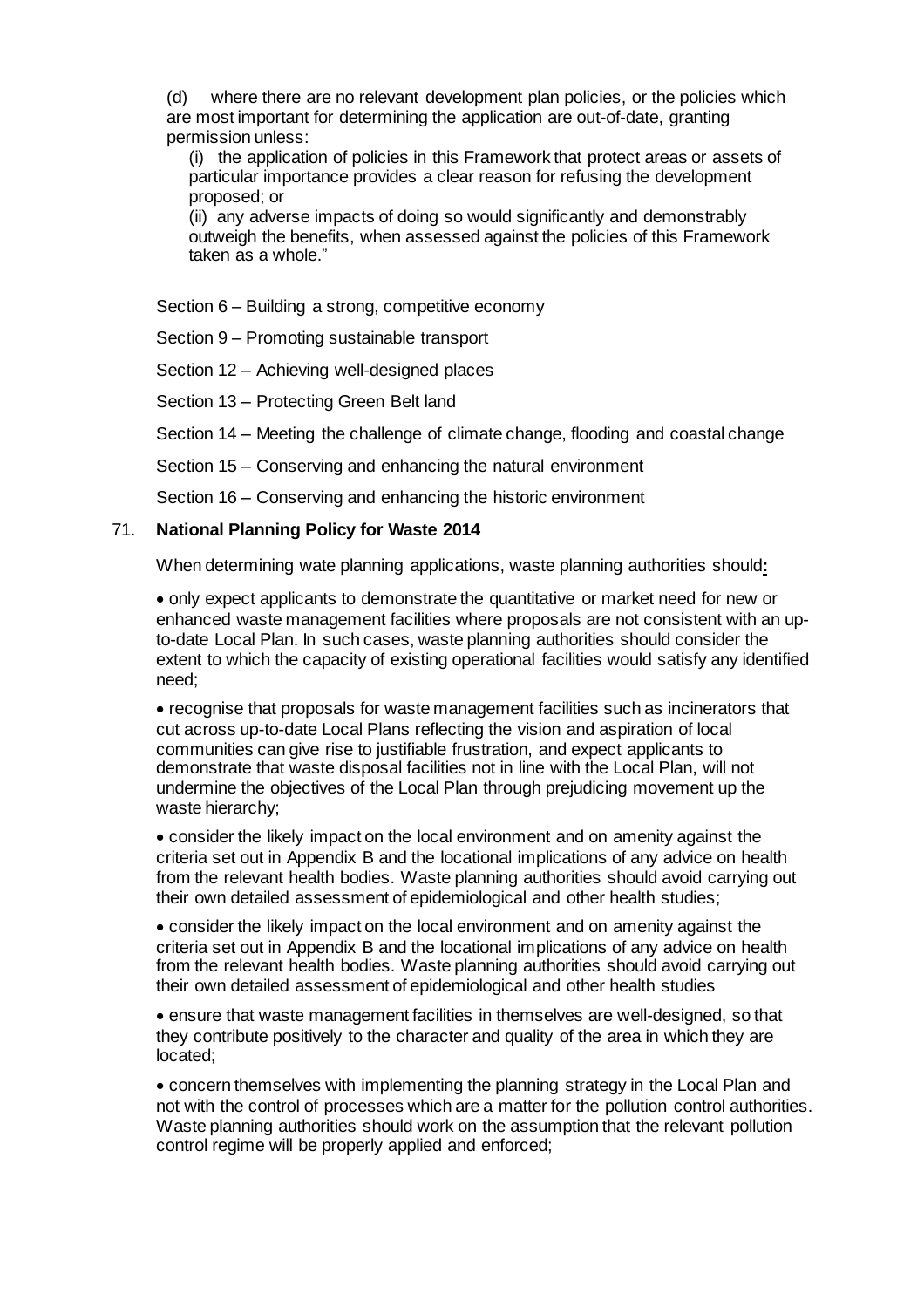ensure that land raising or landfill sites are restored to beneficial after uses at the earliest opportunity and to high environmental standards through the application of appropriate conditions where necessary.

#### 72. **Waste Management Plan for England 2021**

Fulfils the requirements of the Waste (England and Wales) Regulations 2011 in which the objectives are; To protect the environment and human health by preventing or reducing the generation of waste, the adverse impacts of the generation and management of waste, and by reducing overall impacts of resource use and improving efficiency of such use.

## 73. **Resources and Waste Strategy for England**

'Currently England generates around 29 million tonnes of municipal residual waste per annum (Mtpa98). We manage this waste in three main ways: sending it for energy recovery, exporting it as a refuse-derived fuel (RDF), and landfilling it. We also attempt to extract recyclables from this waste where the technology exists to do it, although the quality of this material tends to be poor. Landfill is the least preferred option given its environmental impact and long-lasting nature.

The proportion of local authority collected waste going to Energy from Waste (EfW) plants increased from 9% in 2000/01 to 41% in 2017/18100. In 2017 incineration of biodegradable waste produced about 3.4% of the UK's renewable energy, offsetting the use of virgin resources.

We will work closely with industry to secure a substantial increase in the number of EfW plants that are formally recognised as achieving recovery status, and will ensure that all future EfW plants achieve recovery status'

## **Background to Waste Management**

- 74. The EC Waste Framework Directive defines waste as: *"any substance or object which the holder discards or intends or is required to discard".*
- 75. There are three types of waste: inert (does not undergo any physical, chemical or biological transformations); non-hazardous (no significant hazardous properties and may be biodegradable); hazardous (hazardous properties and poses a risk to environment and human health).
- 76. The Government document, 'Energy from Waste A guide to the debate' 2014 defines Residual Waste as;

*"Residual waste is mixed waste that cannot be usefully reused or recycled. It may contain materials that could theoretically be recycled, if they were perfectly separated and clean, but these materials are currently too contaminated for recycling to be economically or practically feasible. It may also be that there is currently no market for the material or it is uneconomic to take to market. An alternative way of describing residual waste is 'mixed waste which at that point in time would otherwise go to landfill'. Generally energy recovery should be from residual waste."*

77. The National Planning Policy for England at paragraph 5 states that Waste Authorities should assess; "*the cumulative impact of existing and proposed waste disposal facilities on the well-being of the local community, including any significant adverse impacts on environmental quality, social cohesion and inclusion or economic potential".*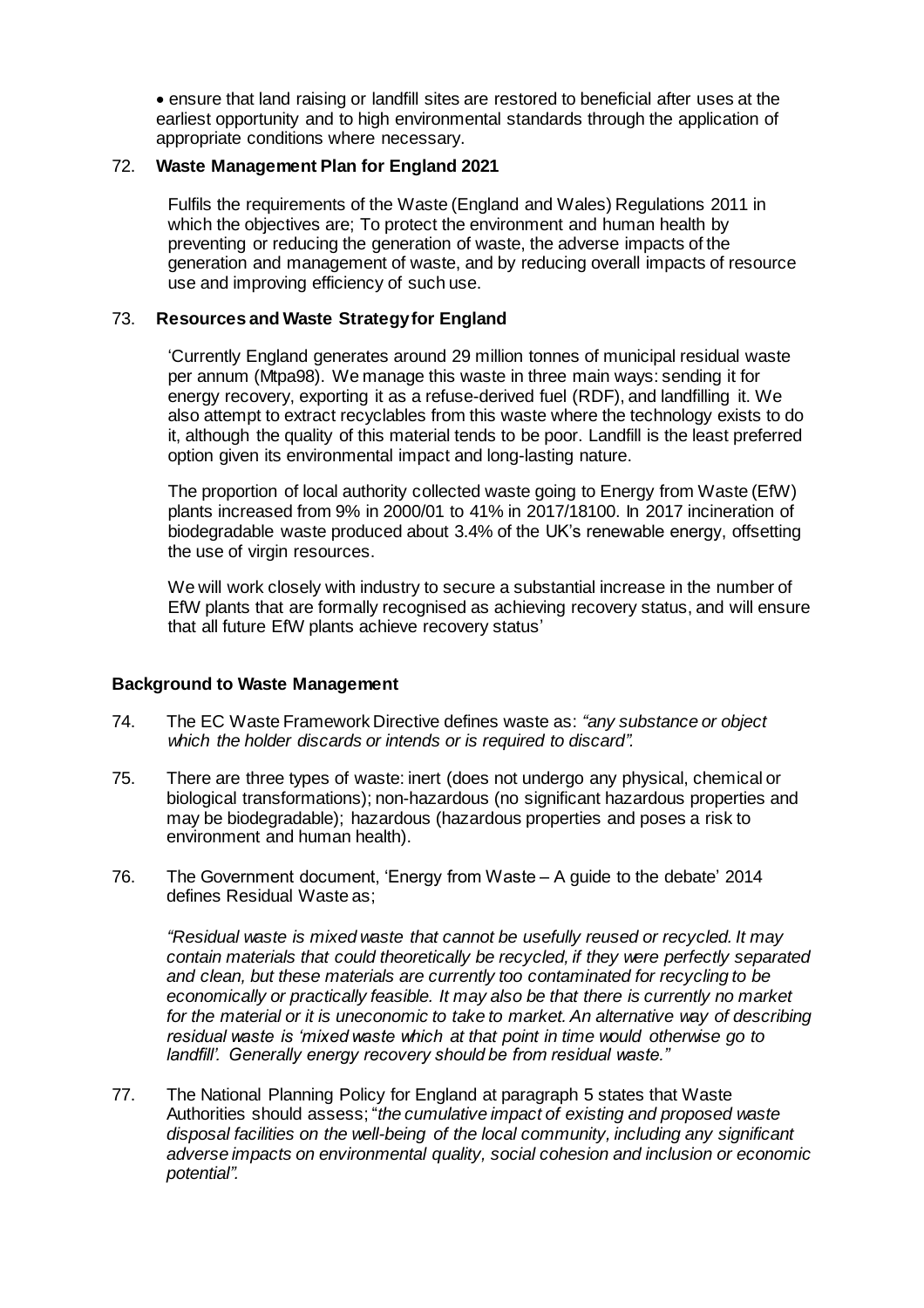- 78. The recent Waste Management Plan (2021) confirms the Governments' support for efficient energy recovery from residual waste. The document states; *"energy from waste is generally the best management option for waste that cannot be reused or*  recycled in terms of environmental impact and getting value from the waste as a *resource. It plays an important role in diverting waste from landfill".*
- 79. Throughout this report, there is reference to The Waste Hierarchy. This principle is enshrined in law through the Waste (England and Wales) Regulations 2011 and is also embedded within the Local Waste Plan. The Plan states in paragraph 3.7; '*The hierarchy sets out a sequential approach which should be followed when considering options for waste management, and seeks to ensure that unavoidable waste is treated in the most sustainable manner possible, considering disposal only as a last resort'.* The 5 elements to the Hierarchy are as follows;

Prevention – using less material in design and manufacture

Preparing for reuse – includes repair and refurbishment

Recycling – turning waste into a new product or substance

Other recovery - waste as fuel to produce heat, electricity and gas

Disposal – residual waste by landfill and incineration without recovery

## **Planning Assessment**

#### **Principle of development**

- 80. The Local Waste Plan states; *'Around 1.6 million tonnes of waste was produced in the Plan area in 2015'* and paragraph 7.11 states that it is estimated that the total waste arising (non-hazardous) in Bournemouth, Christchurch, Poole and Dorset will grow by approximately 191,000 tonnes per annum by the end of the Plan period.
- 81. Residual waste from within the Plan area is currently treated at a mechanical biological treatment plant at Canford Magna and is also exported for treatment in other counties. The remainder is disposed of through landfill and again a proportion is exported outside of Dorset to Hampshire and Somerset. Table 7 of the Waste Local Plan within para 7.73 sets out the capacity and need for non-hazardous residual waste management. By 2023, the projected need in the Plan area is set at 320,000 tonnes per annum (tpa) with current capacity at all available facilities at 142,000 tpa. This equates to a shortfall of 178,000tpa. By 2033, the end of the Plan period the identified shortfall is 234,000 tpa.
- 82. It is clear from the up-to-date Waste Plan and the evidence underpinning it, that the Plan area requires additional facilities to deal with the increase in residual waste. The figures take account of the future planned housing, wider population and economic growth projections. It is acknowledged in the Plan in paragraph 7.78 that if no new facilities are brought forward, facilities outside the Plan area would need to be relied upon and there is no guarantee that they have the capacity to deal with the projected increases of residual waste. The movement of waste outside of the Plan area is contrary to the principles of proximity to ensure waste is dealt with as closely to source as possible.
- 83. The proximity principle has its origins in the Waste Management Directive 2018. Reference to this matter can also be found in Part 1 of Schedule 1 to the Waste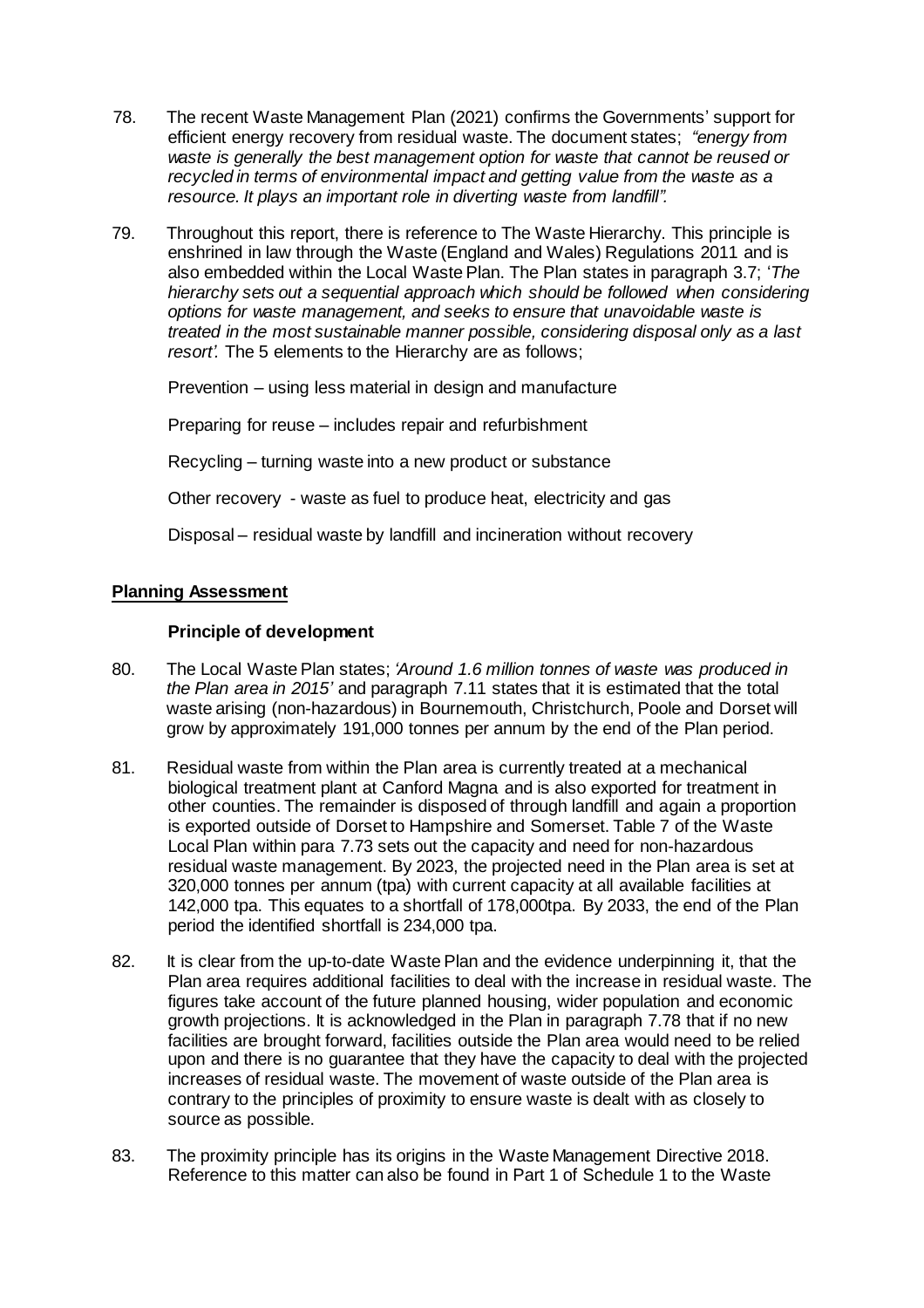(England and Wales) Regulations 2011 where it states: *'The network must enable waste to be disposed of, or be recovered, in one of the nearest appropriate installations, by means of the most appropriate methods and technologies, in order to ensure a high level of protection for the environment and public health. The network shall be designed in such a way as to enable a movement towards the aim of selfsufficiency in waste disposal and the recovery of waste. However, consideration must be given to the geographical circumstances or the need for specialised installations for certain types of waste. This principle must be applied when decisions are taken on the location of appropriate waste facilities'.*

84. The Local Waste Plan in its Spatial Strategy states:

*'Residual waste management - Landfill capacity in the Plan area is diminishing and existing treatment capacity for residual waste is insufficient to meet our projected needs. At the end of the Plan period it is estimated that there will be a shortfall of approximately 232,000tpa of capacity for managing non-hazardous waste. Appropriate facilities are needed to manage this waste, whilst ensuring that value is obtained through the recovery of energy wherever practicable. Provision will be made for residual waste treatment facility(s) to manage waste derived throughout the Plan area. The need for strategic residual waste treatment facilities will primarily be addressed through new capacity in south east Dorset. However, additional capacity may also be appropriate elsewhere to ensure the capacity gap is adequately addressed and when it will result in a good spatial distribution of facilities providing benefits such as a reduction in waste miles. Four existing waste management sites are allocated to address this need through the intensification or re-development of existing operations (Inset 7, 8, 9 and 10').*

- 85. The application site is one such allocation as identified in **Policy 3** and Inset 7 specifically refers to Eco Sustainable Solutions. It states; "*There is scope to redevelop and intensify waste management uses on this site and increase the capacity to manage larger quantities of waste and provide the ability to manage waste further up the waste hierarchy. The proposed uses are likely to replace permitted, undeveloped uses".* As part of the preparation of the Waste Plan, the site was assessed for its potential to manage c.160,000tpa of residual waste. This is on top of the existing permitted uses, excluding the permitted solid recovered fuel (SRF) facility (8/14/0515) which it was assumed would not be developed. There are 12 Development Considerations set out in Inset 7 that any proposal must be assessed against and these will be dealt with in the relevant sections of this report.
- 86. In addition to the requirements set out in Inset 7, there are strategic policies which must be fully considered and development management policies 12 to 24 to be applied. Policies 4, 7, 8, 9, 10 and 11 cover matters not relevant to this proposal. Subject to full consideration of the impacts of the proposal, it is clear that there is need within the Plan area for additional waste management facilities to deal with non-hazardous residual waste.
- 87. **Policy 1** '**Sustainable waste management'** requires facilities to demonstrate how they will support the delivery of the waste hierarchy, how they contribute to the county being self-sufficient in waste management and requires proposals to adhere to the proximity principle. Dorset Council have confirmed in their consultation response that; "*residual waste cannot be managed at a higher level of the hierarchy and this facility provides capacity at a higher level than landfill".*
- 88. The Waste Management Plan for England 2021 states that energy from waste from residual waste is the best management tool available and enables obtaining value from the waste as a resource. The Resources and Waste Strategy promotes the greater efficiency of energy from waste plants through seeking facilities to reach R1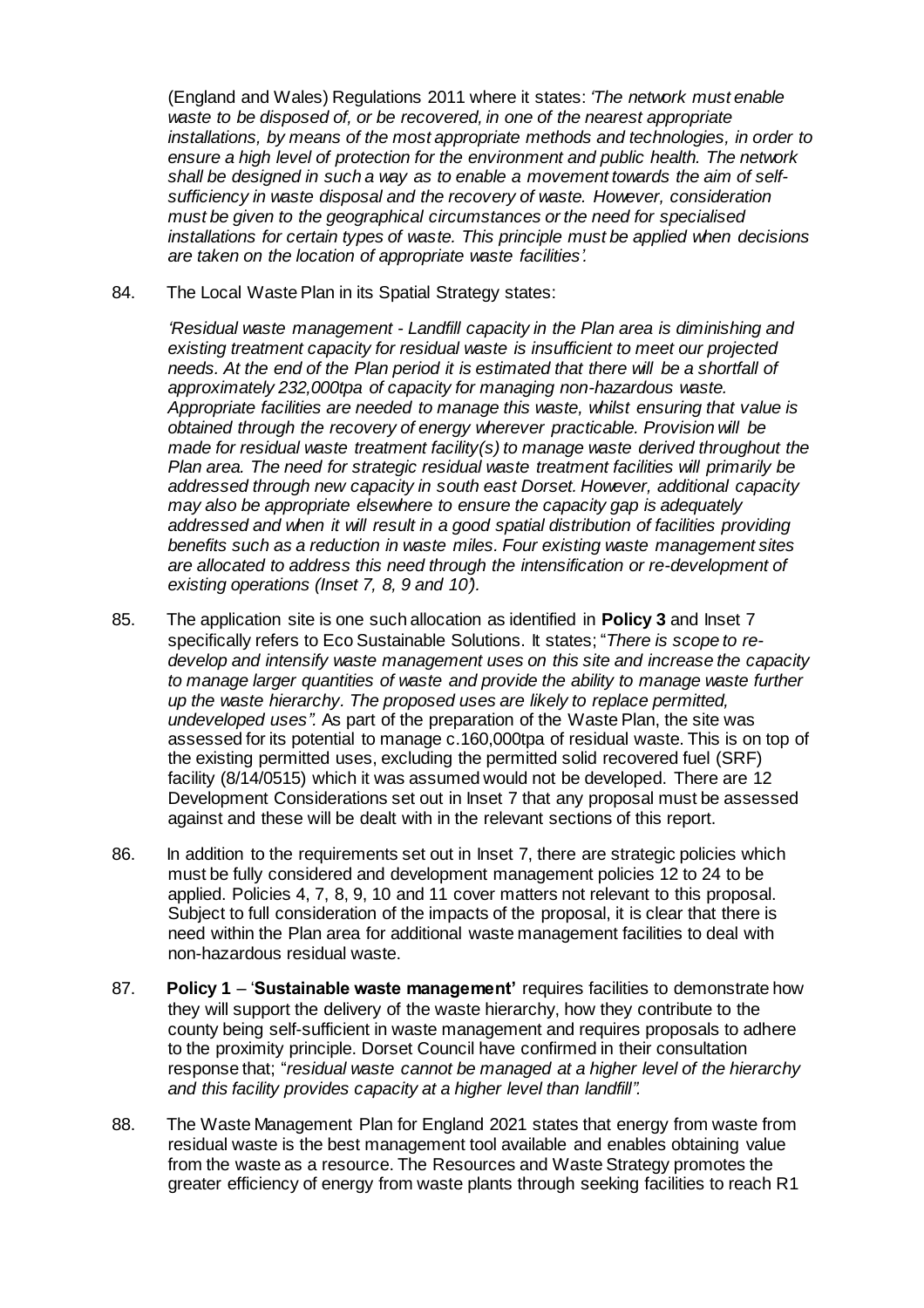recovery status. '*Recovery status acts as a proxy for the energy-generating efficiency of facilities. Facilities, including gasification and pyrolysis plants, which achieve the status are classed as a recover'.*

- 89. The applicant has confirmed they will be applying to the Environment Agency for R1 recovery status at the same time as the Environmental Permit. This can be secured through condition to provide the assurance that this proposal is recovery rather than disposal and lies higher up the waste hierarchy. The proposal would also contribute to the move towards self-sufficiency by enabling waste created within the Plan area to be dealt with in the same area rather than being transported outside of the Dorset and BCP locality.
- 90. **Policy 2 Integrated waste management facilities** seeks waste management facilities which incorporate different types of waste management activities at the same location unless there would be unacceptable cumulative impacts. The proposal does incorporate different waste activities and as such is considered to be in accordance with the principle of this policy. The potential impacts on air quality and European wildlife sites will be discussed elsewhere in the report.
- 91. **Policy 3,** as well as outlining the allocated sites in the Plan area, has 4 criteria that need to be met. These are as follows; **"***a. the proposal complies with the relevant policies of this Plan; b. the relevant Development Considerations have been addressed to the satisfaction of the Waste Planning Authority; c. there would not be an unacceptable cumulative impact, from the development, in combination with existing waste management operations; and d. possible effects (including those related to proximity, species and displacement of recreation) that might arise from the development would not adversely affect the integrity of European and Ramsar sites either alone or in combination with other plans or projects".* These issues are covered within the report and the cumulative impacts are discussed in each section and close to the end of the report.
- 92. This Policy also refers to proposed developments demonstrating that emissions will not impact on the features (species and habitats including lichens and bryophytes) of the nearby European sites. If it is shown there could be adverse impacts, then avoidance/mitigation to ensure there is no adverse effect on the integrity of the European sites must be designed in to any development in order for it to take place. The impacts from emissions from the ERF and vehicles is full considered and assessed from paragraph 230 in the Section entitled 'Ecology'.
- 93. **Policy 5** covers facilities to enable the **recycling of waste.** Criteria a) refers to the operation of the facility and how it should support the delivery of the Spatial Strategy and contribute to meeting the needs identified in this Plan. The Plan clearly identifies a need for additional facilities to manage non-hazardous residual waste and so this proposal provides some capacity for managing this waste stream on an existing waste management site. The proposed increase in capacity for recycling wood and green waste means it is diverted from landfill and the proposals does not displace the management of waste which is higher up the waste hierarchy. Therefore, it is considered the proposal is compliant with criterion b) of the Policy. Criterion c) refers to operations taking place within enclosed buildings. The existing green waste (windrow composting) is being relocated but there is no change to the open-air processing which already occurs on the site. With regards to criteria d), the potential impact on the European sites will predominantly come about from the new ERF plant which will be discussed in depth below; however, the relocation of the existing recycling processes that have permission and increased capacity is not considered to have an adverse impact on the integrity of the European sites neighbouring the site.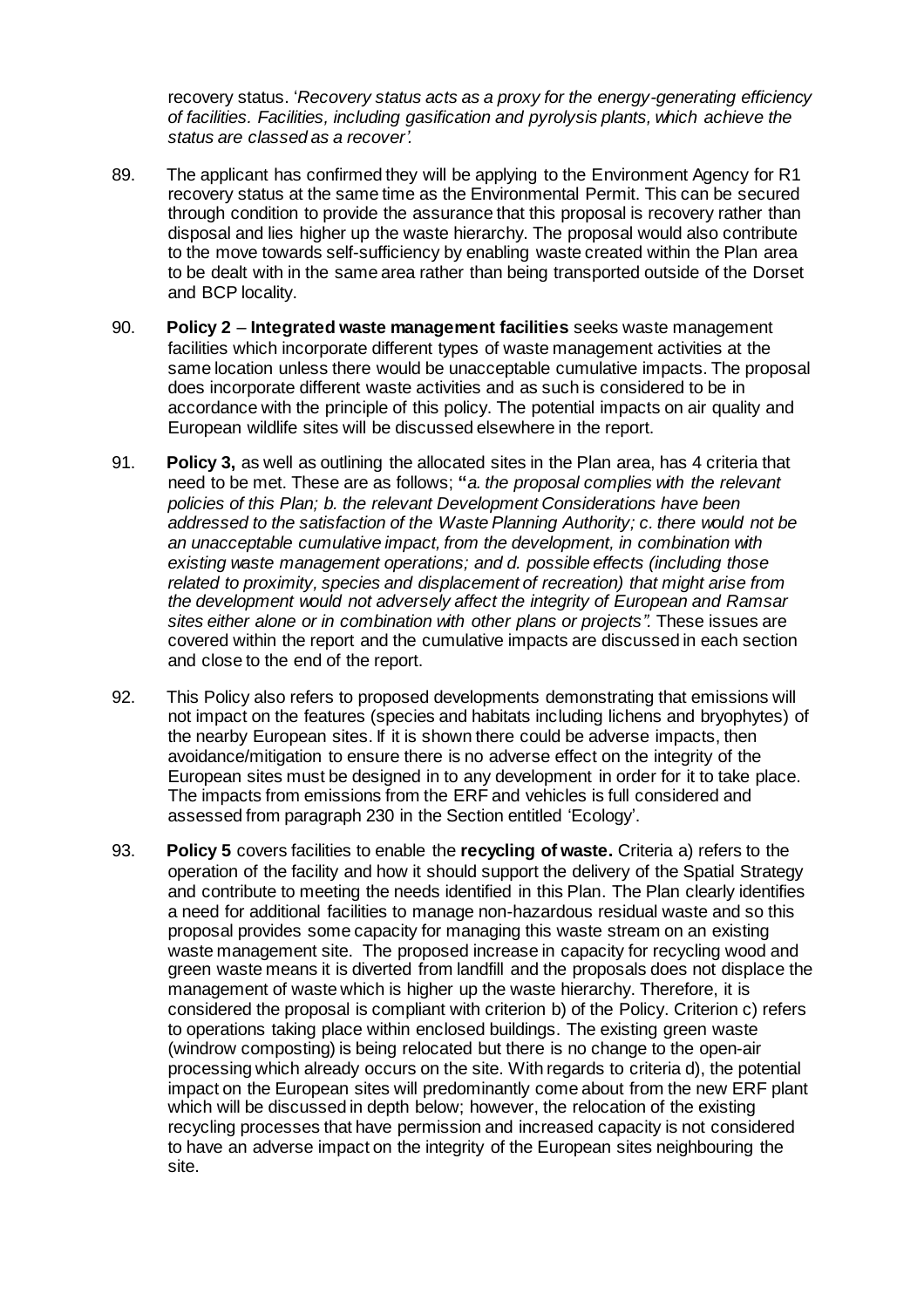- 94. **Policy 6** of the Waste Local Plan covers the general Recovery Facilities. In brief they must meet the following criteria;
	- a) Support the delivery of the Spatial Strategy, contributing to meeting the needs in the Plan;
	- b) Not displace the management of waste by a process which is further up the waste hierarchy unless the benefits outweigh the displacement;
	- c) Proposals to take place within enclosed building unless no proven benefit for doing so;
	- d) Where energy is produced, they provide combined heat and power;
	- e) Where gas produced, it is injected into the grid; and
	- f) Possible effect would not adversely affect the integrity of European and Ramsar sites either alone or in combination with other plans or projects.
- 95. The proposals are discussed above are considered to be in accordance with a), b) and c) of the Policy. The provision of energy is discussed in the forthcoming paragraphs and the effects on European and Ramsar sites will be discussed in detail further on in the report. Criterion e) is not relevant to this proposal.
- 96. Policy 6 d) refers to the provision of combined heat and power which this proposal will provide. Para 3.23 of the Waste Local Plan states' *"Energy recovery facilities provide particular opportunities to provide low carbon energy and heat to customers and suppliers. In particular, combined heat and power schemes provide opportunities for providing efficient, low carbon energy to sites such as hospitals, leisure centres, commercial buildings, factories, and industrial estates, although small businesses and residential developments can also benefit. Applications for energy recovery should demonstrate that opportunities for co-location with potential heat customers and heat suppliers have been sought. This is to ensure the maximum use of energy from waste and enable the utilisation of the heat produced as an energy source".*
- 97. The proposed ERF will result in 3.4 megawatts electrical (MWe) being produced. It is proposed to use some of this on the existing waste management site and then the remainder would be distributed on to the network via the existing electrical substation located opposite the Site on the western side of Chapel Lane. The cable connection between the site and the substation is already in place as it serves the existing biomass plant, so no further infrastructure is required. The provision of electricity from the ERF is considered a clear benefit arising from the proposed development.
- 98. The proposed ERF would provide 11.5MWth of heat (equivalent of heating 6000 homes) and currently whilst there are no specific end users or projects in place, with the exception of within the application site, the applicant has been working with potential end users to establish recipients for the heat generated. There are discussions about the electricity and heat being used at the adjacent Aviation Business Park and the Airport and also with BCP Council for a potential heat network extending into Bournemouth and Christchurch. A Steering Group is being set up to look at the opportunities and a Feasibility Study and Heat Map will be prepared to look at capital costs and energy and carbon benefits. The Resources and Waste Strategy states that attention should be given to the location of the plant to maximise opportunities for heat use. It is considered that the location of the application site within proximity to the adjacent Business Park, Airport and urban area provides opportunities for a range of end users for the heat created. A condition can be used to secure the details of the scheme to ensure the benefits from this energy recovery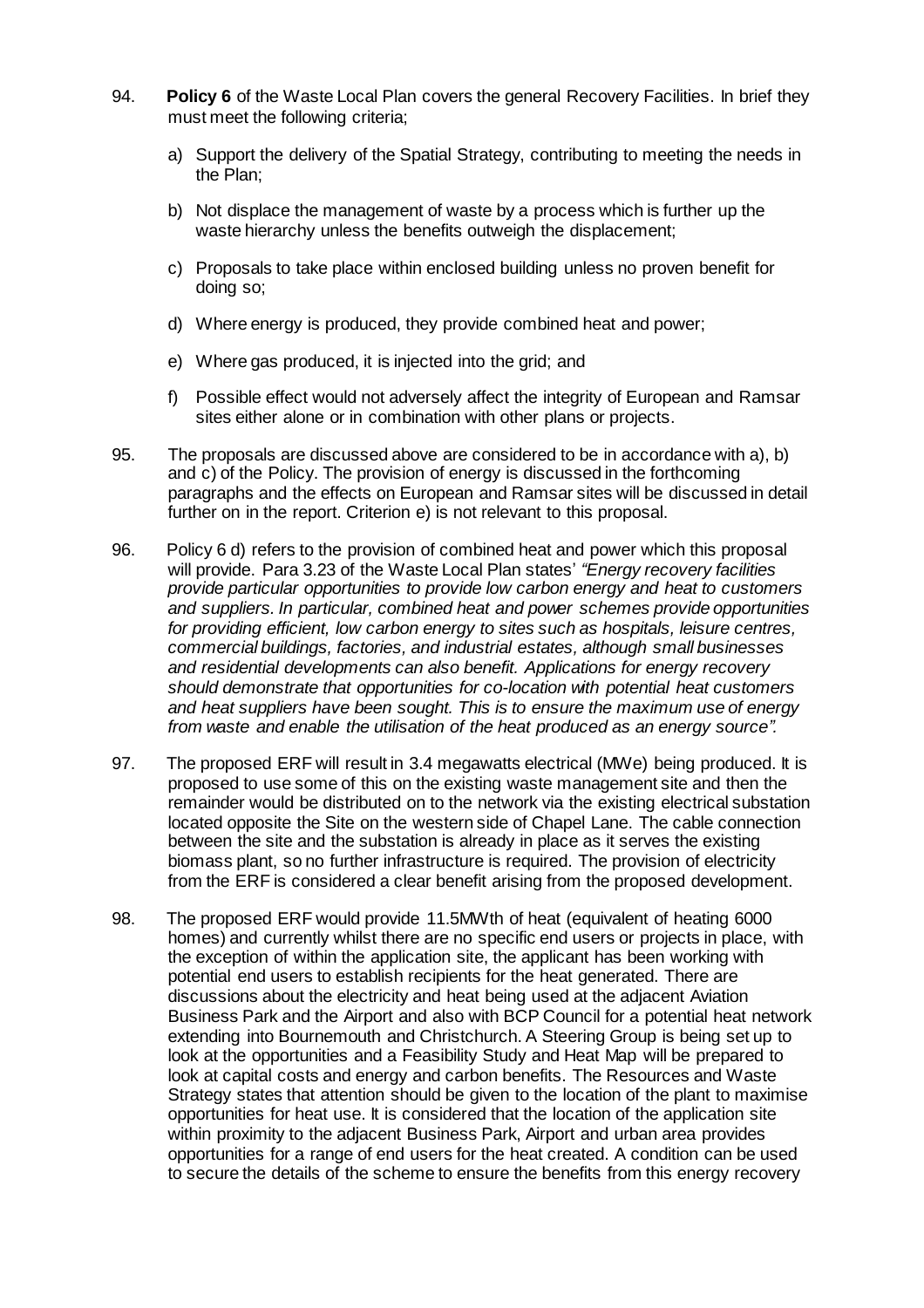facility are realised in the provision of low carbon energy. In addition, a requirement of the Environmental Permit is to provide a 'Heat Opportunities Report' and associated Cost-Benefit Analysis. If and when additional infrastructure is required, it is extremely likely that further planning permission will be required for the transportation of this heat off the site.

- 99. Turning back to Inset 7, point 5 states; '*There should be no net loss of capacity for waste streams that would affect the Waste Plan's spatial strategy'.* The proposal includes the relinquishment of the permission for the bio-energy facility which would have managed 30,000tpa of wood waste. However, the current proposal involves the increased capacity of the site for managing wood waste to 50,000 tpa. Dorset Council have confirmed that; "*In preparing the Waste Plan's forecasts for wood waste capacity, this facility was not taken into account and so its 'loss' does not affect the Plan's strategy for this waste stream….. Although there is no specific need for wood management capacity identified in the Waste Plan, this small increase is welcomed given that the diversion of this type of waste from landfill and energy recovery assists in moving waste up the waste hierarchy."* The anaerobic digestor, which would manage food waste would be reduced in scale from that originally permitted and this results in a reduction of 10,000tpa of capacity for this waste stream. This is regrettable as the Waste Plan identifies a small shortfall in existing capacity; however, overall, it is considered to be small scale and does not affect the overall strategy outlined in the Waste Plan. Therefore, it is considered the proposal complies with criteria 5 of Inset 7.
- 100. Having regard to the Waste Management Plan for England, the Resources and Waste Strategy and Waste Local Plan, it is clear that there is support for energy recovery facilities in waste management and they offer opportunities for the reduction in landfill and enabling movement up the waste hierarchy. There is clearly a need for this form of waste management in the Dorset and BCP locality and it would enable a decrease in the amount of waste being dealt with outside of the County in line with the proximity principle.
- 101. A significant number of the representations received consider that allowing this form of waste management facility would undermine the push towards the prevention of waste, re-use and recycling. It is fully appreciated that a zero-waste economy is what we should be striving for and the Waste Plan has; *'established a suite of planning policies and site specific allocations for facilities to recycle or recover our waste in a sustainable manner, contributing towards the aim of a zero waste economy. It plays a key role in establishing a reasonable balance between the waste management options in order to move waste up the hierarchy throughout the Plan period.'* However, it needs to be recognised that there is a clear need for the management of non-hazardous residual waste as demonstrated in the paragraphs above, and this proposal provides an opportunity to move the management of this type of waste up the Waste Hierarchy from 'disposal' to 'recovery' and reduce the reliance on exporting residual waste outside of the Plan area.
- 102. The application documentation is demonstrating that there would be no need to import residual waste from outside of the Plan area given the capacity requirements that Dorset and BCP currently face. However, this matter needs to be carefully considered as the basis of the proposal and the benefits of it include the reduction in miles the waste is travelling, and the additional facilities needed in the Plan area to manage residual waste. The representations received also make reference to the importation of waste. Condition 8 has been proposed which restricts the importation of waste to within the Plan area and requires records of the origins of waste to be maintained and kept available. This condition is considered necessary and relevant to the application given the very special circumstances for allowing the development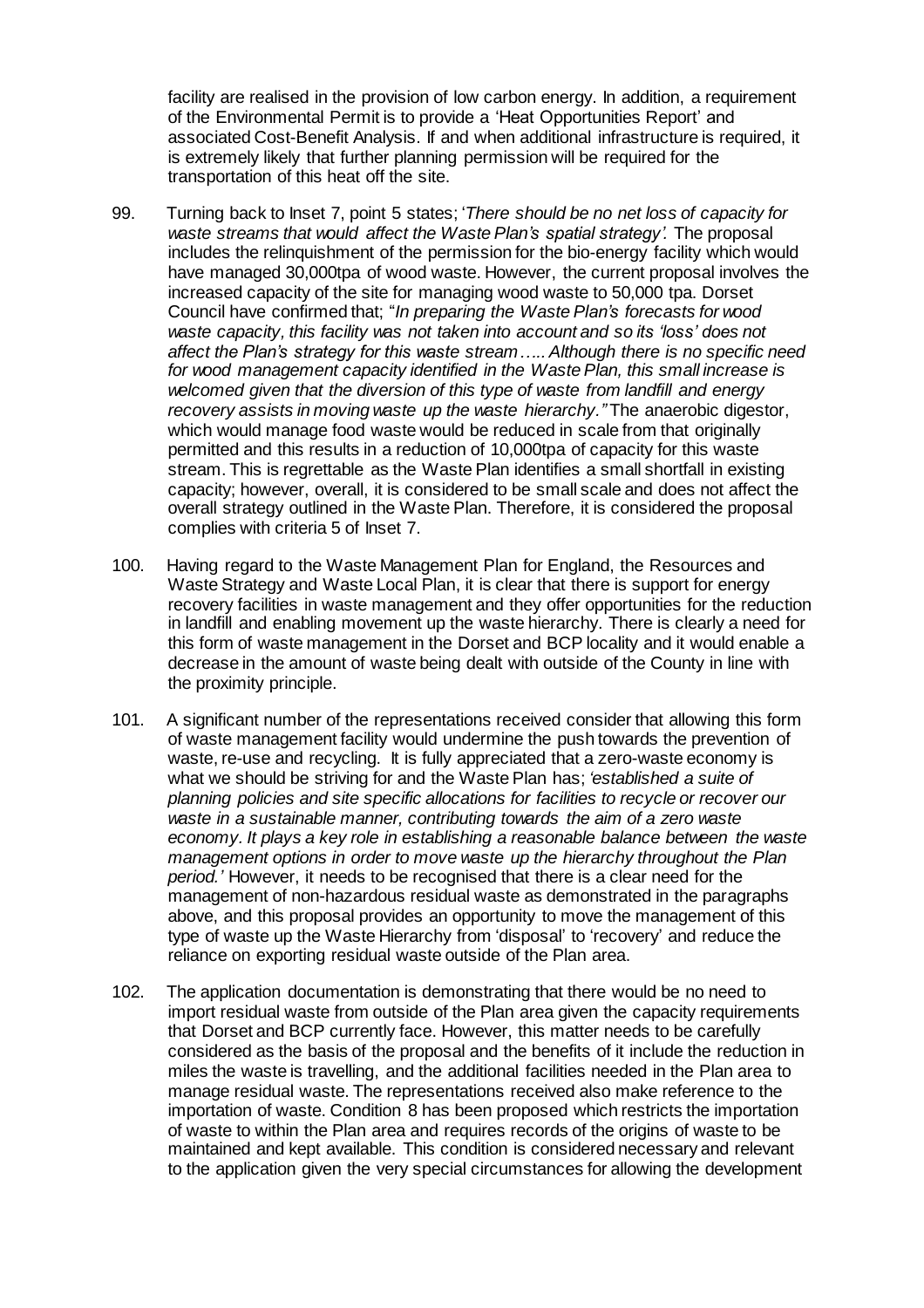in the green belt (discussed in section below), the reduction in waste miles and reducing the reliance on landfill outside of the County.

- 103. Therefore, notwithstanding the further assessments required in terms of the impact of the proposal on amenity and air quality, landscape, ecology and transport networks, it is considered that the need for this facility has been demonstrated and the Waste Planning for England and the Local Waste Plan is in general support for energy recovery facilities from waste. Having regard to paragraph 11 of the NPPF, the Waste Local Plan is considered to be up to date and the relevant policies in the Christchurch and East Dorset Local Plan are also considered up to date. It is considered that the scheme complies with the Policies 1,2,3, 5 and 6 of the Waste Local Plan in relation to the principle of allowing an energy recovery facility on the allocated application site. However, the above issues will need to be carefully considered and weighed up in the planning balance to ensure that the proposal offers a sustainable form of development and is in accordance with the Development Plan when read as a whole.
- 104. In addition, the site does lie within the Green Belt and is therefore subject to Green Belt policy as set out in Chapter 13 of the NPPF and the policies within the Waste Local Plan and Christchurch and East Dorset Local Plan.

#### **Green Belt**

- 105. As stated previously, the application lies within the South East Dorset Green Belt. The essential characteristics of Green Belts are their openness and permanence, and the fundamental aim of Green Belt policy is to prevent urban sprawl.
- 106. Paragraph 147 of the NPPF states; "I*nappropriate development is, by definition, harmful to the Green Belt and should not be approved except in very special circumstances".* Paragraph 148 goes onto say; *"When considering any planning application, local planning authorities should ensure that substantial weight is given to any harm to the Green Belt. 'Very special circumstances' will not exist unless the potential harm to the Green Belt by reason of inappropriateness, and any other harm resulting from the proposal, is clearly outweighed by other considerations".*
- 107. Paragraph 149 of the NPPF sets out how new buildings are inappropriate development within the Green Belt. However, there are exceptions to this which include replacement buildings and limited infilling or the partial or complete redevelopment of previously developed land, whether redundant or in continuing use which would not have a greater impact on the openness of the Green Belt than the existing development. Local Waste Plan Policy 21 reflects this national policy on Green Belt and states: "*the potential harm to the Green Belt by reason of inappropriateness, and any other harm, is clearly outweighed by other considerations to an extent that can demonstrate very special circumstances, including a need for the development that cannot be met by alternative suitable non-Green Belt sites".* Criteria 8 of Inset 7 cross references to Policy 21 and National Policy on Green Belt.
- 108. The proposed development does involve the partial redevelopment of the site which is brownfield land and is currently already used for recycling and composting. However, the proposed buildings, mainly the ERF facility and administration building are greater in scale than those currently on the site and do have a greater impact on the openness of the Green Belt. Therefore, it is considered the proposed development constitutes 'inappropriate development' and special circumstances need to be demonstrated in line with paragraph 147 of the NPPF.
- 109. Para 151 of the NPPF recognises that elements of many renewable energy projects will comprise inappropriate development; it states, *"In such cases developers will*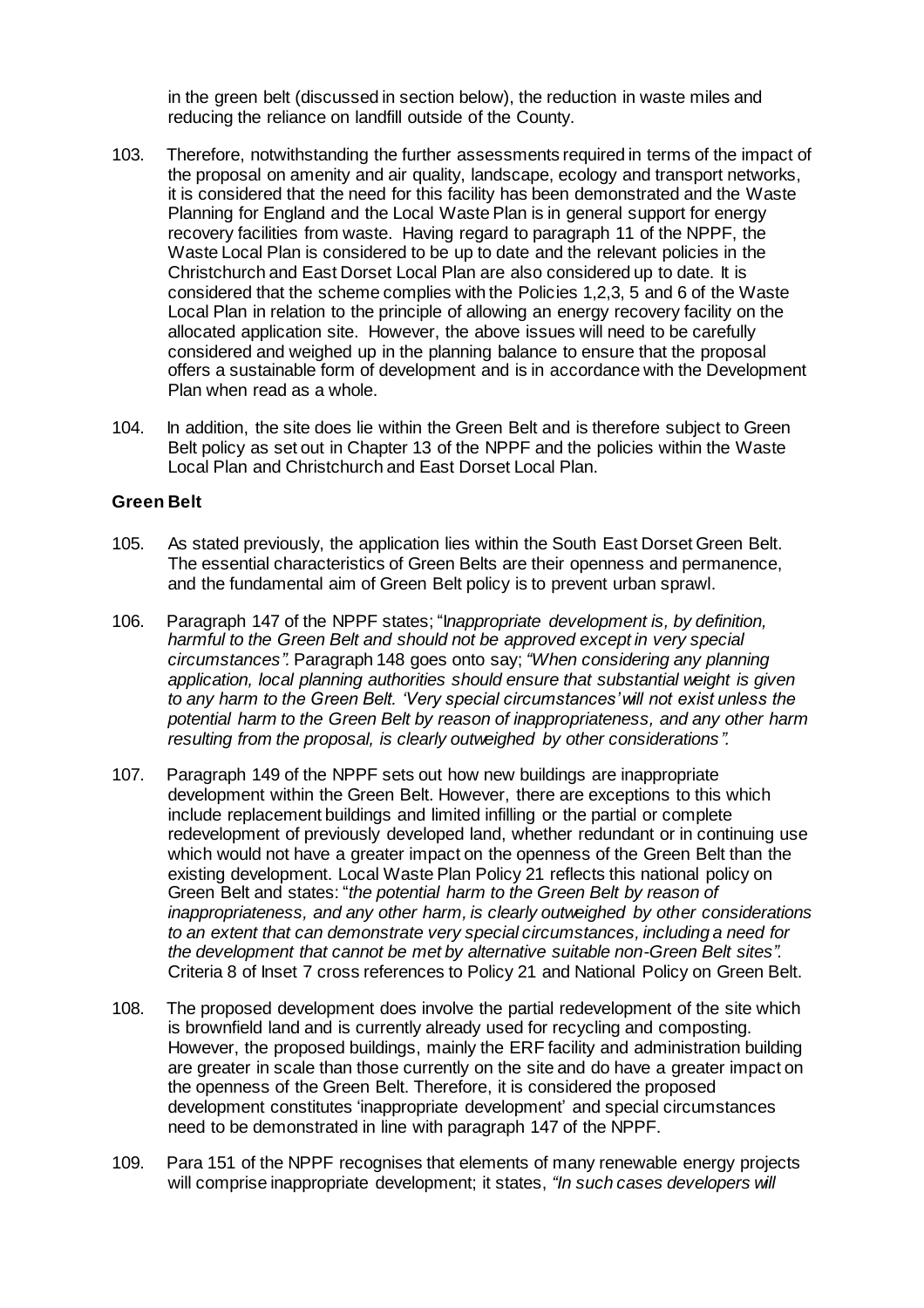*need to demonstrate very special circumstances if projects are to proceed. Such very special circumstances may include the wider environmental benefits associated with increased production of energy from renewable sources.".* 

- 110. The application recognises that the proposed development is inappropriate development and has put forward the following special circumstances:
	- National and local policies support the development of decentralised, efficient, local sources of energy
	- National and local policies support the development of low carbon energy
	- Integration of proposed development with existing operations on the current site.
	- Provision of local facility for treatment of non-hazardous residual waste
	- Site is visually contained and no additional material impact on openness
	- No reasonable alternatives
	- Enhance the current contribution of the site to sustainable waste recycling and recovery within BCP
	- ERF represents a logical and integrated addition to the existing facilities
	- Existing facility accepted as major waste recycling and recovery facility in the green belt.
	- Contribution to the energy supply
	- Contribute to reducing greenhouse gas emissions
	- New office and welfare accommodation improve facilities for staff and provide a flexible, energy efficient space capable of adaptation and provide a 'frontage' for the site.
	- Provision of visitor centre and education resource
	- Biodiversity enhancement through green roof
	- Contribute to local economy through investment and employment and diversification f economic activities
	- Need to locate waste management facilities close to the urban areas
	- Offset carbon emissions associated with new development
	- Development not add to unrestricted sprawl as allocated waste management site.
	- No encroachment on countryside
	- Need for additional waste management capacity
- 111. As part of the Waste Local Plan process, alternatives sites were considered to manage non-hazardous waste arisings prior to the identification of the 4 allocated sites for intensification and re-development as set out in Policy 3. The Waste Plan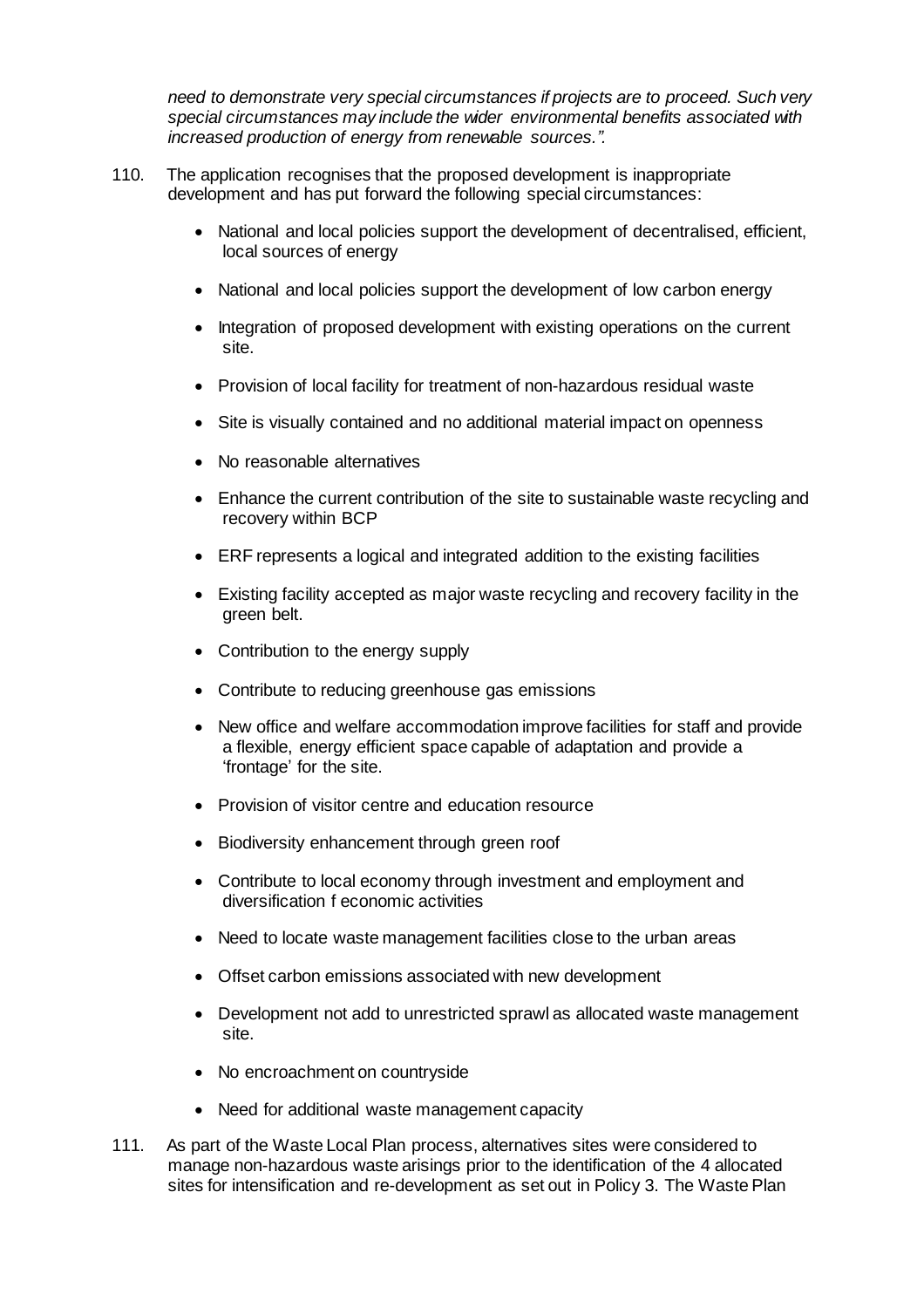Sustainability Appraisal Report which supports the Local Plan outlines the consideration of options and alternatives in Chapter 4. The different sites went through various stages during the consultation of the Local Plan and the 4 chosen sites for the management of residual waste were the result of a county wide site selection exercise. The Plan determined that South East Dorset is where the greatest quantities of waste are produced. The summary for the application site as set out in the Sustainability Report states; "*This is an existing waste site proposed for additional uses. Although other sites may be better located this is an existing waste management facility which provides benefits from co-location. The site is also in the green belt. There are also potential conflicts between the need to protect ecological interests and stack height in close proximity to the airport".*

- 112. As part of the Environmental Statement, Section 7 deals with Alternatives and the applicant has supplied additional information in relation to potential alternatives sites and the evidence for the development being within the existing Eco-Composting site. Alongside the work carried out by the former Dorset County Council on site selection, the applicant has also explored a range of alternatives for the development including land around Portland Port. This site does not lie within the Green Belt and is outside of the Dorset AONB but has implications for views from the AONB and potential impacts on the seascape character. This area was discounted by the applicant given the potential impacts on the landscape and seascape; the location of the site would fail to address the issue of 'waste miles' and there was concern in combination with other projects that there could be an adverse effect on the integrity of neighbouring designated sites. Following the Site Options Assessment, carried out by Dorset County Council in 2015 this site was not allocated for waste management. There is a current planning application registered with Dorset Council for an energy recovery facility at Portland Port, reference WP/20/00692/DC but this is on a bigger scale with a maximum output of 202,000 tonnes a year, a stack measuring 80 metres in height and the main ERF building measuring up to 47m high. No decision has been made on this application and therefore there is no guarantee that this proposal would come forward to help with the requirements for increased capacity to deal with residual waste.
- 113. The applicant also considered the other 3 allocated sites within the Plan and recognises that each of the sites has opportunities and constraints to development. The site at Canford Magna (Inset 8) currently includes a mechanical biological treatment plant, a landfill gas compound, and a materials recovery facility. It also includes a partially constructed low carbon energy facility. However, this site is also located within the Green Belt and is adjacent to SAC and SPA designations. Mannings Heath (Inset 9) is within Poole and current consists of a materials recovery facility and waste transfer station. This site does lie outside the green belt and has a greater capacity than Canford Magna; however, given the close proximity of residential properties the applicant considered it was not sequentially better than the Eco Solutions site. The 4<sup>th</sup> allocated site for redevelopment is at Binnegar Environmental Park in East Stoke and this site includes an existing permitted waste management facility consisting of materials recovery, inert recycling and in-vessel composting. The Sustainability Appraisal undertaken scored this site as Amber, the same as the application site in terms of constraints and opportunities. Given the more remote location, it did not provide a good option for a strategic site for waste management across the Plan area. The applicant has put forward that due to the road network and urban areas HGV's would need to pass through to transport waste from the BCP area, this would not be optimal and furthermore, Stokeford Heath SSSI and Dorset Heathlands SAC, extend along the southern boundary of the site adding further constraints to the site.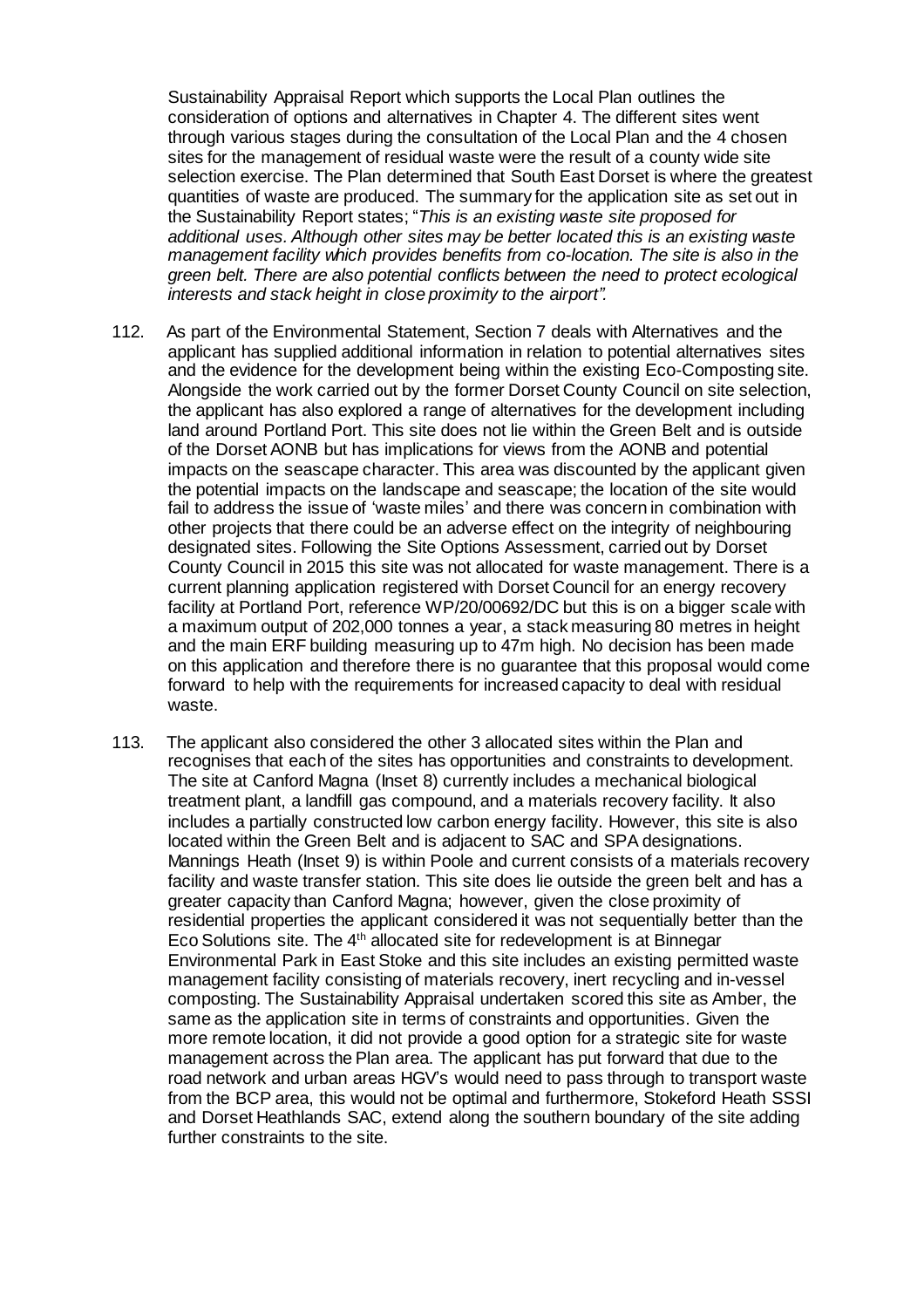- 114. Overall, the applicant does consider that the current application site offers the optimum location for the development of an Energy Recovery Facility. Paragraph 7.76 of the Waste Local Plan states that the potential capacity within the 4 allocated sites amounts to 385,000 tpa, which exceeds the identified needs of the Plan area. However, there are currently no planning applications in for the other allocated sites for the management of residual waste through energy recovery and the site would contribute a capacity of 60,000 tonnes tpa towards the required 234,00 tonnes tpa by 2033. In addition, whilst the application site does exhibit its own constraints, in particular being within the Green Belt and surrounded by European designated habitat sites, Officers are satisfied that the evidence is sufficient to show there are currently no sequentially alternatives sites for this specific proposed development. In order to fulfil the capacity requirements in the Plan area for the management of residual waste, it is very likely a combination of the allocated sites would need to come forward. This proposal offers the opportunity to contribute 60,000 tonnes tpa to the overall need.
- 115. It is considered that given the lack of alternative sites which has been robustly demonstrated through the Waste Local Plan process and the required capacity within the Dorset area for the management of non-hazardous waste, this constitutes a very special circumstance in terms of green belt policy for allowing the ERF facility.
- 116. There is a clear need for additional capacity in the Plan area for the management of residual waste as outlined in the previous section. The energy recovery facility will enable the management of waste to move up the waste hierarchy and reduce the distance waste is transported for disposal in landfill. The creation of a low carbon energy facility will assist in the reduction of release of greenhouse gas emissions (explained in detail in forthcoming paragraphs). These reasons are considered to result in environmental benefits of the scheme. This report recognises that the proposal results in some harms which are fully discussed in the upcoming sections. The main adverse impact is considered to be on the landscape character and visual amenities of the landscape and the less than substantial harm to the setting of the listed buildings. It is concluded that the matters discussed above constitute very special circumstances for allowing the ERF development within the Green Belt.
- 117. The proposed administration and welfare building is not considered to fall into the above reasoning as it is not specifically providing waste facilities and not identified within the Waste Local Plan or Inset 7, the allocation policy. However, it is still considered to be an integral part of the scheme, providing employees with a better working environment and facilities. The current offices appear as more temporary structures and do not provide an energy efficient, up to date office environment for current employees or visitors.
- 118. With the provision of showers and lockers, it will encourage cycling and reduce reliance on the car. The building as stated by the applicant will provide greater opportunities to facilitate education visits for schools and the community. The floor plans show a seminar room on the first floor and a terrace on the roof which provides space for groups to visit the site. The Planning Statement provides the following comments; "*it is considered that improving education will form part of the solution to the local waste challenges, which may be partly addressed through improved awareness, education and action by residents and businesses to reduce waste, reuse and recycle more"*. It is considered that the proposed building enhances the opportunities of the site and is an appropriate form of development and will compliment the proposed and existing waste management facilities on the site. The new building is more aesthetically pleasing as well as well as being more efficient than the existing office buildings on the site which are to be demolished. Therefore, whilst bigger in scale and having a greater impact on the openness on the greenbelt,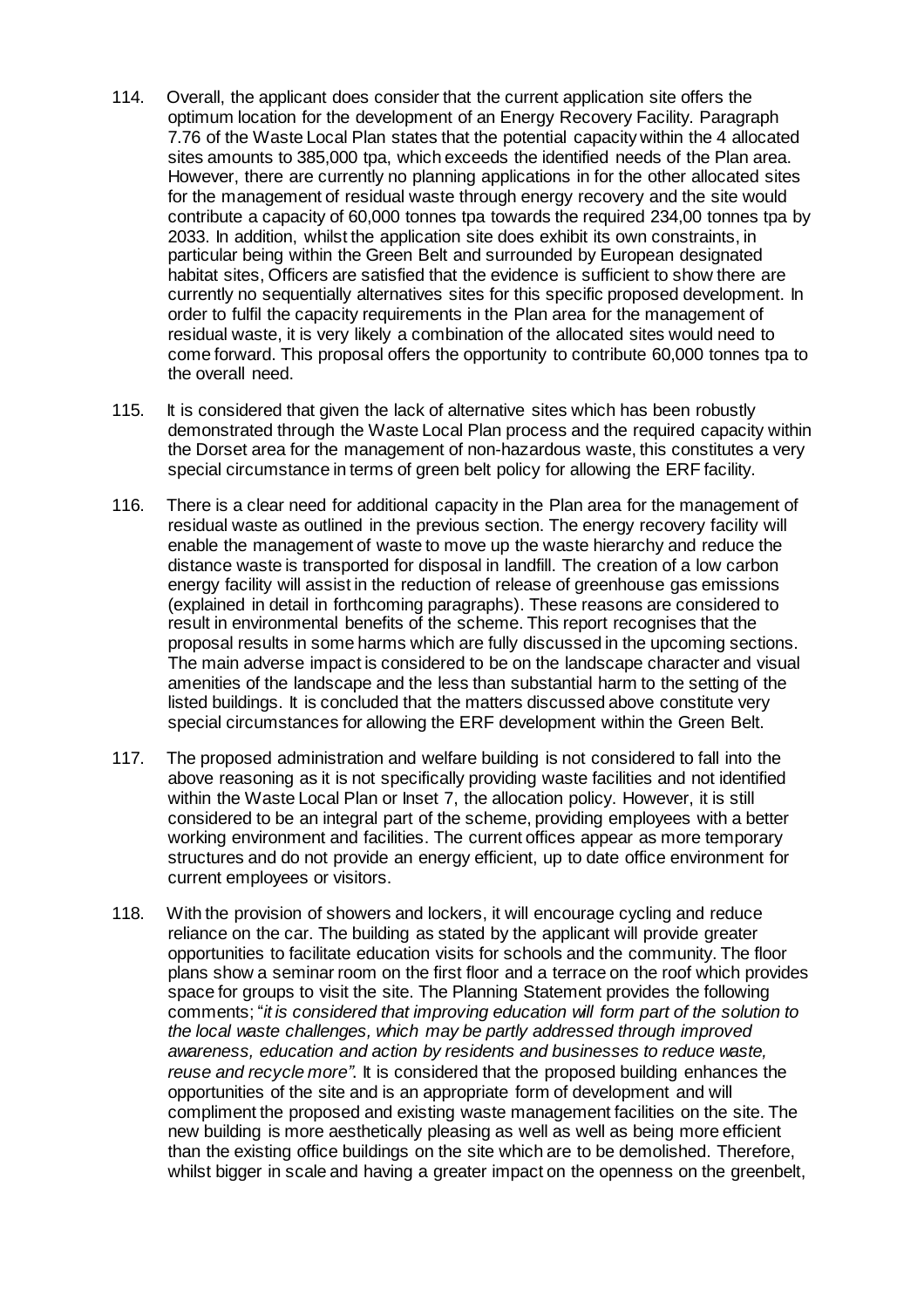they provide a visually more pleasing form of development on the site. It is considered the above constitutes very special circumstances to allow this building within the green belt.

- 119. The extant permission for a Bio-Energy facility on the site also needs to be considered in terms of the impact on the Green Belt. The permitted building had a maximum height of 17.9m and a stack of 15m. It was a smaller facility within the southern area of the site but would have had an impact on the openness of the green belt. If the current proposal did not come forward, there is some possibility of the Bio-Energy facility being constructed. In addition, the anaerobic digestor already has permission and it was deemed that this facility was acceptable in the green belt. The digestor would be reduced in scale from that approved as part of this scheme
- 120. The development, by reason of its scale will have an impact on the openness of the Green Belt. The review of the Landscape Visual Impact Assessment by the Landscape Architect Consultant Mr Laird on behalf of the Council, considers that: "*Development proposals will increase the visibility of development on the site, development will be seen to encroach further into the green belt from East Parley Common both above and below the skyline. The openness of the greenbelt will be affected, as such the proposed development is contrary to Policy 21*".The BCP and Dorset Council Strategic Green Belt Assessment does consider that the parcel of land in which the application is located makes a strong contribution to the safeguarding the countryside from encroachment. However, the site is an existing waste management facility and allocated in the Waste Local Plan for growth and an increase in waste management capacity. The proposals will be kept within the site's boundaries and views of the EF building and the stack will be partially screened by surrounding tree belts. Notwithstanding this, the increased amount and scale of built form on the site and intensification of the site with the increased tonnage being imported will clearly increase the prominence of the site and cause harm to the openness of the Green Belt.
- 121. Overall, it is recognised that the proposal is inappropriate development within the Green Belt and will result in harm to the openness of the Green Belt; The identified harms of the proposal, which mainly constitute landscape character and visual impact changes are discussed in forthcoming paragraphs. The planning balance section at the end of the report also covers the harms and weighs these in the balance with the other material planning considerations. However, for the reasons outlined above, it is considered very special circumstances exist for the whole of the development which outweigh the harms to allow this development within the Green Belt and as such it is considered to be in accordance with paragraph 148 of the NPPF and Policy 21 of the Waste Local Plan.

#### **Climate change and sustainable construction**

- 122. Policy 15 of the Waste Local Plan Sustainable construction and operation of facilities ensures waste management facilities demonstrate that the site design, layout and operation make provision for climate change mitigation and resilience. The NPPF in Section 14 states that '*The planning system should support the transition to a low carbon future in a changing climate'*. Paragraph 154 refers to new development being planned that can help reduce greenhouse emissions and paragraph 158 states that applications for low carbon development should be approved if the impacts can be made acceptable.
- 123. Chapter 11 of the Environmental Statement covers Climate Change and Sustainability. The report has been undertaken by Greengage, a Consultancy providing sustainability services within the built environment. The report identifies the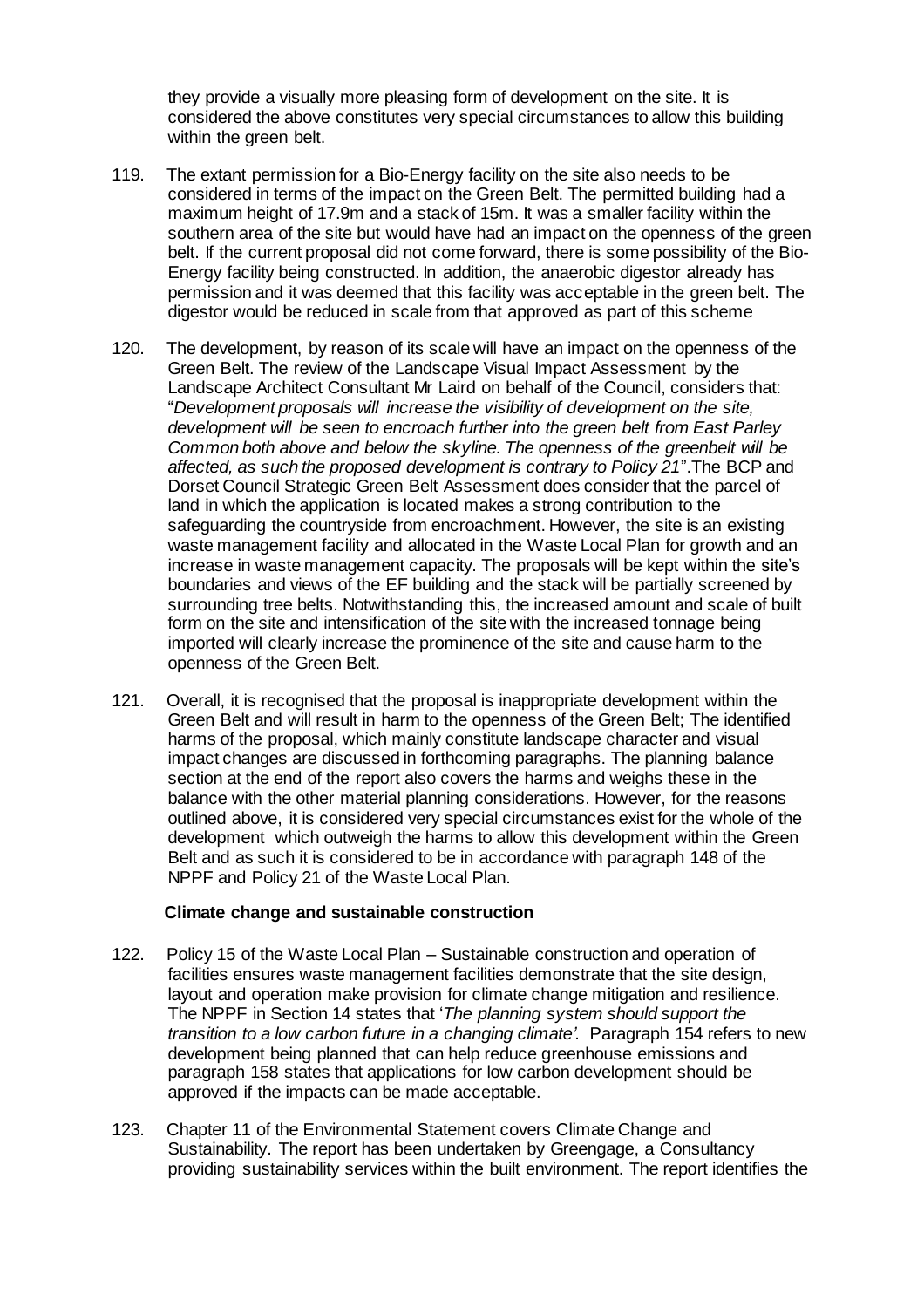construction impacts of the development from greenhouse gas emissions, operational impacts from emissions from the ERF, energy consumption, displaced energy emissions and displaced landfill emissions.

- 124. Overall, there is an estimated reduction in CO² emissions associated with the proposal for the ERF. During the construction phase, it is anticipated that an overall minor negative impact on climate change will occur from embodied carbon within the materials and from construction activities. In terms of operational impacts, the report estimates that the total emission of C0² from the combustion of non-renewable waste is 20,750 tonnes a year. In addition, 4.6 tonnes of nitrogen oxides would be released along with 93.8 tpa of gas oil emissions from the auxiliary burners required for the start up and shut downs of the ERF. They have also stated that the purchase of electricity required outside the ERF operating times will be 11.2 tpa of CO². It has been calculated that the generation of electricity would displace the emission of  $9.587$  tonnes  $CO_{2e}$  per annum from electricity generated by the most efficient fossil fuel generating capacity. This has been determined to be natural gas given the phasing out of coal power stations and the move to renewable energy sources. They have also estimated that the proposal would reduce landfill waste emissions by 12,850 tonnes of CO² per annum.
- 125. It is concluded that overall the predicted emissions associated with the proposed ERF is minor positive with the potential net impact being a reduction of 376 CO² tpa. This does not include the provision of heat from the process.
- 126. According to the above report, the administration building will result in energy emissions of in the region of 35.8 tpa CO². However, it will be run from electricity and heat from the proposed ERF and as a result it is considered to be result in a minor negative impact. With regards to transport movements and the subsequent emissions, it has been calculated using data from the Transport Assessment that there would be a net reduction of transport emissions resulting from reduced distances of travel for transferring waste outside of the Plan area.
- 127. Despite an overall reduction in CO² emissions per year, a number of mitigation and climate resilience measures are proposed through the construction process and operational phase to further minimise greenhouse gases. These include;
	- No idling vehicles and regular maintenance of construction vehicles
	- Construction Transport Management Plan
	- Site Waste Management Plan 80% of non-hazardous construction waste diverted from landfill
	- Material procurement undertaken with sustainable principles
	- Surface water management strategy
	- Mechanical ventilation to prevent overheating
	- Native soft landscaping including brown roof of administration building with wildflower planting.
	- Environment Management System
	- Continuous Emission Monitoring System for NO<sub>x</sub> and other pollutants
	- Provision of cycling parking and chancing facilities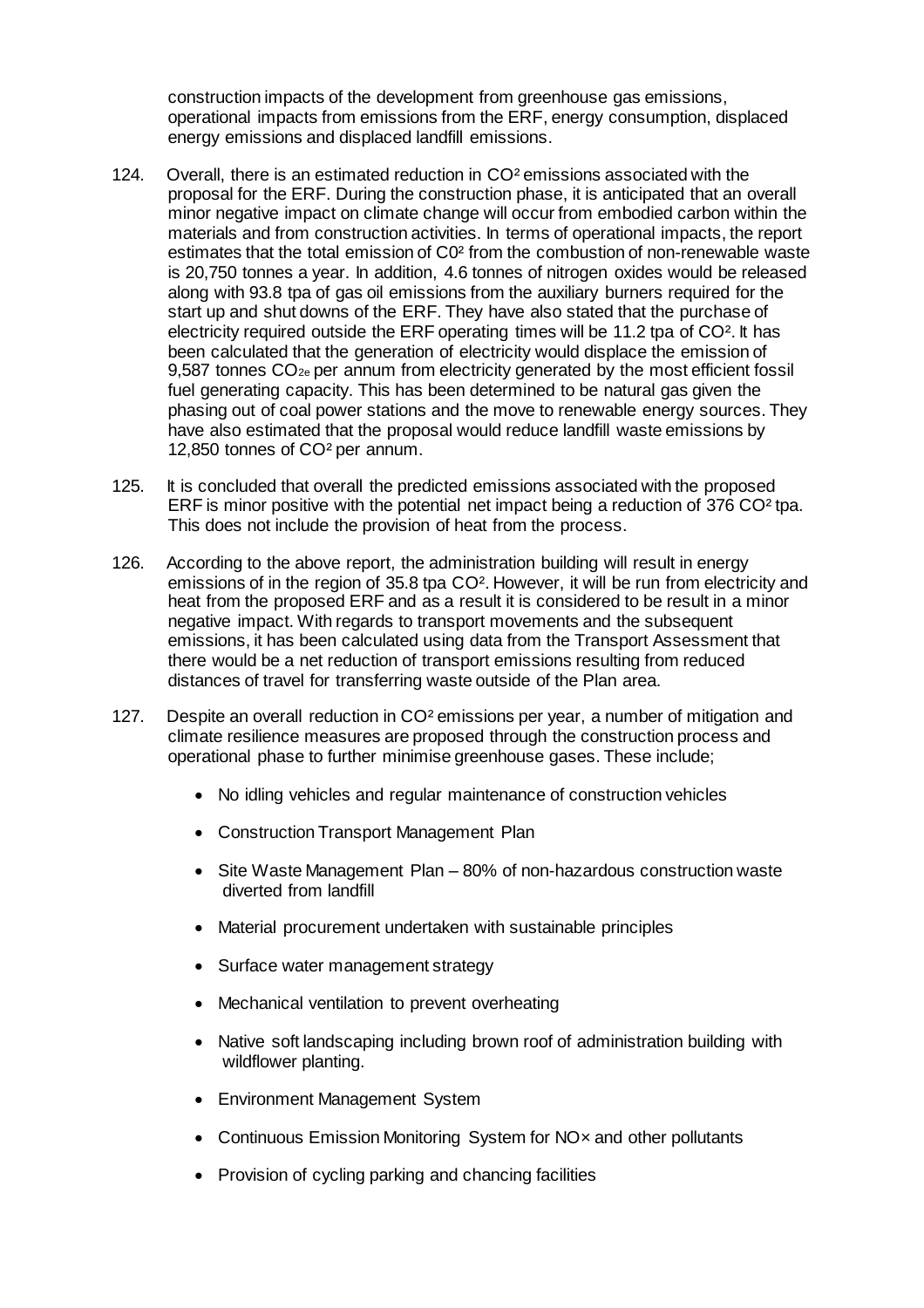- Grey water recycling
- Water recycling for the ERF
- 128. Policy ME3 of the Christchurch and East Dorset Local Plan deals with sustainable development standards for new development and Policy ME4 covers renewable energy provision. The proposal by its very nature will allow greater energy efficiency measures with the site being run on the electricity from the proposed ERF plant. The opportunities for a heat network for the surrounding area also exist although as stated above, the specific details of this are yet to be realised.
- 129. Solar panels were considered by the applicant, given the large expanse of roof on the ERF building. It was considered that the visual impacts of solar PV would increase the visual impact of the building and its roof on the surrounding landscape and in particular views from the south. The mitigation measures outlined above, including the surface water strategy, minimising waste and grey water recycling will also contribute towards minimising C02 emissions in line with policy ME3.
- 130. It is considered that with the above mitigation in place, the proposal will meet the aims and requirements of policy 15. Whilst it is regrettable that solar panels are not being utilised on the ERF building, the landscape justifications are considered acceptable. The provision of decentralised, low carbon energy is considered to meet the meet the aims of policy ME4. Policy ME5 refers to the impact of renewable and low carbon sources on landscape, ecology , local amenity and heritage assets. These will be discussed in the sections below.
- 131. As many of the objections have pointed out, BCP Council declared a climate and ecological emergency in 2019. It is the intention for BCP Council operations to become carbon neutral by 2030. The proposed actions for waste within the Climate and Ecological Emergency Action Plan include (but not limited to):
	- Reduce council waste sent to landfill
	- Procure new residual waste disposal and non-residual waste processing contracts exercising where possible the proximity principle
	- Increase recycling and reduce residual waste
	- Reduce resource use
- 132. It is appreciated that the proposed facility is not carbon neutral; however, it does very likely result in an overall reduction in carbon emissions compared to landfill and use of natural gas; allows for a reduced dependence on landfill and minimises the distance waste has to travel in line with the above proposed actions. The Council's Joint Head of Environmental Services has offered the following comments; "*The Councils declaration of a Climate and Ecological Emergency would also seem incompatible with us continuing to send our waste long distances to be treated and recovered in medium to long term. Given the estimated fluctuations in expected waste arising, anticipated as a result of the new waste strategy it is more likely that the industry will seek to build more smaller localised facilities rather than large regional facilities going forward. This will reduce carbon miles in terms of transporting waste, but will also enable plants to be decommissioned if waste arisings fall below the necessary economic threshold*".
- 133. The Waste Local Plan expects proposals for recovery facilities to show how they will provide low carbon energy generation. The Environmental Statement has done this and provided sufficient evidence to demonstrate that taking into account the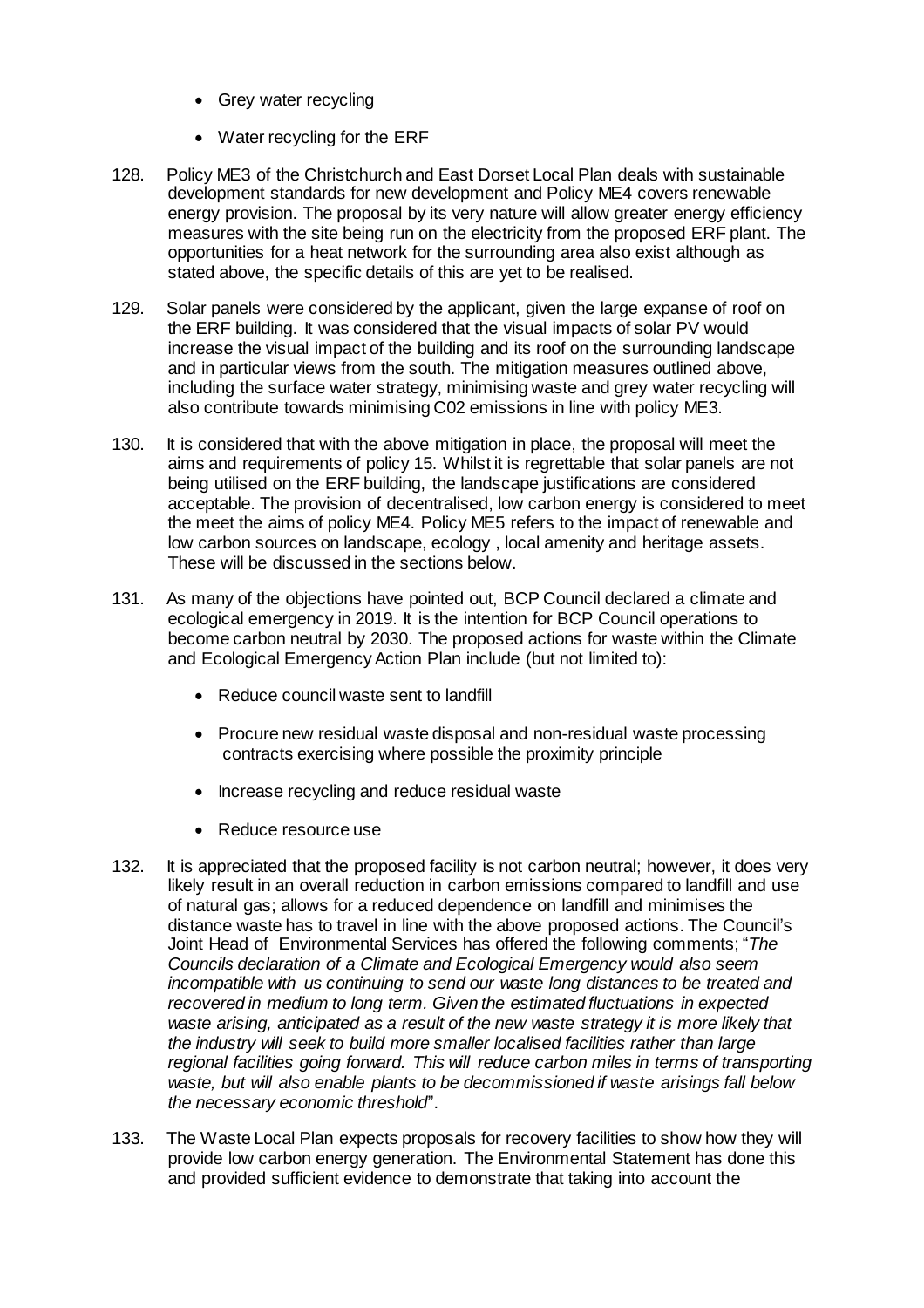emissions from the buildings and processes on site and from vehicle emissions, this is a low carbon energy plant. The representations have questioned the carbon emissions of the facility from the incineration of waste compared to land fill emissions and fossil fuel energy generation emissions. It is recognised that the development would result in a relatively small positive benefit in terms of a reduction of 376 CO<sup>2</sup> tpa. However, as stated previously, the applicant is applying for R1 status and this will be secured by condition to ensure the efficiency of the recovery facility and recognise that this moves the management up the waste hierarchy from disposal to recovery. It is concluded, that the scheme with the mitigation measures secured by condition will comply with Waste Plan Policy 15, Local Plan policies ME3 and ME4.

## **Economy and Education**

- 134. Policy PC4 of the Local Plan refers to the Rural Economy and states; '*Although economic development will be strictly controlled in open countryside away from existing settlements, in order to promote sustainable economic growth in the rural area, applications for economic development will be encouraged where development is located in or on the edge of existing settlements where employment, housing, services and other facilities can be provided close together. Such proposals should be small scale to reflect the rural character'.*
- 135. Currently, the site provides for employment for 45 members of staff. It is anticipated that this proposal will result in increased employment opportunities with 10 additional members of staff on a full-time basis. In addition, the proposal provides the opportunity for employees to upskill and diversify their technical expertise. The Socio-Economic Chapter of the ES highlights how the proposal represents a local environment-led business initiative and will provide capital investment into the area.
- 136. The application site is an existing waste management facility and whilst in a semirural location, is in proximity to the commercial areas of the Airport and the Aviation Business Park and the neighbouring urban conurbations. The facility will help meet the requirements for the management of waste in Dorset and whilst the development is on a bigger scale than the current facilities, the intensification of an existing allocated waste site is considered to be a logical step in meeting the needs as clearly set out in the Local Waste Plan.
- 137. In addition to the employment opportunities, the new administration and welfare building provides an education resource with space for seminars, tours and community-based groups to visit the site. The climate and ecological emergency makes reference to engaging with staff, residents, schools and visitors on waste reduction and recycling initiatives and campaigns and this facility provides an opportunity to support the education of sustainable waste management within the community. It is appreciated that many of the representations do not consider this facility a sustainable option and more focus should be on preventing waste in the first place, re-use and recycling. However, at the current time it is clear that we still need provision to deal with residual waste and the proposed development offers a solution to managing this form of waste higher up the waste hierarchy and also providing increased opportunities for the local economy.
- 138. It is considered that the proposal meets the economic objective of sustainable development as set out in paragraph 8a) and helps towards the environmental objective by moving to a low carbon economy. Paragraph 85 refers to the use of previously developed land and sites that are physically well-related to existing settlements should be encouraged where suitable opportunities exist. As set out in para 117 above, the site is considered to be in a suitable location and the facility is on an existing waste management site. Overall, it is considered the proposal is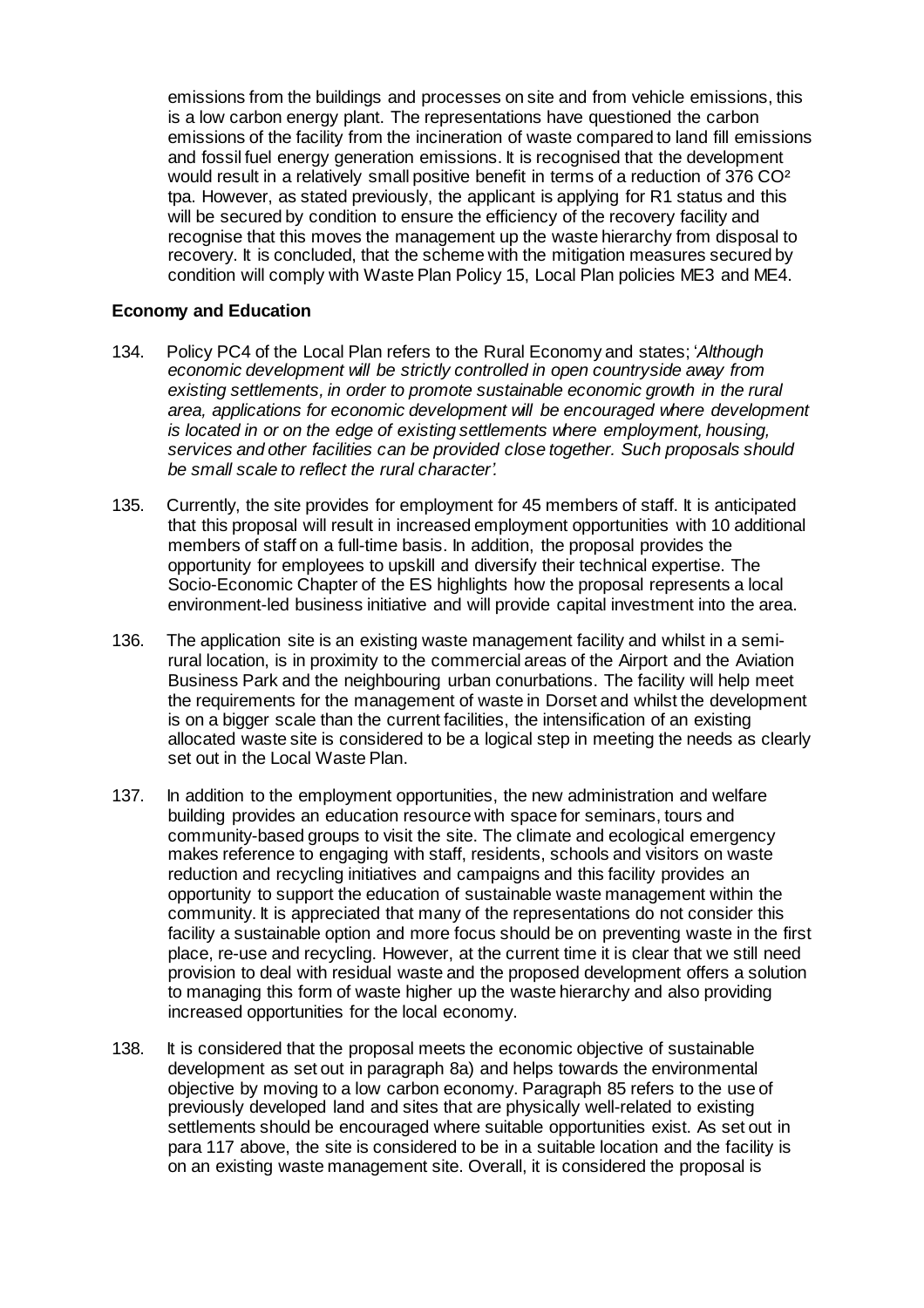compliant with the economic objectives of the NPPF and PC4 of the Christchurch and East Dorset Local Plan.

## **Airport safeguarding**

- 139. Given the proximity to the airport and the height of the building and emissions stack, the proposal must be assessed from an Aerodrome Safeguarding perspective and consultation with the owner/operator of the aerodrome within the area as set out in the Town and Country Planning (safeguarded aerodromes, technical sites and military explosives storage areas) direction 2002 has been carried out.
- 140. Policy 20 of the Waste Local Plan states; '*Proposals will only be permitted where the applicant can demonstrate through an aviation impact assessment that the proposed development and, where relevant, restoration and afteruse of the site, will not give rise to new or increased hazards to aviation'*.
- 141. Consideration is given to the following the following issues;
	- 1. Protection of blocks of air through which aircraft fly
	- 2. Protect the integrity of radar and other electronics to aid air navigation
	- 3. Protect visual aids, such as Approach and Runway lighting
	- 4. Avoid any increase of birdstrike to aircraft
- 142. The height of the emissions stack (38 metres) has been somewhat dictated by the presence of the airport within the vicinity of the application site. However, initial concerns were raised by Bournemouth Airport on Instrument Flight Procedure (IFP) Safeguarding, Radar Technical safeguarding, heat and emissions from the stack and bird control.
- 143. Additional studies were undertaken to provide evidence to overcome the concerns raised in relation to safeguarding. The various reports show that the proposal would not affect the IFPs; radar performance will not be adversely affected; the effect of emissions from the ERF on temperature and visibility are predicted to be localised and of a small magnitude; and a bird and pest management plan will be in place to minimise nesting, resting and roosting of birds on the site. These reports were considered sufficient, and Bournemouth Airport have removed their safeguarding objections to the scheme.
- 144. It is considered that the scheme complies with Waste Plan Policy 20 and criteria 11 of Inset 7 and the operation phase of the development will not cause hazards to the aviation and operation of the airport.

## **Amenity and Quality of Life**

- 145. Policy 13 of the Waste Local Plan refers to amenity and quality of life and states that proposals must demonstrate any potential adverse impacts on amenity from the waste facility can be avoided or mitigated to an acceptable level, having regard to sensitive receptors. The sensitive receptors can include schools and dwellings.
- 146. The waste management industry is strictly regulated by legislation to protect human health and the environment. The Environment Agency is responsible for the Environmental Permit, and this is only given once it has been established that the facilities and processes comply with standards and will operate in a safe manner.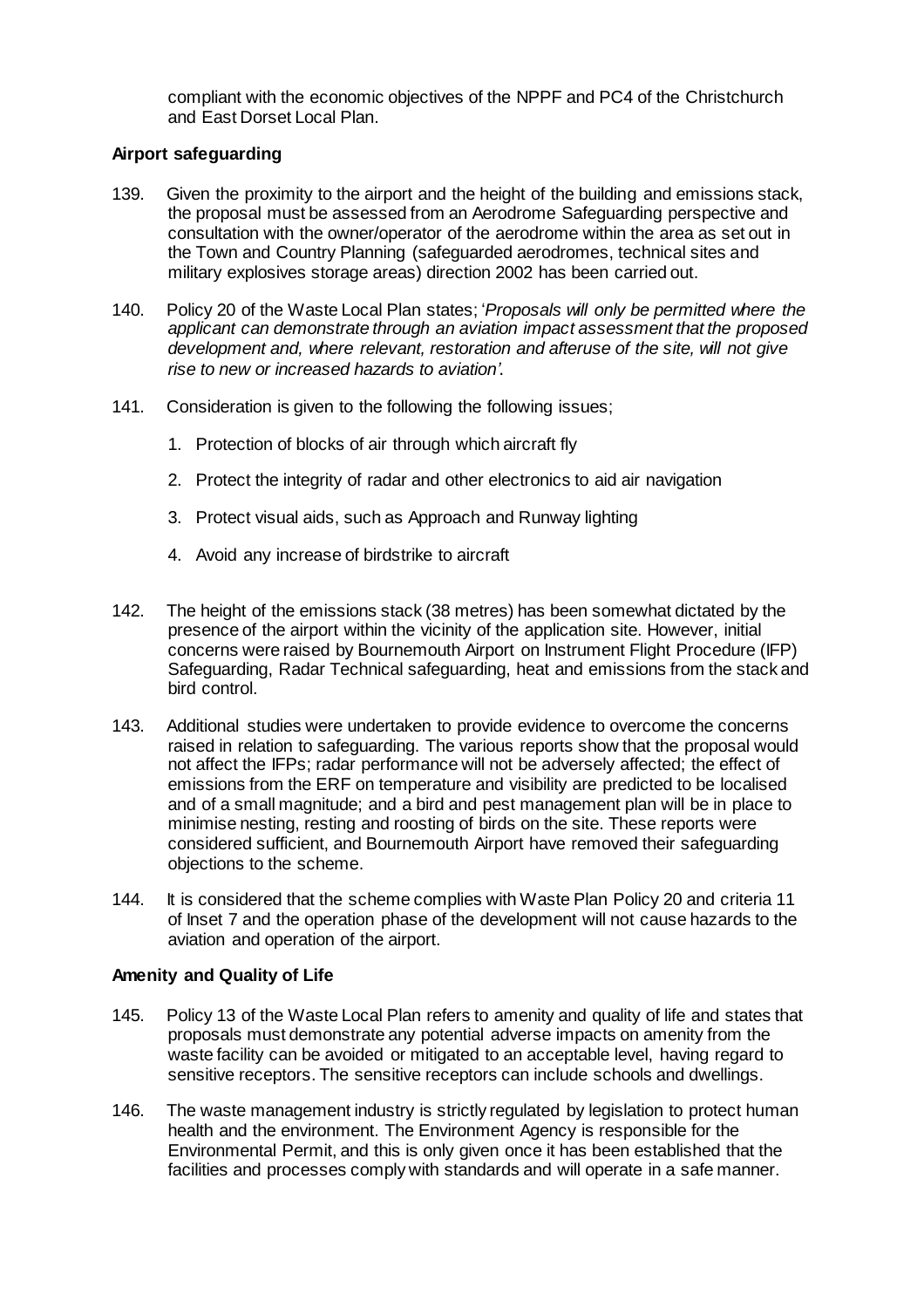Once the facility is operational the Environment Agency is responsible for ensuring the impacts on communities are within acceptable levels in terms of noise, vibration, vermin, dust and odour. The Waste Local Plan confirms this in paragraph 12.37;

'*it can be expected that waste facilities, irrespective of the processes they employ, will operate safely, with emissions being managed to an acceptable level.* The National Planning Policy for Waste states that modern, appropriately located, wellrun and well-regulated waste management facilities operated in line with current pollution control techniques and standards should pose little risk to human health. C*onsiderations of impacts on health should therefore be in the context of whether the location is appropriate for a proposal".* 

- 147. The Environment Agency in their consultation response have also made the following comments; "*The planning and permitting systems are separate and distinct. An operator may build a facility once they have planning permission from the waste planning authority but they cannot start to operate it unless they have an environmental permit in place from us and they will have to comply with the existing permit obligations. When the operator applies for an environmental permit from us, they must demonstrate how they will minimise the risks to the environment and to human health. In this instance there are existing permits in place which must still be complied with…. when we receive a permit application we will not issue a permit for new activities until the operator can show they can meet the required standards established by the EU End 5 directive. These standards are designed to protect human health and the environment. The list below summarises which issues are covered by the permitting process from the permitted activities only and so are our responsibility to regulate; Emissions to air; Pollution to surface and groundwater; Noise control; Dust control; Pest control; Fire risk; and Odour control".*
- 148. The following paragraphs will deal with the relevant criteria as set out in Policy 13 which reflects the location criteria as set out in Appendix B of the National Planning Policy for Waste.
- 149. **Noise and vibration** Section 9 of the Environmental Statement covers noise and vibration and was carried out by Consultants Inacoustic and presents the results of an assessment of the likely significant effects of the construction, operation and decommissioning of the ERF on the noise climate of the area.
- 150. Saved policy ENV3 of the Christchurch and East Dorset Local Plan states that development which creates noise will not be permitted if the amenities of the users or occupants of nearby land will be harmed or out at risk unless there are mitigation measures. Policy HE2 refers to proposed relationships minimising general disturbance to amenity. The potential noise impacts resulting from the proposal are from the construction phase; noise linked from the operation of the development; and noise associated with transport movements on the local highway network. The NPPF in paragraph 185 states that planning decisions should mitigate and reduce to a minimum, potential adverse impacts resulting from noise from new development.
- 151. The construction phase of the development is anticipated to take between 18-24 months and it is proposed for construction activity to only take place between the hours of 7.00 and 19.00 Monday to Friday and 07.00 to 15.00 on Saturdays. The two receptor locations for construction noise were identified as R1 (Whitemere House – 80m to the north west) and R2 (West Lyn which lies to the west on Barrack Road – 450m from the site boundary). Portfield School which lies approximately 1km from the proposed ERF is a special school that cares for children and young people on the autism spectrum with associated learning and developmental difficulties. The school offers daily education and flexible boarding and also is the site for the Wessex Lodge respite facility. Representation has been received from the school and has raised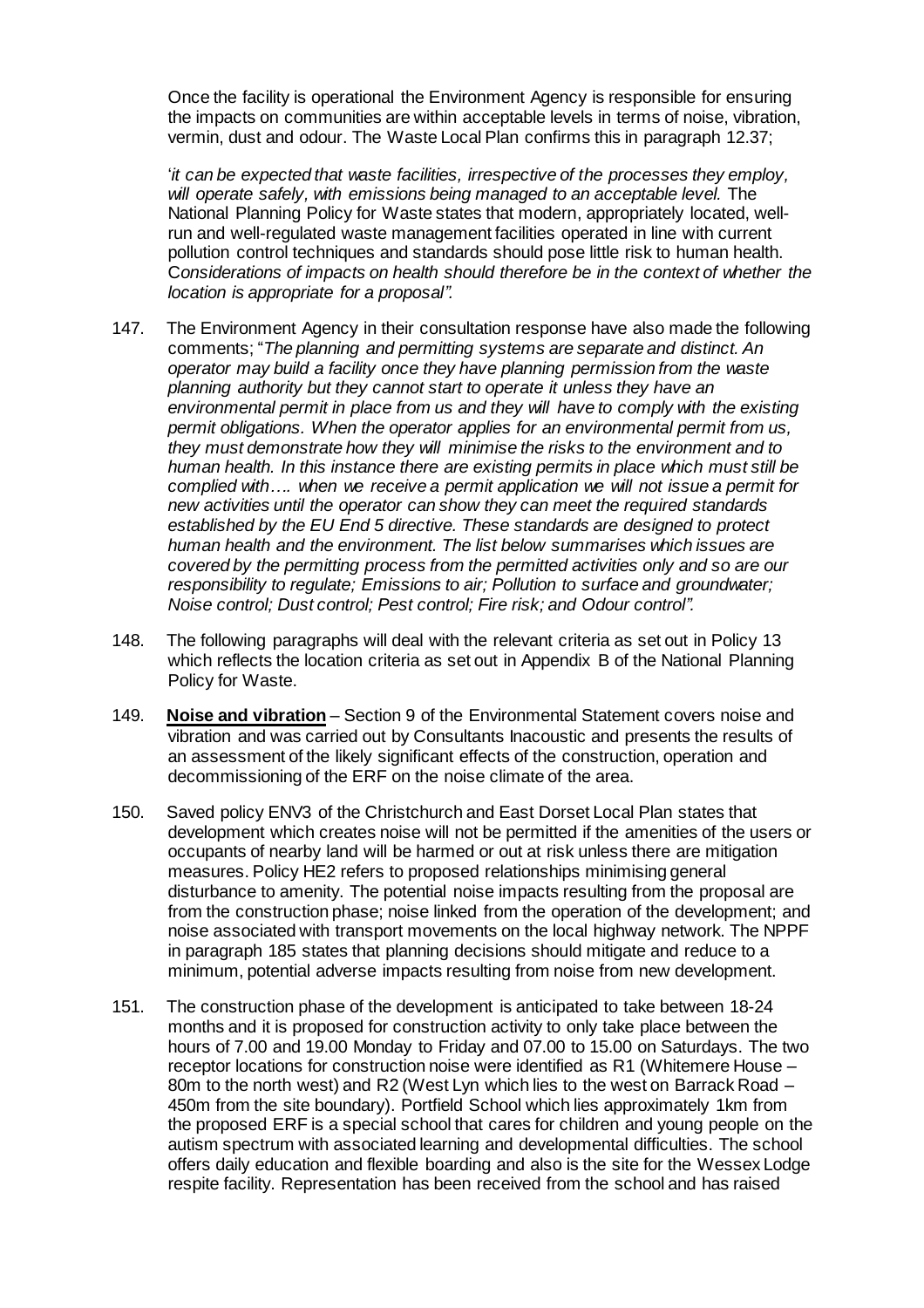concerns with the impact of the development on the health and wellbeing of their students. Given the level of outside learning and play that is understood to take place at the school, the impact of construction and operational noise on the students' needs to be considered.

- 152. It has been concluded that noise effects during the construction phase are likely to give rise to a Negligible temporary effect on the identified receptors ( R1 and R2) and therefore considered to be Not Significant. Whilst the School as identified above was not identified as a Receptor, R1 and R2 are close to the site than the school and therefore, it can be accepted that the effect on the school would have a Negligible temporary effect.
- 153. With regards to the noise levels from the ERF during operation, the assessment has been based on the ERF operating continuously over 24 hours and emissions have been designed to not contain impulsive noises or significant tonal features. The sources of potential noise include the air cooler condensers, lorry movements, steam turbine room, dry ash removal and the exhaust stack. Like above, the two same receptors have been used and measurements taken 1 metre from their façade. The report concludes that; '*The noise effects from the ERF have been calculated to be below the background sound levels at the nearest NSR's during both the day, evening and night-time assessment periods. The effect is considered, on the basis of this assessment, to be Negligible and Not Significant'.*
- 154. The noise impact of transport movements associated with the operation of the site has also been considered and the impact on Chapel Lane, Chapel Gate, Christchurch Road and Parley Lane has been assessed. Predictions from 2023 traffic flows were used comparing them with and without the proposed development and the results indicate that no worse than a minor change in road traffic under the future year 2023 scenario would occur.
- 155. BCP Environmental Health engaged with an Acoustic Consultants who undertook a Technical review of the submitted Acoustic report. They were satisfied with the methodology and results of the assessment. It has been concluded that; "*The provisions relating to noise and vibration in the environmental statement follow standard best practice, in consideration of the proposed works and the sensitivity of the site's surroundings. With regard to operational noise, based on the information provided in the Noise and Vibration Chapter, we agree that the construction/ decommissioning and operation of the proposed development is not likely to adversely impact on the amenity of local residents".*
- 156. The mitigation measures of;
	- 5 metres high fence to north of the ERF building
	- Construction Environmental Management Plan
	- Works will be carried out in accordance with BPM as specified in BS 5228

are considered to minimise any adverse impact on the amenities of occupiers who reside in proximity to the site. However, a Noise Management Plan can be secured by condition to ensure HGVs do not arrive at the site between 19:00 and 07:00 and to ensure HGVs coming to the site are prevented from parking on the site access road, Chapel Lane, any public roads nearby with their engines idling. Whilst it is not possible to control vehicles on the public highway, the Management Plan should enable best practices to be adopted by the company and with their contractors and visitors. It is considered that the noise associated with all phases of the development will not cause an adverse impact and the proposes mitigation measures will ensure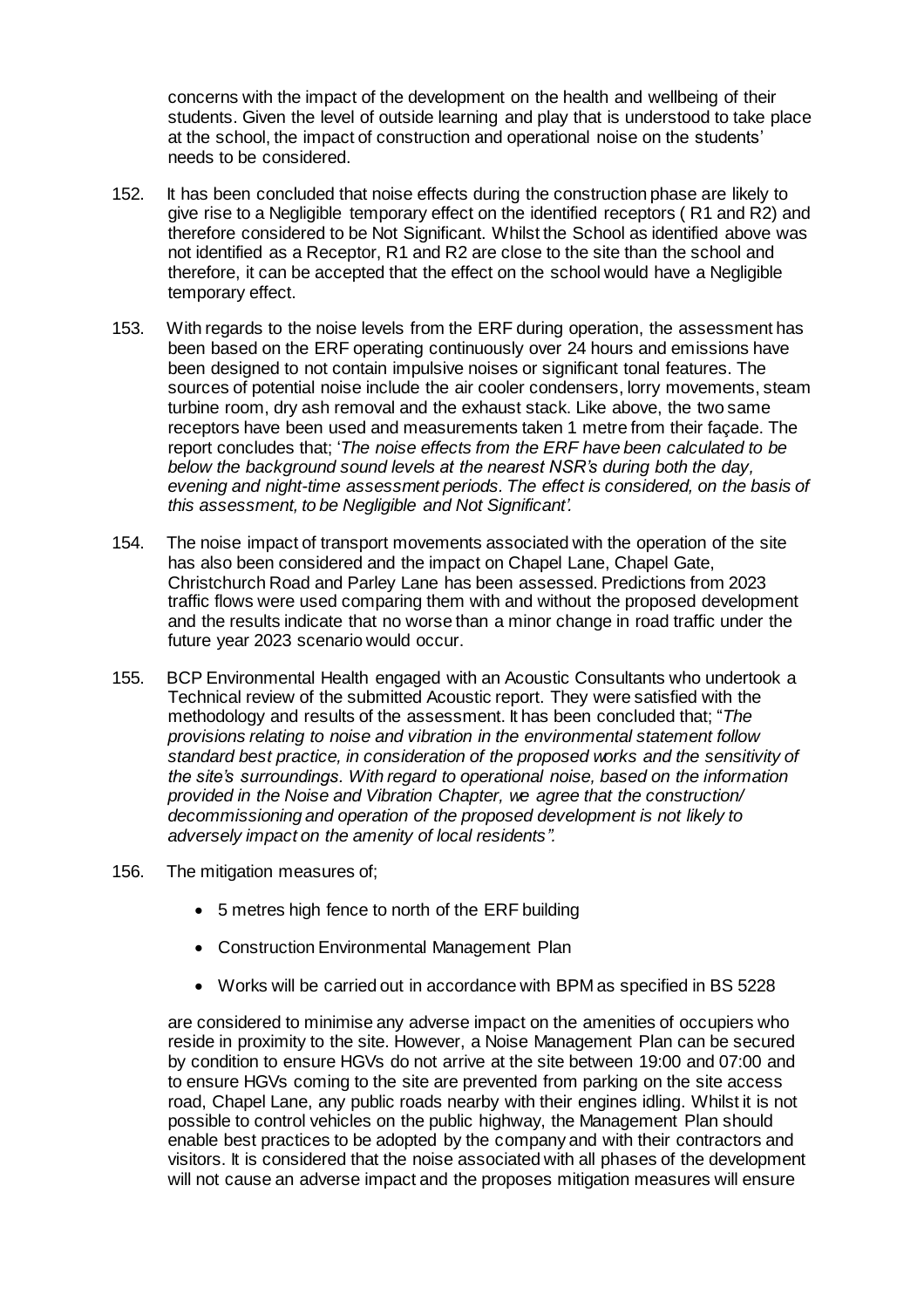that the amenities of local residents, students of Portfield School and users of the immediate area will not be harmed.

- 157. It is therefore considered that the proposal complies with the Policy 13 of the Waste Local Plan and saved policy ENV3 of the Local Plan as neighbouring residents, pupils and users of local facilities are not considered to be put at risk from noise from the development.
- 158. **Airborne emissions, including dust** This section will cover the emissions that will result from the proposed ERF and other waste streams on the site in relation to the impact on air quality and the impact this could have on living conditions. Further assessment on the impact on biodiversity and habitats will be covered in upcoming paragraphs.
- 159. The NPPF in paragraph 185 states the following;

"*Planning policies and decisions should also ensure that new development is appropriate for its location taking into account the likely effects (including cumulative effects) of pollution on health, living conditions and the natural environment, as well as the potential sensitivity of the site or the wider area to impacts that could arise from the development"* and in paragraph 186 goes onto outline the considerations that can be relevant to determining a planning application;

*"Lead to changes (including any potential reductions) in vehicle-related emissions in the immediate vicinity of the proposed development or further afield; Introduce new point sources of air pollution; Expose people to harmful concentrations of air pollutants, including dust; and Give rise to potentially unacceptable impacts (such as dust) during construction for nearby sensitive locations".* 

- 160. The locational criteria as set out in Annex A of the National Planning Policy for Waste refers to considerations for air emissions, including dust, the proximity of sensitive receptors, ecological as well as human receptors, and the extent to which adverse emissions can be controlled through the use of appropriate and well-maintained and managed equipment and vehicles.
- 161. In the UK, AAD (Ambient Air Directive) Limit Values, Targets and air quality standards and objectives for major pollutants are described in The Air Quality Strategy (AQS). AAD Target and Limit Values, AQS Objectives, and EALs (Environment Assessment Levels) are set at levels well below those at which significant adverse health effects have been observed in the general population and in particularly sensitive groups. Together, these are collectively referred to as Air Quality Assessment Levels (AQALs).
- 162. In order to appreciate the impact of the proposal, it is important to understand the baseline conditions for air quality. The Environmental Statement includes a detailed review of baseline conditions, and this uses data from local and national monitoring networks, site specific monitoring and the contribution from the existing biomass CHP plant. The Chapter also include a Dioxin Pathway Intake Assessment which considers both ingestion and inhalation from dioxins. Meteorological data from Bournemouth International Airport has been used from the last 5 years to predict the proposed process emissions and it has been established the prevailing wind direction is south westerly.
- 163. The Environmental Permit would include limits on emissions to air from the stack and these are known as ELVs. The assessments undertaken have assumed the proposed ERF complies with the requirements of the Permit. It is proposed to apply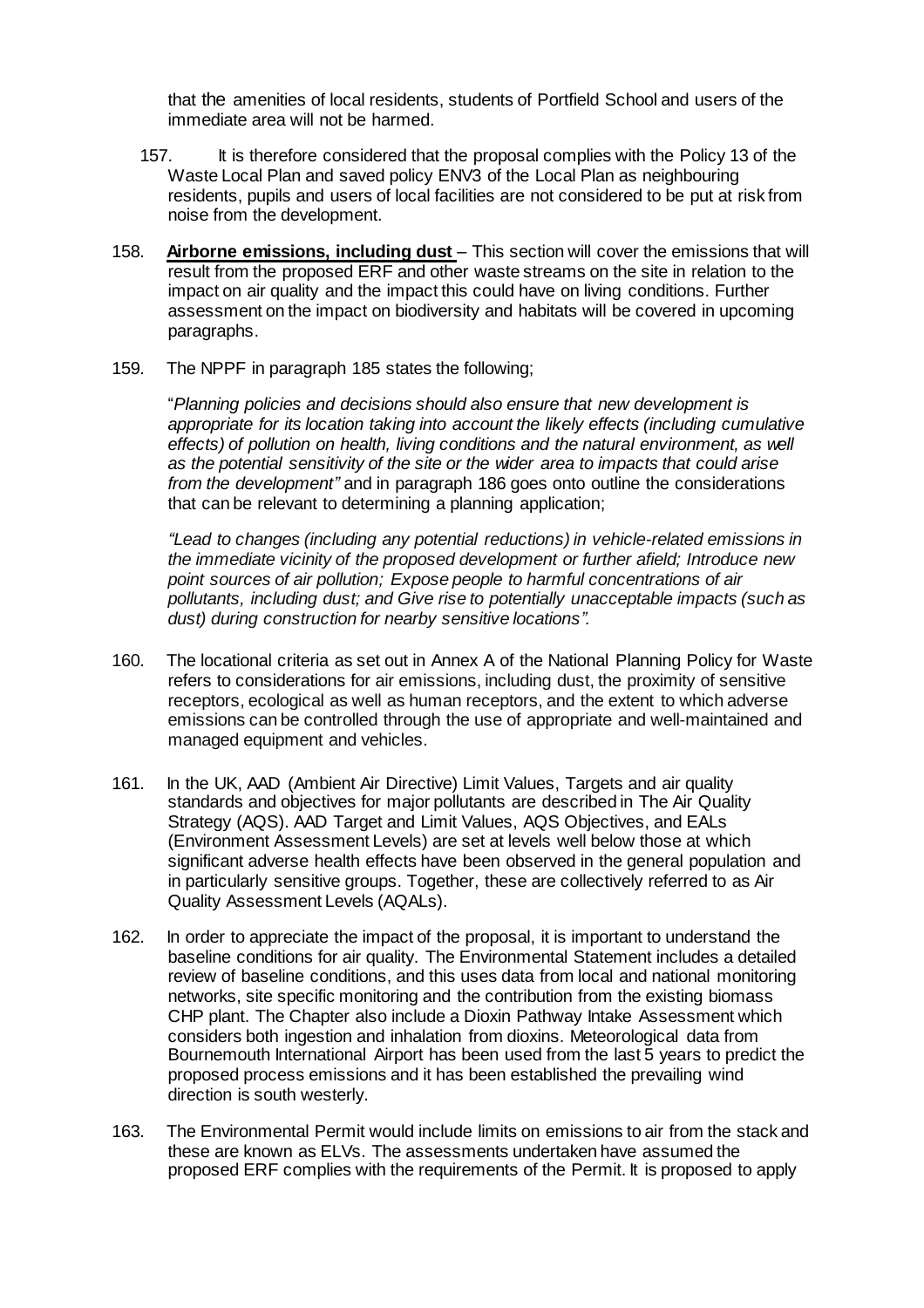for ELVs lower than those set out in the Waste Incineration BREF (Document for Best Available Techniques) for oxides of nitrogen, sulphur dioxide, hydrogen chloride and ammonia and the flue gas velocity will be 25 m/s rather than 15 m/s which will enhance the dispersion of pollutants. Therefore, the assessment and modelling has considered the effect of the proposed ERF operating at these levels.

- 164. The assessment of the pollutants from the ERF include; Nitrogen dioxide, sulphur dioxide, PM10 (particulate matter), PM2.5 (particulate matter), carbon monoxide, hydrogen chloride, Hydrogen fluoride, ammonia, VOCs (volatile organic compounds), mercury, Cadmium, PAHs (Polycyclic aromatic hydrocarbons), dioxins and PCBs (Polychlorinated biphenyls). In addition, a number of metals have been considered which include Cadmium, Mercury, Arsenic, Chromium and Lead.
- 165. The closest Local Air Quality Management Area is at Ashley Road, Poole which is located approximately 8.8km from the application site. The ES concludes that given the distance, the emissions from the stack are very unlikely to have a measurable impact on the AQMA. The ES has looked at 7 Receptors on Chapel Lane and Barrack Road which are the nearest residential properties to the site.
- 166. As with noise emissions, a particularly sensitive receptor for air quality is Portfield School which lies approximately 1km from the proposed ERF as stated above, although this has not been specifically identified within the Assessment. However, all the chosen receptors are closer than the School. The closest identified Receptor is R3 which is at a residential property at the southern end of Chapel Lane and slightly closer to the application site. It is considered that the results from this receptor could be broadly applied to the school.
- 167. The analysis within the assessment states that the annual mean impact (over a 5 year period) is less than 0.5% of the AQAL and the short term impact is less than 10% of the AQAL for all pollutants with the exception of nitrogen dioxide; VOCs as benzene; VOC as 1,3-butadience; cadmium; and sulphur dioxide and as such the magnitude is considered 'negligible'. With regards to nitrogen dioxide, there can be variations within the baseline concentration given the impact from traffic on the local highway network. The report concludes that the contribution to nitrogen dioxide levels from the ERF is less than 0.5% of the AQAL and as such there is no risk of exceedance of the annual mean AQAL. Baseline concentrations of benzene 1,3 butadiene and cadmium are very low and the contribution from the ERF is 2-5% of the AQAL and according to the report can therefore be considered as 'negligible'. With regards to cadmium, assuming the ERF is operated at the typical emission concentration for operational ERFs (8% of the ELV), the point of maximum impact is 0.29% if the AQAL which can be described as 'negligible'.
- 168. In terms of sulphur dioxide, there is an area to the north west of the site which would be subject to a 10% exceedance of the AQAL if the ERF was operating half-hourly ELV in worst case weather conditions for dispersion; however, it is considered this is very unlikely to happen in reality and the applicant will be applying for a lower daily ELV for sulphur dioxide within the Environmental Permit. Bureau Veritas, who have undertaken the Peer Review consider that this would reduce the emissions to a level considered 'negligible'.
- 169. In terms of metal emissions, the Emissions Modelling report concludes that the impact is less than 1% of the long-term and less than 10% of the short term AQALs with the Predicted Environmental Concentration (PEC) only predicted to exceed the long term AQAL for arsenic and chromium using the worst case scenario assumption. Bureau Veritas have provided the following commentary; "*The effect of point source emissions show that of the pollutants assessed the following exceed the annual objective limit at human health receptors when assessed at the combined*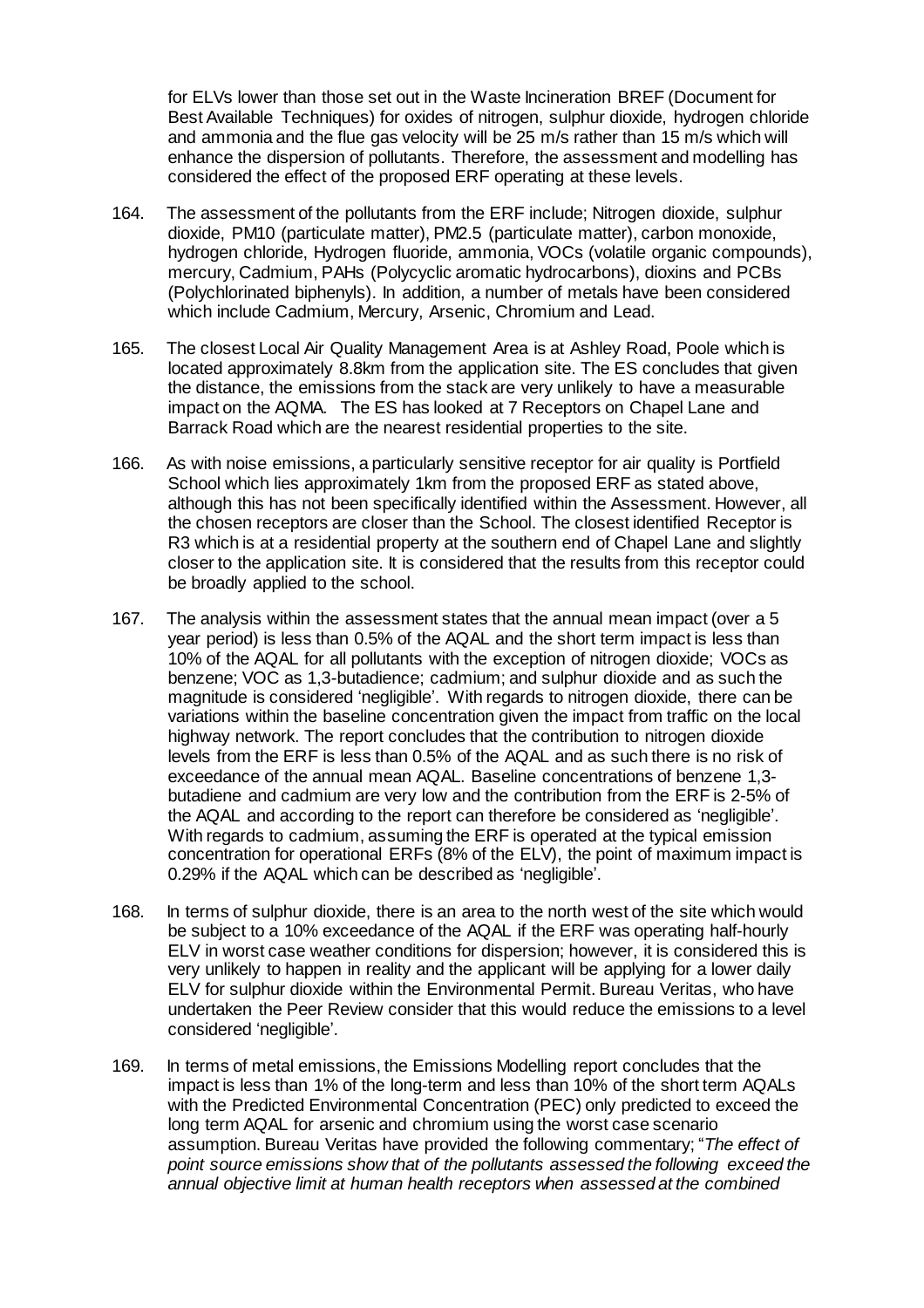*metal limit: • Arsenic; • Chromium; However, the limit for arsenic is not exceeded when assuming that emissions are the same as that from a currently permitted*  facility. No further details are given to this existing waste facility so it cannot be *verified whether these emissions limits are realistic for the proposed development operation. It is recommended that emissions limits be in place for Arsenic and Chromium and controlled through the environmental permitting process".*

- 170. The emission levels will be controlled through the Environmental Permit process which ensures they are within the current limits to protect human health.
- 171. In addition, the impact from the construction phase and the additional traffic movements associated with the construction and operational phases on air quality has been assessed. In isolation given the projected number of additional vehicle movements there is no requirement for a detailed assessment; however, in combination with the stack emissions there is a greater potential for a significant effect, particularly on Chapel Lane. The calculations demonstrate that the overall emissions from stack and vehicles is below 0.5% of the AQAL for all pollutants considered and is therefore considered 'negligible'.
- 172. Dust from the proposed development is another source of air pollution which could affect the amenity of residents and the wider area. Section 10 has assessed the risk to human health from dust soiling during the construction phase as 'low'. The current practices on site could give rise to dust, in particular the stock piling and this is currently controlled through the Environmental Permit regime. In terms of the operation phase, the enclosed operations within the ERF building have lower potential to generate dust than the existing open-air stockpiling. The vehicles importing waste will be enclosed and the waste will be deposited within the enclosed waste reception and processing area of the building. The mitigation measures for dust control during construction, operation and decommissioning phases include the following and can be secured by condition;
	- Dust management plan
	- Fully enclose site or specific operations where high potential for dust production
	- Cover stockpiles
	- Ensure sand and other aggregates are stored in bunded areas and not allowed to dry out
- 173. The assessment concludes that the overall significance of effect of stack emissions from the proposed ERF on human health is 'not significant'. The effect of emissions from development-generated traffic is also 'not significant' .The applicants report has been Peer Reviewed by a Consultants on behalf of the Council, and they are satisfied with the methodology used for the assessment and the findings accepted. Given the emission controls through the Environmental Permit, Bureau Veritas have not raised any objections to the Air Quality section of the Environmental Statement and the accompanying reports.
- 174. It is clearly recognised that a significant proportion of the objections received have very strong concerns about the health implications of this proposal. It is understood that energy recovery facilities do give rise to emissions into the environment and the concerns from local residents are fully appreciated. However, the application needs to be determined on policy and the guidelines around waste management and air quality. As stated above, there are strict limits to emission levels which are controlled through a separate consenting regime. The current Government advice is that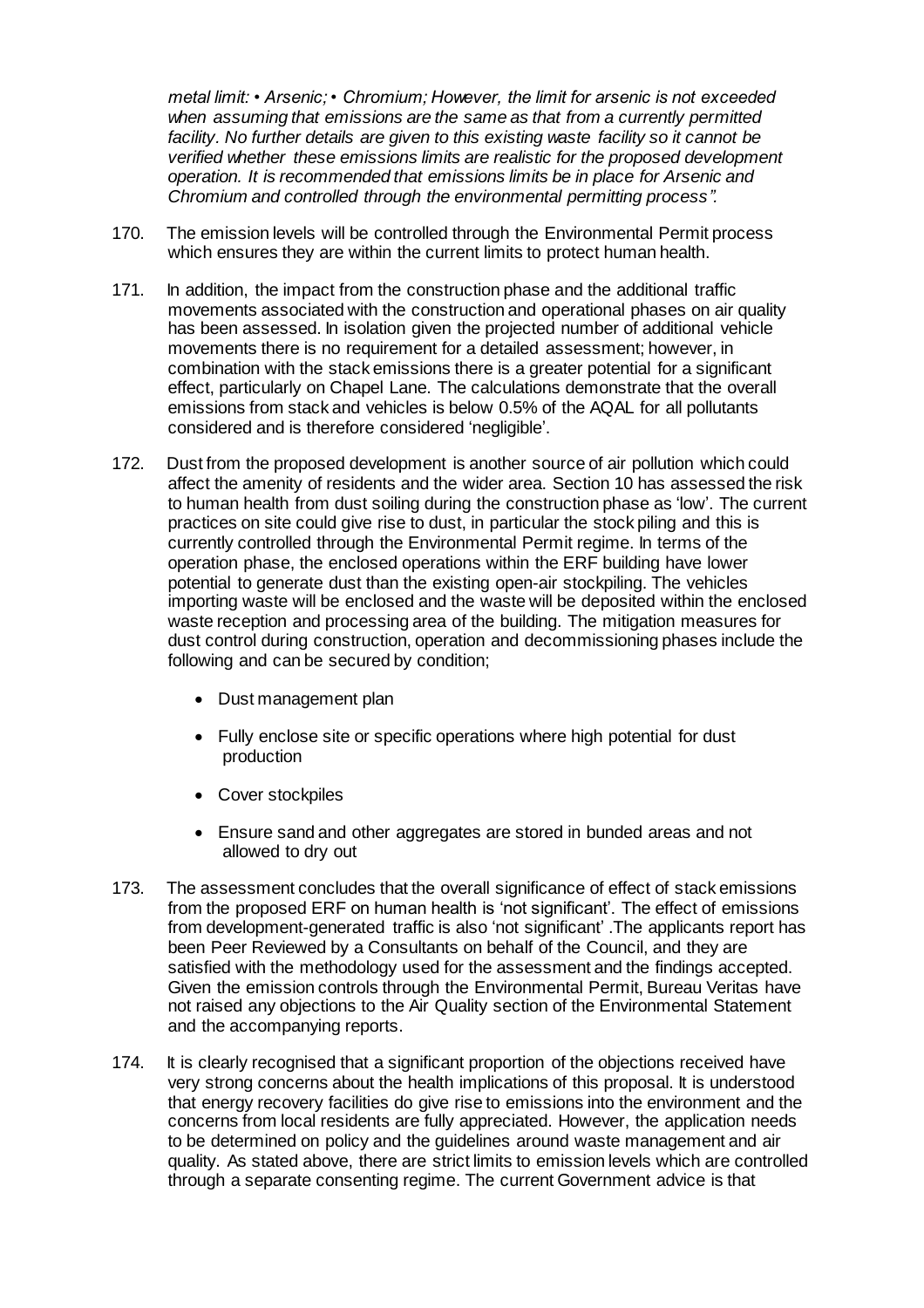modern, well run and regulated waste incinerators are not a significant risk to human health. Given the analysis above, it is considered that the scheme is acceptable in terms of the amenity impact on air quality and with conditions in place, the scheme complies with Waste Policy 13 and Local Plan policies ENV3 and HE2 and the NPPF.

- 175. **Odour** Section 10 of the Environmental Statement covers odour issue but is linked with the emissions and air quality. Criteria 6 of Inset 7 for the Allocated site refers to suitable controls to minimise odour from the site to acceptable levels will be required. The current operations that take place on the site already have the potential to create odour in the environment, for example the open-air stockpiling. Windrow composting is also permitted on the site and the location of this is being changed within this application, however this operation also has the potential to result in odours.
- 176. As stated in the ES, all ERF operations will be conducted within enclosed buildings and waste will be deposited into an enclosed waste reception and processing hall. The report goes onto state; "*The waste reception and processing will be held under negative pressure, with the air being used in the combustion process. This prevents the release of odours and dust from the building when the doors are opened for short periods for deliveries. Residual waste will be stored within a waste bunker, albeit this will be within the enclosed waste recycling and waste reception and processing and waste would not be stored for prolonged periods helping to minimise the conditions which can lead to the generation of malodours. There will be no waste stored outside the buildings. Any odours from the waste stored within the bunker will be drawn into the combustion process by the induced draft fan, where the odorous compounds would be destroyed as a result of the high temperatures within the furnace. Therefore, under normal operations there will be no release of odour from the stack emissions".*
- 177. There is potential for odour from the vehicles delivering the waste. However, the vehicles will be enclosed to prevent the fugitive release of dust and odour. Odour and dust are released as the waste is disturbed, which will only occur within the enclosed waste reception and processing. As such, the risk of fugitive releases of dust and odour from the delivery of waste is negligible.
- 178. As part of the Environmental Permit, odour escape would be controlled to ensure there is minimal impact beyond the site boundary. It is considered that the mitigation measures outlined above and the controls through the Environmental Permit will ensure that the nearby receptors are not affected by odour from the proposed development and therefore, the proposal is in line with Waste Policy 13 and Local Plan policies ENV13 and HE2.
- 179. **Lighting** External lighting has visual, landscape and amenity implications as well as airport safeguarding. A Lighting Strategy accompanies the application which seeks to provide a safe working environment around the ERF but also minimising light pollution and the visual impact on the surrounding area. Lighting is provided around the ERF building, around the weighbridges and in the car parking area to the front of the administration building. The proposed lighting comprises of a mixture of luminaires on 6 and 8 metre columns and those mounted on the building itself. The lighting has a downward direction and external back light shields are being provided. The lighting would operate from dusk till dawn with some lighting along the northern and western boundaries which will be dimmed to 50% between 19.00 and 07.00.
- 180. BCP Environmental Health have considered the submitted Lighting Strategy and whilst it is recognised it does not provide an assessment of the potential effect with regards to the change from the baseline environment, it is considered that the information submitted is sufficient to determine there are not likely to be any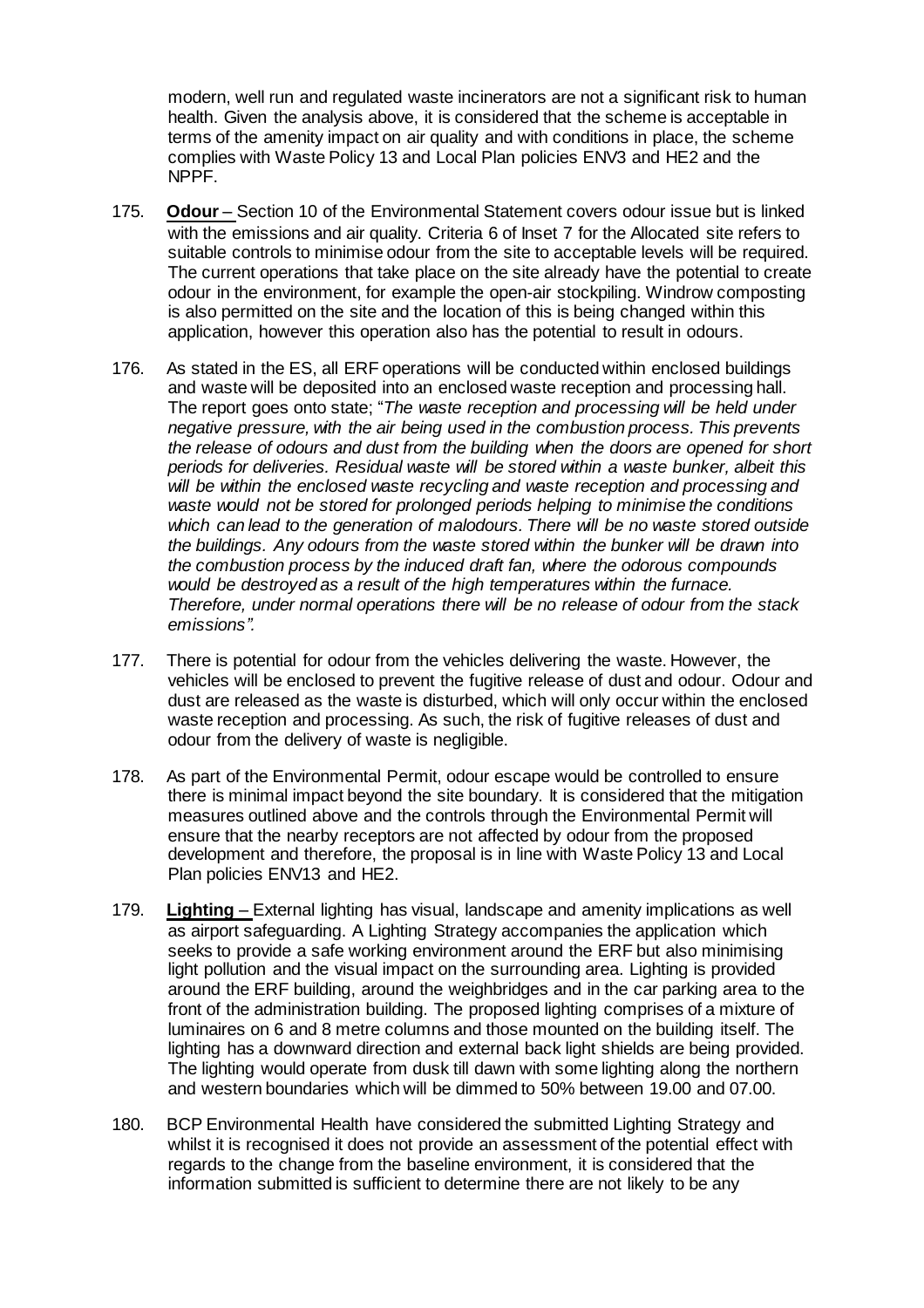significant effects. No information has been given on upward tilt. BCP Environmental Health have stated that the maximum permissible upward light ratio of luminaires is 2.5% and this should not be exceeded. This can be secured by condition.

- 181. The amount of proposed lighting is considered to be commensurate with the type and size of facility and as said above, to ensure the provision of a safe working environment. It is clear that the proposed level of lighting on the site, in particular 24 hours a day, will result in an increased prominence of the site. However, external lighting is required for the proposed use and given the current nature of the site it is considered acceptable. A 5 metre high timber imperforate fence is proposed for the north and western boundary of the ERF which will prevent some light spill and in particular will protect the occupiers of the property to the north west, Whitemere House.
- 182. With the fencing in place, and the lighting prevented from exceeding measurements in relation to the upward tilt, then the amenity of the closest residential properties can be protected and the wider area minimised. The final lighting strategy for the layout and design will be secured by condition which will include the maximum upward light ratio as stated above. The proposal is considered to meet Waste Plan Policy 13 and policies HE2, ENV3 in this regard.
- 183. **Visual impact** this section will solely deal with the visual impacts of the proposal and the impact on the wider landscape character will be covered in a separate section. The submitted Environmental Statement and the Landscape Visual Impact Assessment has looked at the construction impacts to visual amenity and used various visual receptors, including ones very close to the site and those further afield in the neighbouring urban areas. 13 viewpoints have been identified which include locations between Charminster Road, Bournemouth and West Parley to the west, and Ramsdown Hill to the east.
- 184. The report recognised that during the construction phase there would be a moderate adverse effect to the visual amenity of the area within the immediate vicinity of the site and to the north within around 1km of the site. Further afield on Parley Common and in Ferndown and to the south around Christchurch road, the construction of the stack would be visible above the tree cover around the site.
- 185. The main visual receptors within close proximity of the site are the users of the Bridleway E62/29 and 4 and East Parley Common. The LVIA concludes that the most visually prominent element of the scheme is the ERF building and the stack would have a Moderate Adverse effect to visual amenity within the immediate vicinity and 1km to the north. From Chapel Lane the Bridleway E62/29, this would increase to a Major-Moderate Adverse effect. Beyond this, the report considers that within 2km to the west at Parley Common there would be Slight-Moderate Adverse effect and this would decrease to a Slight Adverse effect within 2-3km to the south and east around Christchurch Road/Parley Lane including Chapel Gate campus and Matchams Lane.
- 186. It is clear that the proposed ERF building and the stack will result in a negative impact on visual amenity within the immediate vicinity but the severity will decrease the further you get from the site. The changes to the Anaerobic digestion plant (AD) will reduce its impact given the reduction in footprint from the approved scheme. The height of the buildings and tanks remain the same. The existing bund on site will help to screen the AD plant the relocation of the composting windrows as they are moving further east on the site.
- 187. With regards specifically to the occupiers of the closest residential property at Whitemere House directly to the north west on Chapel Lane , it is clear there will be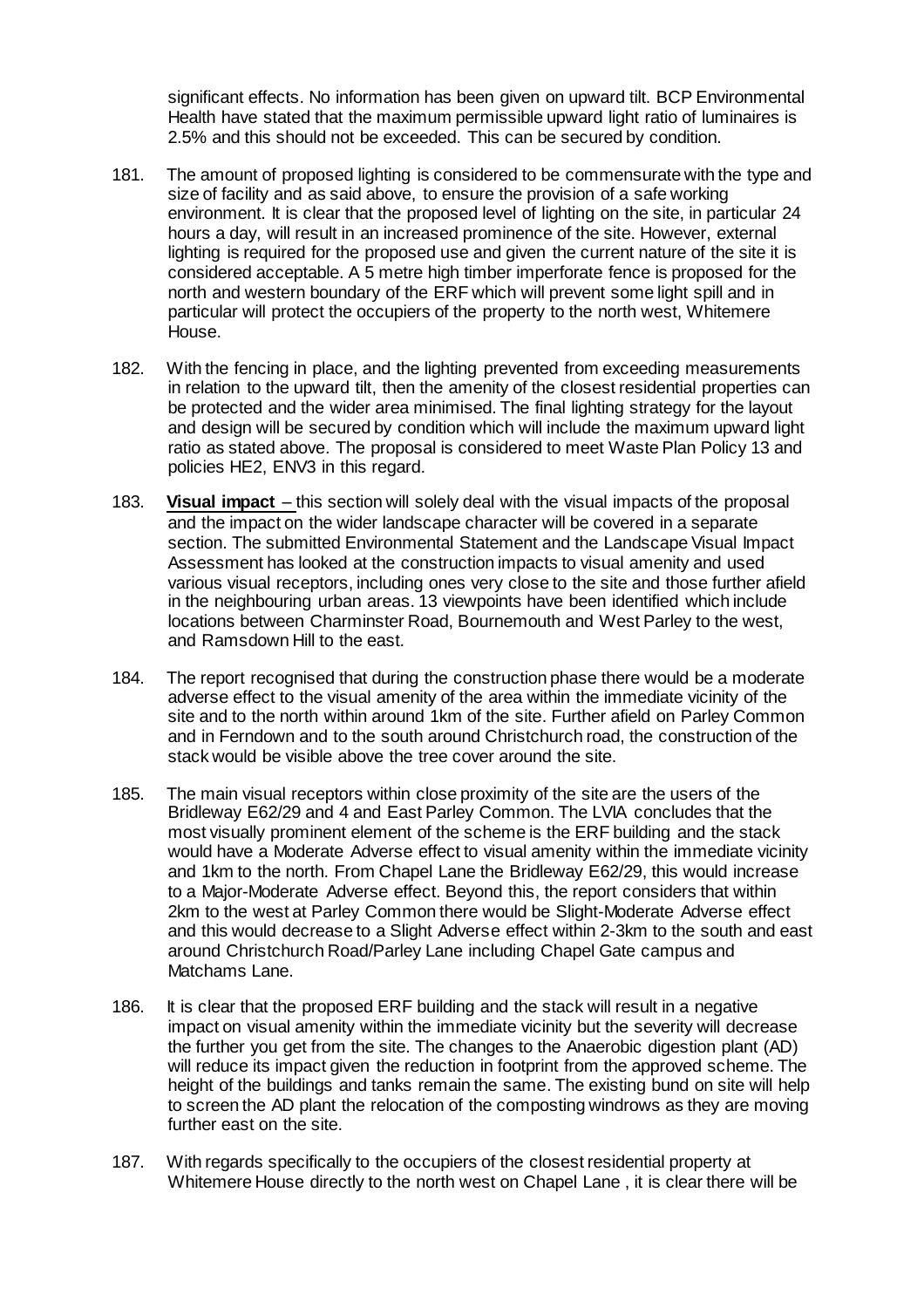an impact on the visual amenities of the occupiers of this dwelling, in particular from the front aspect of the plot. There is intervening existing tree cover and a proposed 5 metre high imperforate timber fence although the building and stack would be visible above this. The dwelling has a large plot with the rear garden facing west away from the proposed ERF and its surrounding environment is already compromised to a degree with the presence of the solar farm direct to the west, the adjacent timber yard and the existing facilities on the application site.

- 188. With regards to the three residential properties to the south of the site, close to the Chapel Lane entrance from Chapel Gate, there is significant tree cover around their sites and there are business/industrial units and associated car parks between the sites and the application site. As part of the landscape proposals, it is proposed to plant native trees and shrubs to the south of the application site which will add additional screening to the new buildings. It is considered that from their private amenity spaces, the occupiers of these properties would not be harmed by the changes to the layout of the site and the scale and siting of the new buildings, in particular the new ERF building. The properties to the west on Barrack Road, in particular West Lynn, Holme Dale, Red Roofs and Heathlands have a belt of trees on their eastern boundaries so given the level topography it is unlikely the occupants would have direct view of the ERF building from their properties or gardens. Along Parley Lane on which Portfield School and a number of residential properties are sited, there are likely to be some views of the emissions stack as it will be visible on the skyline above the trees. However, given the intervening trees and distance to the site, the ERF building is unlikely to be visible.
- 189. There are clearly longer distance views of the ERF building and stack where the trees and vegetation do not appear tall enough to screen the proposals. The proposed landscaping scheme has benefits to reduce the visual impact from closer to the site but is limited in its impact to minimise longer distance views. Overall, it is not considered that individual dwellings will be compromised by the proposal in terms of visual amenity and with the proposed landscaping in place; however there is clearly a wider issue of visual amenity and this will need to be put into the balance with the positive aspects of the proposal.
- 190. **Site related traffic impacts** The transport impacts will be covered in detail in the paragraphs below.
- 191. It is considered that with the mitigation measures as outlined above, there will not be adverse impacts on amenity arising from noise and vibration; odour, lighting and emissions. There will be a landscape visual impact from the ERF building and in particular the stack given its scale and height. Therefore, the proposal accords with Policy 13 as a whole but it is clear there is breach of criteria h. Overall, the proposal has minimised the impact on amenity in line with Local Plan Policy HE2 but again, it is recognised that there will be a negative impact in terms of visual amenity. As stated previously, the Environment Agency will also be considering the levels of noise, odour, air quality in terms of the environment and human health.

## **Air quality and pollution**

192. The Environmental Statement explains how "T*he Waste Incineration BREF (Best Practice Document) was published by the European Integrated Pollution Prevention and Control (IPPC) Bureau in December 2019. The Environment Agency will be required to implement conditions within all permits requiring operators to comply with the requirements set out in the BREF within four years of the publication date. This will include the Proposed ERF. The Waste Incineration BREF has introduced BAT-AELs (BAT Associated Emission Levels) which are more stringent than those currently set out in the IED for some pollutants. The Proposed ERF would be*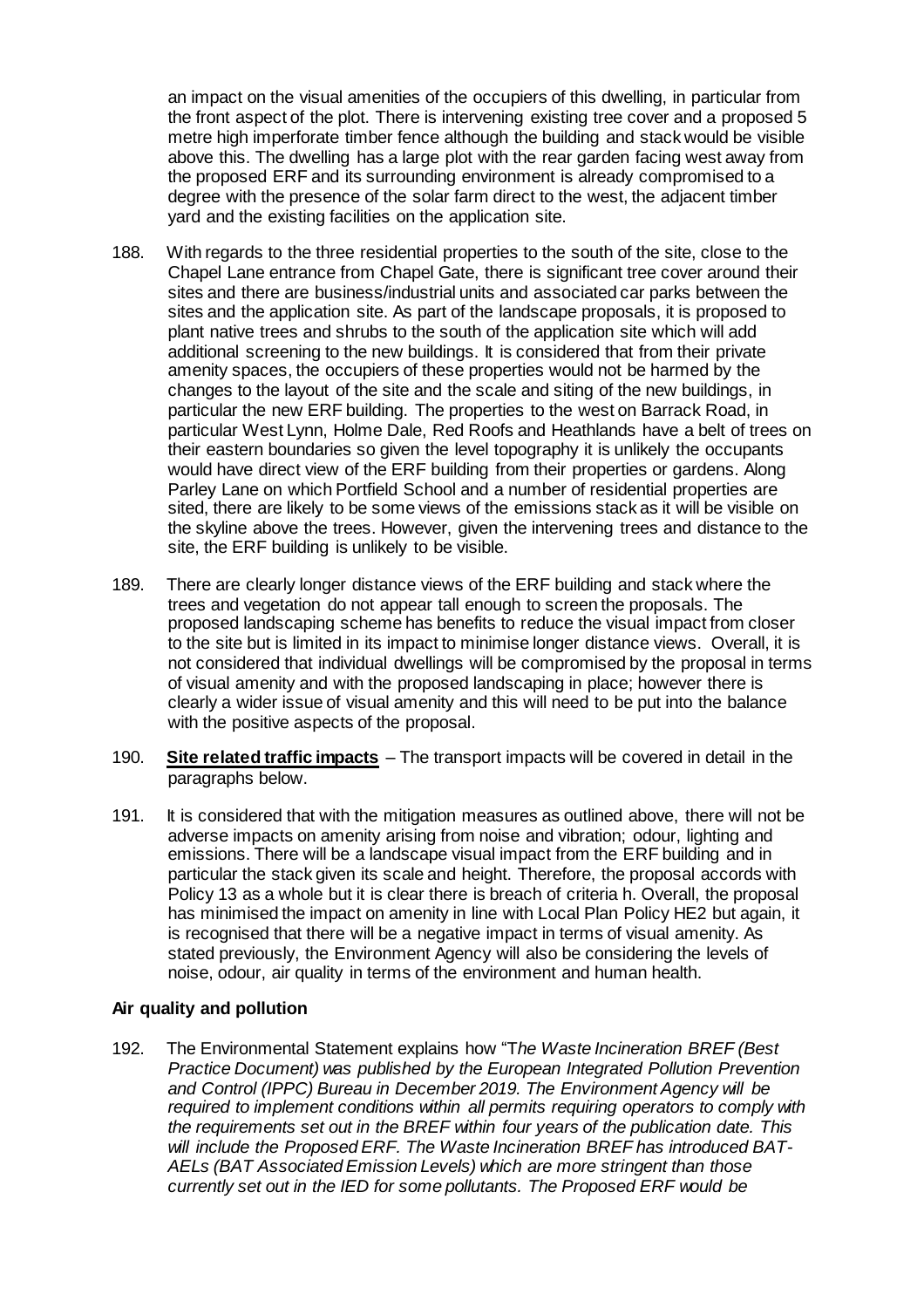*designed to meet the requirements of the Waste Incineration BREF for a new plant. Therefore, it has been assumed that the emissions from the Proposed ERF would comply with the BAT-AEL for dioxins and dioxin-like PCBs set out in the Waste Incineration BREF for new plants".*

- 193. Paragraph 12.4 of the Waste Local Plan which states; "*Issues of pollution control are generally dealt with outside the planning system. The pollution control regime implements measures to prohibit or limit the release of substances to the environment to the lowest practicable level, and ensures that ambient air and water quality meet certain standards to protect against adverse impacts to the environment and human health. The Waste Plan complements the pollution control regime rather than duplicates its requirements"* echoes what is stated in the Planning Practice Guidance which provides the following; "*The focus of the planning system should be on whether the development itself is an acceptable use of the land and the impacts of those uses, rather than any control processes, health and safety issues or emissions themselves where these are subject to approval under other regimes. However, before granting planning permission they will need to be satisfied that these issues can or will be adequately addressed by taking the advice from the relevant regulatory body".*
- 194. Given the separate regime for controlling emissions, it is not appropriate for the Local Planning Authority to use conditions to specify or limit the potential pollutant emissions of the ERF. Notwithstanding the above, a condition is proposed to ensure that the Monitoring System is put in place prior to the first operation of the ERF. This must also include details of the 'source' mitigation of a selective non-catalytic reduction system (SNCR), a lime or sodium hydrogen bicarbonate injection system and a powered activated carbon injection system along with details of the flue velocity. Whilst this condition is required for ecological purposes, it will enable the Local Planning Authority to ensure that emissions are being monitored and regulated correctly and the mitigation measures embedded within the system do actually take place.
- 195. Apart from the electricity and heat created, there are by products of the incineration process. Approximately 10,000 tonnes of ash is likely to be created from the ERF process. Two types are created; Incinerator bottom ash (IBA) and air pollution residue (APC). The majority of ash will be IBA which is non-hazardous and can be recycled. It is the applicant's objective to supply the IBA to a recovery facility for use as aggregate. APC is hazardous and if released to the environment can pose a risk of contamination. The APC will be removed from the site in enclosed tankers and exported to specialist land disposal or treatment at a suitably licensed waste management facility. If possible, it is the intention to send the APC to an effluent treatment contractor to be used to neutralise acids and similar materials. It is also stated in the Planning Statement that during the tanker filling operation, displaced air will vent back to the silo and any releases would pass through a fabric filter. The Environmental Permit will cover this aspect of the proposal.

#### **Design form, scale and Landscape**

196. Waste Plan Policy 14 states that facilities should be compatible with their setting and would conserve and/or enhance the character and quality of the landscape through sympathetic design and location; having appropriate use of scale, form, mass, layout, detailing, materials and building orientation; and avoidance or mitigation of impacts on the landscape. Local Plan Policy HE2 seeks development to be compatible to its surroundings and Policy HE3 states that development will need to protect and seek to enhance the landscape character of the area.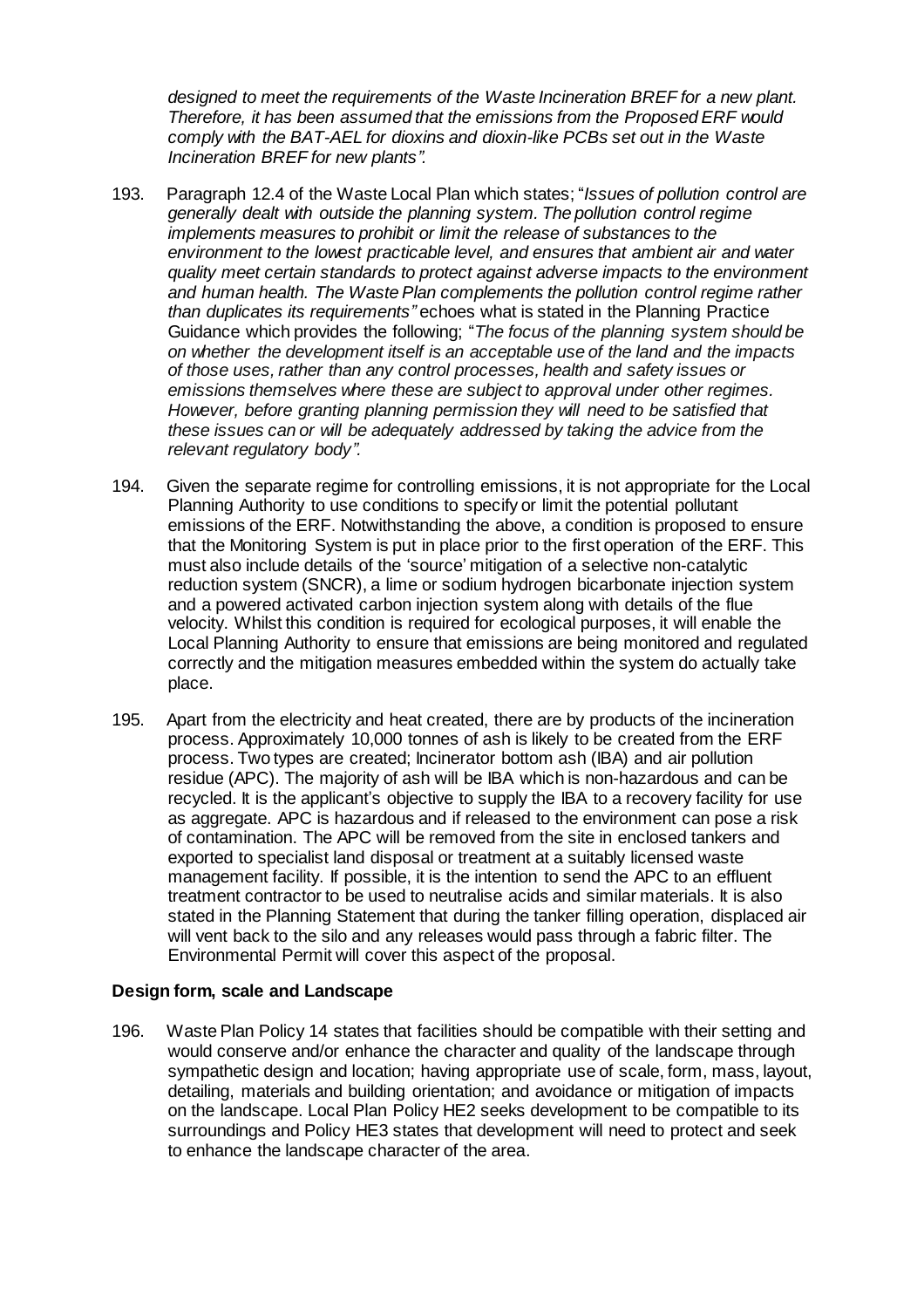- 197. The existing waste management facilities on the allocated site comprise of a number of buildings of varying scales, composting windrows, open air storage and soil heaps resulting in a visually poor-quality environment which does not positively contribute to the visual amenities of the area. However, its current appearance reflects the permitted uses on the site and the nature of the management of the different waste streams than enter the site. The proposed design of the ERF building does reflect its function as a large industrial facility and it is appreciated its overall scale reflects its purpose and requirements for managing the residual waste in the manner proposed.
- 198. The building would be positioned to the north of the existing main entrance to the site where the existing site office is located and soil stockpiles. The existing buildings on site have a maximum height of 9.5m and their external elevations are finished in brown profile sheet cladding. The Design and Access Statement provides the following description; "*The location for the ERF has been carefully chosen to help break down the visual impact of the facility when seen from distant views and making best use of the screening provided by existing tree belts on the site's northern and western boundaries. To further reduce its visual impact the building height has been kept as low as possible and other than the main stack and smaller vent, rooftop equipment has been avoided in order to maintain a visually clean roofscape".*
- 199. The treatment of the elevations with the lighter coloured cladding at the top of the building is to help the building blend with the sky and the use of darker colours on the lower section attempt to blend the building with the ground and other buildings on the site. It is considered that the proposed scale and appearance of the ERF building is acceptable and although it is a substantial building, its design has gone someway to reducing the impact on the visual amenities of the site and wider area. Within the second Landscape consultation response, issues were raised with the architectural treatment of the building and how it failed to respond to its contextual setting. However, these concerns were not raised in the first DC response and were carried out by a different Officer. Despite these comments, the submission shows how the evolution of the design and layout of the building came about and it is considered to be acceptable.
- 200. The administration and welfare building has been treated with similar Van Dyke brown cladding to the main ERF building along with timber cladding on the north, south and west elevations and will have extensive glazing on the western elevation. The building has been designed to provide a 'civic' frontage to the site. A biodiverse roof area will be created adjacent to the roof top terrace for visitors and staff. This building is of a scale commensurate with the existing buildings on site and will not be as dominant as the ERF. The design form and chosen materials are considered acceptable and it will enable there to be some coherence of design on the site. The building is considered to be of greater architectural merit than the existing buildings on site.
- 201. The proposed layout will result in a more formal setting with the different areas for parking and the various areas of waste management clearly set out. The new access for the parking and office and welfare building would keep this area separate from the adjacent access road for the HGVs, resulting in a safe environment for pedestrians, cyclists, employees and visitors. This also offers opportunity for some soft landscaping to be introduced into the site around the parking area which will soften this part of the site and create a visually enhanced area to the front of the nonoperational side of the site. The approved but not yet constructed Anaerobic Digestor Plant was to be sited where the proposed ERF is located. It will be moved slightly further east but continues to be positioned adjacent to the northern boundary. The reduction in the number of tanks means it is now of a smaller scale and it is not considered to harm the visual amenities of the immediate locality or be more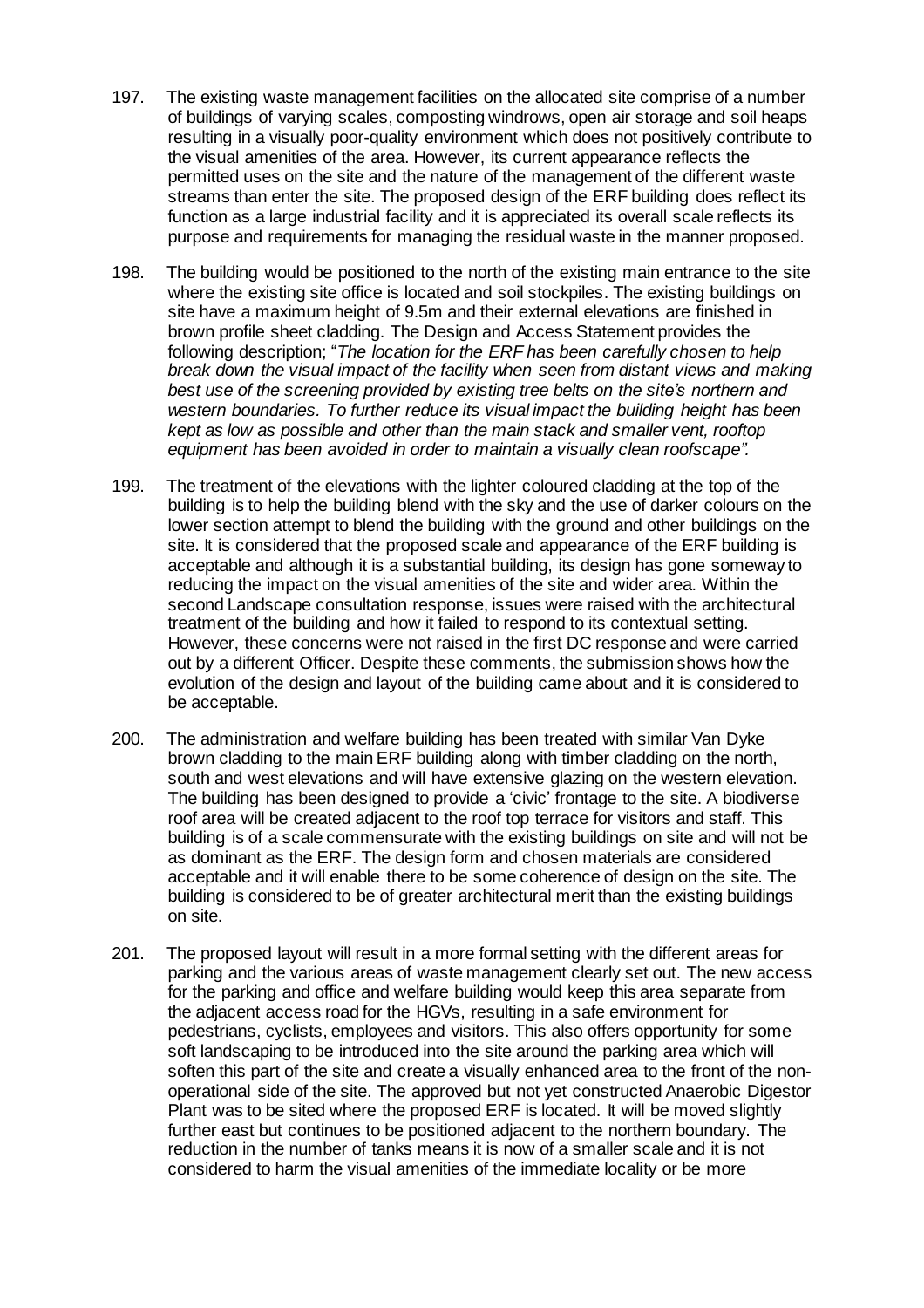dominant in the wider landscape. The proposed re-siting of the composting windrows to the central part of the site is also not considered to result in any demonstrative harm to the visual amenities of the area. The height of these are controlled by condition and cannot exceed 4 metres as per the previous permission 8/14/0515. The landscaping scheme indicates some tree and shrub planting directly south of the composting windrows which will provide a degree of screening. They are already a feature on the site and the re-positioning is not considered to cause an adverse effects.

- 202. A Landscape and Visual Impact Assessment has been submitted with the application as section 14 of the Environmental Statement. The application site lies within the River Terrace, Dorset Landscape Charter Type which acts as a transition or buffer between the heathland and heath/farm/forest types and the river valley pastures. The area is heavily influenced and impacted on by urban development. The overall management objective should be to *'maintain and enhance the value of the area as a buffer, control and minimise the impact of development and transport infrastructure/use and the opportunities for large scale multi-functional landscape restoration and creation should be promoted and explored'.*
- 203. The Character Assessment for Christchurch identifies the area in which the application site is located as Area 9: Bournemouth Airport and East Parley Common'. It states; '*To the north of the airport a collection of small commercial operations have encroached into the countryside alongside the bridleway. The uses are generally open air operations served by temporary site accommodation. The site uses include a commercial composting operation in an old gravel pit and fencing/shed manufacture. Beyond this the area opens out into managed open farmland with few strong features, but limited visible connection to the nearby built-up areas beyond the Borough boundary'.* This document is dated 2003 and operations have grown and progressed on this site since then, but it does provide some context for the setting of the site.
- 204. In terms of sensitivity the Assessment goes onto say; '*The more open farmland to the north of the airport, which is not particularly accessible from the urban areas, is relatively remote. As countryside this area lies on the Borough boundary and combines with open land to the north and west to create an extensive areas of open land between Ferndown and the Hurn Forest. This area should be seen as sensitive in terms of the strategic setting of the airport in 'countryside' In addition, the area of Parley Common heathland should also be seen as highly sensitive in that it is currently more isolated and remote than the other heathlands in the Borough'.*
- 205. The LVIA outlines how the Airport and Business Park, the large-scale solar farm, timber yard and the current waste management facilities on the application site all detract from the character of the area. Para 14.2.26 refers; '*However, it is quite rare that these elements are experienced together in combination due to the tree cover but are experienced sequentially so do influence the overall character of the area when travelling through the landscape*.' It is clearly recognised that the current operations and activity on site is currently well contained by surrounding tree cover and currently does not have a significant impact on landscape character. The LVIA has concluded that an overall High-Medium sensitivity has been applied to the landscape character. This takes into account the area is designated as Green Belt.
- 206. The LVIA includes a number of viewpoints from immediately around the site, within Parley Common across to West Parley and beyond to Charminster Road and then to the east and south east along Parley Lane, Matchams Lane and up to Ramsdown Hill. Views from the east on Parley Common have been taken; however this area is not subject to any public rights of way or known permissive paths.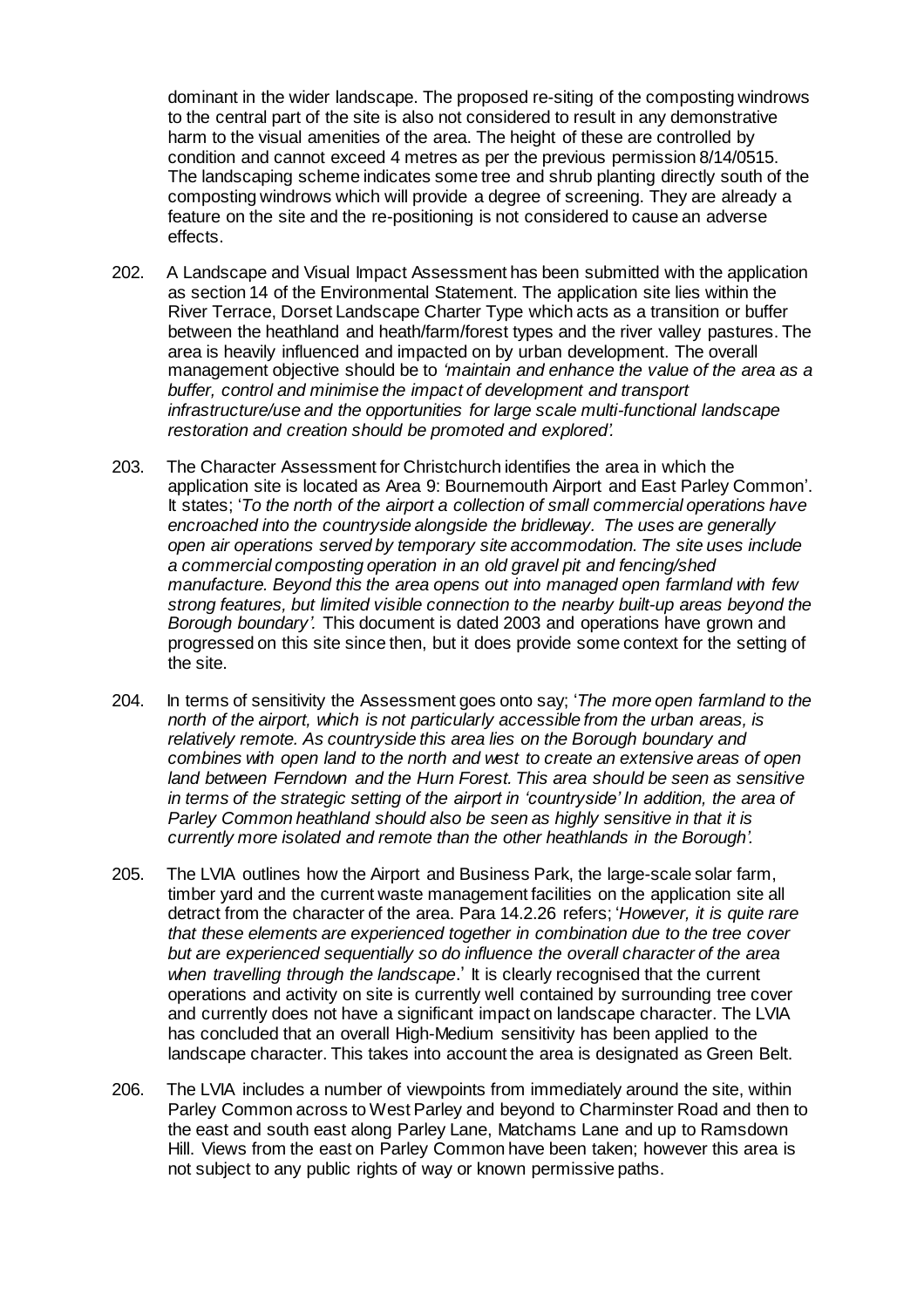- 207. Dorset Council, within the consultation responses have included comments from their Landscape Architects. In addition, the Council instructed a Landscape Consultant (Laird Bailey) to review the submissions and provide comments. In response to original landscape comments made on the proposal, additional information has been submitted. This included modified photomontages, plume visibility assessments and landscape plans.
- 208. Dorset Council and Laird Bailey Landscape Consultants have raised concerns with the impact of the ERF building and the stack on the landscape character and visual amenities and on the openness of the Green Belt. It is clear that due to the scale and height of the ERF building and the stack, the development will be visible from both the immediate landscape including Chapel Lane, the two Bridleways and adjacent time yard business and residential property and within the wider landscape with it being visible above the tree line and visible to the north, east and west in areas sensitive to development, such as Parley Common. It has been considered there would be a Moderate Adverse effect to the quality of the landscape character within the vicinity of the site and reducing in impact as the study area expands to 3k radius.
- 209. A Plume visibility assessment was undertaken which included photomontages to illustrate the plume visibility. Dispersion modelling has also undertaken to predict the frequency and length of visible condensation plumes. The report recognises that a plume of white condensation (i.e water droplets) will be visible at times when meteorological conditions are favourable. The worst case scenario would be on a clear cold day with blue skies. The above report concludes visible condensation plumes are predicted to occur for less than 1% of the year on average, and for 1.7% of the time in the worst-affected year modelled. The average length it would be visible is predicted to be 3.3 minutes and the maximum length over the 5 years modelled is predicted to be 31metres. The submitted photomontages show the plume against a cloudy sky and this has been criticised by the Landscape Architects. Additional blue sky photomontages have been submitted and whilst these clearly demonstrate the plume will be visible in these scenarios, this need to be looked at in the context of the frequency and length of time it will be viewed.
- 210. There is an existing bund to the north and east of the site which was part of a previous landscape scheme for the site. Dorset Council have offered the following; *"I would advise that substantial engineered bunds are an inappropriate method of 'visual screening' within a Green Belt – as they conflict with the perceptual qualities of 'openness'".* However, the bund is in situ on the site and has been previously accepted. Therefore, it would not be appropriate or reasonable for this landscape element to be removed. It does provide some mitigation from the north and east as it will create some screening of the proposals. Directly to the south of the site, outside of the SSSI, a belt of native trees and shrubs are proposed. This will provide some mitigation from Chapel Lane and the Bridleways. Hedging will be replenished on Chapel Lane next to the main entrance on the one way system. Just to the south of the site on Chapel Lane, where the road will be widened, the existing vegetation that will be lost will be replaced by native hedging. It is also proposed to plant a native tree and shrub mix on top of the bund on the eastern boundary of the site.
- 211. There is a 5 metre imperforate timber fence proposed for the northern boundary of the site for ecological purposes to minimise light pollution. However, this raises landscape concerns as it will be clearly visible from the adjacent bridleway and adjacent path (not for use by public) during the winter months and will not screen the 16 metre high ERF building. It has been considered that it will introduce dominating built elements in contrast to the existing vegetated boundary. Given the reasons it is required; the reduction of light levels for night time bird species, in particular, the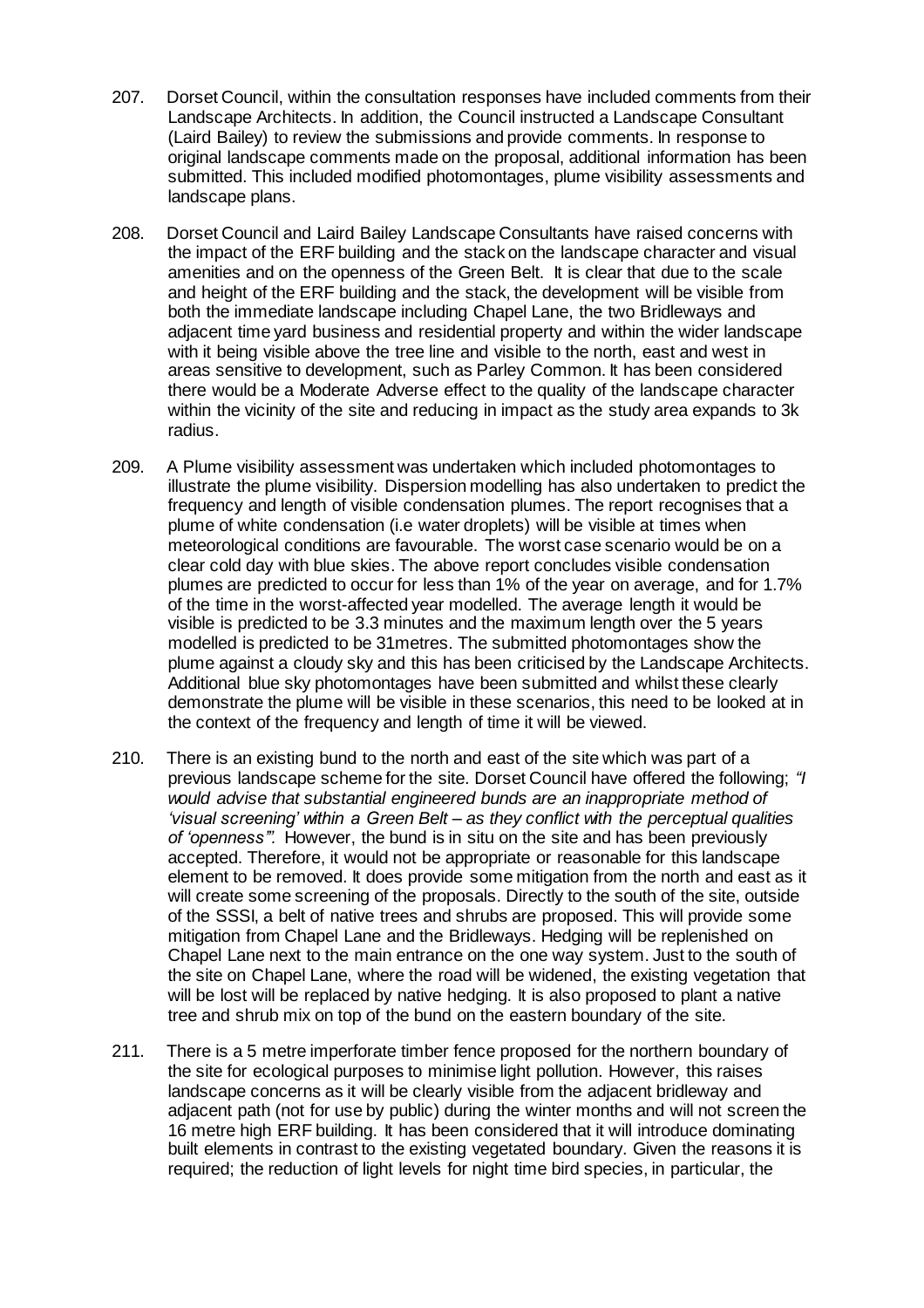Nightjar which are a species for which the Dorset Heathland qualifies as a Special Protection Area (SPA) and to protect the foraging and commuting routes for bats from lighting, this is considered to outweigh the landscape visual impact.

- 212. Criteria 7 of Inset 7 states that a comprehensive landscape and ecological scheme for the site must be provided with enhancement opportunities for the eastern fields. The proposed landscape scheme for the site and wider area within the applicant's control is the same Plan that has been previously approved for the 8/14/0515 application, but much of which has not been implemented. Given the nature of the site, there are minimal opportunities for planting within the site. It is understood by all parties, that given the scale and height of the development, there is not sufficient scope to provide full visual mitigation for the building and stack through landscaping proposals.
- 213. It must be recognised that there is an extant permission for a Bio-Energy facility which will be relinquished as part of this proposal. However, that permitted a new building of a maximum height of 17.9m (higher than the proposed ERF) and a stack of 15m. It was a smaller facility with a smaller footprint but this development along with the approved anaerobic digestor and windrow composting demonstrates that the site already has permission to be intensified and increase the management of waste streams on the site.
- 214. It is absolutely clear that the proposed development, specifically the ERF building and the stack will cause some harm to the landscape character and landscape visual amenities. However, this needs to be understood in the context of the approved and extant permissions on the site which involve additional built form, structures and processes and the needs to provide additional capacity in the Plan area for the management of residual waste. Despite this, the proposal is contrary to policies HE2 and HE3 of the Local Plan and Waste Plan policy. This needs to be carefully put in the planning balance and weighed against the benefits of the scheme. It is proposed to secure a Landscape and Ecological Management Plan by condition which will ensure the proposed planting takes place and is managed in order to help provide some mitigation for the development.

Decommissioning

- 215. Policy 23 of the Waste Local Plan covers restoration aftercare and aferuse and how there measures will be implemented at the earliest practicable opportunity. Planning Policy Guidance on Green Belt outlines how the duration of the development and its remediability must be considered when considering the openness of the Green Belt.
- 216. The proposed energy recovery facility and the technology used has been designed to have an operational lifetime of 25 years. The Decommissioning section of the ES states that there are two options;

Option A – utilisation of the building for other industrial processes/activities; or

Option B – restoration of the site to a baseline condition

217. The applicant favour Option A as they have stated that it would involve the sustainable re-use of the building and would reduce the number of vehicle movements associated with the exportation of materials off the site. With new planning permissions in place the building could be repurposed. However, given the view that the proposed strategic landscaping is poor, the Landscape consultation responses strongly consider that the site should be restored to an appropriate baseline condition.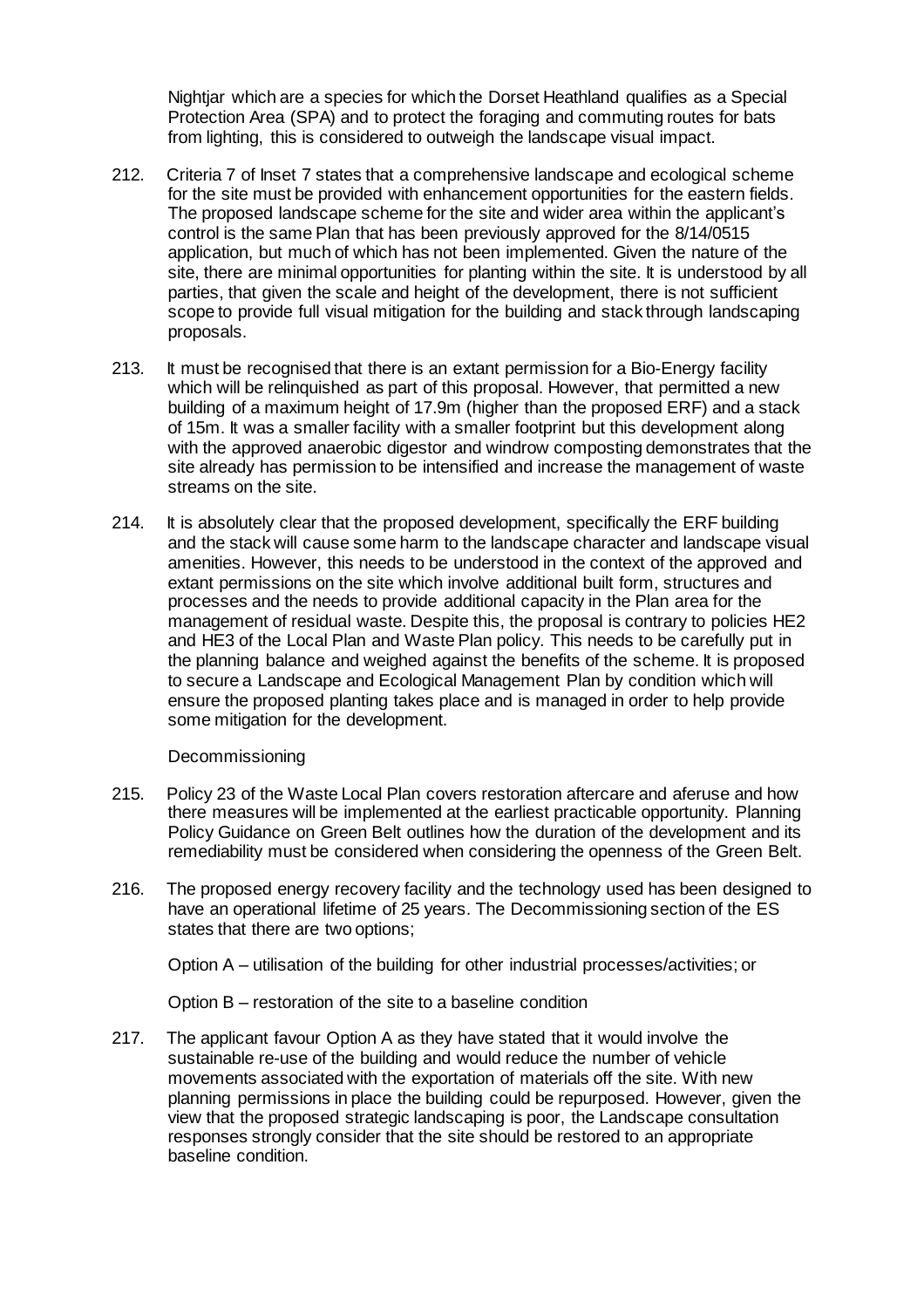218. The position of the applicant is recognised, in that it would not seem the most sustainable option to remove the ERF building itself even if the operations within it and the stack were no longer required and could be removed. However, given the landscape concerns with the proposal and the location of the site within the green belt, it is considered appropriate to ensure that following the 25 year operating lifetime, the ERF building and stack is remove from site and the site restored to a baseline condition. Some detail has been provided within section 4; however a full detailed up to date decommissioning plan will be required prior to any operations ceasing on site and this can be secured by condition.

# **Transport**

219. Paragraph 110 of Section 9 of the NPPF (Promoting sustainable transport) states; *"In assessing sites that may be allocated for development in plans, or specific applications for development, it should be ensured that:*

*a) appropriate opportunities to promote sustainable transport modes can be – or have been – taken up, given the type of development and its location;*

*b) safe and suitable access to the site can be achieved for all users;* 

*c) the design of streets, parking areas, other transport elements and the content of associated standards reflects current national guidance, including the National Design Guide and the National Model Design Code 46; and* 

*d) any significant impacts from the development on the transport network (in terms of capacity and congestion), or on highway safety, can be cost effectively mitigated to an acceptable degree".*

- 220. Policy 12 of the Waste Local Plan stipulates that proposals for waste management facilities provide safe access to the proposed site; and the development makes provision for any highway and transport network improvements necessary to mitigate or compensate for any significant adverse impacts on the safety, capacity and use of the strategic, primary and/or local road network, railway, cycle way or public right of way. Policy KS11 'Transport and Development' of the Local Plan ensures that development is permitted if any negative transport impacts are mitigated and to ensure sustainable transport methods are provided.
- 221. Point 4 of Inset 7 (Allocated site) provides the following; "*Any increased traffic would rely upon the improved Chapel Lane access and internal site infrastructure included within the 2015 Planning permission. Mitigation to address congestion in the area*  likely to be in the form of a contribution towards B3073 corridor *improvements*".
- 222. The Environmental Statement, in section 15 'Transport' and a separate Transport Assessment looks at the potential effects of transport impacts within the wider highway network and outlines how impacts will be mitigated. Traffic counts were undertaken in Autumn 2020 and in light of the global pandemic situation, survey results from 2014 were used to adjust and uplift the results to ensure a more robust understanding of the 2020 traffic levels on Chapel Lane, Chapel Gate, Christchurch Road and Parley Lane Eco Site.
- 223. The existing site is limited to a 260,000 tonnes per annum by condition on the 8/14/0515 permission from 2016. The proposal would result in an increase of 75,000 tonnes of additional waste being imported onto the site. Waste for the ERF would be delivered to the site in a mix of 26 tonne vehicles and 8 tonne skip collections. Green waste and wood waste would be delivered in 8 tonne vehicles and 22 tonne vehicles.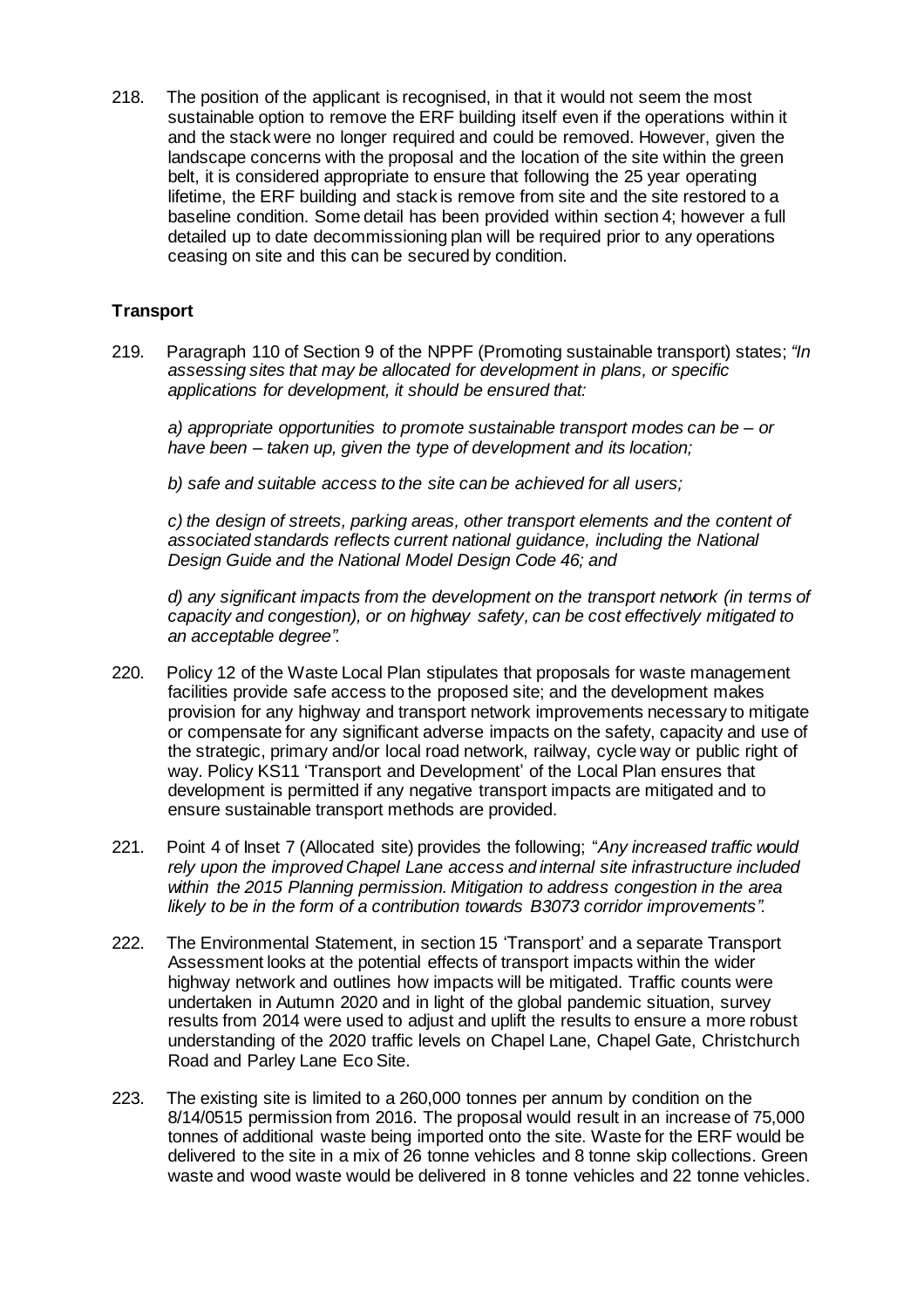With regards to the exportation of bottom ash and APC residue from the ERF, there would be a total of 714 HGV movements annually. In addition, recycled materials obtained from the original imported residual waste for the ERF would be exported and this would amount of 770 annual HGV movements.

- 224. The existing operation hours secured by a previous condition refer to 24 hour operation for the anaerobic digestion facility, biomass CHP plant and the previously consented Bio-Energy facilities. The rest of the site is restricted which includes deliveries is 07:00 to 19:00 Monday to Friday; 07:00 to 15:00 Saturdays and Bank Holidays and no operations on Sundays and Christmas Day. The proposed ERF will be a 24 hour operation but deliveries will continue to be restricted.
- 225. The Transport assessment states that the current vehicle movements on the local road network are as follows;
	- 19,346 vehicle movements per day on Parley Lane of which 2,148 are HGV
	- 930 vehicle movements per day (AADT) on Chapel Lane of which 337 are HGV (36%)
	- 20,563 daily traffic flows on Christchurch Road with 1587 of these HGV.
	- Site access experiencing an average of 556 vehicular movements per day (AADT), 226 being HGV (41~%).
- 226. The combined operational impacts from the proposal will result in an **additional 107 movements per day (53 arrivals and 54 departures) with 38 of these (107) being classified as HGV trips.** Annually the total vehicle movements associated with importation of waste and materials is predicted to be 8,430 HGV two-way movements. The expected annual HGV trips associated with the exportation of waste materials, recycled materials, bottom ash from ERF and APC residue is 1,484. This results in an annual figure of 9,914 HGV trips associated with the importation and exportation of waste and materials for the whole site. The additional waste will be transported to the site either via Parley Cross from the west or via the A338 Blackwater junction to the south east.
- 227. The vehicular trips associated with the new administration and welfare building have been calculated as being 71 daily trips which when combined with the daily HGV movements results in the total 107 vehicle movements to and from the site. The site is the most significant contributor to the traffic flows along Chapel Lane equating to 58% of the movements. The Transport Assessment and BCP Highways have concluded that the impact of the development on the overall highway network is limited. The site being close to the primary route network which links to the Strategic route network as shown on the Dorset Advisory Lorry Route Map (from Waste Local Plan) enables is in accordance with Policy 12. However, the impact when considered against the immediate Chapel Lane is a significant increase in movements both all traffic and HGV. Improvements to Chapel Lane are proposed and outlined in more detail below.
- 228. The cumulative impact of the increased vehicle movements associated with the proposed development and other developments within the area need to be considered. The development at Parley Cross; Hurn Court Quarry extension and the Aviation Business Park expansion plans. The transport assessment has taken into account these future development in their calculations to their results are considered to be fair and robust. BCP Highways have offered the following comments in relation to the Aviation Business Park applications which have recently been 'resolved to be approved' by the Local Planning Authority subject to completion of a s106; "*The*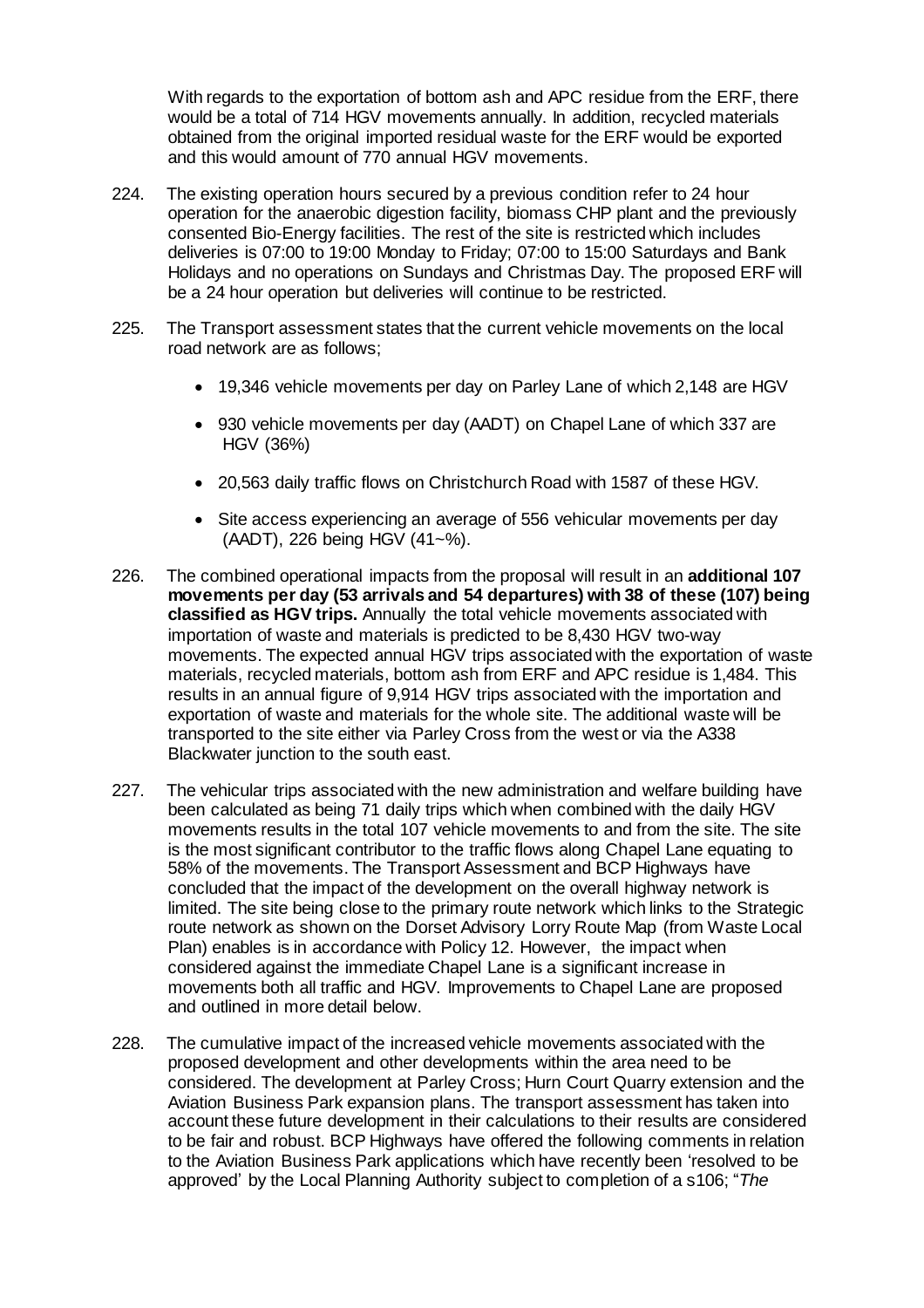*Energy Recovery Facility and associated works subject to this application are unlikely to be materially impacted upon by these consents should they come forward. Specifically, the impact of the ABP consents is far greater on the wider highway network than this proposal and consideration of the interface between the two was made during the determination of the ABP applications with alterations to the junction at Chapel Lane being a requirement of the ABP consent".* 

- 229. The applicant's assessment make reference to waste streams already being within the highway network and as such the trips associated with this proposal represent diverted trips given the level of waste being exported outside of the county. This is recognised but also needs to be considered that the proposal will focus increased waste traffic movements within this specific locality.
- 230. Paragraph 111 of the NPPF states; "*Development should only be prevented or refused on highways grounds if there would be an unacceptable impact on highway safety, or the residual cumulative impacts on the road network would be severe*". It is considered that the increased movements of 107 a day will not result in severe highway impact on the surrounding highway network and would not prejudice the operation of the neighbouring highways.
- 231. The proposal includes the provision of 71 car parking spaces within the new car park (including disabled spaces) along with a minibus drop off area and a coaches parking only area. The site is located within Zone C of the Parking SPD and this use requires 1.5 per 100m2 for Class B2, and 2 per 100m2 for Class E Office. The HGV requirement is 1 per 500m2 for Class B2, and 1 per 500m2 for Class E. The proposed provision is over what is required; however given the location is quite poorly served by public transport it is considered acceptable as there is only a minimal increase overall across the site.
- 232. The plans have been amended during the process to ensure all the parking bays are of the required dimensions and each bay is shown to have an active Electric Charge Point. With regards to cycle parking, the SPD requires a ratio of 1 per 100sqm for Class E office use and 0.4sqm per 100sqm for Class B2. In both use classes the LPA's SPD has a 0.2 per 100m2 visitor requirement. A cycle store is being provided for 20 cycles and there are showers and lockers within the welfare building. These elements will be secured by condition.
- 233. Bridleway E62/29 runs parallel to the Chapel Lane and then onto Tricketts Cross, Ferndown. As part of the Transforming Cities Fun, BCP Council are planning to carry out works to improvements to this Bridleway to provide an all weather bound surface route and widening it to 5m. A significant proportion of the land on which the Bridleway is situated is owned by the applicant and given these works would improve pedestrian and cycling access to the site and protect users from the HGV movements, it is expected the applicant will dedicate the required land from Chapel Gate up to and including behind Whitemere House and the Timber Yard. This has been agreed with BCP Highways and the applicant and forms part of the s106 Heads of Terms.
- 234. Equestrians using these bridleways will already be accustomed to HGVs using Chapel Lane and the existing waste management facilities on the site. Bridleway E62/29 provides a safer route for riders, off the main access and the proposed works to this bridleway will enhance the route for all users. The new ERF building and stack will clearly be visible from the bridleway as it passes the entrance to the site; however it is not considered to prejudice the safety of those using this public right of way.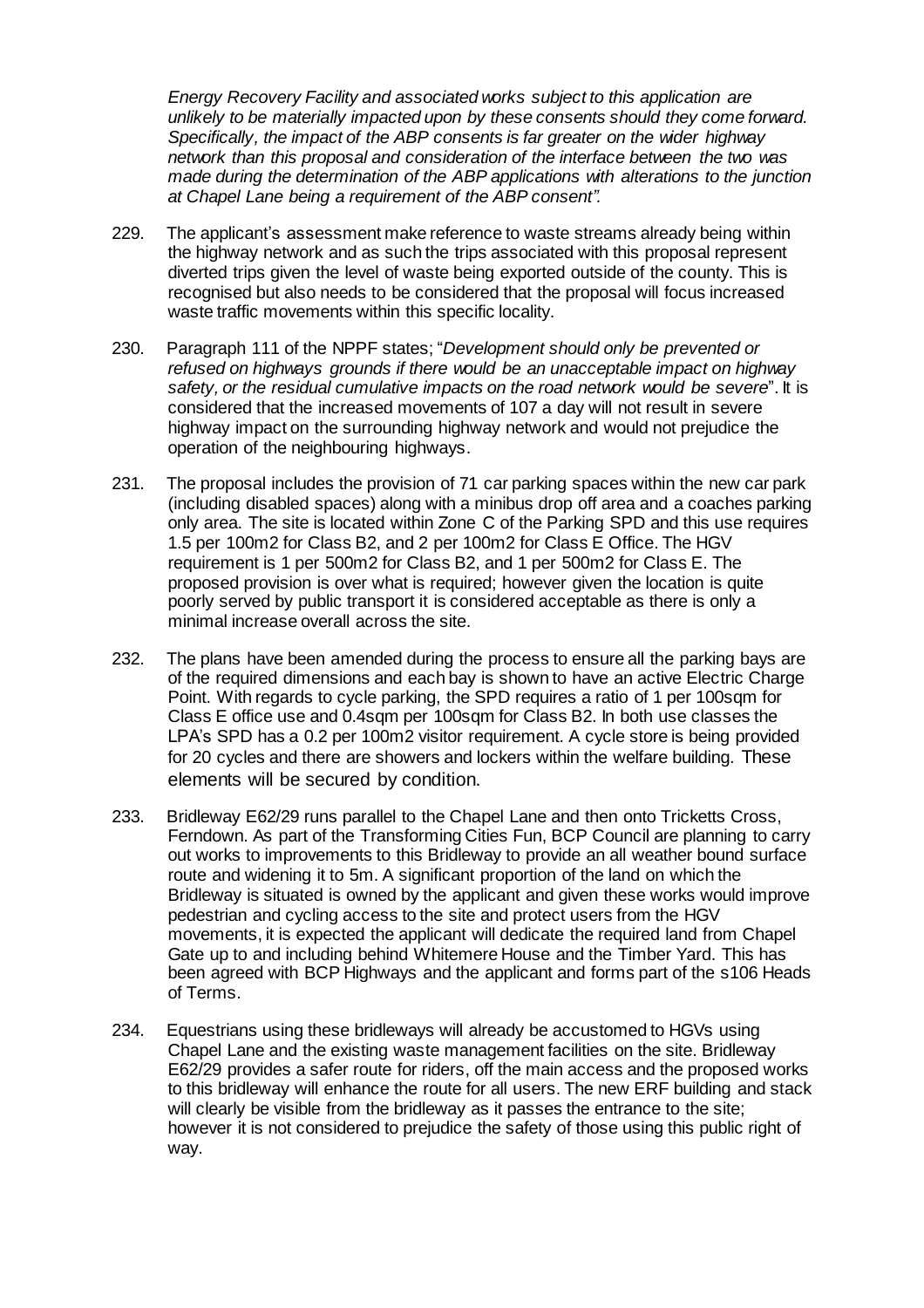- 235. Along a high proportion of Chapel Lane it is a single carriageway with passing places. As part of planning application 8/14/0515 a scheme of highway improvements to Chapel Lane was secured by planning condition which included the widening of Chapel Lane. The measures were designed to accommodate a more convenient two-way operation within the lower (southern) section of Chapel Lane. These highway works have not been fully implemented and therefore it is necessary to ensure a condition is imposed to secure these improvements to Chapel Lane to mitigate the increased number of HGV movements on Chapel Lane. The land subject to these improvements is within the applicant's ownership and therefore can be secured by condition.
- 236. There has been much local concern with the potential increased HGV traffic associated with the proposed development, especially around West Parley and Hurn. These concerns have been taken on board; however the evidence demonstrates that the increased number of vehicle movements above the existing and consented situation will not result in a severe impact on the local highway network on its own or in combination with the approved schemes in the vicinity. Improvements are being secured to the Bridleway and Chapel Lane and provision is being made to encourage employees to cycle to the site.
- 237. It is not considered that improvements need to be made to the B3073 (Parley Lane) as referred to in Inset 7 given the anticipated traffic levels. The improvements to Chapel Lane itself are considered to be sufficient. The scheme is therefore in accordance with Inset 7. The proposal is considered to be in accordance with Waste Plan Policy 12 and Local Plan policies KS11 and KS12.

## **Ecology**

238. Paragraph 180 of the NPPF states

*"When determining planning applications, local planning authorities should apply the following principles:* 

*a) if significant harm to biodiversity resulting from a development cannot be avoided (through locating on an alternative site with less harmful impacts), adequately mitigated, or, as a last resort, compensated for, then planning permission should be refused;* 

*b) development on land within or outside a Site of Special Scientific Interest, and which is likely to have an adverse effect on it (either individually or in combination with other developments), should not normally be permitted. The only exception is where the benefits of the development in the location proposed clearly outweigh both its likely impact on the features of the site that make it of special scientific interest, and any broader impacts on the national network of Sites of Special Scientific Interest;* 

*c) development resulting in the loss or deterioration of irreplaceable habitats (such as ancient woodland and ancient or veteran trees) should be refused, unless there are wholly exceptional reasons and a suitable compensation strategy exists; and* 

*d) development whose primary objective is to conserve or enhance biodiversity should be supported; while opportunities to improve biodiversity in and around developments should be integrated as part of their design, especially where this can secure measurable net gains for biodiversity or enhance public access to nature where this is appropriate.*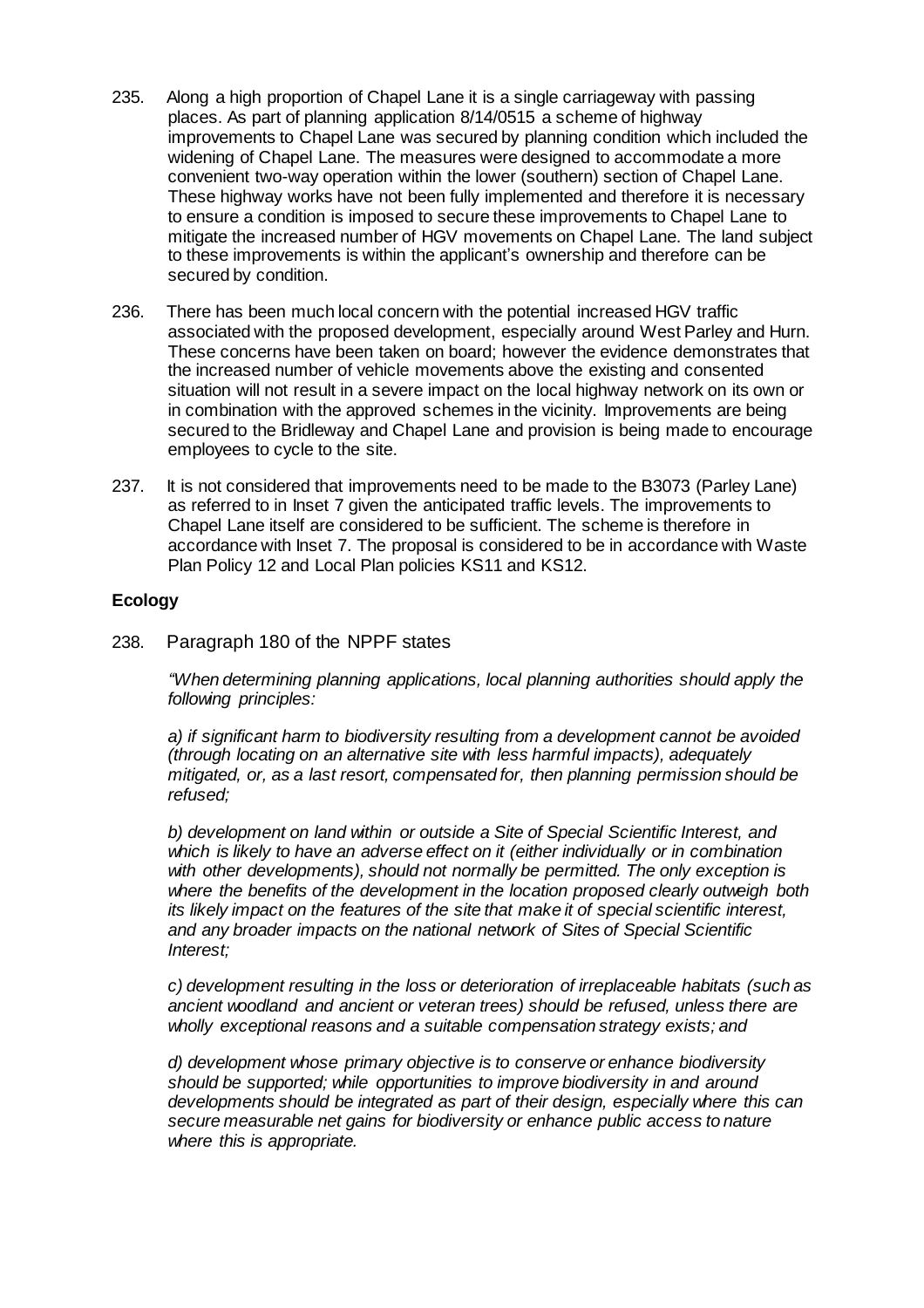- 239. Policy 18 of the Waste Local Plan refers to the Habitats Directive and states that proposals must not be adversely effect the integrity of European or Ramsar sites, either alone or in combination with other plans and projects. Criteria 1 of Inset 7 states the following; "*The applicant must provide sufficient information to enable the Waste Planning Authority to carry out screening and, if necessary, appropriate assessment at the planning application stage in accordance with the Conservation of Habitats & Species Regulations 2017. Where relevant, this should include studies that demonstrate that any emissions from development will not impact on the features (species and habitats including lichens and bryophytes) of the nearby European Sites".*
- 240. As outlined in paragraph 24, there are European designated sites within the vicinity of the application site. The Dorset Heathlands is a Special Protection Ares (SPA), a Special Area of Conservation (SAC) and Ramsar site. The Avon Valley is a SPA and Ramsar although this is located 2km to the east of the site. The River Avon SAC is located 3km to the east. In addition, Hurn Common and Parley Common which lie around the site are designated as Sites of Special Scientific Interest (SSSI) which are of national importance.
- 241. Whilst the proposed development is not actually taking place on the designated site, there are potential impacts on the integrity of the SPA, SAC and Ramsar sites from the construction phase, emissions to air and water from the ERF and the lighting along with increased traffic emissions It was determined that the nitrogen deposition was considered to have the greatest potential to have an adverse impact on the Dorset Heathland. Acid deposition from emissions is also another potential source of impact.
- 242. Exceedance of the critical load for nitrogen deposition on the qualifying features of the Dorset Heath SAC can lead to adverse impact on the habitat with changes in species composition with a decline in heather species and increased dominance of grasses. The impacts from acid deposition can include changes to species composition and the frequency of ground floor bryophytes (liverworts, hornworts and mosses).
- 243. The reports undertaken on behalf of the applicant found that the combined emissions from traffic associated with the development and the ERF with emission limits required by legislation and best practice guidance, resulted in exceedances of 1% of the critical loads for nitrogen and acid deposition at Hurn Common SSSI, Parley Common SSSI, Town Common SSSI and St Leonards and St Ives Heaths which all form part of the SAC andSPA. Light spill from the development, in particular night time lighting levels have the potential to impact on nocturnal species which are qualifying species of the SPA, such as nightjar.
- 244. It is clear that without any mitigation measures in place, the proposed development has the potential to have an adverse effect on the integrity of the internationally and national designated sites which would be contrary to the NPPF and the Development Plan. However, a range of mitigation measures have been put forward in order to protect the SPA, SAC and Ramsar site and the SSSIs. The ES provides the following description of the embedded mitigation;

"*'Source' mitigation in the form of lower emission limits for pollutants can be achieved using a combination of a selective non-catalytic reduction (SNCR) system to abate oxides of nitrogen (NOx), a lime or sodium bicarbonate injection system to abate emissions of sulphur dioxide (SO2) and hydrogen chloride (HCl), and a powdered activated carbon (PAC) injection system to abate emissions of volatile organic compounds, metals and dioxins. The flue gas would then be passed through filter bags to remove particulate matter, including the injected lime/bicarb and PAC. The*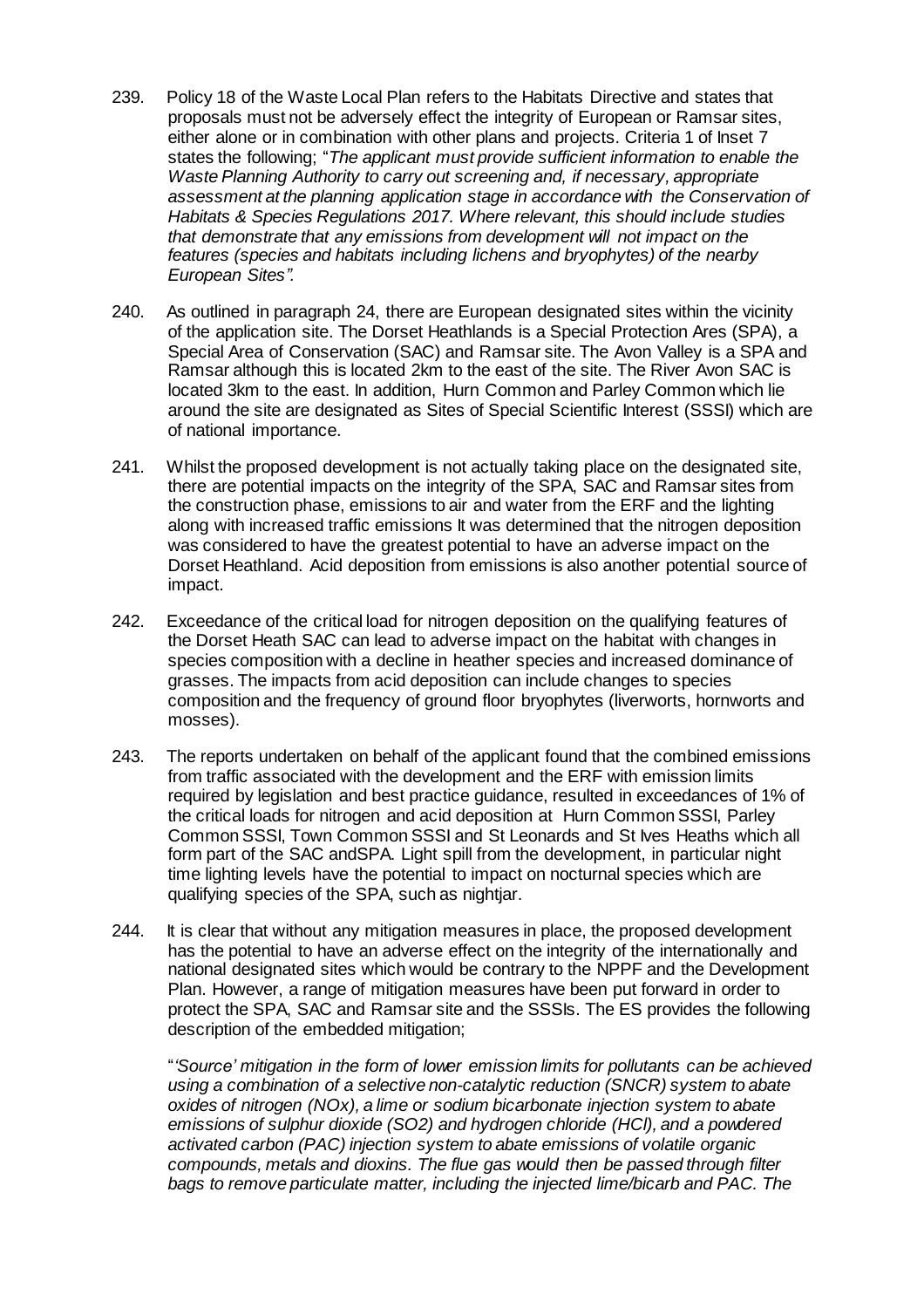*SNCR system would inject ammonia (NH3) into the furnace at carefully controlled points to maximise the NOx reduction reaction without excessive amounts of unreacted ammonia passing through (known as ammonia slip).*

*This reduces the emission factor limit for ammonia from 5 mg/Nm³ before abatement to 2 mg/Nm³. Increasing the flue gas exit velocity from 15 m/s to 25 m/s further reduces the ground-level impact of the Proposed ERF".* 

- 245. Whilst the above measures have led to a reduction to less than 1% of the critical load for nitrogen deposition across Town Common SSSI and St Leonards and St Ives SSSI there are still minor exceedances of 1% critical load at Hurn Common and Parley Common SSSI. However, it was confirmed that only 0.2 Ha of habitat within Hurn Common SSSI is subject to exceedances of greater than 1% of the critical load for nitrogen deposition, and Natural England has advised this comprises goat willow Salix caprea, which is not a habitat type for which the overarching SAC is notified. Only 0.02 hectares within Parley Common SSSI appears to be subject to an exceedance of 1% of the critical load for nitrogen deposition, and is considered to be scrub with silver birch Betula pendula which is not a qualifying feature of the SAC. Therefore, it is considered any effect is negligible.
- 246. With regards to acid deposition, soil condition analysis was undertaken for Hurn Common SSSI and Parley Common SSSI and an analysis of plant species within Hun Common SSSI within the area that was subject to the 1% exceedance at the request of Natural England. The conclusions were that plant species sensitive to acid deposition are present at Hurn Common and that the soil across both SSSIs has buffering capacity against acid deposition and as such any effect is considered to be negligible.
- 247. Natural England is satisfied with these results; however to ensure there is no continuing adverse effect, monitoring surveys for air quality, soil sampling and botanical surveys of two areas of land (Unit 20 and Unit 29) within the SSSIs (part of the European designated habitat sites) adjacent to the site will be carried out over the lifetime of the development on five yearly intervals. A trickle fund of £500 per annum will be payable to… for the management of these areas including scrub removal (bracken invasion), liming, soil heaps for reptiles and grazing. The details of this are set out in the Heads of Terms for the s106 in the Recommendation section. Given the sensitivity of the neighbouring environment and the proposed emissions from the ERF it is considered that this Plan and the trickle fund meet the three tests for planning obligations at set out in Regulation 122 of The Community Infrastructure Levy Regulations 2010.
- 248. The Habitat Regulations require that the cumulative impact on the SPA/SACs of the project in combination with other plans and or projects need to be considered. The ES Chapter on Ecology and the Shadow Habitat Regulations Assessment has assessed the cumulative impacts of the proposal, the Parley Cross development, mineral extraction at Hurn Court Farm and Aviation Business Park proposals. It has been determined that any potential cumulative effects would be due to operational vehicle emissions on the Dorset Heaths SAC and SPA and Ramsar as the other development have point source emissions to air. The proposed developments at the Aviation Business Park and Parley Cross development will result in a significant increase in traffic and the evidence provided by the application shows how the traffic generated by these developments will interact to cause exceedances of 1% of the critical loads of nitrogen deposition and acid deposition on the habitat sites as identified above. However, it is clear that the ERF proposal contributes a very small amount of deposition contributing to these exceedances of 1% of critical load.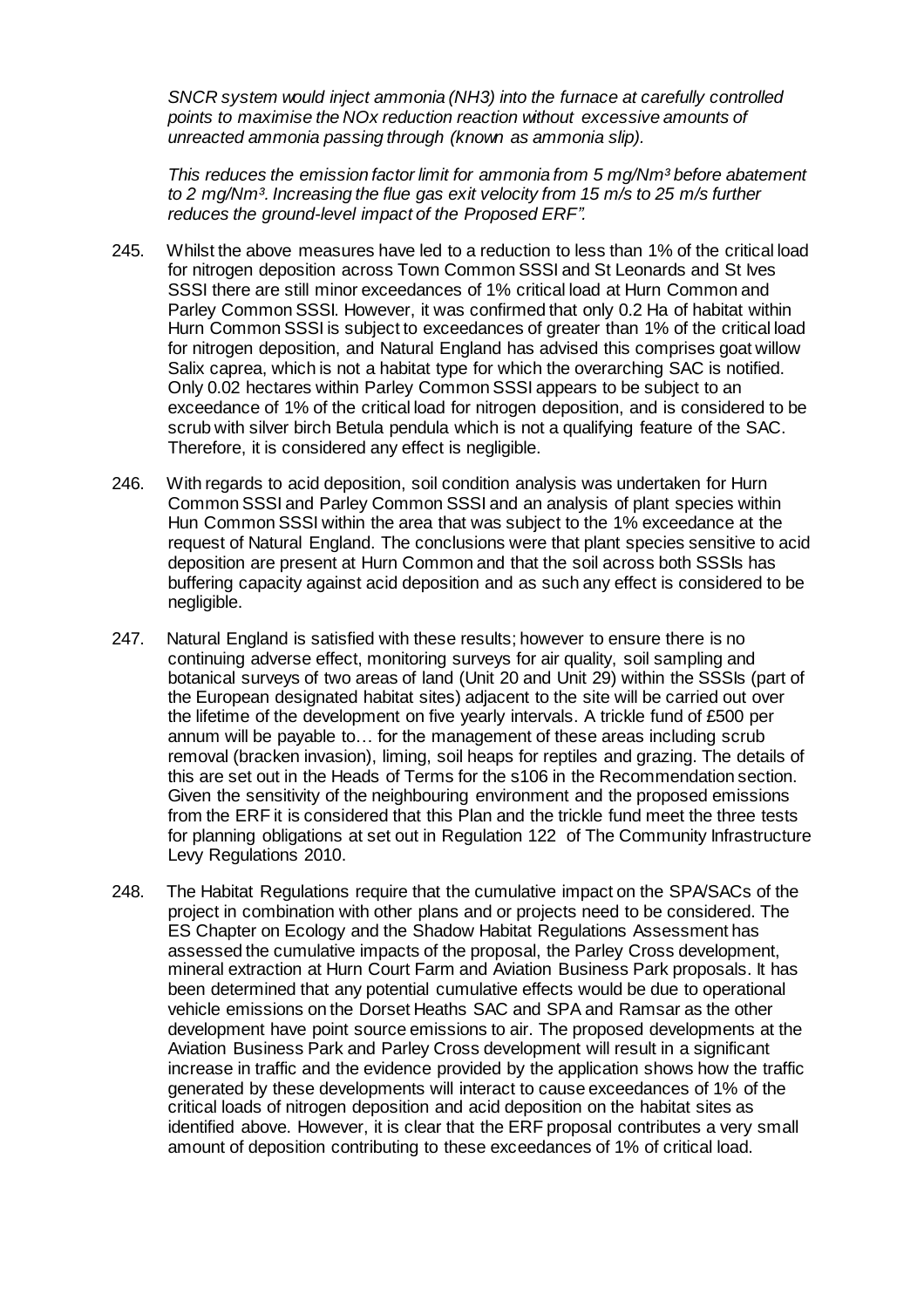- 249. BCP Council and Dorset Council have a Dorset Heathlands Interim Air Quality Strategy 2020 which strategically seeks to address the adverse effect of airborne nitrogen upon the Dorset Heathlands with a focus on vehicle emissions. Mitigation will be funded from Community Infrastructure Levy (CIL) or planning obligations, predominantly from residential developments. This planning application is not subject to CIL and there is no policy requiring this form of development to make a contribution towards the Strategy. However, as outlined above the impact of nitrogen deposition from the ERF and traffic has been robustly considered as part of this scheme. With the Strategy and the embedded mitigation measures in place as outlined above the in-combination effects of emissions on the Dorset Heathland is considered to be negligible.
- 250. Point 12 of Inset 7 of the Waste Local Plan refers to the consideration of a buffer zone in the south east section of the site and a surface water drainage system to help ensure no hydrological effects on the European sites. As will be described in greater detail below in the Hydrology section, there is a Surface Water Management Plan in place with the existing treatment ponds. Surface water will be filtered before being released into the River Moor drainage system.
- 251. An Appropriate Assessment has been carried out by BCP Council, as the Competent Authority and it has been determined that with the mitigation measures as outlined above secured, the proposed development would not have an adverse effect on the integrity of the European designated habitat sites. Natural England have confirmed they are satisfied with the Appropriate Assessment carried out. The proposal is considered to be in accordance with Waste Plan Policy 18 and Local Plan policy ME1.

Protected species and habitats

- 252. The Preliminary Ecological Appraisal and Preliminary Roost Appraisal submitted as part of the application found the current waste management site has low ecological value, however the wider landscape supports a variety of habitats. Within the site there are very small pockets of habitat, mainly to the south which provide scattered scrub and species- poor semi-improved grassland.
- 253. Great crested newt The existing 7 ponds on and around the site and terrestrial habitats are highly unlike to support newts; 5 of them are concrete attenuation ponds. However, it has been agreed that on a precautionary basis the pond P7 (an active fishing lake) to the north of the site but within the same ownership of the application should be subject to additional surveys and this can be controlled by condition. This will help inform the Construction Environment Management Plan if any particular measures are required.
- 254. Bats The surveys undertaken show no evidence of bats or roosts within the existing buildings or trees within or directly adjacent to the site. However, the trees offer opportunities for foraging and commuting bats. The tree line to the north of the ERF will be retained and additional tree planting is proposed to the south of the site. In order to protect any possible foraging routes, the lighting scheme has been designed in line with best practice guidance for lighting for bats. A 5m high timber fence is proposed to the north of the ERF to prevent light spill onto the adjacent tree line; powering off of the main lights attached to ERF outside of operating hours; and LED light sources selected which are less impactful on light sensitive species. The BCP Biodiversity Officer is satisfied with the initial lighting strategy, but a full lighting strategy will be secured by condition.
- 255. Birds The data search identified 106 records of birds, but the baseline survey only resulted in one sighting of s swallow. However, the site does possess habitats that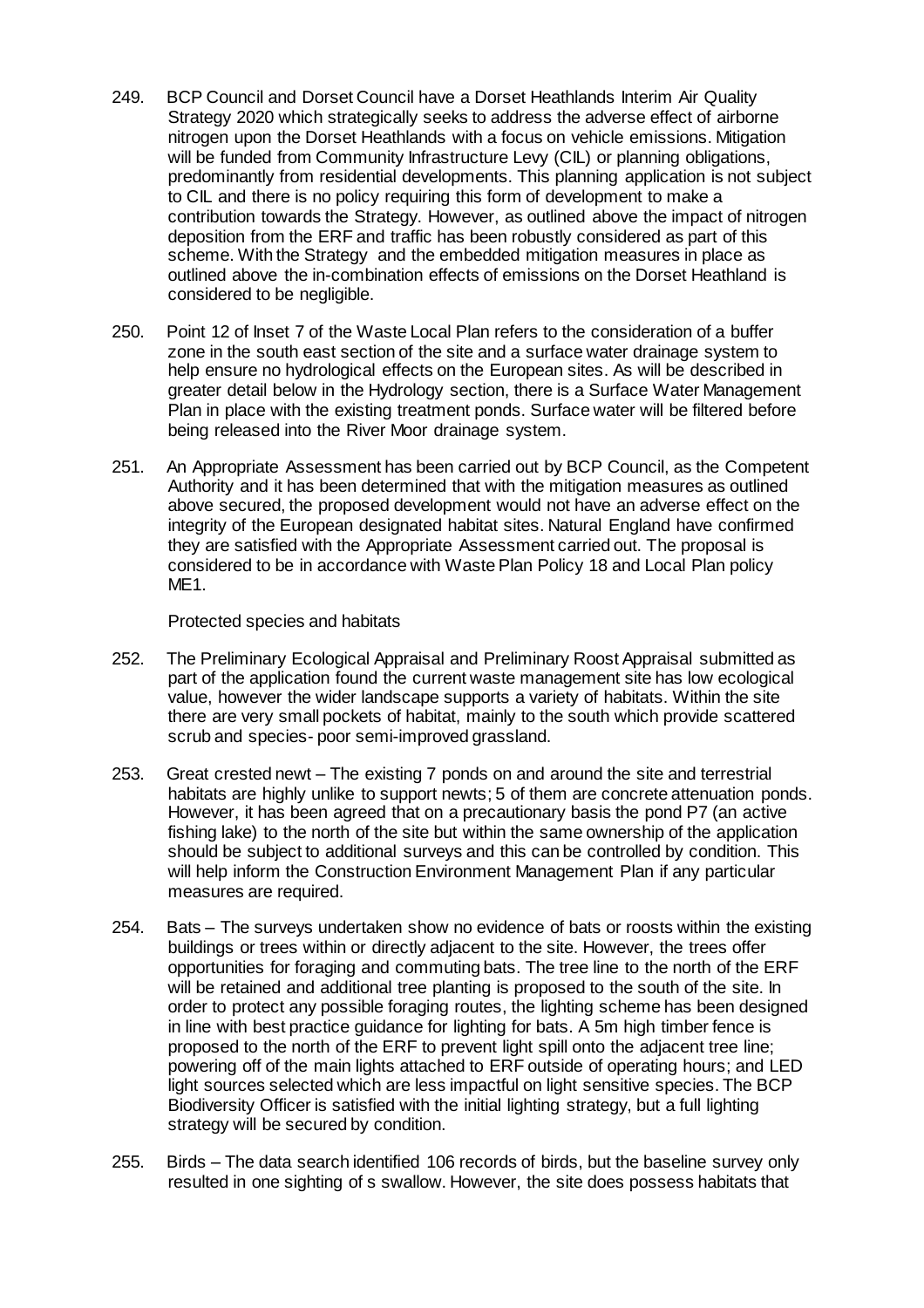could support nesting birds. As identified above, light spill from the site has the potential to impact on night time species so the lighting strategy is vital. Works should avoid bird nesting season and visual checks should be made prior to any removal of suitable habitats.

- 256. Badgers the site offers very limited opportunities for badger setts; however, the report recommends that the site is resurveyed prior to commencement of any construction activities to check of badger setts.
- 257. Reptiles Grassland that exists within the application site could be used by reptiles. The area around the surface water management ponds will be lost when the remainder of the ponds are created (under previous planning permission); however, any mitigation measures would be covered under the previous consent and conditions. However, the required LEMP (Landscape and Environment Management Plan
- 258. The NPPF requires development to pursue opportunities to secure net gains for biodiversity. As part of the scheme, the following enhancements include;
	- Provision of a green roof on the administration building
	- Additional tree and shrub planting to the south and wet boundaries of the site
	- Reedbed habitats within the surface water treatment ponds
	- Planting around the proposed car park
	- The measures outlined above can be secured through a Landscape and Ecology Management Plan which can be secured by condition.
- 259. Notwithstanding the above, there are limited opportunities on the site to improve biodiversity given the nature of the proposals. Therefore, in addition to the above, the applicant has agreed to make a contribution to BCP which will assist the Council in purchasing a parcel of land at St Catherines Hill which lies in the same SPA and SAC as that which surrounds the application site. The Council would be able to manage this area and the surrounding SSSI and improve the heathland and the habitats it supports. Currently, it presents a fire hazard which puts the surrounding heathland at risk. This contribution of circa £5000 would provide off site biodiversity enhancements and assist in protecting the Dorset Heath SPA and SAC and
- 260. The site investigations and reports that have taken place and the proposed mitigation measures as set out are considered to ensure that Protected Species or their habitats are not harmed by the development. It is considered that with the conditions in place, the proposal is in accordance with Policy ME1 of the Local Plan.

#### **Heritage**

- 261. Waste Plan policy 19 'Historic Environment' states that development will be permitted where heritage assets and their settings will be conserved and/or enhanced in a manner appropriate to their significance. Local Plan policy HE1 has very similar aims to ensure the historic significance and importance of heritage assets are protected.
- 262. Para 199 of the NPPF states; "*When considering the impact of a proposed development on the significance of a designated heritage asset, great weight should be given to the asset's conservation (and the more important the asset, the greater the weight should be). This is irrespective of whether any potential harm amounts to substantial harm, total loss or less than substantial harm to its significance".* Para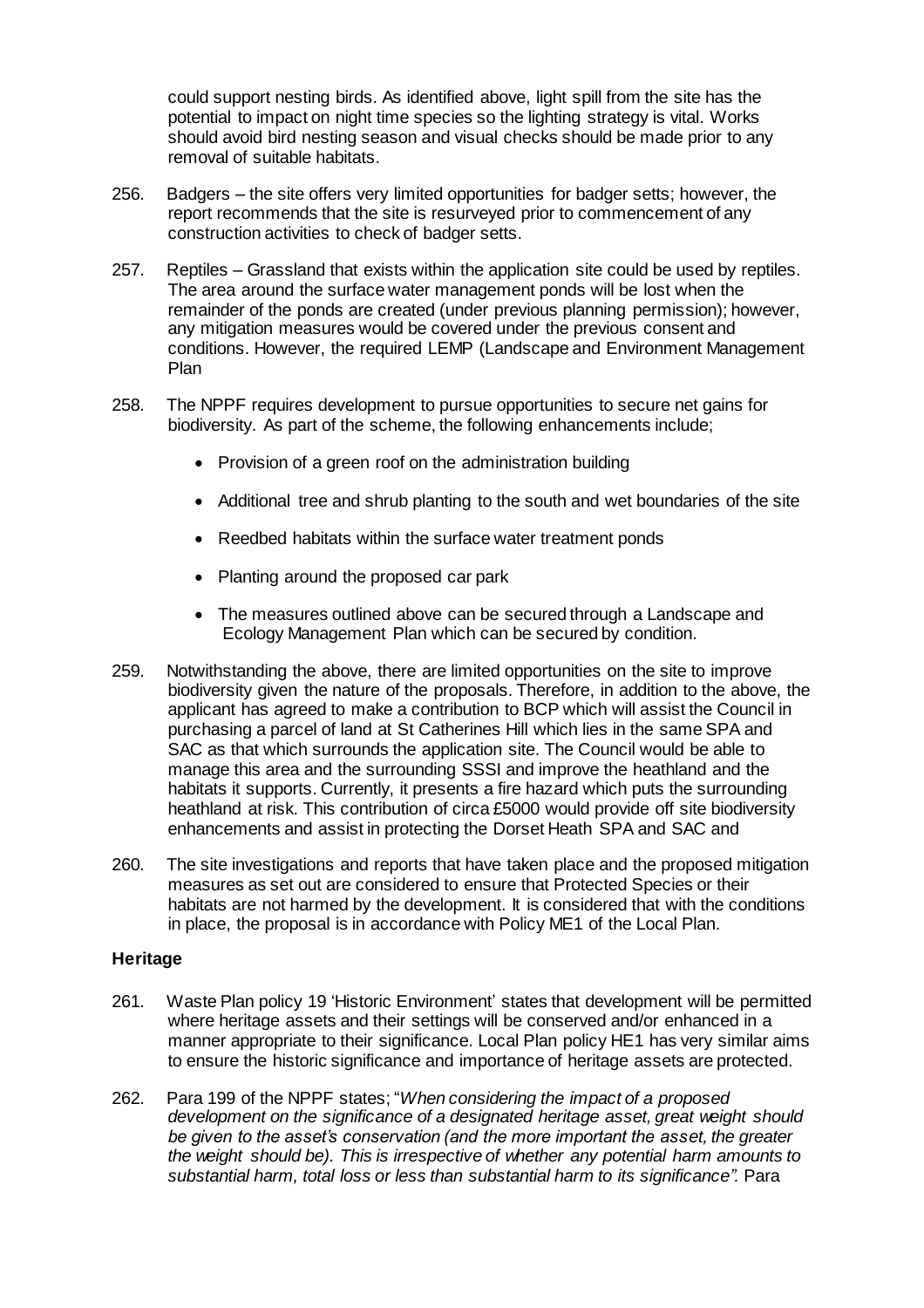200 goes onto say*; "Any harm to, or loss of, the significance of a designated heritage asset (from its alteration or destruction, or from development within its setting), should require clear and convincing justification".*

- 263. In considering whether to grant planning permission or permission in principle for development which affects a listed building special regard shall be had to the desirability of preserving the building or its setting or any features of special architectural or historic interest - section 66 - Planning (Listed Buildings and Conservation Areas) Act 1990.
- 264. Heritage was scoped out of the Environmental Impact Assessment; however, a Heritage Statement was submitted in support of the application. There are a number of Scheduled Monuments within the vicinity of the application site. Two bowl barrows, funerary monuments are located to the north west of the site at Gibbet Firs and an additional bowl barrow to the north east on East Parley Common. Historic England, on their website states the following; "*The two bowl barrows on East Parley Common are part of a dispersed group of barrows on the heathland in this area. Well preserved examples of their class, they will contain archaeological remains providing information about Bronze Age burial practices, economy and environment".* The formal description is as follows;

*"The monument, which lies in two areas, includes two bowl barrows at Gibbet Firs on East Parley Common, close to the parish boundary between Hurn and Ferndown Town. The northern barrow has a mound 16m in diameter and 1.8m high surrounded by a quarry ditch, 3m wide, from which material was excavated during its construction. The southern barrow has a mound 20m in diameter and 2m high surrounded by a quarry ditch, 3m wide. A 19th century gibbet formerly stood between the two barrows but there is now no trace of it. All fence posts are excluded from the scheduling although the ground beneath these features is included".*

- 265. The three barrows are surrounded or partially surrounded by the solar farm and this has already effected the Monuments setting. The LVIA includes a viewpoint and photomontage from Gibbet Firs Tumulus and it illustrates that the roof of the ERF building and the emissions stack will be visible above the tree line. It is considered that the proposal will not directly affect these Scheduled Monuments and although the proposal will be visible, it is not considered to result in harm to the significance of these bowl barrows or result in any disturbance to the archaeological remains within them.
- 266. Archaeological investigations have been undertaken on the application site and within the area in the past but no archaeological finds or features were found. The Dorset Council Archaeologist has not provided formal comments but has informally confirmed that given the previous archaeological fieldwork and given the low to nonexistent archaeological potential of the site decided not to comment. Historic England were also consulted and did not wish to provide any comments.
- 267. Barnabas Lodge, the former Church of St Barnabas on Chapel Lane, the south of the site is a Grade II listed building dating from 1862-3. BCP Conservation has offered the following comments in relation to this heritage asset; "*The former Church of St Barnabas is well treed to the northern boundary and any impact on its setting will be more related to wider effects such as any increase in vehicle movements rather than a visual impact".* It is considered that the setting of this heritage asset is already compromised from the existing use of Chapel Lane for HGV's and the location of the business park to the east of the sites boundary.
- 268. Fir Grove Farmhouse is a Grade II listed property positioned about 1km to the north east of the site. The Heritage Statement acknowledges that there could be views of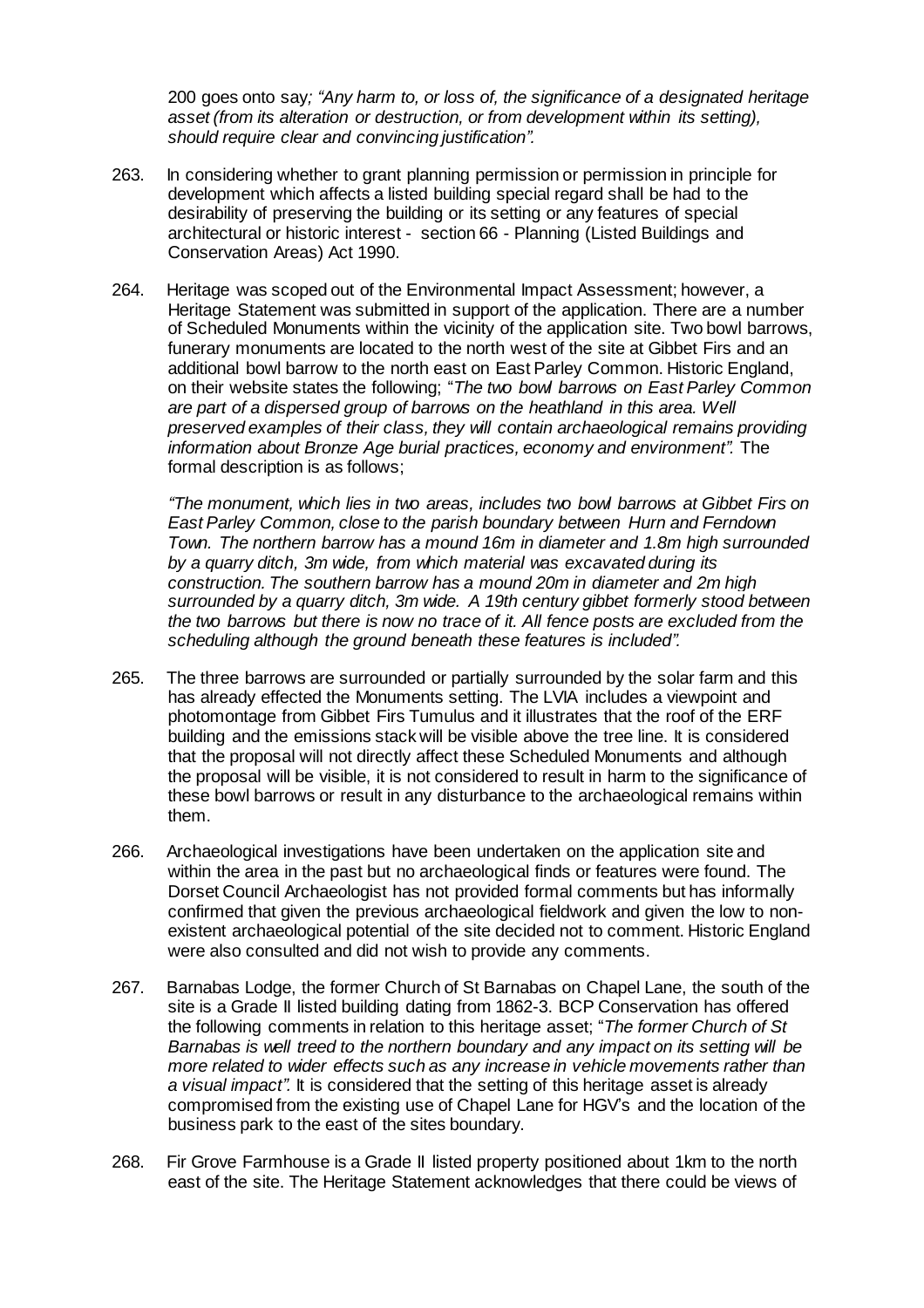the site from the immediate area around the site; however, determines that the impact on their setting is low. Parley Court Barn, Tudor Cottage and Parley Manor are Grade II listed buildings approximately 1.6km (as crow flies) to the application site and form a group. The stack is likely to be visible on the skyline; however, the surrounding land uses of the airport, business park and busy Parley Lane provides some context to the buildings. The stack in itself is not considered to compromise the setting of the listed buildings and their significance and position within the landscape is not compromised.

- 269. The Heritage Statement concludes that the listed buildings identified above will be protected from the existing screening with the exception of the stack but considers the effect is unlikely to be greater than negligible. BCP Conservation broadly agrees with this but concludes there is a slight adverse impact at the lower end of less than substantial harm. NPPF paragraph 202 states; "*Where a development proposal will lead to less than substantial harm to the significance of a designated heritage asset, this harm should be weighed against the public benefits of the proposal including, where appropriate, securing its optimum viable use".*
- 270. In addition to the above listed buildings, Woodtown Farmhouse to the south east of the site within West Parley Woodtown farmhouse. To the western boundary, the site appears to be bounded by trees. Given the distance from the site, the intervening land uses and tree cover, the proposed stack of the ERF is not considered to harm the setting of this listed farmhouse. To the south-south west off Parley Lane, Merritown House and Merritown barn, 2 grade II listed building are positioned. They are adjacent to the Adventure Wonderland attraction. From this point, the stack will be visible above the tree line and similar to the position at Parley Court Barn. Given the intervening airport infrastructure and activities and activity and buildings on the Wonderland site, the top part of the stack being visible is not considered to compromise the setting of these heritage assets.
- 271. The public benefits of the scheme include the provision of waste management facilities that will move the management of residual waste up the waste hierarchy from disposal to recovery with the provision of electricity and heat. There would a reduced reliance on landfill and transporting waste outside of the BCP area in line with the proximity principle There would be employment and education opportunities as well as improvement to the Bridleway alongside Chapel Lane. It is considered that the overall reduced levels of carbon associated with the ERF compared to landfill and burning of fossil fuels, and the requirement for BCP and Dorset to increase capacity to deal with residual waste over the Plan period outweighs the slight less than substantial harm caused to the Grade II listed buildings. It is considered the proposal is in accordance with Policy 19, Local Plan policy HE1 and paragraph 202 of the NPPF.
- 272. The closest Conservation Area is within West Parley, 2.5k to the west of the site on Church Lane adjacent to the river Stour. There would be no direct visual relationship between the Conservation Area and the development site; however there could be views of the stack on the skyline. However, from this distance and with the intervening land uses it is not considered that the stack would result in a visually intrusive element that would result in harm to the character and appearance of this Conservation Area. Hurn Conservation Area is located approximately 3km to the east and again whilst there could be glimpses of the stack, in particular from the more open western side of the designated area it is not considered that views of the stack would give rise to harm to the character and appearance of the Conservation Area. The building associated with the airport and business park and the tree belts in between ensure that the stack would not be viewed in isolation across open countryside. It is therefore considered that there is no harm caused to the character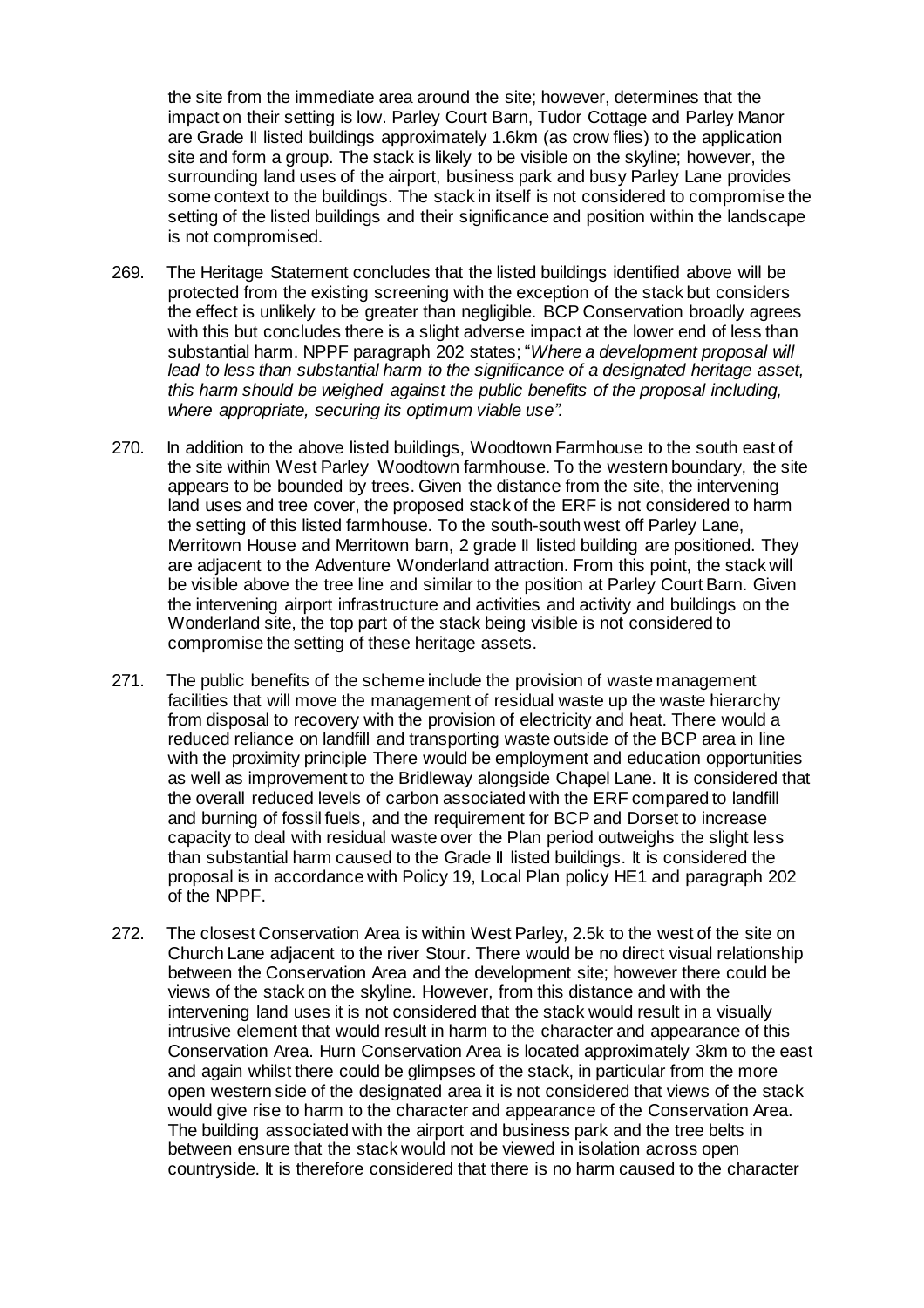and appearance of the Conservation Areas and the development is in accordance with Waste Plan Policy 19 and Local Plan policy HE1.

## **Hydrology and Hydrogeology**

- 273. The site is within Flood Zone1, the lowest risk areas and is not shown to be within the future flood zones. However, there is evidence to show that there are very small areas within the site which are susceptible from medium and high risk surface water flooding. Due to the nature of the proposals, there is also a risk of impacts to underlying groundwater. Section 12 of the Environmental Statement covers Hydrology and Hydrogeology and includes a Flood Risk Assessment.
- 274. Policy 16 Natural resources of the Waste Local Plan states the following:

*"Proposals for waste management facilities will be permitted where all of the* following criteria are met: a. it can be demonstrated that the quality and quantity of *water resources (including ground, surface, transitional and coastal waters) would not be adversely impacted and/or would be adequately mitigated; b. ground conditions are shown to be suitable; c. site soils would be adequately protected, reused and/or improved as required; and d. there would not be a loss of the best and most versatile agricultural land (Grades 1, 2 and 3a) unless the environmental, social and/or economic benefits of the proposal outweigh this loss and it can be demonstrated that the proposal has avoided the highest grades of land wherever possible".*

- 275. Waste Policy 17 Flood risk requires waste management facilities to; Not be at a significant risk of flooding; provision of mitigation measures if risk is identified; provide for the management of surface water run-off and use of SUDS; and not have an unacceptable impact on integrity of defences. The NPPF in paragraph 169 refers to major development incorporating sustainable drainage systems which ensure an acceptable standard for the lifetime of the development and where possible provide multifunctional benefits unless there is clear evidence that this would be inappropriate.
- 276. The construction phases will involve groundworks with excavating for the ERF building and administration building. This has the potential impact of contaminating the groundwater given that the data suggests that the superficial deposits and bedrock geology are highly permeable. This also has the potential to impact on surface water and this in turn could have an impact on the Moor River, which is part of the European designated habitat site. During operations there is a risk from storage tanks, fuels and oils and drainage systems and foundations for the buildings may create barriers to shallow groundwater flow. Similar risks are also anticipated during the decommissioning phase.
- 277. Given the above identified risks, a variety of mitigation measures are proposed to protect ground water and surface water. Although it is not considered that there will be significant sources of contamination given the majority of site operations are contained within enclosed structures or covered. The measures include;
	- Construction Environmental Management Plan
	- Continuous Emission Monitoring System
	- Use of Best Available Technology (BAT) for emission control and pollution prevention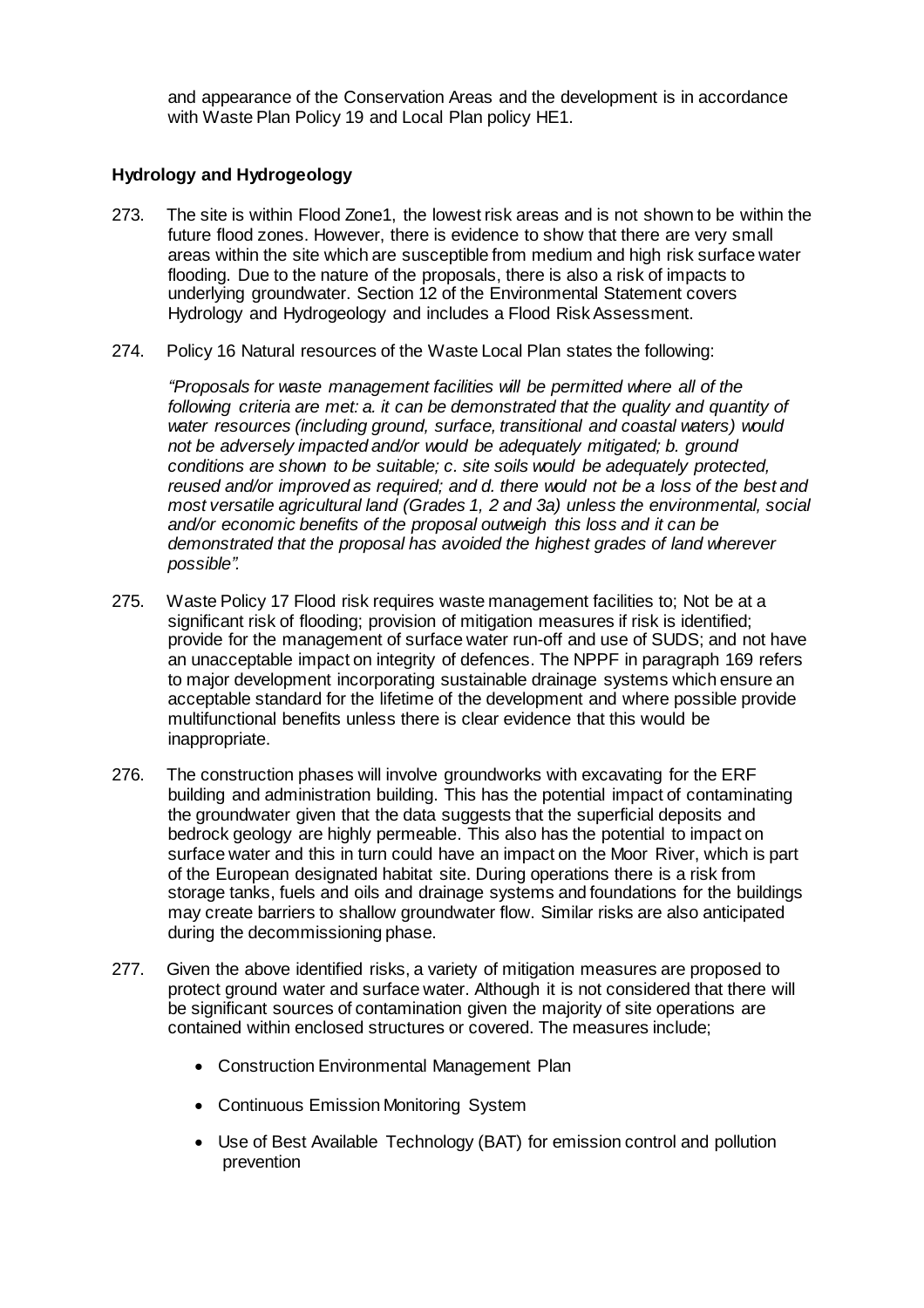- 278. The NPPF states that surface water run off rates and volumes should not increase as a result of development. The FRA outlines the Surface Water Strategy and states that the clean water from the roof of the ERF will be discarded to the northern ditch (under the existing discharge consent) and all other surface water will be discharged to the treatment ponds. The water will be transported using pipes though a combination of treatment techniques to ensures that discharges to the Moors River are within consented limits. The treatment ponds lie in the south east corner of the site and have consent to discharge into the Moor River. The run off will pass through the silt lagoon, an oil interceptor and then into the reed bed system. The treatment ponds and reed beds provide biodiversity opportunities enabling multifunctional benefits of the strategy in line with the NPPF.
- 279. BCP Flood Authority have accepted the Strategy but it is clear that further information will be required and as such a condition is proposed to secure a detailed drainage strategy which must include discharge rates to the river Moor. The Environment Agency have raised no objection but have suggested a number of conditions relating to contamination which will be covered in the next section.
- 280. The proposals are not considered to increase flood risk on the site. There will be an increase in impermeable surfacing at the site but according to the ES this is not considered to detrimentally affect the underlying aquifer or the local hydrological regime. It is considered that with the mitigation places and surface water strategy secured by condition, the scheme is acceptable in hydrological terms and in compliance with Waste Policies 16 and 17 and Local Plan policies ME6 (Flood management, mitigation and defence) and ME7 (Protection of groundwater). Reference is made in Inset 7 Criteria 9 of the Waste Plan to not adversely affecting flood risk mitigation measures required to develop the adjacent employment site. It is not considered that the surface water management scheme which uses the existing treatment ponds on site will affect any possible mitigation measures on neighbouring sites.

## **Contaminated land**

- 281. This section follows on from the preceding paragraphs. Point 10 of Inset 7 states that development must include measures to protect land and groundwater from contamination and oil storage. Para 183 of the NPPF states that decisions should ensure a site is suitable for its proposed use taking account of ground condition and any risks arising from ground contamination. Para 184 goes onto state: '*Where a site is affected by contamination or land stability issues, responsibility for securing a safe development rests with the developer and/or landowner'*.
- 282. BCP Environmental Health instructed the Consultants Mabbett to review the relevant submissions on contaminated land on their behalf. The potential sources of contamination on site include a number of storage tanks and a back up generator and historical backfilled landfill materials. Off site, the Airport, landfills, a slurry pit and timber yard represent other potential sources. The Environmental Statement identifies the following as receptors;
	- Human health
	- Sensitive ecology
	- Superficial Secondary A aquifer
	- Bedrock Secondary A aquifer; and Surface Water (Moors River)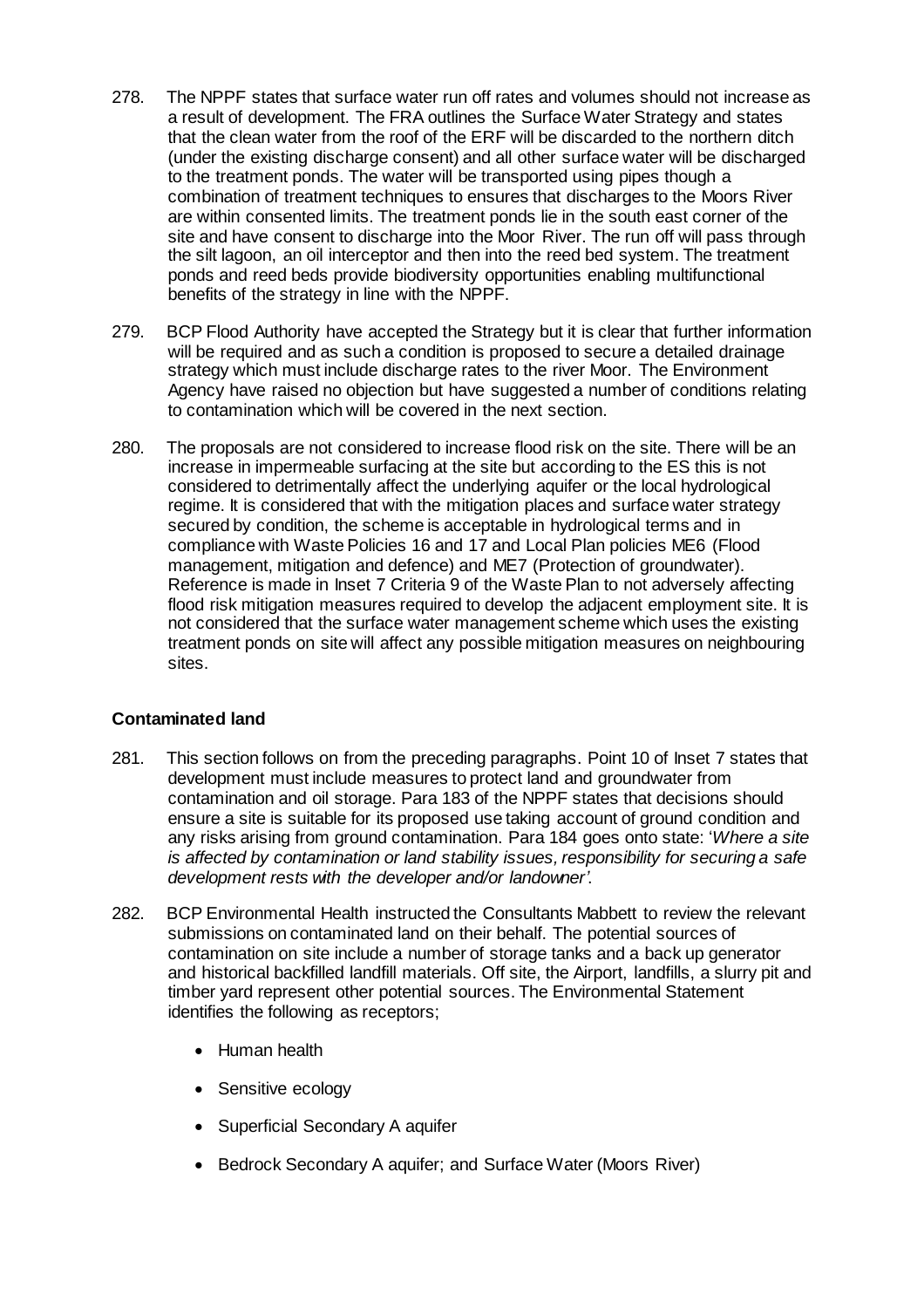- 283. The Technical review by Mabbett did initially identify some gaps within the Phase 1 Environmental Assessment report which forms part of the Land Use section in the Environmental Statement. Mabbett considered that the potential risk from landfill materials was not sufficiently addressed. The backfilling is understood to have occurred with inert materials; however, the potential for hazardous waste to be present cannot be ruled out. The Environment Consultants Hollis responded on behalf of the applicants and have stated; "*We understand the proposed ERF is not located in an area of the site that was historically subject to quarrying or landfilling. However, we agree that further information relating to ground conditions within the development area is required. Therefore, samples collected during the Phase II investigation in this area will be tested for contaminants typically associated with landfills, and ground gas monitoring will be undertaken to establish the ground gas regime. Appropriate mitigation measures will subsequentially be applied (if required)."*
- 284. Further clarification was required on the potential risk from off site contamination and risks to ground structures. Hollett have confirmed that the potential off site sources will be further considered in the Phase II investigation and chemical and geotechnical testing will be undertaken as part of the ground investigations and the results will inform the use of appropriate building materials and foundation design.
- 285. As stated previously the incineration process will result in two separate ash streams; Incinerator bottom ash (IBA); and Air pollution residue (APCr). IBA is non hazardous waste which can be recycled. However, APC is classified as hazardous and requires specialist landfill disposal or treatment a suitable waste management facility. APC residue will be removed from the site in enclosed tankers, thereby minimising any risk of spillage and dust emissions. During the tanker filling operation, displaced air will vent back to the silo and any releases to atmosphere would pass through a fabric filter.
- 286. A variety of mitigation measures are proposed during the construction, operation and decommissioning phase. These include risk assessments; Construction Environmental Management Plan, testing of imported soils, Materials Management plan and a decommissioning Environmental Management Plan. With these in place, it is considered that no potential for major or moderate impacts to the receptors from contamination is likely to occur. Mabbett have suggested contamination conditions, along with the Environment Agency and these can be seen in the Recommendation section of the report. It is considered that the proposal complies with Waste Plan policies 16 and 17 and Inset 7 in relation to contamination along with Local Plan policy ME7 and saved policy ENV3.

## **Cumulative and in-combination effects**

- 287. Schedule 3 Paragraph 3(g) of the EIA Regulations refers to the 'Types and Characteristics of the Potential Impact' and requires "*the cumulation of the impact with the impact of other existing and/or approved development"* to be taken into account. Section 16 of the Environmental Impact Assessment has considered the effects of the proposed development in the context of 3 major development projects within the locality. These are; expansion of the Aviation Business Park; New mixed use development at Parley Cross; and the extension of Hurn Quarry.
- 288. In socio-economic terms the generation of employment opportunities at the application site, Aviation Business Park and non-residential elements of the West Parley development provide economic and social benefits for the area. The site could also be as an education resource on sustainable waste management practices. The generation of heat and electricity on site would have wider benefits and provides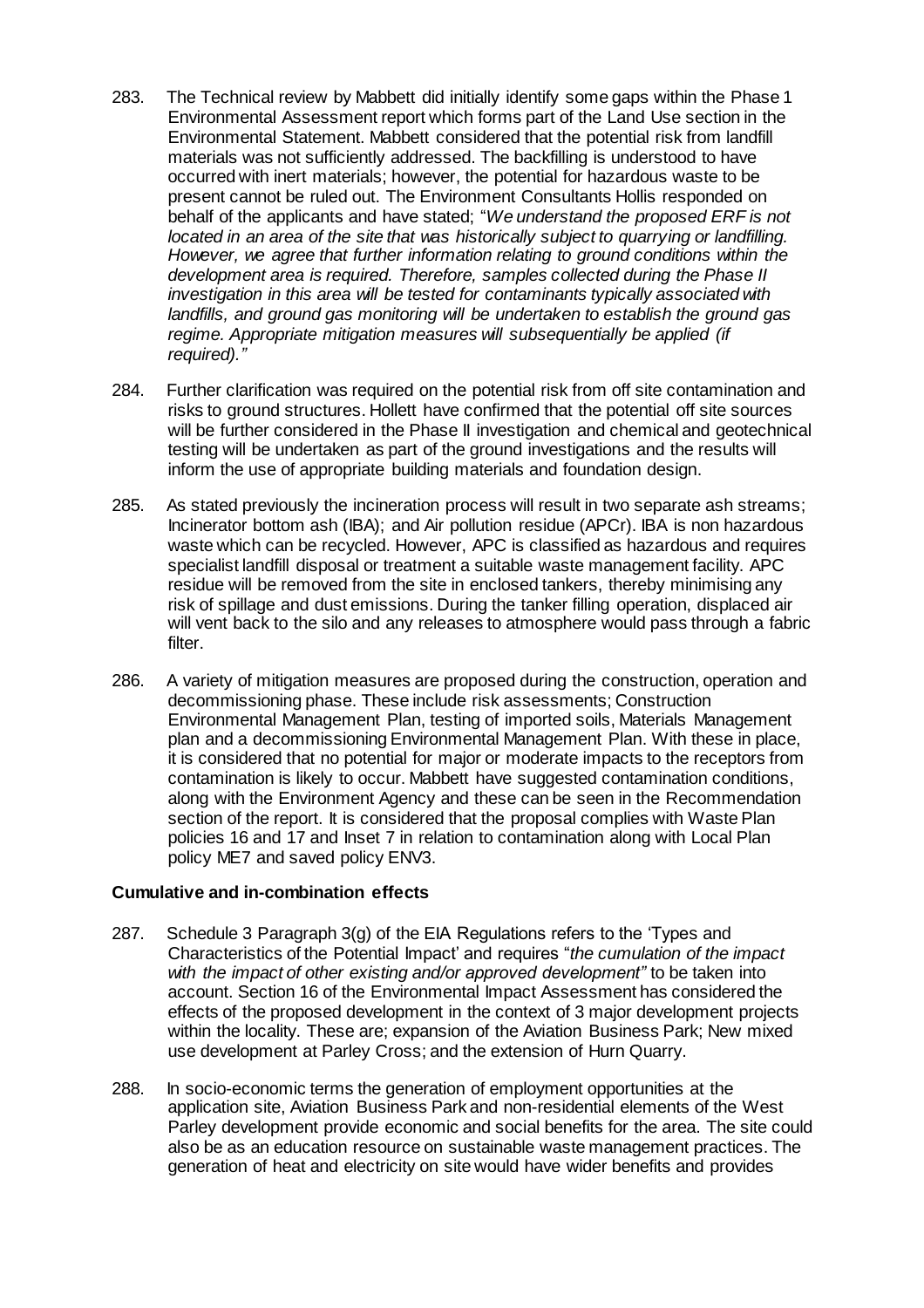opportunities for the 3 major developments to make use of the heat in particular being created.

- 289. The predicted emissions for the ERF have been assessed along with emissions from the additional vehicular traffic and taken into account the emissions from the other developments. The in-combination impact of the ERF and other projects exceeds the screening thresholds for nitrogen oxides and ammonia and acid deposition. However, Section 16 of the ES confirms; "*The shadow HRA undertaken by Tyler Grange has concluded that, while the total in-combination effect of emissions from the proposed ERF with vehicle emissions due to other plans and projects is potentially significant, the contribution from the ERF makes up an extremely small proportion of the total in-combination impact. The impact of the other plans and projects could be mitigated by wider strategic measures such as encouraging modal shift away from private vehicles. These measures would not be appliable to stack emissions or HGV movements from the proposed development". T*he air quality impact from traffic emissions from the waste site and the business park is being dealt with strategically through the BCP Interim Air Quality Strategy which offsets the traffic emissions on the protected habitats through projects which are funded from CIL contributions from residential developments.
- 290. Having regard to climate change, the construction activities and vehicle movements at the development at application site, West Parley development and the Aviation Business Park all are likely to result in the release of carbon into the environment. However, the proposed scheme has the potential to distribute heat from the recovery process to these developments enabling environmental benefits as well as economic advantages.
- 291. The proposals as outlined in previous sections, will have an impact on the landscape. The proposals at the Aviation Business Park, north of the airport will see additional built form on the site and therefore together, this area will see change in landscape character. However, given the intervening trees and landscape, the buildings on both sites would not readily be seen together. The emissions stack would be visible above the tree line beyond the business park; however, the cumulative impact on the environment is not considered to be significant.
- 292. Traffic impacts and flows from the major development have been considered in the Transport Statement. The proposal and the development at the Aviation Business Park both include enhanced provision for cycling and as such it is not considered the combined effects on the highway network would be severe. BCP Highway Authority have agreed that the combined impact from the movements associated with the proposed development and the proposals at the Aviation Business Park are acceptable and can be accommodated on the local highway network.
- 293. It is concluded that the proposed development will not give rise to any significant adverse effects when considered in combination with the other existing, consented and planned development projects in the wider area.

## **Planning Balance and Conclusion**

294. This is clearly a very balanced decision and the benefits of the proposal need to be put in the balance with the negative aspects and impacts of the proposed development. Dealing with the disadvantages of the scheme first, the likely harm to the landscape character and visual effects on the landscape are clearly significant and therefore of some substance in the overall planning balance. The proposed landscaping scheme is not sufficient to provide adequate mitigation given the scale and height of the ERF building and the stack and therefore, the proposal is contrary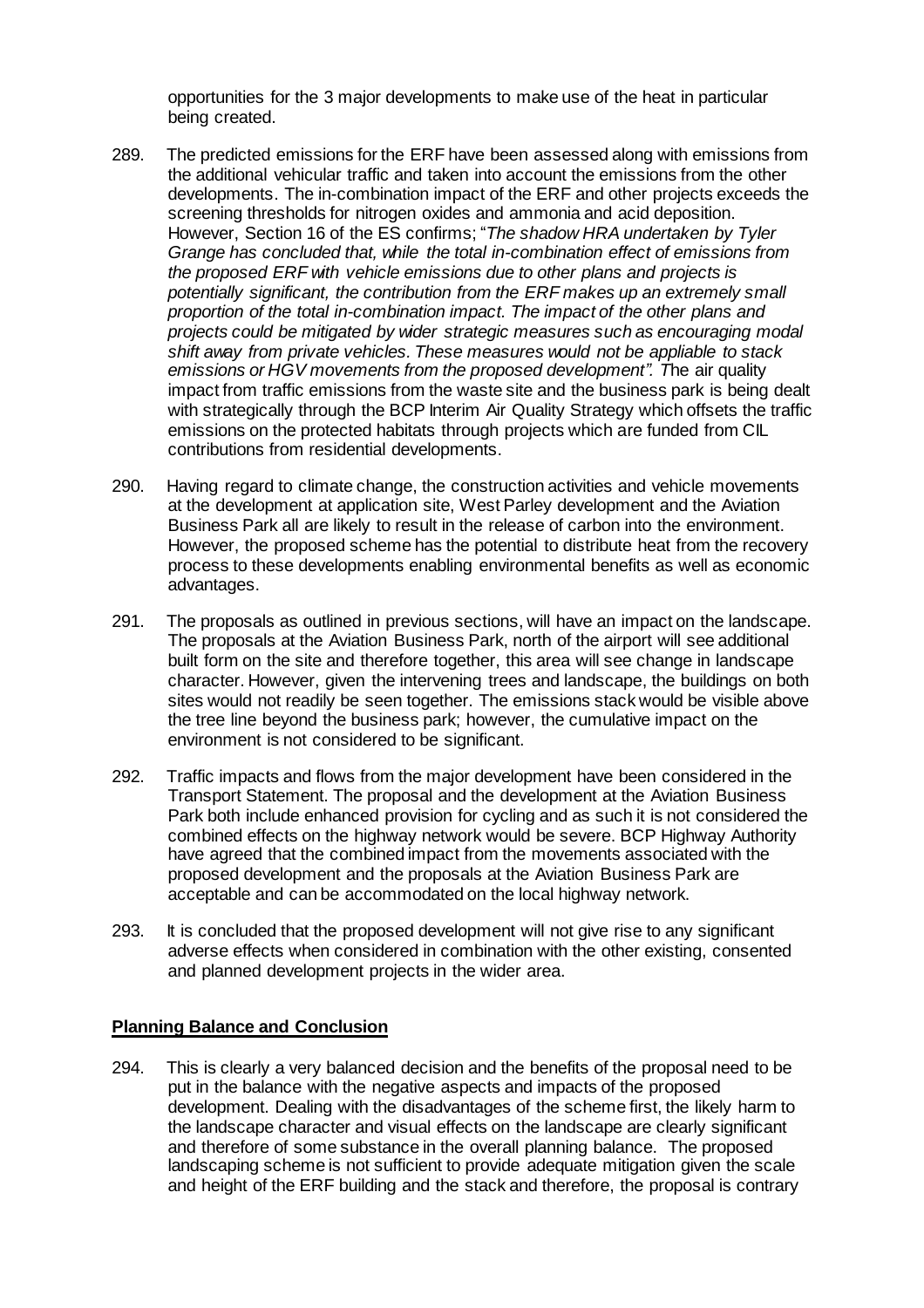to Waste Plan Policy 21, criteria 7 of Inset 7 and policies HE2 an HE3 of the Christchurch and East Dorset Local Plan. The development would have a detrimental impact on the openness of the Green Belt given the scale and height of the ERF building and its associated 38m high emissions stack.

- 295. It has been concluded that less than substantial harm to a number of the listed buildings will result from the ERF and in particular the emissions stack; and as such the proposal could be contrary to Waste Plan Policy 19 and Local Plan policy HE1. However, as outlined previously in the report, this is considered to be outweighed by the public benefits of the scheme which are discussed previously and also below.
- 296. Turning to air quality and the potential impact on public health, the evidence submitted and verified by consultants concludes there will be minimal risk to health. However, the level of public objection to the scheme on health and pollution concerns has also been given some weight. Perceived risk is capable of being a material planning consideration; however, given the pollution control measures set out in separate legislation and the emission levels controlled through the Environmental Permit, the perceived health risks are not considered to weigh heavily in the planning balance.
- 297. Turning to the benefits of the proposal, the development is considered to contribute to the sustainable waste management of residual waste by diverting waste from landfill and moving the management of residual waste up the hierarchy from disposal to recovery. The site is currently used as a waste management facility and is allocated in the Local Plan for the re-development and intensification of waste management and the increased capacity to manage larger quantities of waste. This and the recovery of electricity and heat from the process is a significant benefit of the scheme. The reduction in greenhouse emissions from the facility and displacement of carbon emissions from non-renewable energy sources compared to the use of landfill are clear benefits of the scheme. The reduction in the exportation of waste outside of the Plan area results in a reduction in waste miles in line with the proximity principle. These are all considered to amount to very special circumstances in terms of green belt policy and are considered to outweigh the harm cause by reason of the inappropriateness and the identified landscape and heritage harm.
- 298. The development will provide economic and social benefits through the provision of enhanced employment opportunities and increased knowledge and skills regarding the waste management processes of existing and new employees. In addition, the administration and welfare building will provide education opportunities for schools and community groups to learn about sustainable waste management practices.
- 299. The ecological implications and potential impact on the European designated habitat sites that surround the application site have been very carefully considered. The Appropriate Assessment undertaken by the Local Planning Authority and verified by Natural England concludes that the proposal, with the mitigation measures secured by s106 and conditions would not result in an adverse effect on the integrity of the European sites.
- 300. There is not considered to be a significant increase in traffic flows on the surrounding highway network and the additional HGV movements can be accommodated on the surrounding roads. The route to the site along Chapel Labe will be enhanced along with the Bridleway providing a safer route for cyclists and equestrians using this public right of way. This will provide an alternative form of sustainable form of transport for employers and visitors to the site, especially with the provision of cycle parking, showers and lockers on site.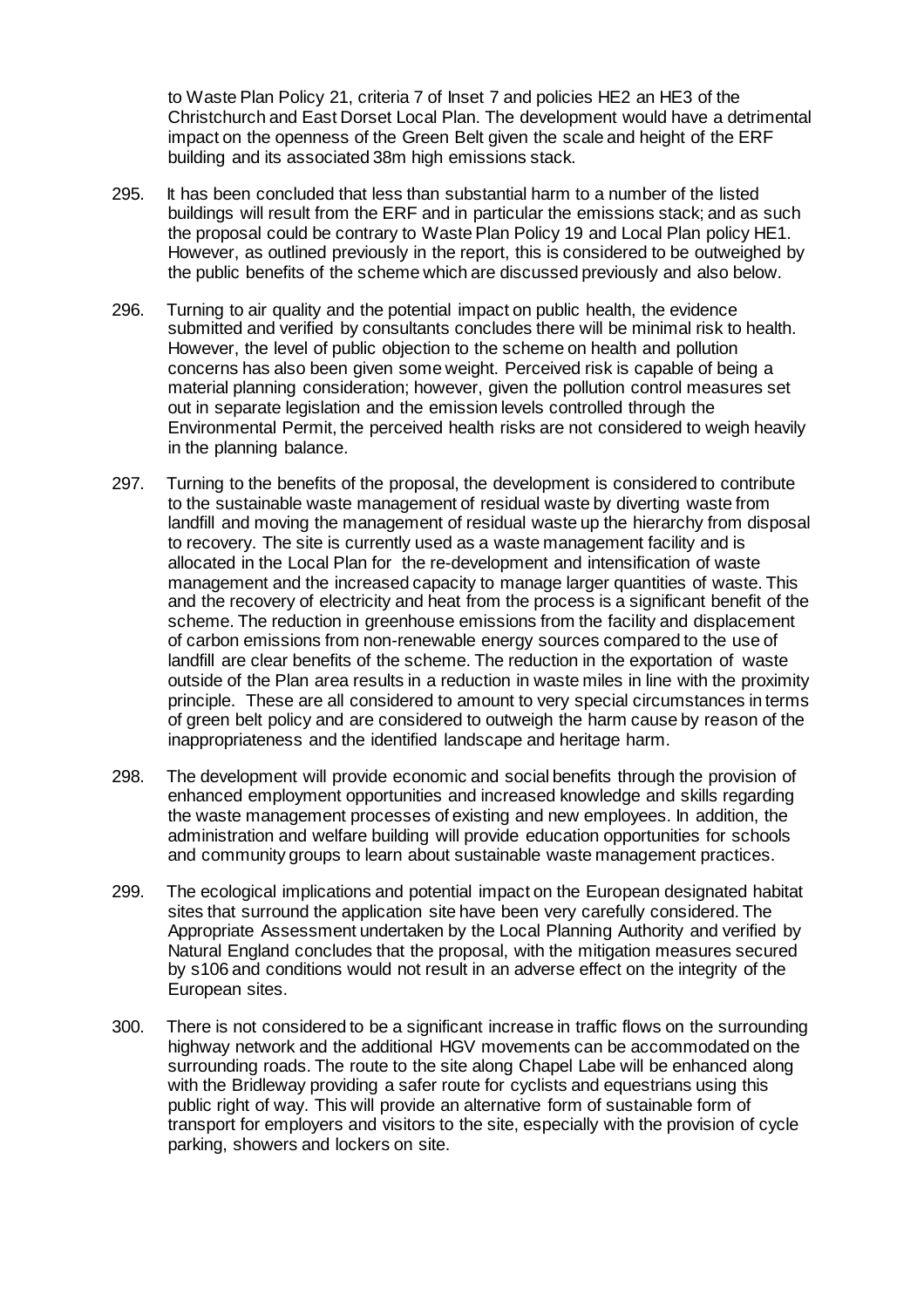- 301. The submitted Environmental Impact Assessment and all its separate chapters has been examined and it is considered that despite the harm to the landscape as set out above which does have an impact on the environment the benefits of the proposal as outlined above outweigh this specific environmental impact. The cumulative and in combination effects from this proposal and the other identified major projects in the area are not considered to result in significant environmental effects.
- 302. Despite the scheme having an adverse impact on the landscape character and visual amenities of the landscape contrary to Waste Plan Policy 14 and Local Plan Policies HE2 and HE3 and given the weight attributed to the movement of management of residual waste up the waste hierarchy from disposal to recovery, the capacity requirements in the Plan area and the climate benefits compared to landfill and burning of fossil fuels for electricity and heat, the proposed development is considered to accord with the Development Plan when read as a whole. Having regard to paragraph 11 of the NPPF it is considered that on balance the proposal offers a sustainable form of development.

## **Recommendation**

- 303. **GRANT** permission subject to:
	- (a) the following conditions with power delegated to the Head of Planning (or any other officer nominated by them for such a purpose) to alter and/or add to any such conditions provided any alteration/addition in the opinion of the Head of Planning (or other relevant nominated officer) does not go to the core of the decision; together with
	- (b) a deed pursuant to section 106 Town and Country Planning Act 1990 (as amended) securing the terms below with power delegated to the Head of Planning (or any other officer nominated by them for such a purpose) to agree specific wording provided such wording in the opinion of the Head of Planning (or other relevant nominated officer) does not result in a reduction in the terms identified:
		- Relinquish permission for Bio-energy facility 8/13/0404
		- Monitoring and Supportive Management Plan (25 years) for two parcels of land within Hurn Common SSSI and Parley Common SSSI to include:
			- 1. Baseline air quality monitoring before operation of ERF commences carried out by the applicant
			- 2. 5 yearly Air quality monitoring carried out by the applicant
			- 3. 5 yearly Botanical surveys carried out by the applicant
			- 4. 5 yearly Soil sampling carried out by the applicant
			- 5. If thresholds exceeded the following needs to occur meetings with LPA and Natural England – understand what and why – remediation measures if required.
			- 6. Trickle fund for £500 per annum for lifetime of development to be paid to BCP Council for the management of the areas of land to include
				- Grazing
				- Scrub removal
				- Liming
		- Biodiversity Enhancement Contribution of circa £5000 for the purchase and capital improvements of a parcel of land at St Catherines Hill by BCP to enable improved management of the land within the Dorset Heaths SPA, SAC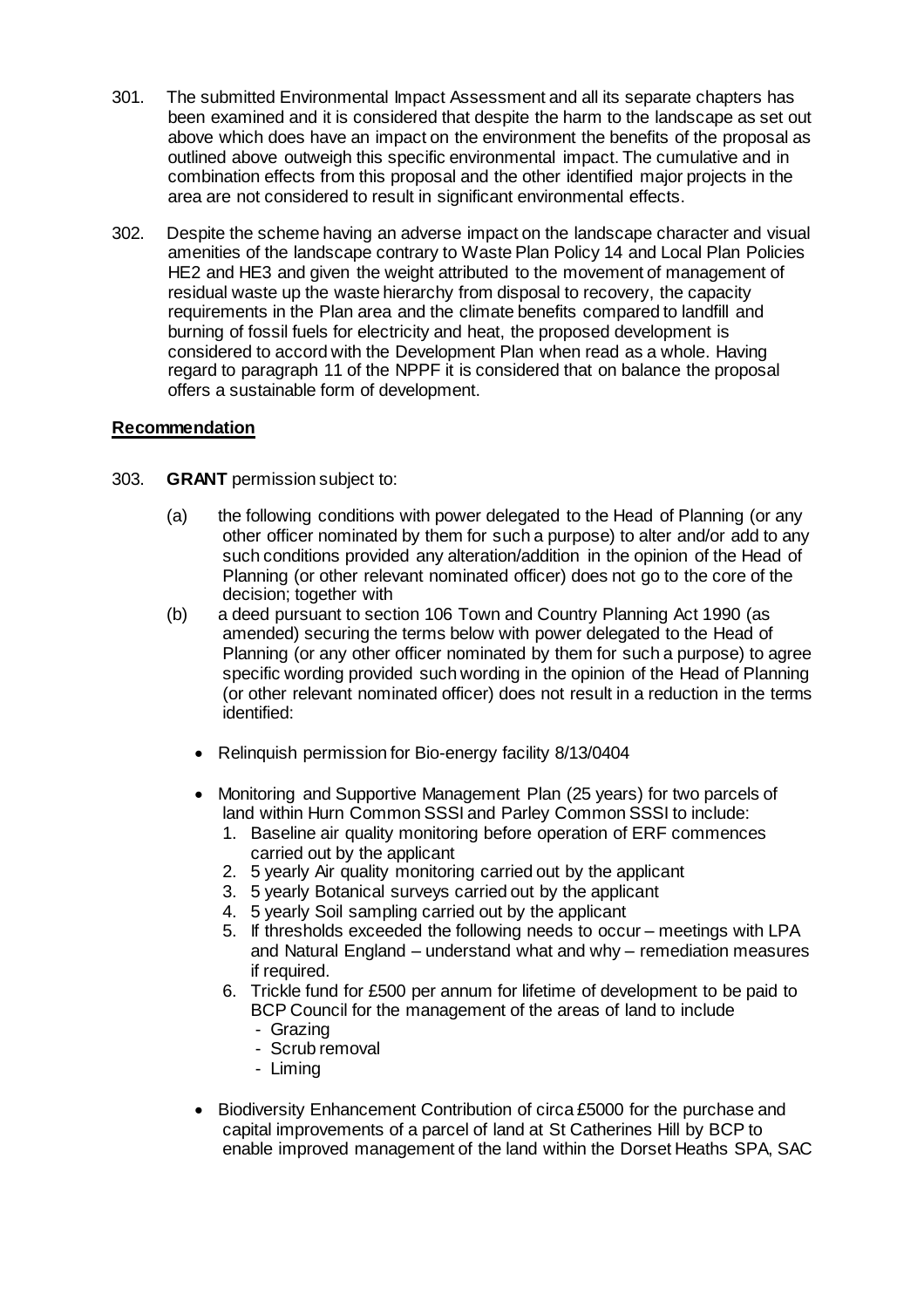and Ramsar and Town Common SSSI. To be payable 5 years from the date of commencement of development.

- Widening and resurfacing of bridleway E62/29 to 5m effective width from Chapel Gate to the land north of Timber Yard.
- 304. Section 77 of the Town and Country Planning Act 1990 (as amended), outlines how the Secretary of State can issue directions requiring consultation with him prior to the determination of an application. The Town and Country Planning (Consultation) (England) Direction 2009 (still applicable to planning application received before 21 April 2021) states that the Local Planning Authority shall consult the Secretary of State if they do not propose to refuse the application for green belt development which consists of inappropriate development and the proposal includes the provision of buildings where the floor space is 1,000sqm or more.
- 305. This planning application is within the green belt, is considered to be inappropriate development and the buildings would have a floor space of over 1000sqm. Therefore, if Planning Committee wish to approve this application in line with the recommendation then the Local Planning Authority will need to consult the Secretary of State before issuing the decision. If, before the expiry of the 21 day period, the Secretary of State has notified the authority that he does not intend to issue a direction under section 77 of the Town and Country Planning Act 1990 in respect of that application, the Authority may proceed to determine the application.

### **Conditions**

1. The development to which this permission relates must be begun not later than the expiration of three years beginning with the date of this permission.

Reason: This condition is required to be imposed by Section 91 of the Town and Country Planning Act 1990.

2. The development hereby permitted shall be carried out in accordance with the following approved plans:

1416\_PL100 Location Plan 1416-PL101 A Amended Site Plan 1416-PL102 A Amended Site Plan 1416 PL120 Admin Welfare Floor Plans 1416\_PL121 Admin Welfare Floor Plans 1416\_PL200 Proposed Site Elevation 1416\_PL201 ERF Cross Sections 1416 PL202 Admin Cross Sections 1416 PL300 ERF Elevations 1416\_PL301 ERF Elevations 1416\_PL302 Admin Elevations 1416\_PL303 Fire Tank Pump House Plans Elevations 1416 PL304 Gatehouse Plans Elevations 1416 PL306 Fencing Elevations 1416 PL110 ERF Floor Plan 1416\_PL111 ERF Roof Plan 1416-PL103 A Amended Admin Layout 1416 PL104 A Amended Fencing Layout 1416 PL105 A Amended Landscaping External Surfacing Materials 1416\_PL106 A Amended Vehicle Tracking Layout 1416 PL305 A Amended Cycle Store Plans Elevations 1416 PL307 Bin Store Plans Elevations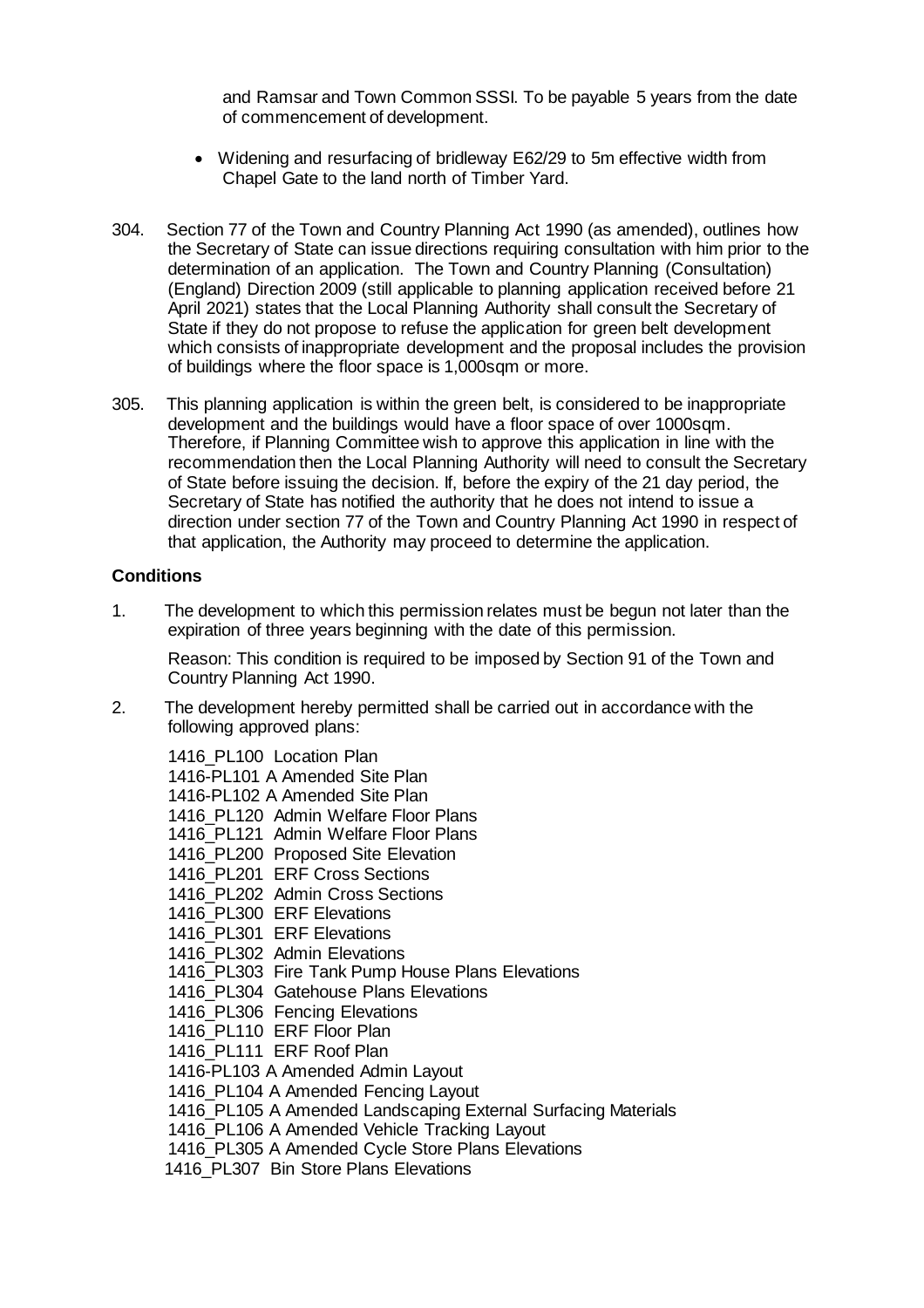1416 PL308 AD Reception Elevations 1416 PL309 AD Drving Plan Elevations 1416 PL310 AD Drying Plan Elevations

Reason: For the avoidance of doubt and in the interests of proper planning.

3. Notwithstanding the submitted landscaping scheme, prior to the commencement of any part of the development or engineering operations hereby permitted a Landscape and Environment Management Plan shall be submitted to and approved in writing by the Local Planning Authority. This must include details of (i) hard surfacing materials; (ii) (iii) planting plans; (iv) written specifications (including cultivation and other operations associated with plant and grass establishment); (v) schedules of plants, noting species, planting sizes and proposed numbers/densities; (vi) details of any fencing or other means of enclosure; and (vii) implementation and maintenance timetables. Unless otherwise agreed in writing by the local planning authority, all hard and soft landscape works shall be carried out in accordance with the approved details and timetables. Any trees or plants that within a period of five years after planting are removed, die or become seriously damaged or defective, shall be replaced as soon as is reasonably practicable in the next planting season with others of species, size and number as originally approved.

Reason: To protect the landscape character and visual amenities of the landscape.

4. Prior to the commencement of any part of the development or engineering operations hereby permitted, a detailed Biodiversity Mitigation and Enhancement must be submitted to and agreed in writing with the Local Planning Authority. The Plan must include details and result of the additional crested newt surveys to be undertaken in Pond 7 and any mitigation measures if required; details of the green roof on the administration building; reed bed habitat creation, boundary planting, a timetable of vegetation clearance outside of bird nesting season and a timetable for the measures as set out in the BMEP to be implemented. The development must be carried out in accordance with the approved details and timetable.

Reason: To protect and enhance protected species and their habitats and the biodiversity interests of the site and surrounding area

5. Prior to the commencement of any part of the development, a Construction and Environment Management Plan shall be submitted to and agreed in writing by the Local Planning Authority. This must include pollution prevention measures; a clear protocol for identification of potentially contaminated materials and procedures for their safe handling and management, the use of plant and machinery; wheel washing and vehicle wash-down and disposal of resultant dirty water, oils/chemicals and materials; the use and routing of heavy plant and vehicles; the location and form of work and storage areas and compounds; and the control and removal of spoil and wastes. Until it has been completed the development shall thereafter only be implemented including at all times during its construction, in accordance with the approved plan.

Reason To ensure that satisfactory measures are implemented to regulate the impact of construction works on amenity and the environment.

- 6. Prior to the first operation of the Energy Recovery Facility hereby approved:
	- (i) there shall have been obtained from the Environment Agency in respect of the Energy Recovery Facility R1 status as 'energy recovery'; and
	- (ii) confirmation of this status having been secured shall be submitted to the Local Planning Authority in writing.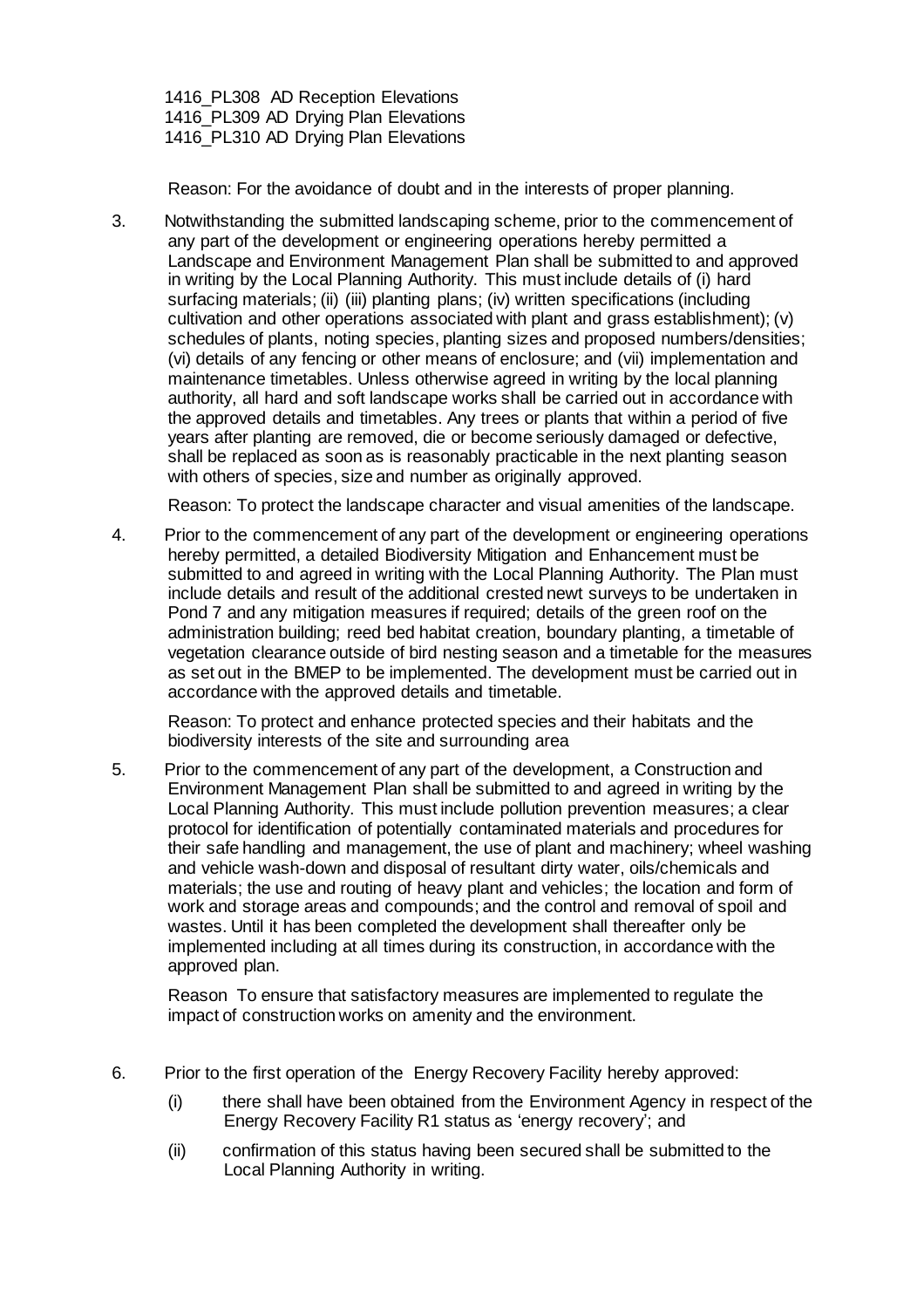Thereafter the Energy Recovery Facility shall only be operated whilst this status is maintained.

Reason: To ensure the efficiency of the facility and the management of residual waste is moved up the waste hierarchy.

7. No later than one calendar year after first operation of the Energy Recovery Facility a scheme for the implementation of combined heat and power (CHP) shall have been submitted to and approved in writing by the local planning authority. The scheme shall provide full details of the feasibility studies and the heat network and a timetable of how and when the combined heat and power is being provided to the identified recipients. The Energy Recovery Facility shall be operated in accordance with the approved scheme and timetable or unless any variation to the approved scheme and timetable has formally been approved in writing by the Local Planning Authority.

Reason: To ensure the realisation of the benefits of the ERF in producing heat and electricity.

8. Residual waste for the Energy Recovery Facility hereby approved shall only be imported onto the site if it originates from the area of Dorset Council and BCP Council. A record of the origins of the residual waste that is delivered must be maintained and must be made available within 72 hours of a written request being delivered to the application site or any building within it or such other locations as have otherwise been agreed in writing by the local planning authority.

Reason: To ensure the reduction in waste miles which is one of the very special circumstances for allowing the development in the Green Belt.

9. Prior to the first operation of the Energy Recovery Facility, full details of the Continuous Emission Monitoring System (CEMS) must be submitted to and approved by the Local Planning Authority. This must also include details for the provision of the 'source' mitigation of a selective non-catalytic reduction system (SNCR), a lime or sodium hydrogen bicarbonate injection system and a powered activated carbon injection system along with details of the flue velocity. The ERF shall only be operated in accordance with the approved details.

Reason: To protect the integrity of the Dorset Heathlands SPA, Dorset Heaths SAC and Dorset Heathlands Ramsar.

10. Prior to the commencement of any part of the development, a Dust Management Plan shall be submitted to and approved in writing by the Local Planning Authority. The development shall thereafter only be implemented including at all times during its construction and operation, in accordance with the approved plan.

Reason: To ensure that satisfactory measures are implemented to regulate the impact of dust.

- 11. The maximum total tonnage of waste imported on to the site in any calendar year including the energy recovery facility and the existing waste management facilities hereby permitted shall not exceed 341,000 tonnes. For the avoidance of doubt a calendar year shall comprise the period between January 1 and December 31. Notwithstanding this, the maximum tonnage of waste processed by the Energy Recovery Facility in any calendar year shall not exceed 60,000 tonnes. The site operator shall at all times keep and maintain a record that includes details of:
	- (i) the tonnage of waste delivered to the site per day and in each successive calendar year,
	- (ii) the numbers of HGVs delivering waste on a daily basis;
	- (iii) the number of HGVs exporting any waste or other material from the site on daily basis together with their destinations; and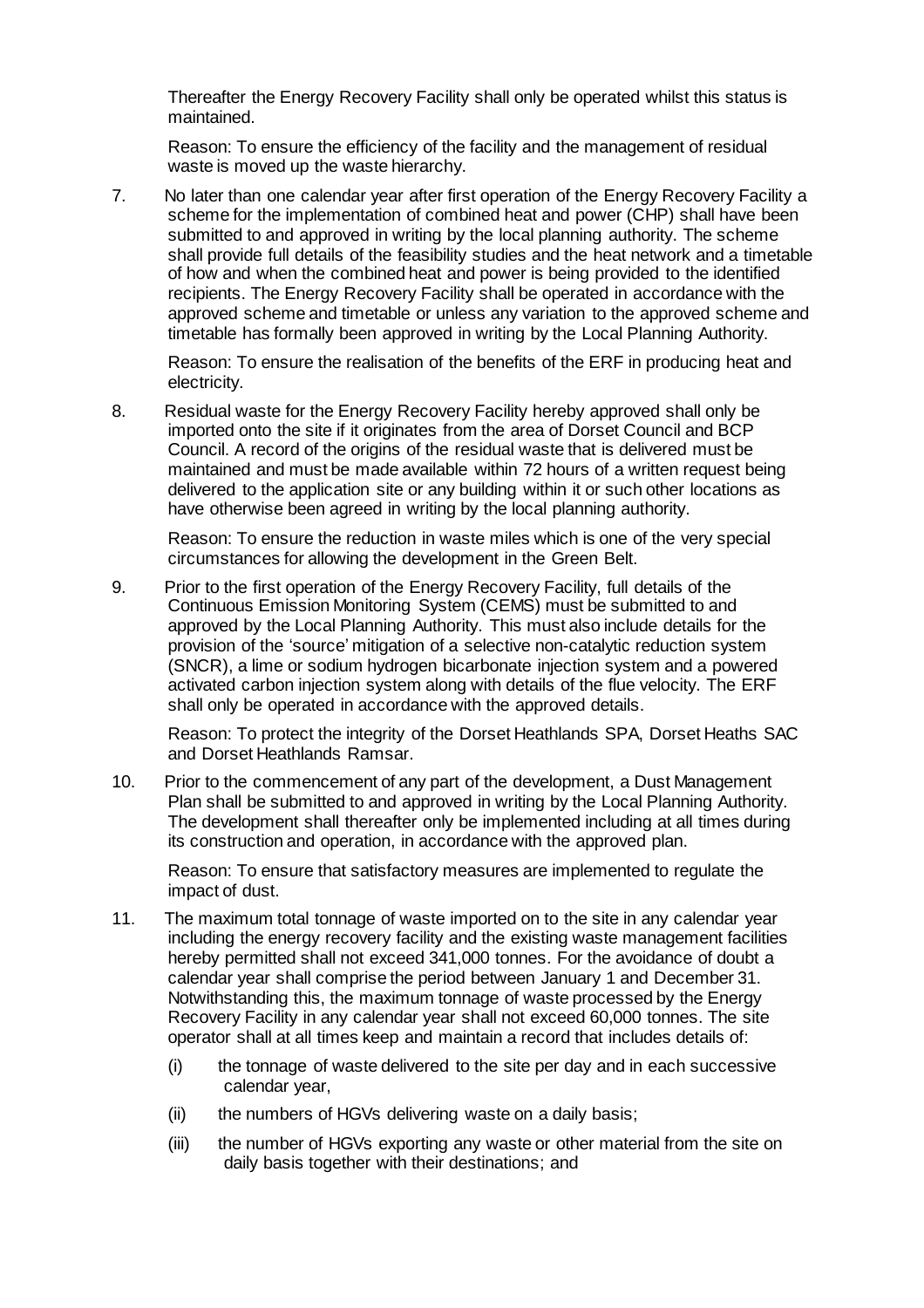(iv) the amount of daily waste processed by the Energy Recovery Facility.

The record shall be made available to the local planning authority upon prior written request within 72 hours of any request being delivered to the application site including any building within it or such other locations as have otherwise been agreed in writing by the local planning authority.

Reason: To protect the amenities of the local area and ecological habitats of nearby habitat sites.

12. No wastes other than those specified in Table 3.1 of Section 3 (Proposed Development) of the Environmental Statement shall be imported to the site. The figures in Table 3.1 shall be taken as maximum tonnages that can be imported onto site for each individual waste stream as detailed. All biodegradable and inert waste imported to the site should be suitable for recycling and/or recovery. Any waste that falls outside of the above description shall be removed and stored in a designated container prior to removal from site. Any hazardous waste imported to the site shall be suitable for recovery and/or recycling in the road sweepings and gully waste plant. The annual throughput of hazardous waste shall not exceed 2,000 tonnes each year. The site operator shall maintain records of the throughput of all waste streams imported to the facility and shall make these available to the local planning authority within 72 hours of a written request being delivered to the application site or any building within it or such other locations as have otherwise been agreed in writing by the local planning authority.

Reason: To protect the amenities of the local area and ecological habitats of nearby habitat sites.

13. The Energy Recovery Facility hereby approved shall only be operational for 25 years from the date the Energy Recovery Facility first comes into operation (the Decommissioning date). The Energy Recovery Facility shall only be brought into operation if prior to this date, there has been submitted to and confirmed in writing by the Local Planning Authority the date when the operation will commence, and substantial completion will occur. Within one calendar year of the Decommissioning Date, the site of the Energy Recovery Facility building, and associated infrastructure including the stack shall be returned to a condition as set out in the Decommissioning Plan as required by condition 14.

Reason: To protect the openness of the green belt and the landscape character.

- 14. Prior to the Decommissioning Date of the Energy Recovery Facility as set out in Condition 13, a Decommissioning Plan for the demolition and removal of the Energy Recovery Facility and its associated infrastructure shall be submitted to and approved in writing by the local planning authority. The scheme shall include: (i) details of all structures and buildings which are to be demolished; (ii) details of the means of removal of materials resulting from the demolition and methods for the control of dust and noise; (iii) the phasing and timetable for demolition and removal; (iv) details of the restoration works; and v) the phasing and timetable for the restoration works. The demolition and removal of the Energy Recovery Facility (which shall include all buildings, structures, plant, equipment, areas of hardstanding and access roads) and subsequent restoration of the site shall thereafter be undertaken in accordance with the approved scheme and timetable.
- 15. Within 12 months of the site ceasing to be used for the purposes detailed on approved drawing 1416-PL101 A ('Proposed Site Masterplan'), with the exception of the Energy Recovery Building and its associated infrastructure, a scheme for the demolition and removal of the development from the site shall be submitted to and approved in writing by the local planning authority. The scheme shall include: (i)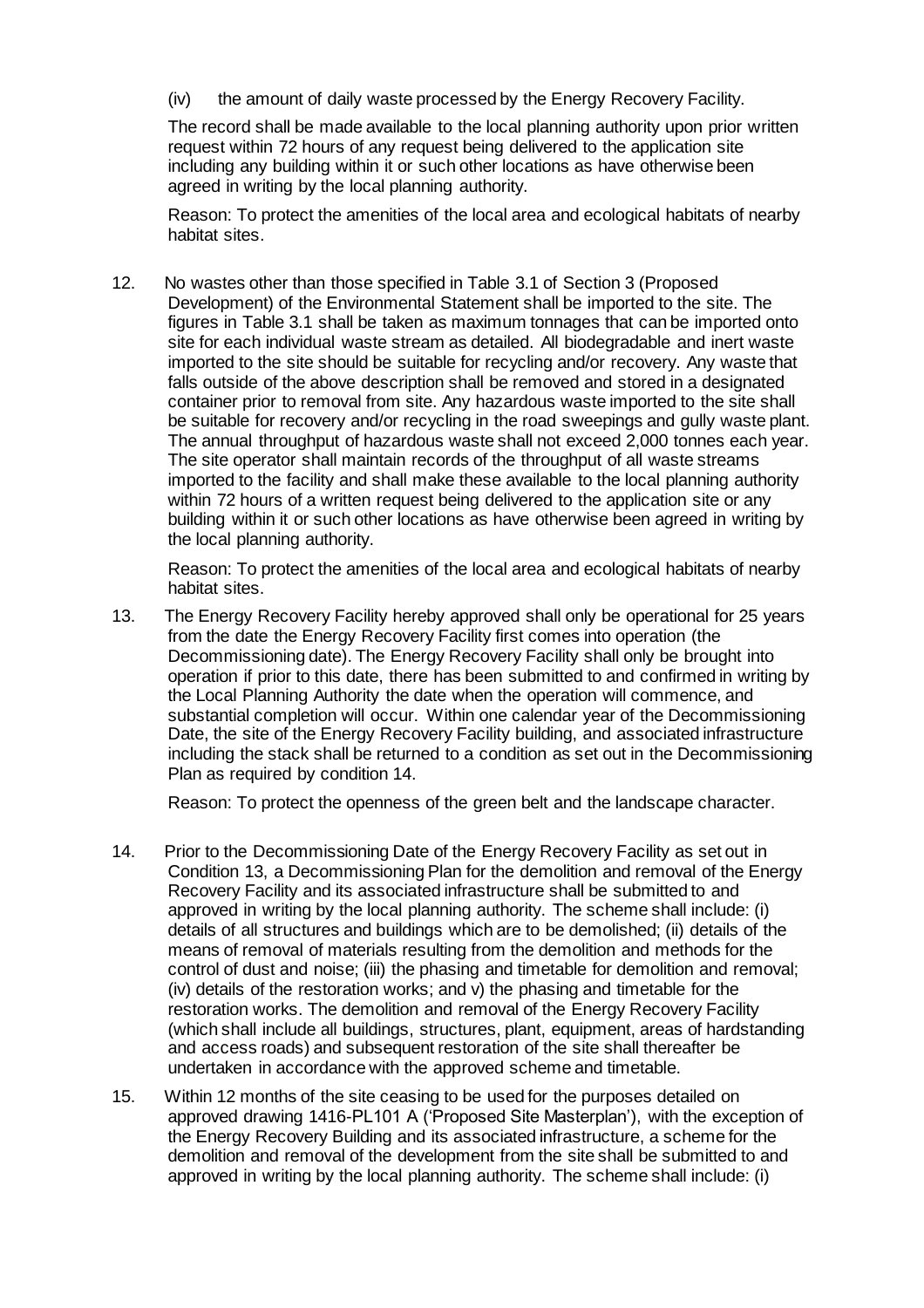details of all structures and buildings which are to be demolished; (ii) details of the means of removal of materials resulting from the demolition and methods for the control of dust and noise; (iii) the phasing and timetable for demolition and removal; (iv) details of the restoration works; and v) the phasing and timetable for the demolition and restoration works. The demolition and removal of the development (which shall include all buildings, structures, plant, equipment, areas of hardstanding and access roads) and subsequent restoration of the site shall thereafter be undertaken in accordance with the approved scheme and timetable.

Reason: To protect the openness of the green belt and the landscape character.

16. Prior to the commencement of development hereby permitted a Site Commercial Waste Management Plan shall be submitted to and approved in writing by the Local Planning Authority. The Plan shall include details of the location of lockable waste containers suitable for the containment of the waste generated by the specific business activity and identify the licensed waste collection provider and the frequency of service. Development must be carried out in accordance with the approved details during both the construction of the development hereby permitted and the operation lifetime of the development on site.

Reason: To protect the amenity of the site and locality.

17. Notwithstanding the submitted lighting strategy, prior to the commencement of the development hereby permitted a lighting scheme shall have been submitted to and approved in writing by the local planning authority. The submitted scheme shall include the following details:

> i. hours of use of external lighting and internal lighting that would be visible externally;

- ii. the exact location and specification of any external lighting;
- iii. the specification including height for any fixed or mobile structures;
- iv. the intensity of the lights;

v. the identification of areas to be illuminated and any measures to prevent light spilling on to areas outside the site;

vi. measures such as shrouding to minimise disturbance through glare;

vii. measures to minimise disturbance to bats from lighting;

viii. details about any translucent parts of the buildings external fabric or cladding, including the degree of transparency of materials, and any measures to minimise light spillage;

ix. a baseline night-time assessment for the vicinity of the site.

No aviation warning or safety light shall be fitted to the chimney stack unless details of the proposed lighting have first been submitted to and approved in writing by the local planning authority. The lighting scheme, along with any aviation warning or safety lights, shall be implemented in accordance with the approved details and thereafter retained throughout the period of operation of the Energy Recovery Facility and until all its associated infrastructure including the stack has been demolished.

Reason: To protect the visual amenities of the locality from light pollution and to minimise the impact on bats and birds.

18. Prior to first operation and use of the Energy Recovery Facility or administration building, a Surface Water Management Strategy must be submitted to and approved in writing by the Local Planning Authority. The Strategy must include details of all pipes to convey surface water runoff and the treatment techniques to ensure that discharges to the Moors River are within consented limits. Details of the consented discharge limits must also be included. Development must be carried out in accordance with the approved details and therefore retained during both construction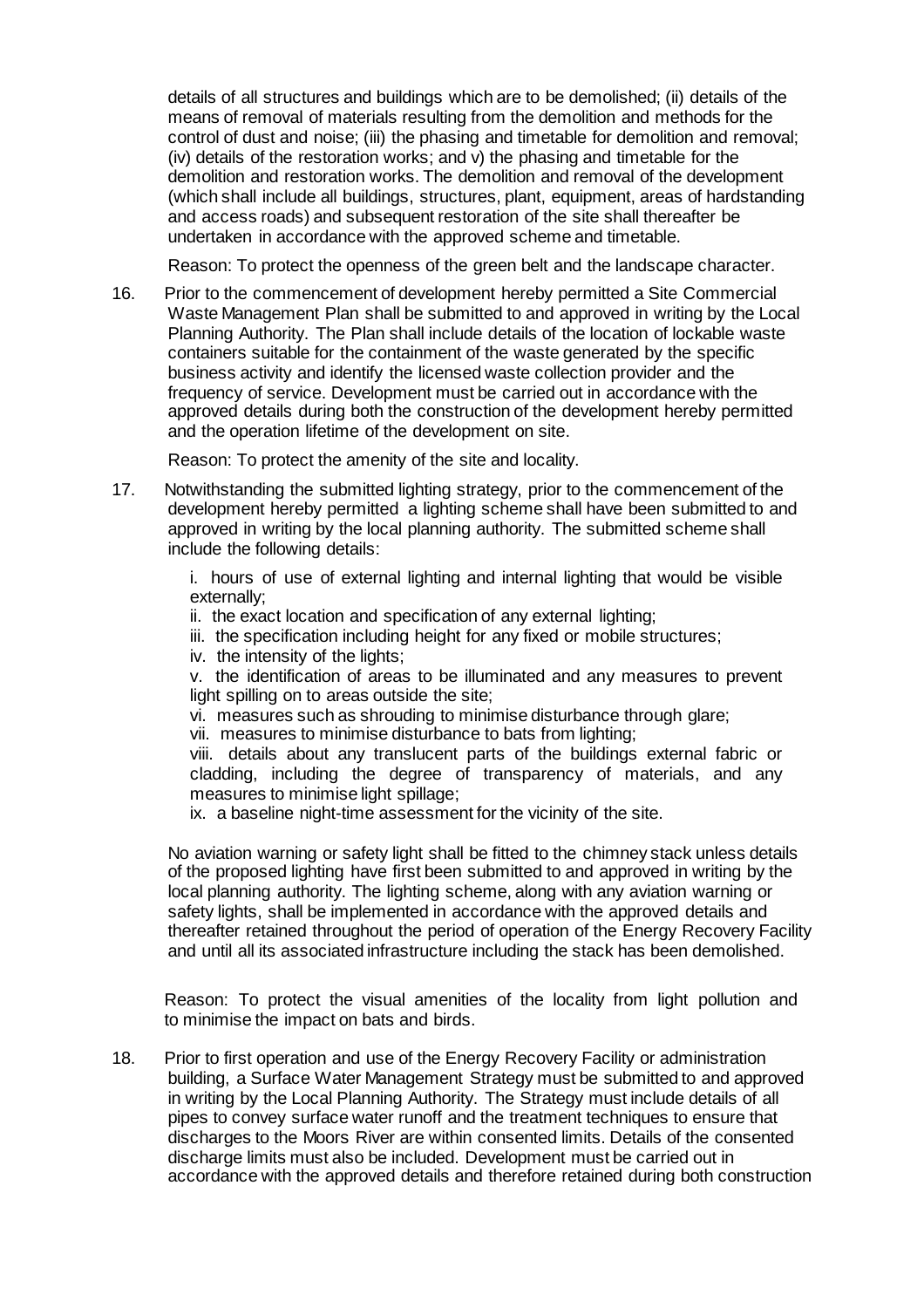and the operational phase of the development and until all development has been removed from site

Reason: To prevent surface water flooding on the site or the surrounding area

19. Prior to first operation and use of the Energy Recovery Facility or administration building, details of the grey water recycling and water recycling for the administration building and Energy Recovery Facility shall be submitted to the Local Planning Authority. Development shall be carried out in accordance with the approved details prior to first operation and use of the Energy Recovery Facility or administration building.

Reason: In order to secure water and energy efficiency measures.

20. The buildings, tanks and infrastructure hereby permitted shall be constructed entirely of the materials details of which are shown on the approved elevation plans

1416 PL300 ERF Elevations 1416\_PL301 ERF Elevations 1416 PL302 Admin Elevations 1416\_PL303 Fire Tank Pump House Plans Elevations 1416 PL304 Gatehouse Plans Elevations 1416 PL305 A Amended Cycle Store Plans Elevations 1416 PL307 Bin Store Plans Elevations 1416 PL308 AD Reception Elevations 1416\_PL309 AD Drying Plan Elevations 1416 PL310 AD Drying Plan Elevations

Reason: This is required to ensure the satisfactory visual relationship of the new development to the existing.

- 21. (a) The Energy Recovery Facility, Anaerobic digestor (AD) facility and Biomass CHP plant shall be entitled to operate for 24 hours a day and seven days a week including during bank and public holidays under the terms of this permission. No vehicles importing or exporting waste from these three facilities should be permitted to access or leave the application site other than between 07:00 to 19:00 hours Monday to Friday and 07:00 to 15:00 hours on Saturdays and public holidays.
	- (b) With the exception of those operations identified in paragraph (a) above:

(i) no other activities shall be carried out on any other part of the application site between the hours of 07:00 to 19:00 Monday to Friday; 07:00 to 15:00 on Saturdays and public holidays; and there shall be no other activities on Sundays or Christmas Day; and

(ii) save as provided for in paragraph (a) above, no vehicle carrying or exporting waste for use in any of the operations on the application site shall be allowed on site other than between the hours of 07:00 to 19:00 Monday to Friday; 07:00 to 15:00 on Saturdays and public holidays; and not at any time on Sundays or Christmas Day.

Reason: To protect the amenities of the local residents and area.

22. The construction phase of the development including the relocation of the waste streams within the site hereby approved shall only take place between the hours of 7.00 and 19.00 Monday to Friday and 07.00 to 15.00 on Saturdays No construction work associated with the development hereby permitted shall take place at any time on a Sunday or a public holiday.

Reason: To protect residential amenities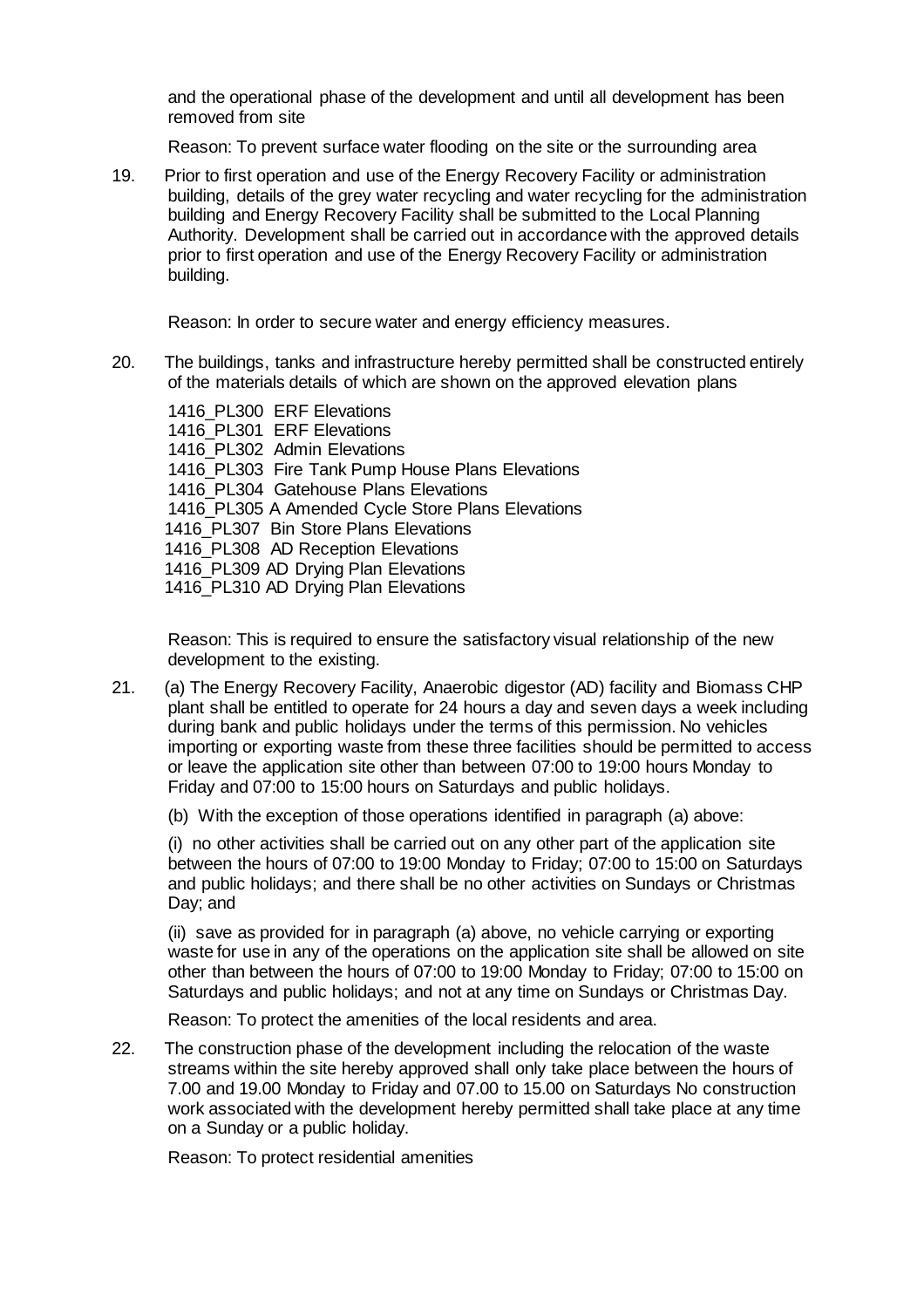23. Before the development hereby approved is occupied or utilised all works required to widen Chapel Lane to 6.8m carriageway as specified on drawing number 101129-01 Rev H must have been completed in accordance with details that have previously been submitted to and approved in writing by the Local Planning Authority.

Reason: These specified works are seen as a pre-requisite for allowing the development to proceed, providing the necessary highway infrastructure improvements to mitigate the likely impact of the proposal.

24. Before the development is occupied or utilised the areas shown on the submitted plans for the manoeuvring, parking, loading and unloading of vehicles shall have been surfaced, marked out and made available for these purposes. Thereafter, these areas must be maintained in a condition such that they are capable of being used for the purposes specified, kept free from obstruction and available for the purposes specified.

Reason: To ensure the proper and appropriate development of the site and to ensure that highway safety is not adversely impacted upon.

25. Before the development is occupied or utilised the cycle parking facilities shown on hereby approved plan 1416\_PL305A must have been constructed. Thereafter, these must be maintained in a condition such that they are capable of being used for the purposes specified, kept free from obstruction and available for the purposes specified.

Reason: To ensure the proper construction of the parking facilities and to encourage the use of sustainable transport modes.

26. Before the development hereby approved is occupied or utilised, a Travel Strategy must be submitted to and approved in writing by the Planning Authority. The strategy will show measures to reduce the need to travel to and from the site by private transport and the timing of such measures. The development hereby permitted shall only operate whilst all the requirements of the approved strategy are being accorded with and no vehicle shall be allowed to access or depart from the application site other than in accordance with the approved strategy.

Reason: In order to reduce or mitigate the impacts of the development upon the local highway network and surrounding neighbourhood by reducing reliance on the private car for journeys to and from the site.

27. The Electric Vehicle Charging Points and associated infrastructure details forming part of the planning application submission and indicated on the approved plan 1416- PL103A shall be implemented and brought into operation prior to the operation or use of the development hereby approved. Thereafter the Electric Vehicle Charging Points shall be permanently retained available for use at all times.

Reason: To ensure the proper construction of the parking facilities and to encourage the use of sustainable transport modes.

28. Before the development hereby approved is occupied or utilised visibility splays must be provided at the HGV main access from a driver position of 2.40 metres and a stopping sight distance (SSD) of 33 metres in each direction along the carriageway in accordance with details that have previously been submitted to and approved in writing by the Local Planning Authority. Thereafter the visibility splay area must be maintained and kept free from obstruction. All land within the area of any visibility splay must be cleared/excavated to a level not exceeding 0.60 metres above the relative level of the adjacent carriageway.

Reason: To ensure that a vehicle can see or be seen when exiting the access.

29. Prior to the commencement of any part of the development hereby permitted, a Noise Management Plan should be submitted to and agreed in writing with the Local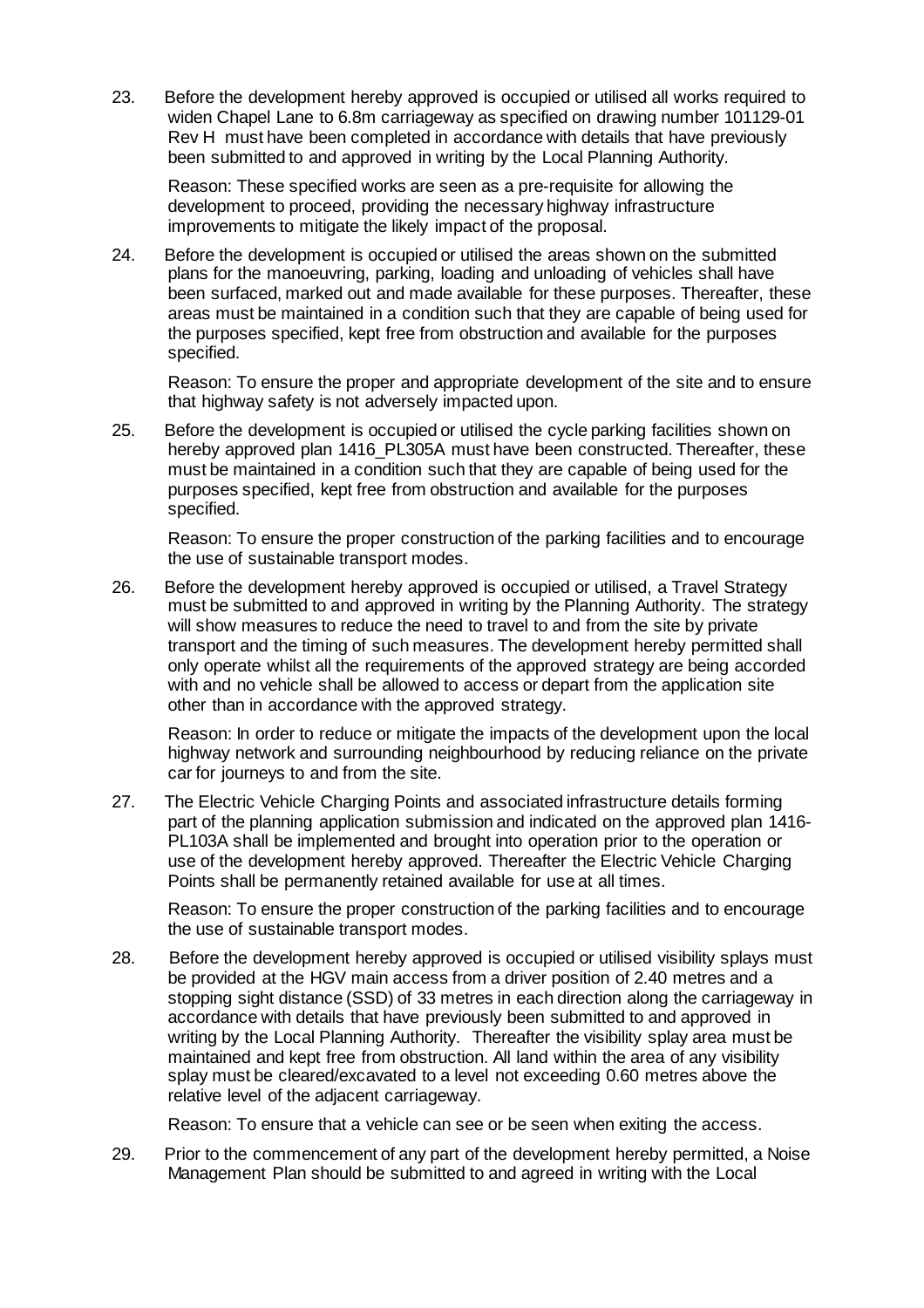Planning Authority. The Plan must detail how the applicants will prevent HGVs arriving at or departing the application site between the hours of 19:00 and 07:00 and also detail how HGVs coming to the application site will be prevented from parking on the site access road, Chapel Lane, any public roads nearby where, with their engines idling. The development hereby permitted shall only operate whilst all the requirements of the approved Noise Management Plan are being accorded with and no vehicle shall be allowed to access or depart from the application site other than in accordance with the approved strategy.

Reason: To protect the amenity of local residents from noise disturbance created by HGVs.

30. Tree protection measures shall be carried out in accordance with the submitted plans titled Soft Landscape Proposal (sheets 1-5), by Red Bay Design dated 22 September 2021, For the duration of the construction phase and during relocation of the waste streams on site.

Reason: To ensure the implementation of the scheme is carried out in accordance with approved plans.

- 31. No development approved by this planning permission shall commence until a remediation strategy to deal with the risks associated with contamination of the site has been submitted to, and approved in writing by, the Local Planning Authority. This strategy will include the following components:
	- 1. A preliminary risk assessment which has identified:
		- all previous uses;
		- potential contaminants associated with those uses;

- a conceptual model of the site indicating sources, pathways and receptors including details of the underlying landfill construction; and

- potentially unacceptable risks arising from contamination at the site.

2. A site investigation scheme, based on (1) to provide information for a detailed assessment of the risk to all receptors that may be affected, including those off site.

3. The results of the site investigation and the detailed risk assessment referred to in (2) and, based on these, an options appraisal and remediation strategy giving full details of the remediation measures required and how they are to be undertaken.

4. A verification plan providing details of the data that will be collected in order to demonstrate that the works set out in the remediation strategy in (3) are complete and identifying any requirements for longer-term monitoring of pollutant linkages, maintenance and arrangements for contingency action. Any changes to these components require the written consent of the local planning authority. The scheme shall be implemented as approved.

Reason: To ensure that the development does not contribute to, is not put at unacceptable risk from, or adversely affected by, unacceptable levels of water pollution.

32. Prior to any part of the permitted development being occupied a verification report demonstrating the completion of works set out in the approved remediation strategy and the effectiveness of the remediation shall be submitted to, and approved in writing, by the local planning authority. The report shall include results of sampling and monitoring carried out in accordance with the approved verification plan to demonstrate that the site remediation criteria have been met.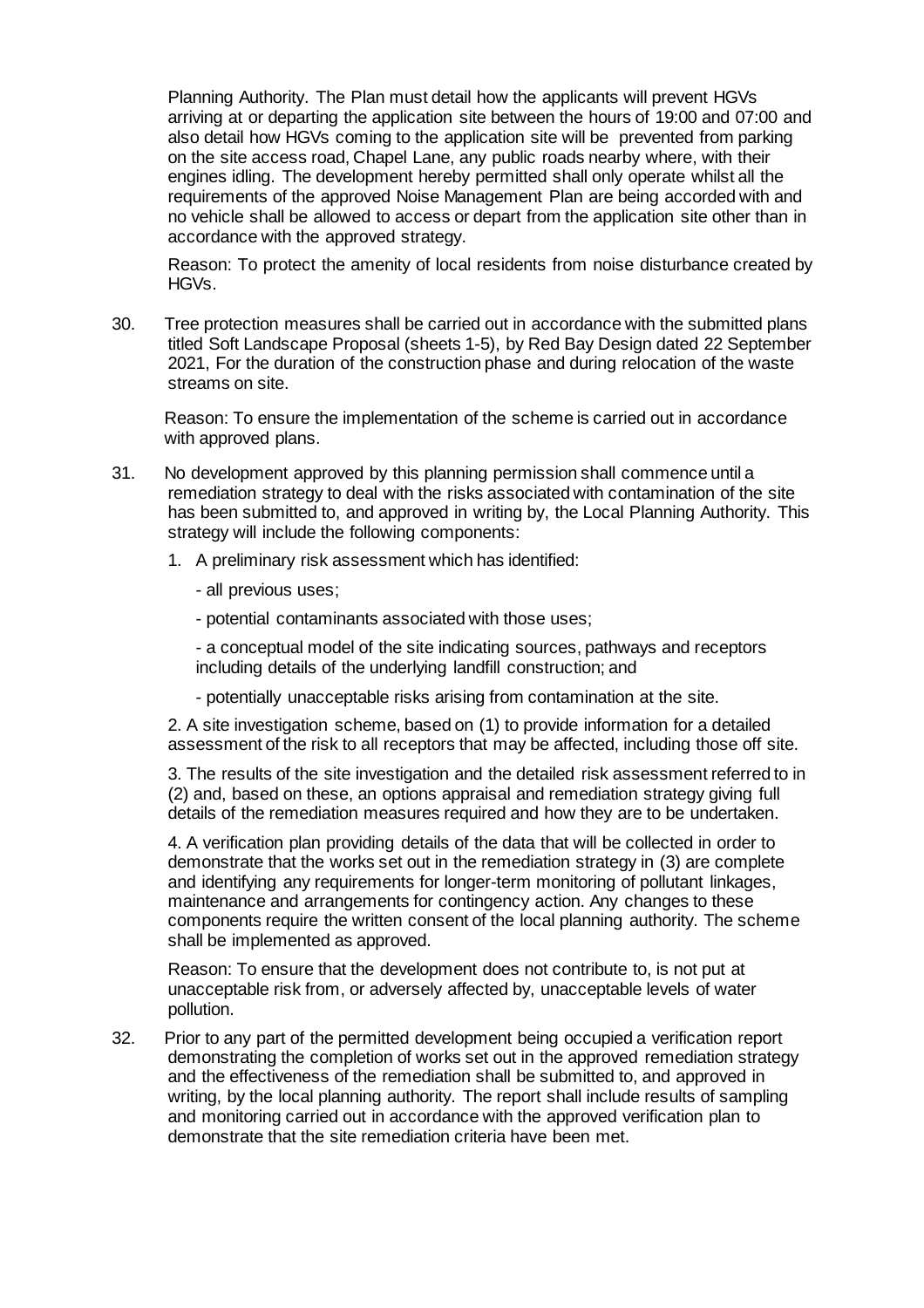Reasons To ensure that the site does not pose any further risk to human health or the water environment by demonstrating that the requirements of the approved verification plan have been met and that remediation of the site is complete.

33. If, during development, contamination not previously identified is found to be present at the site then no further development (unless otherwise agreed in writing with the Local Planning Authority) shall be carried out until a remediation strategy detailing how this contamination will be dealt with has been submitted to and approved in writing by the Local Planning Authority. The remediation strategy shall be implemented as approved.

Reasons: To ensure that the development does not contribute to, or is not put at unacceptable risk from, or adversely affected by, unacceptable levels of water pollution from previously unidentified contamination sources at the development site

34. Piling using penetrative methods in connection with construction of any part of the development hereby permitted shall not be carried out other than with the written consent of the local planning authority The development shall be carried out in accordance with the approved details.

Reason To ensure that the proposed development does not harm groundwater quality or resources.

35. Notwithstanding the provisions of Schedule 2 of the Town and Country Planning (General Permitted Development) (England) Order 2015, or any Order revoking and re-enacting that Order with or without modification, no change of use nor any other permitted development including but not limited to the erection, extension, installation or replacement of any fixed plant or machinery, building, structures, erections, private ways or hardstandings shall be undertaken within the application site without the prior written approval of the local planning authority.

Reason: In the interest of the amenity, landscape quality, the openness of South East Dorset Green Belt and ensuring good quality design.

36. The maximum height of any compost windrow shall not exceed 4 metres above the upper surface of the concrete slab on which the composting takes place. Height boards suitable for identifying the height of all compost windrows shall be maintained for the duration of the development hereby approved.

Reason: In the interest of the amenity and landscape quality

37. Save for soil stockpiles, unless otherwise previously agreed in writing by the local planning authority, the maximum height of any stockpiles of any waste and/or product (including aggregates, timer and any other material) shall not exceed 5 metres above the upper surface of the concrete slab on which it is deposited. The maximum height of any soil stockpiles shall not exceed 7 metres above the upper surface of the concrete slab on which it is deposited. Height boards suitable for identifying the height of all stockpiles above 4 metres in height shall be maintained for the duration of the development hereby approved. No stockpiles of soil or any water and/or product shall be deposited on any surface other than a concrete slab.

Reason: In the interest of the amenity and landscape quality

38. In circumstances that the flaring of biogas continues for a period of more than 24 hours or is expected to so do, waste input into the anaerobic digestion facility shall be reduced to a maintenance level until the need for the flaring has been rectified.

Reason: To safeguard air quality and the adjacent ecologically sensitive habitats

39. No incineration of waste shall take place at the Energy Recovery Facility apart from during commissioning until a grid connection to the Chapel Lane substation has been installed and is capable of transmitting electricity generated by the Energy Recovery